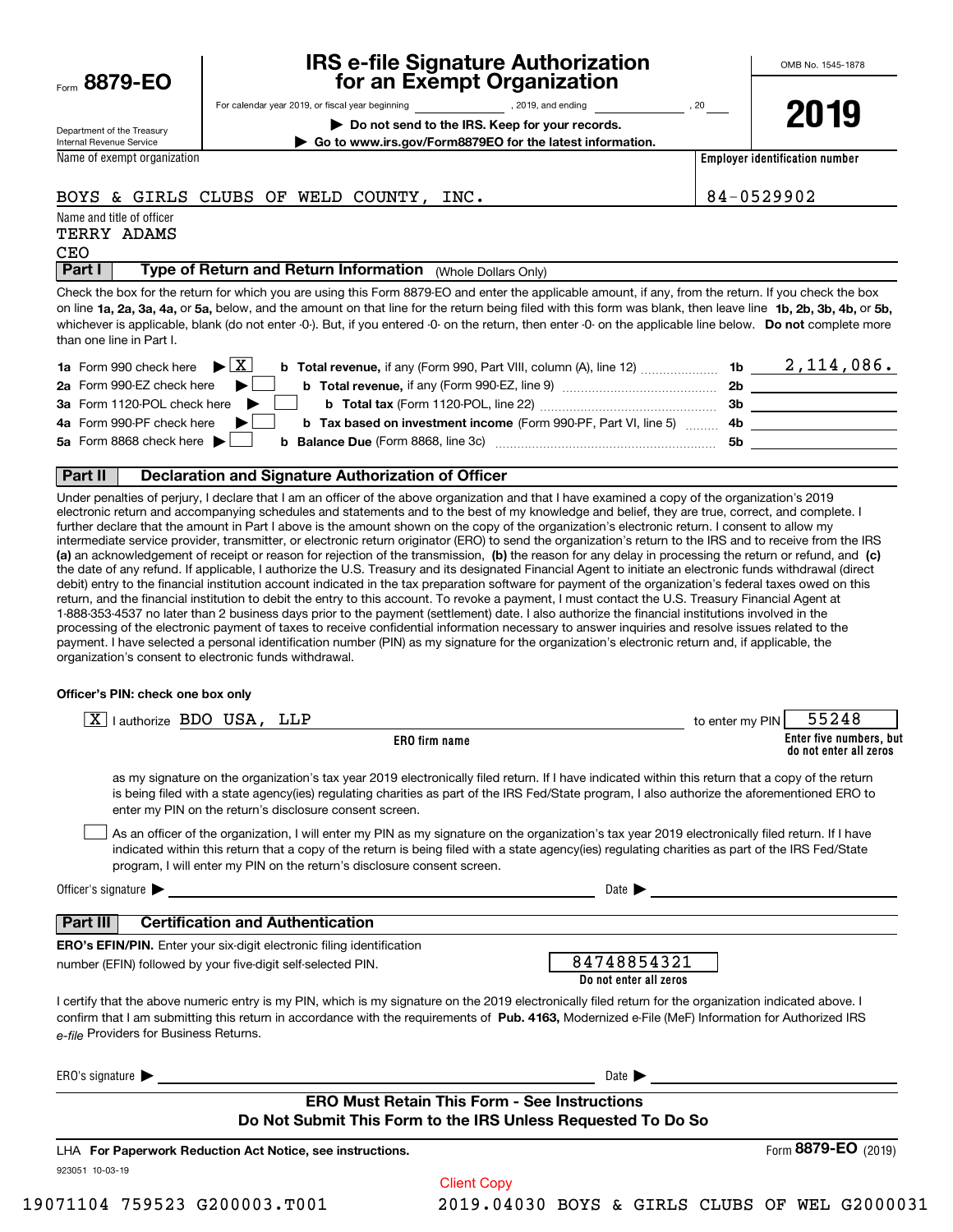| Form                                                   |
|--------------------------------------------------------|
| (Rev. January 2020)                                    |
| Department of the Treasury<br>Internal Revenue Service |

# **Return of Organization Exempt From Income Tax**

Under section 501(c), 527, or 4947(a)(1) of the Internal Revenue Code (except private foundations) **2019** 



**| Do not enter social security numbers on this form as it may be made public. | Go to www.irs.gov/Form990 for instructions and the latest information. Inspection**

|                         |                                  | A For the 2019 calendar year, or tax year beginning                                                                                         | and ending |                                                         |                                                                |
|-------------------------|----------------------------------|---------------------------------------------------------------------------------------------------------------------------------------------|------------|---------------------------------------------------------|----------------------------------------------------------------|
|                         | <b>B</b> Check if<br>applicable: | <b>C</b> Name of organization                                                                                                               |            | D Employer identification number                        |                                                                |
|                         | Address<br>change                | BOYS & GIRLS CLUBS OF WELD COUNTY, INC.                                                                                                     |            |                                                         |                                                                |
|                         | Name<br>change                   | Doing business as                                                                                                                           |            | 84-0529902                                              |                                                                |
|                         | Initial<br>return                | Number and street (or P.O. box if mail is not delivered to street address)                                                                  | Room/suite | E Telephone number                                      |                                                                |
|                         | Final<br>return/                 | P.O. BOX 812                                                                                                                                |            | 9703531278                                              |                                                                |
|                         | termin-<br>ated                  | City or town, state or province, country, and ZIP or foreign postal code                                                                    |            | G Gross receipts \$                                     | 2,255,856.                                                     |
|                         | Amended<br>return                | GREELEY, CO<br>80632                                                                                                                        |            | $H(a)$ is this a group return                           |                                                                |
|                         | Applica-<br>tion                 | F Name and address of principal officer: TERRY ADAMS                                                                                        |            | for subordinates?                                       | $\overline{\mathsf{Yes}\mathrel{\hspace{0.05cm}\mathbf{X}}$ No |
|                         | pending                          | P.O. BOX 812, GREELEY, CO<br>80632                                                                                                          |            | $H(b)$ Are all subordinates included? $\Box$ Yes $\Box$ | <b>No</b>                                                      |
|                         |                                  | Tax-exempt status: $\boxed{\mathbf{X}}$ 501(c)(3) $\boxed{\mathbf{X}}$<br>$\sqrt{2}$ (insert no.)<br>$501(c)$ (<br>$4947(a)(1)$ or          | 527        |                                                         | If "No," attach a list. (see instructions)                     |
|                         |                                  | J Website: WWW.BGCWELD.ORG                                                                                                                  |            | $H(c)$ Group exemption number $\blacktriangleright$     |                                                                |
|                         |                                  | K Form of organization: $X$ Corporation<br>Association<br>Other $\blacktriangleright$<br>Trust                                              |            |                                                         | L Year of formation: $1963$ M State of legal domicile: CO      |
|                         | Part I                           | Summary                                                                                                                                     |            |                                                         |                                                                |
|                         | 1.                               | Briefly describe the organization's mission or most significant activities: PROMOTE DEVELOPMENT OF BOYS AND                                 |            |                                                         |                                                                |
|                         |                                  | GIRLS DURING CRITICAL PERIODS OF THEIR GROWTH                                                                                               |            |                                                         |                                                                |
| Activities & Governance | $\mathbf{2}$                     | Check this box $\blacktriangleright$ $\Box$ if the organization discontinued its operations or disposed of more than 25% of its net assets. |            |                                                         |                                                                |
|                         | з                                | Number of voting members of the governing body (Part VI, line 1a)                                                                           |            | 3                                                       | 27                                                             |
|                         | 4                                |                                                                                                                                             |            | $\overline{4}$                                          | 26                                                             |
|                         | 5                                |                                                                                                                                             |            | $\overline{5}$                                          | $\overline{120}$                                               |
|                         | 6                                |                                                                                                                                             |            | 6                                                       | 40                                                             |
|                         |                                  |                                                                                                                                             |            | 7a                                                      | 0.                                                             |
|                         |                                  |                                                                                                                                             |            | 7b                                                      | 0.                                                             |
|                         |                                  |                                                                                                                                             |            | <b>Prior Year</b>                                       | <b>Current Year</b>                                            |
|                         | 8                                | Contributions and grants (Part VIII, line 1h)                                                                                               |            | 1,971,178.                                              | 2,120,713.                                                     |
| Revenue                 | 9                                | Program service revenue (Part VIII, line 2g)                                                                                                |            | 53,692.                                                 | 5,918.                                                         |
|                         | 10                               |                                                                                                                                             |            | $-132.$                                                 | 1,378.                                                         |
|                         | 11                               |                                                                                                                                             |            | $-149,839.$                                             | $-13,923.$                                                     |
|                         | 12 <sup>2</sup>                  | Total revenue - add lines 8 through 11 (must equal Part VIII, column (A), line 12)                                                          |            | 1,874,899.                                              | $\overline{2,114}$ , 086.                                      |
|                         | 13                               | Grants and similar amounts paid (Part IX, column (A), lines 1-3) <i>manual community container</i>                                          |            | Ο.                                                      | 0.                                                             |
|                         | 14                               |                                                                                                                                             |            | $\overline{0}$ .                                        | $\overline{0}$ .                                               |
|                         | 15                               | Salaries, other compensation, employee benefits (Part IX, column (A), lines 5-10)                                                           |            | 1,583,555.                                              | 1,652,782.                                                     |
| Expenses                |                                  |                                                                                                                                             |            | Ο.                                                      | 0.                                                             |
|                         |                                  | $\blacktriangleright$ 254,390.<br><b>b</b> Total fundraising expenses (Part IX, column (D), line 25)                                        |            |                                                         |                                                                |
|                         |                                  |                                                                                                                                             |            | 830, 236.                                               | 813,004.                                                       |
|                         | 18                               | Total expenses. Add lines 13-17 (must equal Part IX, column (A), line 25) <i>marronomical</i>                                               |            | 2,413,791.                                              | 2,465,786.                                                     |
|                         | 19                               |                                                                                                                                             |            | $-538,892.$                                             | $-351,700.$                                                    |
| ăğ                      |                                  |                                                                                                                                             |            | <b>Beginning of Current Year</b>                        | <b>End of Year</b>                                             |
| Assets                  |                                  | <b>20</b> Total assets (Part X, line 16)                                                                                                    |            | 4,074,454.                                              | 3,686,801.                                                     |
|                         |                                  | 21 Total liabilities (Part X, line 26)                                                                                                      |            | 169,325.                                                | 133,372.                                                       |
|                         | 22                               |                                                                                                                                             |            | 3,905,129.                                              | 3,553,429.                                                     |
|                         | Part II                          | <b>Signature Block</b>                                                                                                                      |            |                                                         |                                                                |

Under penalties of perjury, I declare that I have examined this return, including accompanying schedules and statements, and to the best of my knowledge and belief, it is true, correct, and complete. Declaration of preparer (other than officer) is based on all information of which preparer has any knowledge.

| Sign                                 | Signature of officer                                                                                           |                      |      | Date                                   |  |  |  |  |
|--------------------------------------|----------------------------------------------------------------------------------------------------------------|----------------------|------|----------------------------------------|--|--|--|--|
| Here                                 | TERRY ADAMS, CEO                                                                                               |                      |      |                                        |  |  |  |  |
|                                      | Type or print name and title                                                                                   |                      |      |                                        |  |  |  |  |
|                                      | Print/Type preparer's name                                                                                     | Preparer's signature | Date | <b>PTIN</b><br>Check                   |  |  |  |  |
| Paid                                 | SANGER, CPA<br>RYAN M.                                                                                         |                      |      | P00694942<br>self-emploved             |  |  |  |  |
| Firm's name BDO USA, LLP<br>Preparer |                                                                                                                |                      |      | Firm's EIN $\triangleright$ 13-5381590 |  |  |  |  |
| Use Only                             | Firm's address > 2015 CLUBHOUSE DRIVE, SUITE 203                                                               |                      |      |                                        |  |  |  |  |
|                                      | GREELEY, CO 80634<br>Phone no. (970) 352-1700                                                                  |                      |      |                                        |  |  |  |  |
|                                      | $\mathbf{X}$<br>No<br>Yes<br>May the IRS discuss this return with the preparer shown above? (see instructions) |                      |      |                                        |  |  |  |  |
|                                      | Form 990 (2019)<br>LHA For Paperwork Reduction Act Notice, see the separate instructions.<br>932001 01-20-20   |                      |      |                                        |  |  |  |  |
|                                      | <b>Client Copy</b>                                                                                             |                      |      |                                        |  |  |  |  |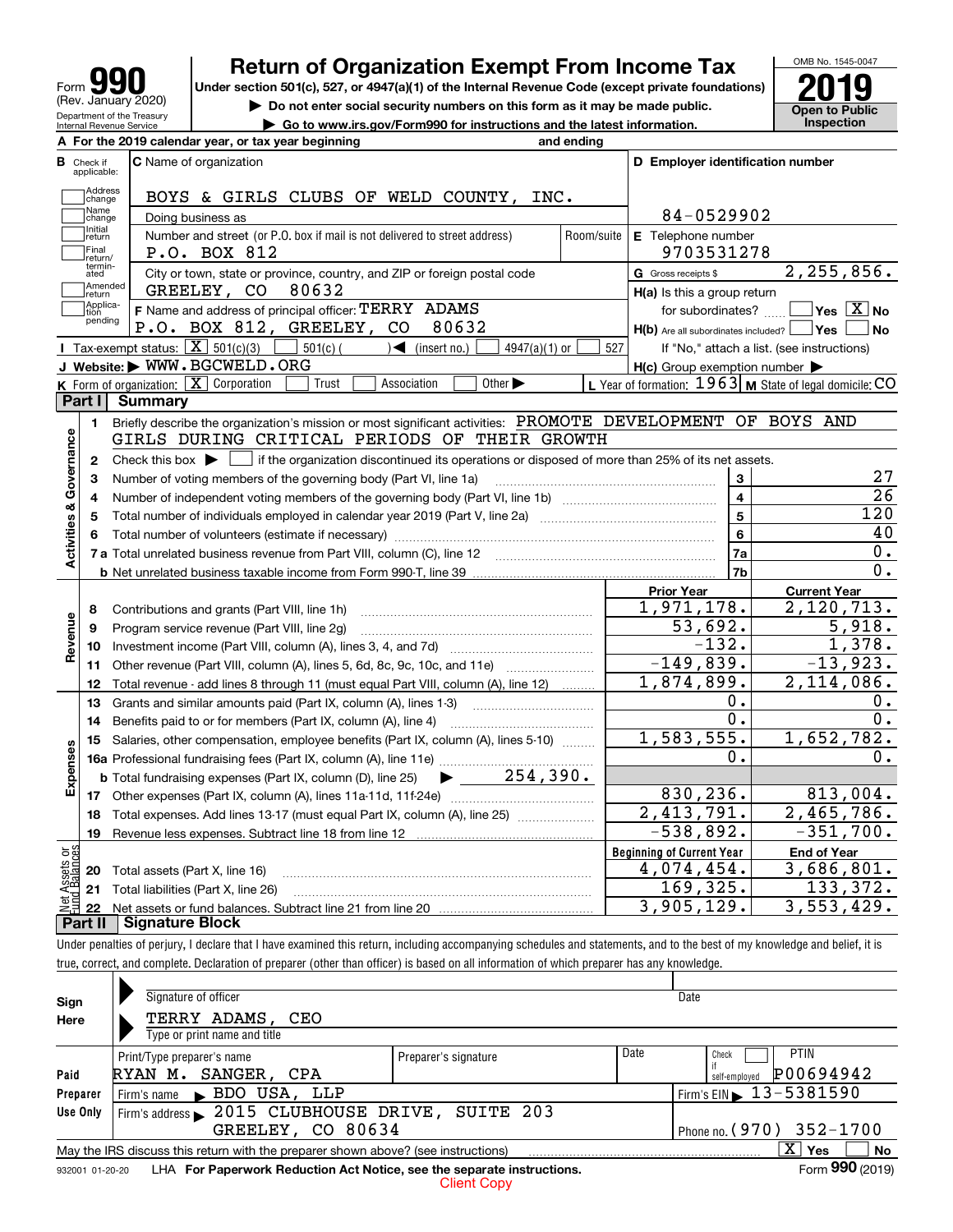| 1. | Briefly describe the organization's mission:                                                                                                                                                                                                                                                                                            |                                                       |                                                                            |             | $\overline{\mathbf{X}}$                         |
|----|-----------------------------------------------------------------------------------------------------------------------------------------------------------------------------------------------------------------------------------------------------------------------------------------------------------------------------------------|-------------------------------------------------------|----------------------------------------------------------------------------|-------------|-------------------------------------------------|
|    | TO INSPIRE AND ENABLE ALL YOUNG PEOPLE, ESPECIALLY THOSE WHO NEED US<br>MOST, TO REACH THEIR FULL POTENTIAL AS PRODUCTIVE, RESPONSIBLE AND<br>CARING CITIZENS.                                                                                                                                                                          |                                                       |                                                                            |             |                                                 |
|    |                                                                                                                                                                                                                                                                                                                                         |                                                       |                                                                            |             |                                                 |
| 2  | Did the organization undertake any significant program services during the year which were not listed on the<br>prior Form 990 or 990-EZ?                                                                                                                                                                                               |                                                       |                                                                            |             | $\Box$ Yes $[\overline{\mathrm{X}}]$ No         |
| 3  | If "Yes," describe these new services on Schedule O.<br>Did the organization cease conducting, or make significant changes in how it conducts, any program services?                                                                                                                                                                    |                                                       |                                                                            |             | $\boxed{\phantom{1}}$ Yes $\boxed{\text{X}}$ No |
| 4  | If "Yes," describe these changes on Schedule O.<br>Describe the organization's program service accomplishments for each of its three largest program services, as measured by expenses.<br>Section 501(c)(3) and 501(c)(4) organizations are required to report the amount of grants and allocations to others, the total expenses, and |                                                       |                                                                            |             |                                                 |
|    | revenue, if any, for each program service reported.                                                                                                                                                                                                                                                                                     |                                                       | the control of the control of the control of the control of the control of |             |                                                 |
| 4a | $\overline{\phantom{a}}$ (Expenses \$<br>(Code:<br>SEE SCHEDULE O                                                                                                                                                                                                                                                                       | 520, 796. including grants of \$ (Revenue \$ 5, 175.) |                                                                            |             |                                                 |
|    |                                                                                                                                                                                                                                                                                                                                         |                                                       |                                                                            |             |                                                 |
|    |                                                                                                                                                                                                                                                                                                                                         |                                                       |                                                                            |             |                                                 |
|    |                                                                                                                                                                                                                                                                                                                                         |                                                       |                                                                            |             |                                                 |
|    |                                                                                                                                                                                                                                                                                                                                         |                                                       |                                                                            |             |                                                 |
| 4b | $\overline{\phantom{a}}$ ) (Expenses \$<br>(Code:<br>SEE SCHEDULE O                                                                                                                                                                                                                                                                     |                                                       |                                                                            |             |                                                 |
|    |                                                                                                                                                                                                                                                                                                                                         |                                                       |                                                                            |             |                                                 |
|    |                                                                                                                                                                                                                                                                                                                                         |                                                       |                                                                            |             |                                                 |
|    |                                                                                                                                                                                                                                                                                                                                         |                                                       |                                                                            |             |                                                 |
|    |                                                                                                                                                                                                                                                                                                                                         |                                                       |                                                                            |             |                                                 |
| 4c | 445,725.<br>) (Expenses \$<br>(Code:<br>SEE SCHEDULE O                                                                                                                                                                                                                                                                                  | including grants of \$                                |                                                                            | (Revenue \$ | 168.                                            |
|    |                                                                                                                                                                                                                                                                                                                                         |                                                       |                                                                            |             |                                                 |
|    |                                                                                                                                                                                                                                                                                                                                         |                                                       |                                                                            |             |                                                 |
|    |                                                                                                                                                                                                                                                                                                                                         |                                                       |                                                                            |             |                                                 |
|    |                                                                                                                                                                                                                                                                                                                                         |                                                       |                                                                            |             |                                                 |
| 4d | Other program services (Describe on Schedule O.)                                                                                                                                                                                                                                                                                        |                                                       |                                                                            |             |                                                 |
| 4е | 457,022. including grants of \$<br>(Expenses \$<br>1,905,106.<br>Total program service expenses                                                                                                                                                                                                                                         |                                                       | (Revenue \$                                                                |             | 575.                                            |
|    |                                                                                                                                                                                                                                                                                                                                         |                                                       | SEE SCHEDULE O FOR CONTINUATION(S)                                         |             | Form 990 (2019)                                 |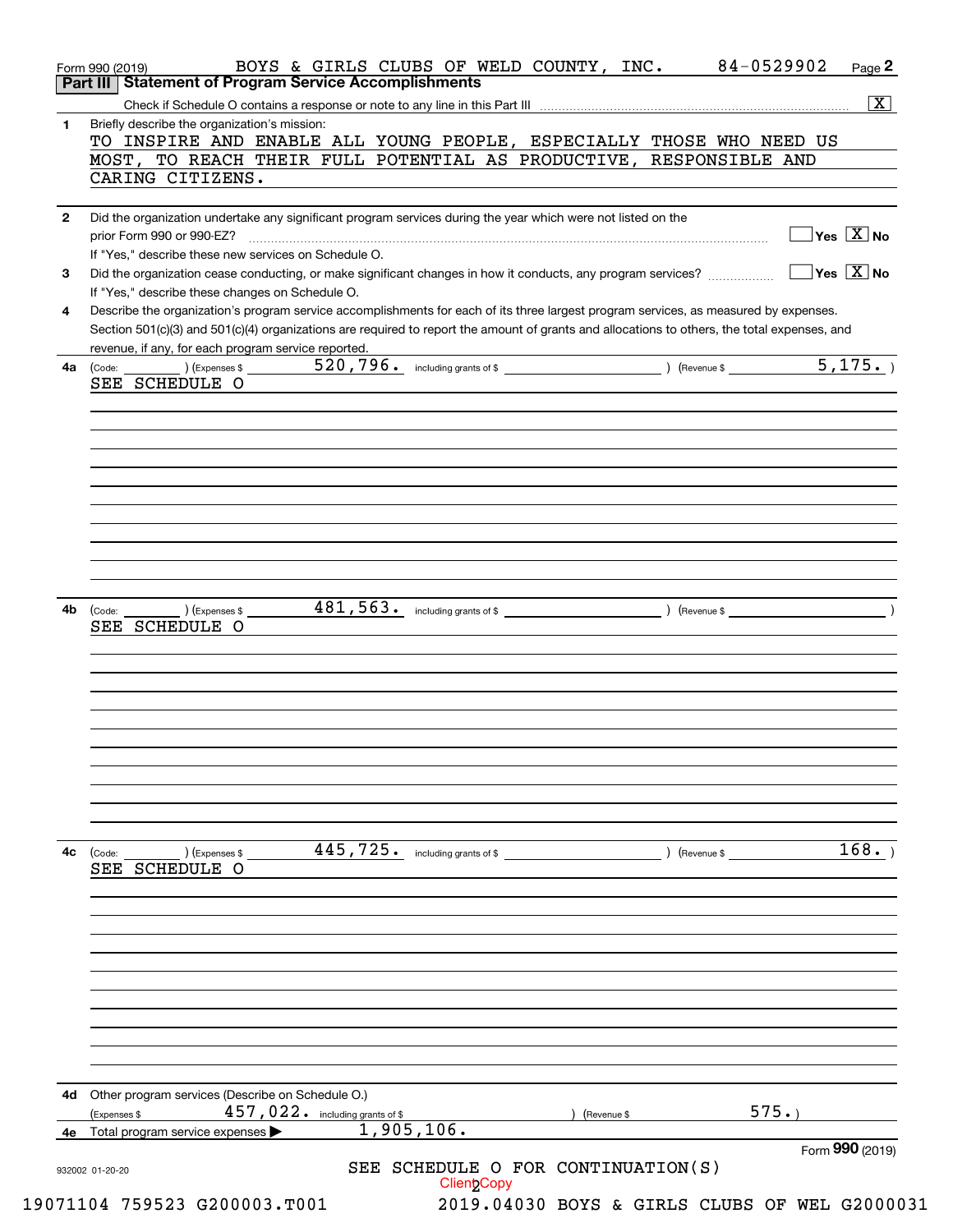|  | Form 990 (2019) |
|--|-----------------|

|     |                                                                                                                                                                                                                               |                 | Yes $ $     | No                           |
|-----|-------------------------------------------------------------------------------------------------------------------------------------------------------------------------------------------------------------------------------|-----------------|-------------|------------------------------|
| 1   | Is the organization described in section $501(c)(3)$ or $4947(a)(1)$ (other than a private foundation)?                                                                                                                       |                 |             |                              |
|     |                                                                                                                                                                                                                               | 1               | х           |                              |
| 2   |                                                                                                                                                                                                                               | $\overline{2}$  | $\mathbf X$ |                              |
| 3   | Did the organization engage in direct or indirect political campaign activities on behalf of or in opposition to candidates for                                                                                               |                 |             |                              |
|     |                                                                                                                                                                                                                               | 3               |             | X.                           |
| 4   | Section 501(c)(3) organizations. Did the organization engage in lobbying activities, or have a section 501(h) election in effect                                                                                              |                 |             |                              |
|     |                                                                                                                                                                                                                               | 4               |             | X.                           |
| 5   | Is the organization a section 501(c)(4), 501(c)(5), or 501(c)(6) organization that receives membership dues, assessments, or                                                                                                  |                 |             |                              |
|     |                                                                                                                                                                                                                               | 5               |             | X.                           |
| 6   | Did the organization maintain any donor advised funds or any similar funds or accounts for which donors have the right to                                                                                                     |                 |             |                              |
|     | provide advice on the distribution or investment of amounts in such funds or accounts? If "Yes," complete Schedule D, Part I                                                                                                  | 6               |             | X.                           |
| 7   | Did the organization receive or hold a conservation easement, including easements to preserve open space,                                                                                                                     |                 |             |                              |
|     |                                                                                                                                                                                                                               | $\overline{7}$  |             | x                            |
| 8   | Did the organization maintain collections of works of art, historical treasures, or other similar assets? If "Yes," complete                                                                                                  |                 |             |                              |
|     |                                                                                                                                                                                                                               | 8               |             | x                            |
| 9   | Did the organization report an amount in Part X, line 21, for escrow or custodial account liability, serve as a custodian for                                                                                                 |                 |             |                              |
|     | amounts not listed in Part X; or provide credit counseling, debt management, credit repair, or debt negotiation services?                                                                                                     |                 |             |                              |
|     |                                                                                                                                                                                                                               | 9               |             | x                            |
| 10  | Did the organization, directly or through a related organization, hold assets in donor-restricted endowments                                                                                                                  |                 |             |                              |
|     |                                                                                                                                                                                                                               | 10              |             | x.                           |
| 11  | If the organization's answer to any of the following questions is "Yes," then complete Schedule D, Parts VI, VII, VIII, IX, or X                                                                                              |                 |             |                              |
|     | as applicable.                                                                                                                                                                                                                |                 |             |                              |
|     | Did the organization report an amount for land, buildings, and equipment in Part X, line 10? If "Yes," complete Schedule D,                                                                                                   |                 |             |                              |
|     |                                                                                                                                                                                                                               | 11a             | X           |                              |
| b   | Did the organization report an amount for investments - other securities in Part X, line 12, that is 5% or more of its total                                                                                                  |                 |             |                              |
|     |                                                                                                                                                                                                                               | 11b             |             | X.                           |
| c   | Did the organization report an amount for investments - program related in Part X, line 13, that is 5% or more of its total                                                                                                   |                 |             |                              |
|     |                                                                                                                                                                                                                               | 11c             |             | X.                           |
|     | d Did the organization report an amount for other assets in Part X, line 15, that is 5% or more of its total assets reported in                                                                                               |                 |             |                              |
|     |                                                                                                                                                                                                                               | 11d             |             | X<br>$\overline{\mathbf{x}}$ |
|     | Did the organization report an amount for other liabilities in Part X, line 25? If "Yes," complete Schedule D, Part X                                                                                                         | <b>11e</b>      |             |                              |
| f   | Did the organization's separate or consolidated financial statements for the tax year include a footnote that addresses                                                                                                       |                 |             |                              |
|     | the organization's liability for uncertain tax positions under FIN 48 (ASC 740)? If "Yes," complete Schedule D, Part X                                                                                                        | 11f             | x           |                              |
|     | 12a Did the organization obtain separate, independent audited financial statements for the tax year? If "Yes," complete                                                                                                       |                 |             |                              |
|     |                                                                                                                                                                                                                               | 12a             | X           |                              |
|     | <b>b</b> Was the organization included in consolidated, independent audited financial statements for the tax year?                                                                                                            |                 |             |                              |
|     | If "Yes," and if the organization answered "No" to line 12a, then completing Schedule D, Parts XI and XII is optional                                                                                                         | 12 <sub>b</sub> |             | x                            |
| 13  | Is the organization a school described in section 170(b)(1)(A)(ii)? If "Yes," complete Schedule E                                                                                                                             | 13              |             | X                            |
| 14a | Did the organization maintain an office, employees, or agents outside of the United States?                                                                                                                                   | <b>14a</b>      |             | X                            |
| b   | Did the organization have aggregate revenues or expenses of more than \$10,000 from grantmaking, fundraising, business,                                                                                                       |                 |             |                              |
|     | investment, and program service activities outside the United States, or aggregate foreign investments valued at \$100,000                                                                                                    |                 |             |                              |
|     |                                                                                                                                                                                                                               | 14b             |             | X.                           |
| 15  | Did the organization report on Part IX, column (A), line 3, more than \$5,000 of grants or other assistance to or for any                                                                                                     |                 |             | X.                           |
|     |                                                                                                                                                                                                                               | 15              |             |                              |
| 16  | Did the organization report on Part IX, column (A), line 3, more than \$5,000 of aggregate grants or other assistance to                                                                                                      | 16              |             | X.                           |
|     |                                                                                                                                                                                                                               |                 |             |                              |
| 17  | Did the organization report a total of more than \$15,000 of expenses for professional fundraising services on Part IX,                                                                                                       |                 |             | X.                           |
|     | Did the organization report more than \$15,000 total of fundraising event gross income and contributions on Part VIII, lines                                                                                                  | 17              |             |                              |
| 18  |                                                                                                                                                                                                                               |                 | X           |                              |
|     |                                                                                                                                                                                                                               | 18              |             |                              |
| 19  | Did the organization report more than \$15,000 of gross income from gaming activities on Part VIII, line 9a? If "Yes."                                                                                                        |                 |             | X.                           |
|     |                                                                                                                                                                                                                               | 19              |             | X                            |
| 20a |                                                                                                                                                                                                                               | <b>20a</b>      |             |                              |
|     | b If "Yes" to line 20a, did the organization attach a copy of its audited financial statements to this return?<br>Did the organization report more than \$5,000 of grants or other assistance to any domestic organization or | 20 <sub>b</sub> |             |                              |
| 21  |                                                                                                                                                                                                                               | 21              |             | X.                           |
|     | 932003 01-20-20                                                                                                                                                                                                               |                 |             | Form 990 (2019)              |
|     | <b>Client Copy</b>                                                                                                                                                                                                            |                 |             |                              |

932003 01-20-20

Client Copy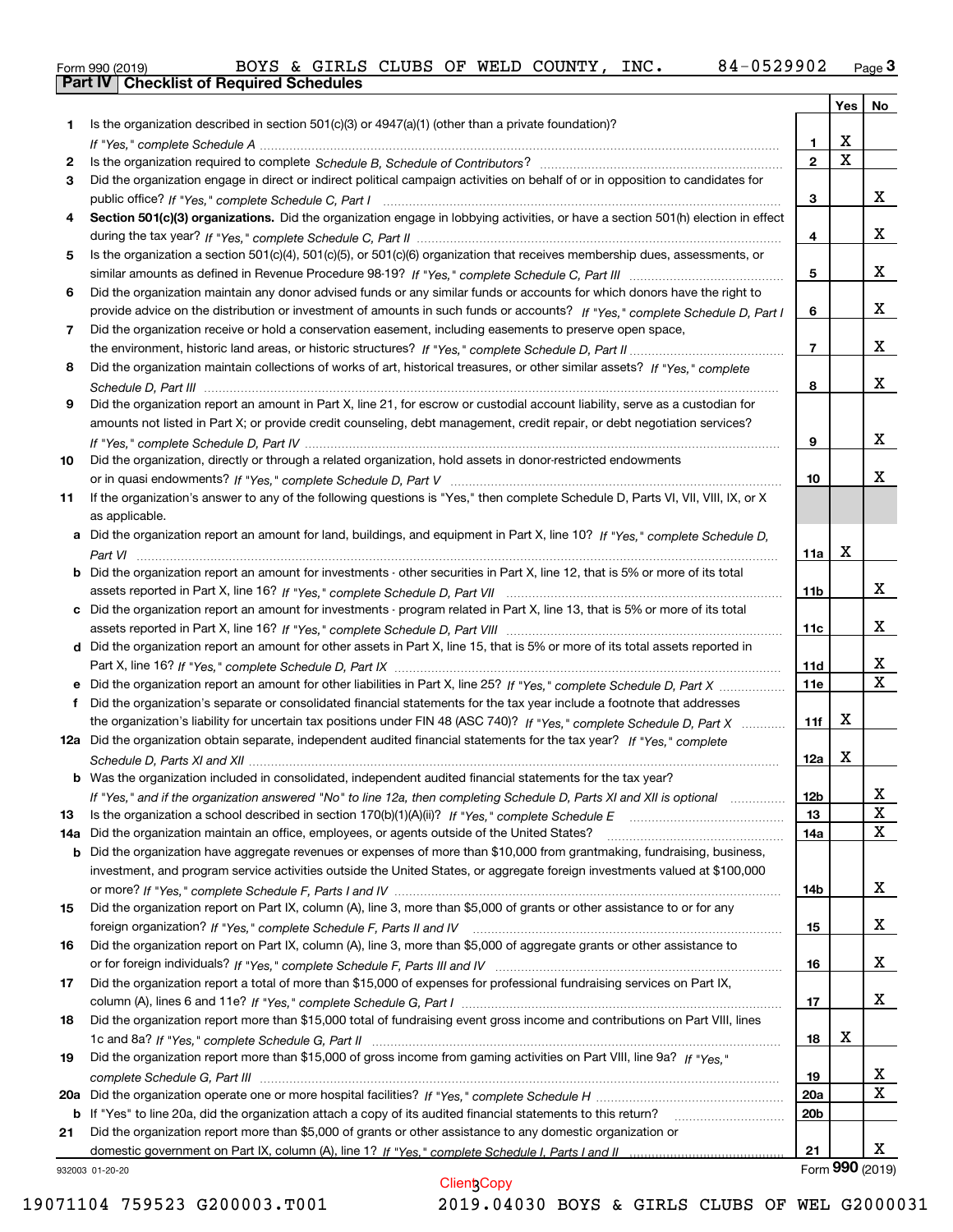|  | Form 990 (2019) |
|--|-----------------|

*(continued)*

|               |                                                                                                                                   |                 | Yes | No                      |
|---------------|-----------------------------------------------------------------------------------------------------------------------------------|-----------------|-----|-------------------------|
| 22            | Did the organization report more than \$5,000 of grants or other assistance to or for domestic individuals on                     |                 |     |                         |
|               |                                                                                                                                   | 22              |     | X                       |
| 23            | Did the organization answer "Yes" to Part VII, Section A, line 3, 4, or 5 about compensation of the organization's current        |                 |     |                         |
|               | and former officers, directors, trustees, key employees, and highest compensated employees? If "Yes," complete                    |                 |     |                         |
|               |                                                                                                                                   | 23              | х   |                         |
|               | 24a Did the organization have a tax-exempt bond issue with an outstanding principal amount of more than \$100,000 as of the       |                 |     |                         |
|               | last day of the year, that was issued after December 31, 2002? If "Yes," answer lines 24b through 24d and complete                |                 |     |                         |
|               |                                                                                                                                   | 24a             |     | x                       |
|               | <b>b</b> Did the organization invest any proceeds of tax-exempt bonds beyond a temporary period exception?                        | 24b             |     |                         |
|               | c Did the organization maintain an escrow account other than a refunding escrow at any time during the year to defease            |                 |     |                         |
|               |                                                                                                                                   | 24c             |     |                         |
|               |                                                                                                                                   | 24d             |     |                         |
|               | 25a Section 501(c)(3), 501(c)(4), and 501(c)(29) organizations. Did the organization engage in an excess benefit                  |                 |     |                         |
|               |                                                                                                                                   | 25a             |     | х                       |
|               | b Is the organization aware that it engaged in an excess benefit transaction with a disqualified person in a prior year, and      |                 |     |                         |
|               | that the transaction has not been reported on any of the organization's prior Forms 990 or 990-EZ? If "Yes," complete             |                 |     |                         |
|               | Schedule L, Part I                                                                                                                | 25 <sub>b</sub> |     | X                       |
| 26            | Did the organization report any amount on Part X, line 5 or 22, for receivables from or payables to any current                   |                 |     |                         |
|               | or former officer, director, trustee, key employee, creator or founder, substantial contributor, or 35%                           |                 |     |                         |
|               | controlled entity or family member of any of these persons? If "Yes," complete Schedule L, Part II                                | 26              |     | х                       |
| 27            | Did the organization provide a grant or other assistance to any current or former officer, director, trustee, key employee,       |                 |     |                         |
|               | creator or founder, substantial contributor or employee thereof, a grant selection committee member, or to a 35% controlled       |                 |     |                         |
|               | entity (including an employee thereof) or family member of any of these persons? If "Yes," complete Schedule L, Part III          | 27              |     | х                       |
| 28            | Was the organization a party to a business transaction with one of the following parties (see Schedule L, Part IV                 |                 |     |                         |
|               | instructions, for applicable filing thresholds, conditions, and exceptions):                                                      |                 |     |                         |
|               | a A current or former officer, director, trustee, key employee, creator or founder, or substantial contributor? If                |                 |     |                         |
|               |                                                                                                                                   | 28a             |     | x                       |
|               |                                                                                                                                   | 28b             |     | $\overline{\mathbf{x}}$ |
|               | c A 35% controlled entity of one or more individuals and/or organizations described in lines 28a or 28b? If                       |                 |     |                         |
|               |                                                                                                                                   | 28c             |     | х                       |
| 29            |                                                                                                                                   | 29              | X   |                         |
| 30            | Did the organization receive contributions of art, historical treasures, or other similar assets, or qualified conservation       |                 |     |                         |
|               |                                                                                                                                   | 30              |     | х                       |
| 31            | Did the organization liquidate, terminate, or dissolve and cease operations? If "Yes," complete Schedule N, Part I                | 31              |     | $\mathbf X$             |
| 32            | Did the organization sell, exchange, dispose of, or transfer more than 25% of its net assets? If "Yes," complete                  |                 |     |                         |
|               |                                                                                                                                   | 32              |     | х                       |
|               | Did the organization own 100% of an entity disregarded as separate from the organization under Regulations                        |                 |     |                         |
|               |                                                                                                                                   |                 |     | x                       |
|               |                                                                                                                                   | 33              |     |                         |
| 34            | Was the organization related to any tax-exempt or taxable entity? If "Yes," complete Schedule R, Part II, III, or IV, and         |                 | х   |                         |
|               | 35a Did the organization have a controlled entity within the meaning of section 512(b)(13)?                                       | 34              |     | x                       |
|               |                                                                                                                                   | <b>35a</b>      |     |                         |
|               | b If "Yes" to line 35a, did the organization receive any payment from or engage in any transaction with a controlled entity       | 35 <sub>b</sub> |     |                         |
|               |                                                                                                                                   |                 |     |                         |
| 36            | Section 501(c)(3) organizations. Did the organization make any transfers to an exempt non-charitable related organization?        |                 |     | x                       |
|               |                                                                                                                                   | 36              |     |                         |
| 37            | Did the organization conduct more than 5% of its activities through an entity that is not a related organization                  |                 |     | x                       |
|               |                                                                                                                                   | 37              |     |                         |
| 38            | Did the organization complete Schedule O and provide explanations in Schedule O for Part VI, lines 11b and 19?                    |                 |     |                         |
| <b>Part V</b> | Note: All Form 990 filers are required to complete Schedule O<br><b>Statements Regarding Other IRS Filings and Tax Compliance</b> | 38              | х   |                         |
|               | Check if Schedule O contains a response or note to any line in this Part V                                                        |                 |     |                         |
|               |                                                                                                                                   |                 |     |                         |
|               |                                                                                                                                   |                 | Yes | No                      |
|               | 1a                                                                                                                                | 4<br>0          |     |                         |
| b             | Enter the number of Forms W-2G included in line 1a. Enter -0- if not applicable<br>1b                                             |                 |     |                         |
|               | c Did the organization comply with backup withholding rules for reportable payments to vendors and reportable gaming              |                 |     |                         |
|               | (gambling) winnings to prize winners?                                                                                             | 1c              | х   |                         |
|               | 932004 01-20-20<br><b>Client</b> Copy                                                                                             |                 |     | Form 990 (2019)         |
|               |                                                                                                                                   |                 |     |                         |

 <sup>19071104 759523</sup> G200003.T001 2019.04030 BOYS & GIRLS CLUBS OF WEL G2000031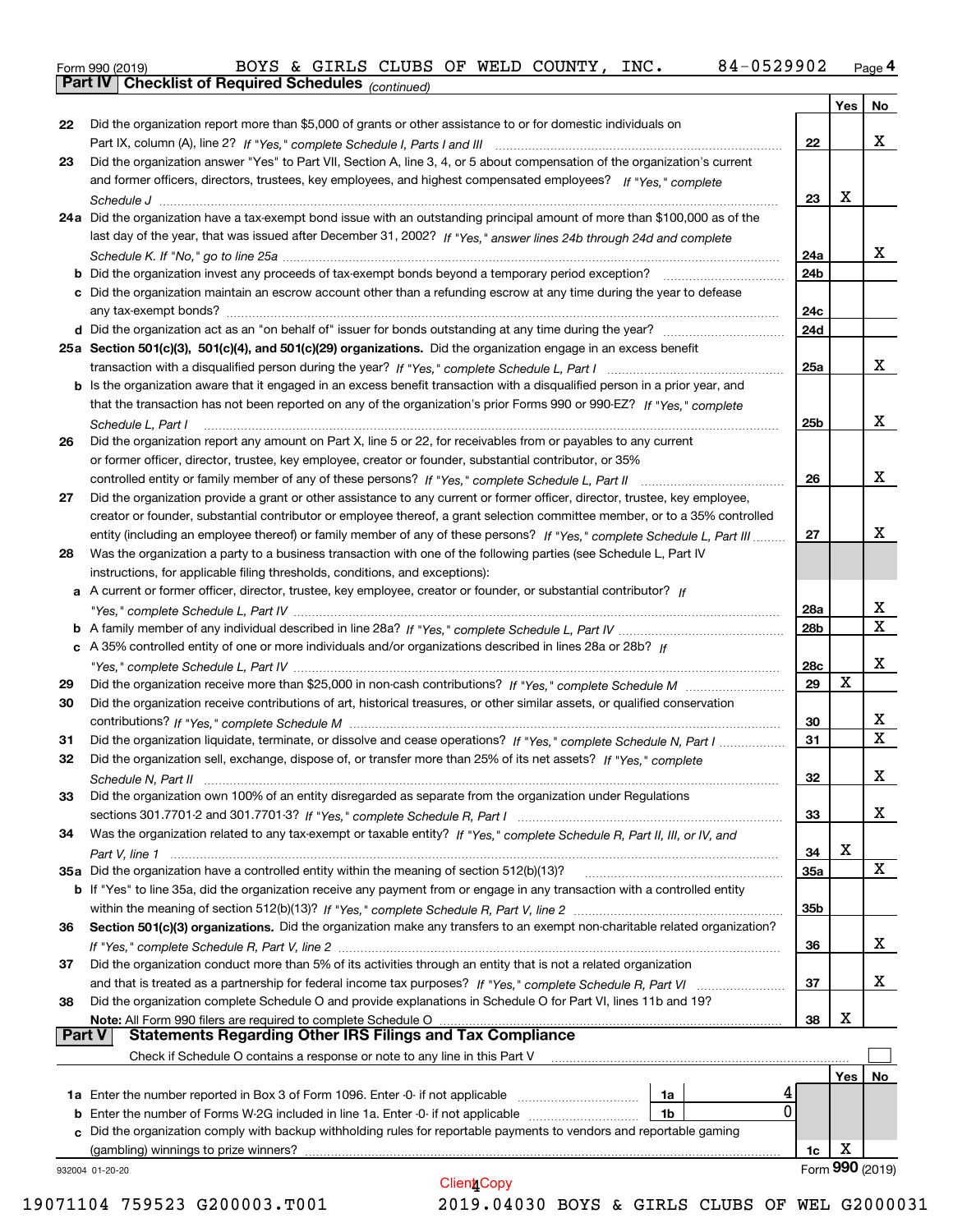|               | 84-0529902<br>BOYS & GIRLS CLUBS OF WELD COUNTY, INC.<br>Form 990 (2019)                                                                        |                |     | $Page$ <sup>5</sup>                 |
|---------------|-------------------------------------------------------------------------------------------------------------------------------------------------|----------------|-----|-------------------------------------|
| <b>Part V</b> | Statements Regarding Other IRS Filings and Tax Compliance (continued)                                                                           |                |     |                                     |
|               |                                                                                                                                                 |                | Yes | No                                  |
|               | 2a Enter the number of employees reported on Form W-3, Transmittal of Wage and Tax Statements,                                                  |                |     |                                     |
|               | 120<br>filed for the calendar year ending with or within the year covered by this return <i>manumumumum</i><br>2a                               |                |     |                                     |
|               |                                                                                                                                                 | 2 <sub>b</sub> | х   |                                     |
|               |                                                                                                                                                 |                |     |                                     |
|               | 3a Did the organization have unrelated business gross income of \$1,000 or more during the year?                                                | 3a             |     | х                                   |
|               |                                                                                                                                                 | 3b             |     |                                     |
|               | 4a At any time during the calendar year, did the organization have an interest in, or a signature or other authority over, a                    |                |     |                                     |
|               |                                                                                                                                                 | 4a             |     | х                                   |
|               | <b>b</b> If "Yes," enter the name of the foreign country $\blacktriangleright$                                                                  |                |     |                                     |
|               | See instructions for filing requirements for FinCEN Form 114, Report of Foreign Bank and Financial Accounts (FBAR).                             |                |     |                                     |
|               |                                                                                                                                                 | 5a             |     | х                                   |
| b             |                                                                                                                                                 | 5b             |     | Χ                                   |
| с             |                                                                                                                                                 | 5c             |     |                                     |
|               | 6a Does the organization have annual gross receipts that are normally greater than \$100,000, and did the organization solicit                  |                |     |                                     |
|               |                                                                                                                                                 | 6a             |     | х                                   |
|               | <b>b</b> If "Yes," did the organization include with every solicitation an express statement that such contributions or gifts                   |                |     |                                     |
|               | were not tax deductible?                                                                                                                        | 6b             |     |                                     |
| 7             | Organizations that may receive deductible contributions under section 170(c).                                                                   |                |     |                                     |
| a             | Did the organization receive a payment in excess of \$75 made partly as a contribution and partly for goods and services provided to the payor? | 7a             | X   |                                     |
|               | <b>b</b> If "Yes," did the organization notify the donor of the value of the goods or services provided?                                        | 7b             | х   |                                     |
|               | c Did the organization sell, exchange, or otherwise dispose of tangible personal property for which it was required                             |                |     |                                     |
|               |                                                                                                                                                 | 7c             |     | х                                   |
|               | 7d<br>d If "Yes," indicate the number of Forms 8282 filed during the year [11,111] The Section of Holder and The Year                           |                |     |                                     |
| е             | Did the organization receive any funds, directly or indirectly, to pay premiums on a personal benefit contract?                                 | 7e             |     | х                                   |
| f             | Did the organization, during the year, pay premiums, directly or indirectly, on a personal benefit contract?                                    | 7f             |     | х                                   |
| g             | If the organization received a contribution of qualified intellectual property, did the organization file Form 8899 as required?                | 7g             |     |                                     |
| h.            | If the organization received a contribution of cars, boats, airplanes, or other vehicles, did the organization file a Form 1098-C?              | 7h             |     |                                     |
| 8             | Sponsoring organizations maintaining donor advised funds. Did a donor advised fund maintained by the                                            |                |     |                                     |
|               | sponsoring organization have excess business holdings at any time during the year?                                                              | 8              |     |                                     |
| 9             | Sponsoring organizations maintaining donor advised funds.                                                                                       |                |     |                                     |
| а             | Did the sponsoring organization make any taxable distributions under section 4966?                                                              | 9а             |     |                                     |
| b             | Did the sponsoring organization make a distribution to a donor, donor advisor, or related person?                                               | 9b             |     |                                     |
| 10            | Section 501(c)(7) organizations. Enter:                                                                                                         |                |     |                                     |
|               | 10a                                                                                                                                             |                |     |                                     |
|               | 10b <br>Gross receipts, included on Form 990, Part VIII, line 12, for public use of club facilities                                             |                |     |                                     |
| 11            | Section 501(c)(12) organizations. Enter:                                                                                                        |                |     |                                     |
| a             | Gross income from members or shareholders<br>11a                                                                                                |                |     |                                     |
|               | b Gross income from other sources (Do not net amounts due or paid to other sources against                                                      |                |     |                                     |
|               | 11b                                                                                                                                             |                |     |                                     |
|               | 12a Section 4947(a)(1) non-exempt charitable trusts. Is the organization filing Form 990 in lieu of Form 1041?                                  | 12a            |     |                                     |
|               | 12b<br><b>b</b> If "Yes," enter the amount of tax-exempt interest received or accrued during the year <i>manument</i> of                        |                |     |                                     |
| 13            | Section 501(c)(29) qualified nonprofit health insurance issuers.                                                                                |                |     |                                     |
|               | a Is the organization licensed to issue qualified health plans in more than one state?                                                          | 13а            |     |                                     |
|               | Note: See the instructions for additional information the organization must report on Schedule O.                                               |                |     |                                     |
|               | <b>b</b> Enter the amount of reserves the organization is required to maintain by the states in which the                                       |                |     |                                     |
|               | 13 <sub>b</sub>                                                                                                                                 |                |     |                                     |
|               | 13с                                                                                                                                             |                |     |                                     |
| 14a           | Did the organization receive any payments for indoor tanning services during the tax year?                                                      | 14a            |     | x                                   |
|               | <b>b</b> If "Yes," has it filed a Form 720 to report these payments? If "No," provide an explanation on Schedule O                              | 14b            |     |                                     |
| 15            | Is the organization subject to the section 4960 tax on payment(s) of more than \$1,000,000 in remuneration or                                   |                |     |                                     |
|               |                                                                                                                                                 | 15             |     | x                                   |
|               | If "Yes," see instructions and file Form 4720, Schedule N.                                                                                      |                |     |                                     |
| 16            | Is the organization an educational institution subject to the section 4968 excise tax on net investment income?                                 | 16             |     | x                                   |
|               | If "Yes," complete Form 4720, Schedule O.                                                                                                       |                |     |                                     |
|               |                                                                                                                                                 |                |     | $F_{\text{arm}}$ QQ $\Omega$ (2010) |

Form (2019) **990**

932005 01-20-20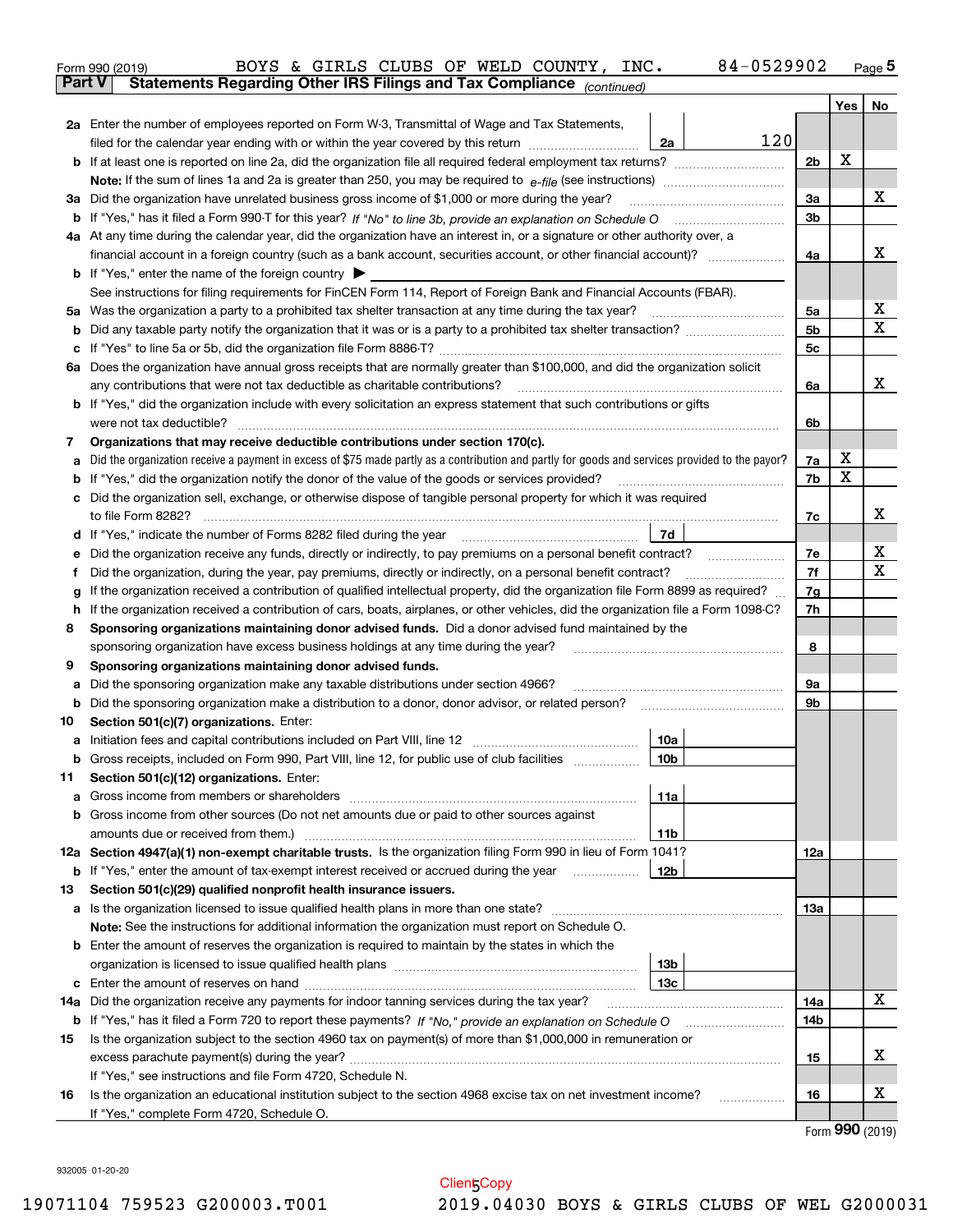| Form 990 (2019) |  |  |
|-----------------|--|--|
|                 |  |  |

*For each "Yes" response to lines 2 through 7b below, and for a "No" response to line 8a, 8b, or 10b below, describe the circumstances, processes, or changes on Schedule O. See instructions.* Form 990 (2019) Page **6Part VI Governance, Management, and Disclosure**  BOYS & GIRLS CLUBS OF WELD COUNTY, INC. 84-0529902

|    | <b>1a</b> Enter the number of voting members of the governing body at the end of the tax year                                                                                                                                  | 1a | 27 |                         | Yes             | No                      |
|----|--------------------------------------------------------------------------------------------------------------------------------------------------------------------------------------------------------------------------------|----|----|-------------------------|-----------------|-------------------------|
|    | If there are material differences in voting rights among members of the governing body, or if the governing                                                                                                                    |    |    |                         |                 |                         |
|    | body delegated broad authority to an executive committee or similar committee, explain on Schedule O.                                                                                                                          |    |    |                         |                 |                         |
| b  | Enter the number of voting members included on line 1a, above, who are independent                                                                                                                                             | 1b | 26 |                         |                 |                         |
| 2  | Did any officer, director, trustee, or key employee have a family relationship or a business relationship with any other                                                                                                       |    |    |                         |                 |                         |
|    | officer, director, trustee, or key employee?                                                                                                                                                                                   |    |    | $\mathbf{2}$            | X               |                         |
| З  | Did the organization delegate control over management duties customarily performed by or under the direct supervision                                                                                                          |    |    |                         |                 |                         |
|    | of officers, directors, trustees, or key employees to a management company or other person?                                                                                                                                    |    |    | 3                       |                 | X                       |
| 4  | Did the organization make any significant changes to its governing documents since the prior Form 990 was filed?                                                                                                               |    |    | $\overline{\mathbf{4}}$ |                 | $\overline{\mathtt{x}}$ |
| 5  |                                                                                                                                                                                                                                |    |    | 5                       |                 | $\overline{\textbf{X}}$ |
|    | Did the organization have members or stockholders?                                                                                                                                                                             |    |    | 6                       |                 | $\mathbf X$             |
| 6  | Did the organization have members, stockholders, or other persons who had the power to elect or appoint one or                                                                                                                 |    |    |                         |                 |                         |
| 7a |                                                                                                                                                                                                                                |    |    |                         |                 | X                       |
|    |                                                                                                                                                                                                                                |    |    | 7a                      |                 |                         |
|    | <b>b</b> Are any governance decisions of the organization reserved to (or subject to approval by) members, stockholders, or                                                                                                    |    |    |                         |                 |                         |
|    | persons other than the governing body?                                                                                                                                                                                         |    |    | 7b                      |                 | х                       |
| 8  | Did the organization contemporaneously document the meetings held or written actions undertaken during the year by the following:                                                                                              |    |    |                         |                 |                         |
| a  |                                                                                                                                                                                                                                |    |    | 8а                      | x               |                         |
| b  |                                                                                                                                                                                                                                |    |    | 8b                      | X               |                         |
| 9  | Is there any officer, director, trustee, or key employee listed in Part VII, Section A, who cannot be reached at the                                                                                                           |    |    |                         |                 |                         |
|    |                                                                                                                                                                                                                                |    |    | 9                       |                 | X                       |
|    | Section B. Policies (This Section B requests information about policies not required by the Internal Revenue Code.)                                                                                                            |    |    |                         |                 |                         |
|    |                                                                                                                                                                                                                                |    |    |                         | Yes             | No                      |
|    |                                                                                                                                                                                                                                |    |    | 10a                     |                 | X                       |
|    | <b>b</b> If "Yes," did the organization have written policies and procedures governing the activities of such chapters, affiliates,                                                                                            |    |    |                         |                 |                         |
|    |                                                                                                                                                                                                                                |    |    | 10 <sub>b</sub>         |                 |                         |
|    | 11a Has the organization provided a complete copy of this Form 990 to all members of its governing body before filing the form?                                                                                                |    |    | 11a                     | X               |                         |
|    | <b>b</b> Describe in Schedule O the process, if any, used by the organization to review this Form 990.                                                                                                                         |    |    |                         |                 |                         |
|    |                                                                                                                                                                                                                                |    |    | 12a                     | X               |                         |
|    |                                                                                                                                                                                                                                |    |    | 12 <sub>b</sub>         | X               |                         |
|    | c Did the organization regularly and consistently monitor and enforce compliance with the policy? If "Yes," describe                                                                                                           |    |    |                         |                 |                         |
|    | in Schedule O how this was done manufactured and continuum control of the Schedule O how this was done manufactured and continuum control of the Schedule O how this was done                                                  |    |    | 12c                     | X               |                         |
| 13 |                                                                                                                                                                                                                                |    |    | 13                      | X               |                         |
| 14 |                                                                                                                                                                                                                                |    |    | 14                      | X               |                         |
| 15 | Did the process for determining compensation of the following persons include a review and approval by independent                                                                                                             |    |    |                         |                 |                         |
|    | persons, comparability data, and contemporaneous substantiation of the deliberation and decision?                                                                                                                              |    |    |                         |                 |                         |
|    | a The organization's CEO, Executive Director, or top management official manufactured content content of the organization's CEO, Executive Director, or top management official manufactured content of the state of the conte |    |    | 15a                     | X               |                         |
|    |                                                                                                                                                                                                                                |    |    | 15b                     | X               |                         |
|    | If "Yes" to line 15a or 15b, describe the process in Schedule O (see instructions).                                                                                                                                            |    |    |                         |                 |                         |
|    | 16a Did the organization invest in, contribute assets to, or participate in a joint venture or similar arrangement with a                                                                                                      |    |    |                         |                 |                         |
|    | taxable entity during the year?                                                                                                                                                                                                |    |    | 16a                     |                 | X                       |
|    | b If "Yes," did the organization follow a written policy or procedure requiring the organization to evaluate its participation                                                                                                 |    |    |                         |                 |                         |
|    | in joint venture arrangements under applicable federal tax law, and take steps to safeguard the organization's                                                                                                                 |    |    |                         |                 |                         |
|    | exempt status with respect to such arrangements?                                                                                                                                                                               |    |    | 16b                     |                 |                         |
|    | <b>Section C. Disclosure</b>                                                                                                                                                                                                   |    |    |                         |                 |                         |
| 17 | <b>NONE</b><br>List the states with which a copy of this Form 990 is required to be filed $\blacktriangleright$                                                                                                                |    |    |                         |                 |                         |
| 18 | Section 6104 requires an organization to make its Forms 1023 (1024 or 1024-A, if applicable), 990, and 990-T (Section 501(c)(3)s only) available                                                                               |    |    |                         |                 |                         |
|    | for public inspection. Indicate how you made these available. Check all that apply.                                                                                                                                            |    |    |                         |                 |                         |
|    | $X$ Upon request<br>Own website<br>Another's website<br>Other (explain on Schedule O)                                                                                                                                          |    |    |                         |                 |                         |
| 19 | Describe on Schedule O whether (and if so, how) the organization made its governing documents, conflict of interest policy, and financial                                                                                      |    |    |                         |                 |                         |
|    | statements available to the public during the tax year.                                                                                                                                                                        |    |    |                         |                 |                         |
| 20 | State the name, address, and telephone number of the person who possesses the organization's books and records                                                                                                                 |    |    |                         |                 |                         |
|    | HEATHER HENRY - 970-573-6728                                                                                                                                                                                                   |    |    |                         |                 |                         |
|    | 80634<br>2400 1ST AVENUE, GREELEY,<br>CO.                                                                                                                                                                                      |    |    |                         |                 |                         |
|    |                                                                                                                                                                                                                                |    |    |                         | Form 990 (2019) |                         |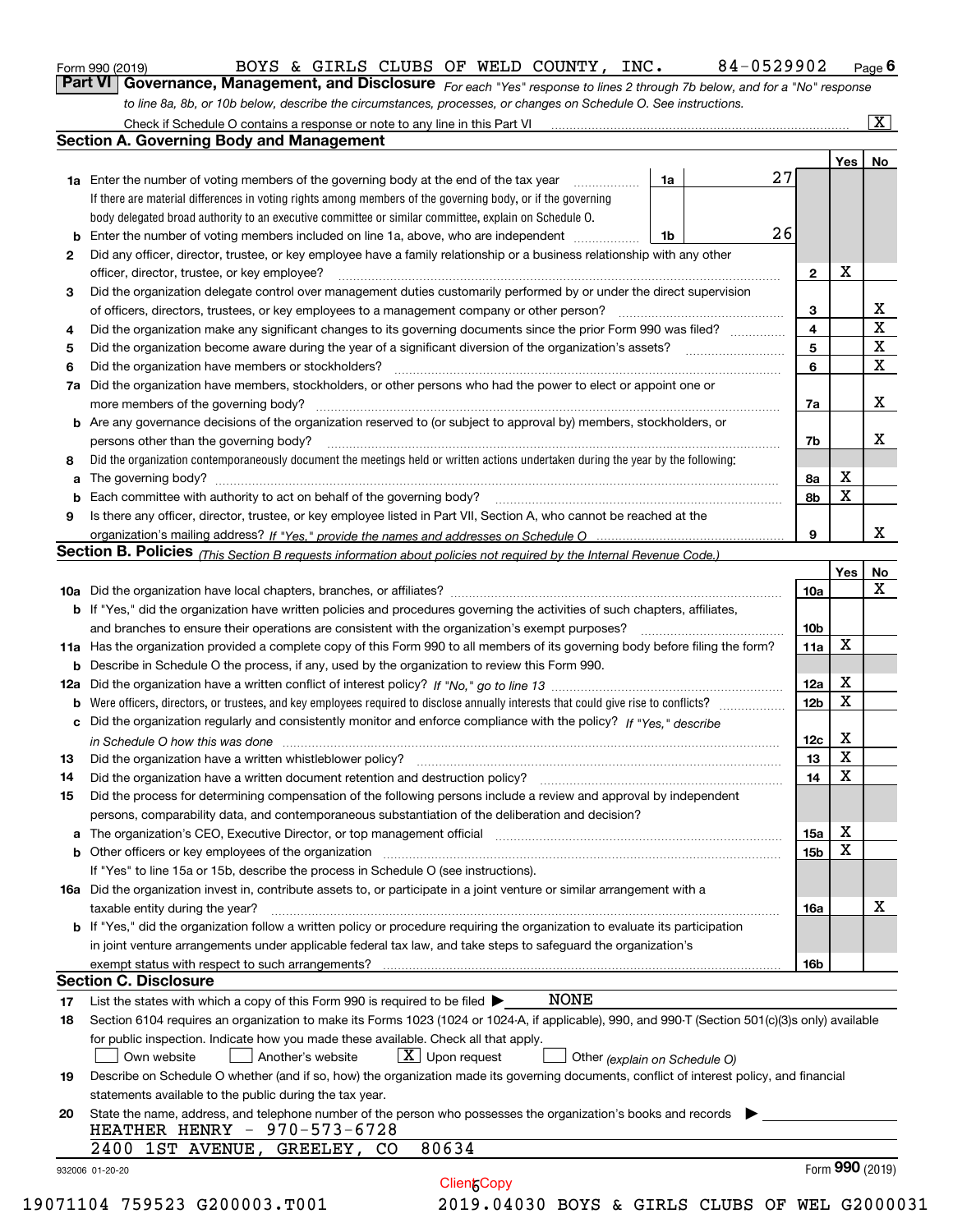| Form 990 (2019)                                                                             |                                                                              |  |  |  |  |  | BOYS & GIRLS CLUBS OF WELD COUNTY, | $\_INC$ . | 84-0529902 | Page 7 |
|---------------------------------------------------------------------------------------------|------------------------------------------------------------------------------|--|--|--|--|--|------------------------------------|-----------|------------|--------|
| Part VIII Compensation of Officers, Directors, Trustees, Key Employees, Highest Compensated |                                                                              |  |  |  |  |  |                                    |           |            |        |
| <b>Employees, and Independent Contractors</b>                                               |                                                                              |  |  |  |  |  |                                    |           |            |        |
|                                                                                             | Check if Schedule O contains a response or note to any line in this Part VII |  |  |  |  |  |                                    |           |            |        |

Check if Schedule O contains a response or note to any line in this Part VII

**Section A. Officers, Directors, Trustees, Key Employees, and Highest Compensated Employees**

**1a**  Complete this table for all persons required to be listed. Report compensation for the calendar year ending with or within the organization's tax year. **•** List all of the organization's current officers, directors, trustees (whether individuals or organizations), regardless of amount of compensation.

Enter -0- in columns (D), (E), and (F) if no compensation was paid.

 $\bullet$  List all of the organization's  $\,$ current key employees, if any. See instructions for definition of "key employee."

• List the organization's five current highest compensated employees (other than an officer, director, trustee, or key employee) who received report-■ List the organization's five current highest compensated employees (other than an officer, director, trustee, or key employee) who received report-<br>able compensation (Box 5 of Form W-2 and/or Box 7 of Form 1099-MISC) of

**•** List all of the organization's former officers, key employees, and highest compensated employees who received more than \$100,000 of reportable compensation from the organization and any related organizations.

**former directors or trustees**  ¥ List all of the organization's that received, in the capacity as a former director or trustee of the organization, more than \$10,000 of reportable compensation from the organization and any related organizations.

See instructions for the order in which to list the persons above.

Check this box if neither the organization nor any related organization compensated any current officer, director, or trustee.  $\mathcal{L}^{\text{max}}$ 

| (A)                          | (B)               |                               |                                                                  | (C)         |              |                                  |        | (D)             | (E)                           | (F)                   |
|------------------------------|-------------------|-------------------------------|------------------------------------------------------------------|-------------|--------------|----------------------------------|--------|-----------------|-------------------------------|-----------------------|
| Name and title               | Average           |                               | (do not check more than one                                      | Position    |              |                                  |        | Reportable      | Reportable                    | Estimated             |
|                              | hours per         |                               | box, unless person is both an<br>officer and a director/trustee) |             |              |                                  |        | compensation    | compensation                  | amount of             |
|                              | week<br>(list any |                               |                                                                  |             |              |                                  |        | from<br>the     | from related<br>organizations | other<br>compensation |
|                              | hours for         |                               |                                                                  |             |              |                                  |        | organization    | (W-2/1099-MISC)               | from the              |
|                              | related           |                               |                                                                  |             |              |                                  |        | (W-2/1099-MISC) |                               | organization          |
|                              | organizations     |                               |                                                                  |             |              |                                  |        |                 |                               | and related           |
|                              | below             | ndividual trustee or director | nstitutional trustee                                             |             | Key employee | Highest compensated<br> employee | Former |                 |                               | organizations         |
|                              | line)             |                               |                                                                  | Officer     |              |                                  |        |                 |                               |                       |
| (1)<br>TERRY ADAMS           | 40.00             |                               |                                                                  |             |              |                                  |        |                 |                               |                       |
| CEO                          |                   | $\overline{\textbf{X}}$       |                                                                  | $\mathbf X$ |              |                                  |        | 144,025.        | 0.                            | 26,090.               |
| (2)<br>ROCH SCHMITZ          | 1.50              |                               |                                                                  |             |              |                                  |        |                 |                               |                       |
| PRESIDENT                    |                   | $\overline{\mathbf{X}}$       |                                                                  | $\mathbf X$ |              |                                  |        | 0.              | $\mathbf 0$ .                 | $\mathbf 0$ .         |
| <b>JAY MENDOZA</b><br>(3)    | 1.00              |                               |                                                                  |             |              |                                  |        |                 |                               |                       |
| VICE PRESIDENT               |                   | X                             |                                                                  | $\mathbf X$ |              |                                  |        | 0.              | $\mathbf 0$ .                 | $\mathbf 0$ .         |
| SUSAN FAKHARZADEH<br>(4)     | 1.00              |                               |                                                                  |             |              |                                  |        |                 |                               |                       |
| VICE PRESIDENT               |                   | $\overline{\mathbf{X}}$       |                                                                  | $\mathbf X$ |              |                                  |        | 0.              | $\mathbf 0$ .                 | $\mathbf 0$ .         |
| COLLIN RICHARDSON<br>(5)     | 1.00              |                               |                                                                  |             |              |                                  |        |                 |                               |                       |
| VICE PRESIDENT               |                   | $\overline{\mathbf{X}}$       |                                                                  | $\mathbf X$ |              |                                  |        | 0.              | $\mathbf 0$ .                 | $\mathbf 0$ .         |
| TIMOTHY CLANCY<br>(6)        | 1.00              |                               |                                                                  |             |              |                                  |        |                 |                               |                       |
| VICE PRESIDENT               |                   | $\overline{\mathbf{X}}$       |                                                                  | $\rm X$     |              |                                  |        | 0.              | $\mathbf 0$ .                 | 0.                    |
| <b>JAMIE BAESSLER</b><br>(7) | 1.00              |                               |                                                                  |             |              |                                  |        |                 |                               |                       |
| <b>BOARD MEMBER</b>          |                   | $\overline{\mathbf{X}}$       |                                                                  |             |              |                                  |        | 0.              | $\mathbf 0$ .                 | $\mathbf 0$ .         |
| TIM WARDE<br>(8)             | 1.00              |                               |                                                                  |             |              |                                  |        |                 |                               |                       |
| BOARD MEMBER                 |                   | $\overline{\mathbf{X}}$       |                                                                  |             |              |                                  |        | 0.              | $\mathbf 0$ .                 | $\mathbf 0$ .         |
| SANDY HELGESON<br>(9)        | 1.00              |                               |                                                                  |             |              |                                  |        |                 |                               |                       |
| <b>BOARD MEMBER</b>          |                   | $\overline{\mathbf{X}}$       |                                                                  |             |              |                                  |        | 0.              | $\mathbf 0$ .                 | $\mathbf 0$ .         |
| (10) GERRI HOLTON            | 1.00              |                               |                                                                  |             |              |                                  |        |                 |                               |                       |
| <b>BOARD MEMBER</b>          |                   | $\bar{\mathbf{X}}$            |                                                                  |             |              |                                  |        | $\mathbf{0}$ .  | $\mathbf 0$ .                 | 0.                    |
| (11) BOB MILLER              | 1.00              |                               |                                                                  |             |              |                                  |        |                 |                               |                       |
| <b>BOARD MEMBER</b>          |                   | $\overline{\mathbf{X}}$       |                                                                  |             |              |                                  |        | $\mathbf{0}$ .  | $\mathbf 0$ .                 | $\mathbf 0$ .         |
| (12) TYLER RICHARDSON        | 1.00              |                               |                                                                  |             |              |                                  |        |                 |                               |                       |
| <b>BOARD MEMBER</b>          |                   | $\overline{\mathbf{X}}$       |                                                                  |             |              |                                  |        | 0.              | $\mathbf 0$ .                 | $\mathbf 0$ .         |
| (13) JEFF WENAAS             | 1.00              |                               |                                                                  |             |              |                                  |        |                 |                               |                       |
| BOARD MEMBER                 |                   | $\overline{\text{X}}$         |                                                                  |             |              |                                  |        | 0.              | $\mathbf 0$ .                 | $\mathbf 0$ .         |
| (14) MICHELLE SCALLON        | 1.00              |                               |                                                                  |             |              |                                  |        |                 |                               |                       |
| <b>BOARD MEMBER</b>          |                   | $\overline{\text{X}}$         |                                                                  |             |              |                                  |        | 0.              | $\mathbf 0$ .                 | $\mathbf 0$ .         |
| (15) MARTIE BARKER           | 1.00              |                               |                                                                  |             |              |                                  |        |                 |                               |                       |
| <b>BOARD MEMBER</b>          |                   | $\overline{\mathbf{X}}$       |                                                                  |             |              |                                  |        | 0.              | $\mathbf 0$ .                 | $0$ .                 |
| (16) CHARLES SHOOP           | 1.00              |                               |                                                                  |             |              |                                  |        |                 |                               |                       |
| <b>BOARD MEMBER</b>          |                   | $\overline{\mathbf{X}}$       |                                                                  |             |              |                                  |        | 0.              | 0.                            | $\mathbf 0$ .         |
| (17) SALLY WARDE             | 1.00              |                               |                                                                  |             |              |                                  |        |                 |                               |                       |
| <b>BOARD MEMBER</b>          |                   | $\overline{\mathbf{X}}$       |                                                                  |             |              |                                  |        | 0.              | $\mathbf 0$ .                 | $\mathbf 0$ .         |
|                              |                   |                               |                                                                  |             |              |                                  |        |                 |                               |                       |

Client<sub>/Copy</sub>

932007 01-20-20

Form (2019) **990**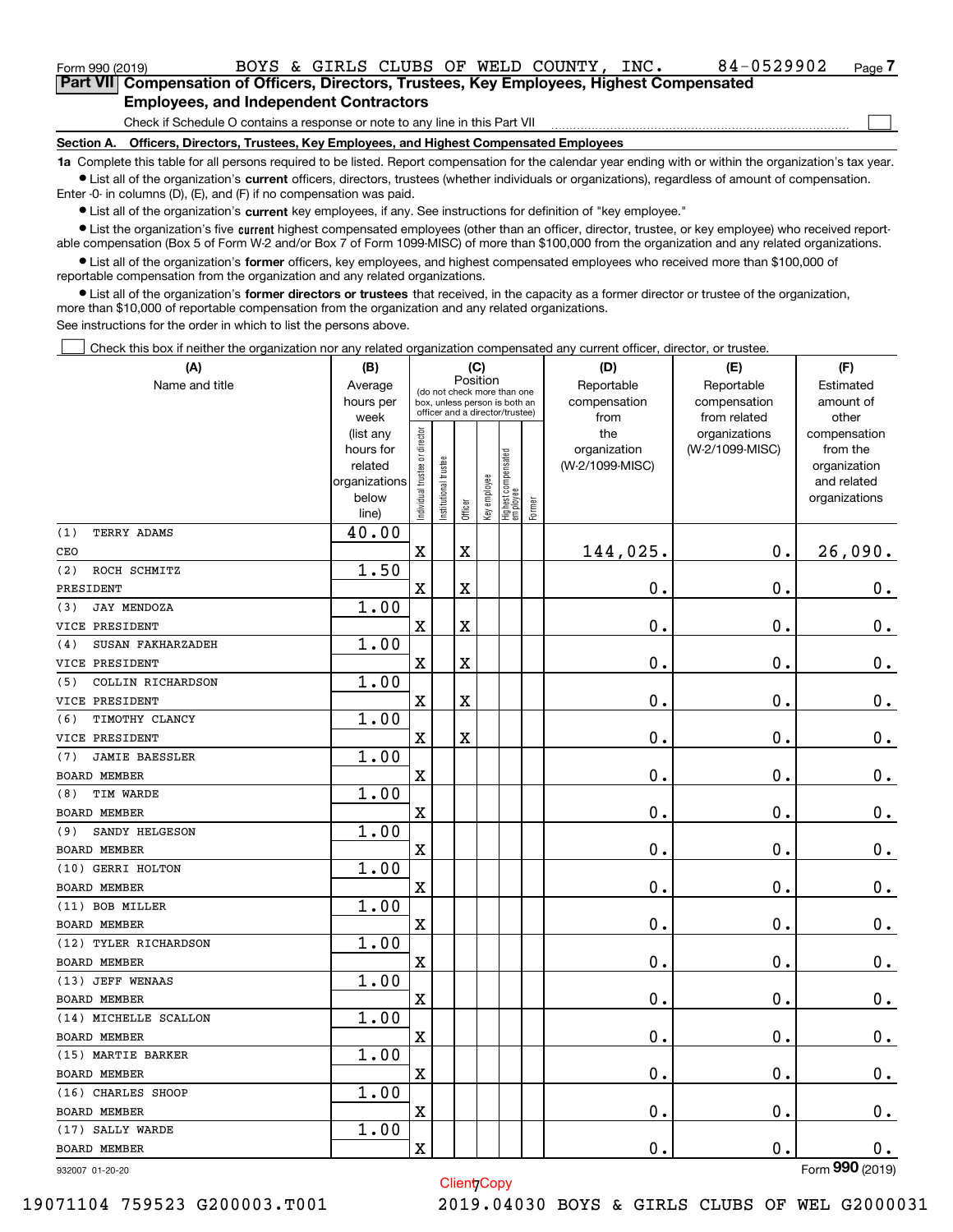| Form 990 (2019)                                                                                                                              |                                                                      |                                |                       |                                                                                                                    |   |                                                 |        | BOYS & GIRLS CLUBS OF WELD COUNTY, INC.   | 84-0529902                                        |                  |                               |                                         | Page 8  |
|----------------------------------------------------------------------------------------------------------------------------------------------|----------------------------------------------------------------------|--------------------------------|-----------------------|--------------------------------------------------------------------------------------------------------------------|---|-------------------------------------------------|--------|-------------------------------------------|---------------------------------------------------|------------------|-------------------------------|-----------------------------------------|---------|
| <b>Part VII</b><br>Section A. Officers, Directors, Trustees, Key Employees, and Highest Compensated Employees (continued)                    |                                                                      |                                |                       |                                                                                                                    |   |                                                 |        |                                           |                                                   |                  |                               |                                         |         |
| (A)<br>Name and title                                                                                                                        | (B)<br>Average<br>hours per<br>week                                  |                                |                       | (C)<br>Position<br>(do not check more than one<br>box, unless person is both an<br>officer and a director/trustee) |   |                                                 |        | (D)<br>Reportable<br>compensation<br>from | (E)<br>Reportable<br>compensation<br>from related |                  |                               | (F)<br>Estimated<br>amount of<br>other  |         |
|                                                                                                                                              | (list any<br>hours for<br>related<br>organizations<br>below<br>line) | Individual trustee or director | Institutional trustee | Officer                                                                                                            |   | key employee<br>Highest compensated<br>employee | Former | the<br>organization<br>(W-2/1099-MISC)    | organizations<br>(W-2/1099-MISC)                  |                  | compensation<br>organizations | from the<br>organization<br>and related |         |
| (18) ROGER KNOPH<br><b>BOARD MEMBER</b>                                                                                                      | 1.00                                                                 | X                              |                       |                                                                                                                    |   |                                                 |        | $\mathbf 0$ .                             |                                                   | 0.               |                               |                                         |         |
| (19) JOAQUIN GALLEGOS                                                                                                                        | 1.00                                                                 |                                |                       |                                                                                                                    |   |                                                 |        |                                           |                                                   |                  |                               |                                         | $0$ .   |
| <b>BOARD MEMBER</b>                                                                                                                          |                                                                      | $\mathbf X$                    |                       |                                                                                                                    |   |                                                 |        | $\mathbf 0$ .                             |                                                   | 0.               |                               |                                         | $0$ .   |
| (20) LONI FERRIER                                                                                                                            | 1.00                                                                 |                                |                       |                                                                                                                    |   |                                                 |        |                                           |                                                   |                  |                               |                                         |         |
| <b>BOARD MEMBER</b>                                                                                                                          |                                                                      | $\mathbf X$                    |                       |                                                                                                                    |   |                                                 |        | $\mathbf 0$ .                             |                                                   | 0.               |                               |                                         | $0$ .   |
| (21) MIKE FAULKNER                                                                                                                           | 1.00                                                                 |                                |                       |                                                                                                                    |   |                                                 |        |                                           |                                                   |                  |                               |                                         |         |
| <b>BOARD MEMBER</b>                                                                                                                          |                                                                      | $\mathbf X$                    |                       |                                                                                                                    |   |                                                 |        | $\mathbf 0$ .                             |                                                   | 0.               |                               |                                         | $0$ .   |
| (22) HOSSEIN SHIRAZI                                                                                                                         | 1.00                                                                 |                                |                       |                                                                                                                    |   |                                                 |        |                                           |                                                   |                  |                               |                                         |         |
| BOARD MEMBER                                                                                                                                 |                                                                      | X                              |                       |                                                                                                                    |   |                                                 |        | $\mathbf 0$ .                             |                                                   | 0.               |                               |                                         | $0$ .   |
| (23) STACIE DATTERI                                                                                                                          | 1.00                                                                 |                                |                       |                                                                                                                    |   |                                                 |        |                                           |                                                   |                  |                               |                                         |         |
| BOARD MEMBER                                                                                                                                 |                                                                      | X                              |                       |                                                                                                                    |   |                                                 |        | $\mathbf 0$ .                             |                                                   | 0.               |                               |                                         | $0$ .   |
| (24) KATY BURACK                                                                                                                             | 1.00                                                                 |                                |                       |                                                                                                                    |   |                                                 |        |                                           |                                                   |                  |                               |                                         |         |
| BOARD MEMBER                                                                                                                                 |                                                                      | X                              |                       |                                                                                                                    |   |                                                 |        | $\mathbf 0$ .                             |                                                   | 0.               |                               |                                         | 0.      |
| (25) BENNY GARCIA                                                                                                                            | 1.00                                                                 |                                |                       |                                                                                                                    |   |                                                 |        |                                           |                                                   |                  |                               |                                         |         |
| <b>BOARD MEMBER</b>                                                                                                                          |                                                                      | $\mathbf X$                    |                       |                                                                                                                    |   |                                                 |        | $\mathbf 0$ .                             |                                                   | 0.               |                               |                                         | 0.      |
| (26) DEIRDRE PEARSON                                                                                                                         | 1.00                                                                 |                                |                       |                                                                                                                    |   |                                                 |        |                                           |                                                   |                  |                               |                                         |         |
| <b>BOARD MEMBER</b>                                                                                                                          |                                                                      | $\mathbf x$                    |                       |                                                                                                                    |   |                                                 |        | 0.                                        |                                                   | 0.               |                               |                                         | 0.      |
|                                                                                                                                              |                                                                      |                                |                       |                                                                                                                    |   |                                                 |        | 144,025.                                  |                                                   | $\overline{0}$ . |                               | 26,090.                                 |         |
| c Total from continuation sheets to Part VII, Section A                                                                                      |                                                                      |                                |                       |                                                                                                                    |   |                                                 |        | 0.                                        |                                                   | $\overline{0}$ . |                               |                                         | $0$ .   |
|                                                                                                                                              |                                                                      |                                |                       |                                                                                                                    |   |                                                 |        | 144,025.                                  |                                                   | 0.               |                               |                                         | 26,090. |
| Total number of individuals (including but not limited to those listed above) who received more than \$100,000 of reportable<br>$\mathbf{2}$ |                                                                      |                                |                       |                                                                                                                    |   |                                                 |        |                                           |                                                   |                  |                               |                                         |         |
| compensation from the organization $\blacktriangleright$                                                                                     |                                                                      |                                |                       |                                                                                                                    |   |                                                 |        |                                           |                                                   |                  |                               |                                         | 1       |
|                                                                                                                                              |                                                                      |                                |                       |                                                                                                                    |   |                                                 |        |                                           |                                                   |                  |                               | Yes                                     | No      |
| 3<br>Did the organization list any former officer, director, trustee, key employee, or highest compensated employee on                       |                                                                      |                                |                       |                                                                                                                    |   |                                                 |        |                                           |                                                   |                  |                               |                                         |         |
| line 1a? If "Yes," complete Schedule J for such individual manufactured contained and the New York Communication                             |                                                                      |                                |                       |                                                                                                                    |   |                                                 |        |                                           |                                                   |                  | З                             |                                         | X       |
| For any individual listed on line 1a, is the sum of reportable compensation and other compensation from the organization                     |                                                                      |                                |                       |                                                                                                                    |   |                                                 |        |                                           |                                                   |                  |                               | х                                       |         |
|                                                                                                                                              |                                                                      |                                |                       |                                                                                                                    |   |                                                 |        |                                           |                                                   |                  | 4                             |                                         |         |
| Did any person listed on line 1a receive or accrue compensation from any unrelated organization or individual for services<br>5              |                                                                      |                                |                       |                                                                                                                    |   |                                                 |        |                                           |                                                   |                  | 5                             |                                         | x       |
| <b>Section B. Independent Contractors</b>                                                                                                    |                                                                      |                                |                       |                                                                                                                    |   |                                                 |        |                                           |                                                   |                  |                               |                                         |         |
| Complete this table for your five highest compensated independent contractors that received more than \$100,000 of compensation from<br>1    |                                                                      |                                |                       |                                                                                                                    |   |                                                 |        |                                           |                                                   |                  |                               |                                         |         |
| the organization. Report compensation for the calendar year ending with or within the organization's tax year.                               |                                                                      |                                |                       |                                                                                                                    |   |                                                 |        |                                           |                                                   |                  |                               |                                         |         |
|                                                                                                                                              | (A)                                                                  |                                |                       |                                                                                                                    |   |                                                 |        | (B)                                       |                                                   |                  | (C)                           |                                         |         |
|                                                                                                                                              | Name and business address                                            |                                | <b>NONE</b>           |                                                                                                                    |   |                                                 |        | Description of services                   |                                                   |                  | Compensation                  |                                         |         |
|                                                                                                                                              |                                                                      |                                |                       |                                                                                                                    |   |                                                 |        |                                           |                                                   |                  |                               |                                         |         |
|                                                                                                                                              |                                                                      |                                |                       |                                                                                                                    |   |                                                 |        |                                           |                                                   |                  |                               |                                         |         |
|                                                                                                                                              |                                                                      |                                |                       |                                                                                                                    |   |                                                 |        |                                           |                                                   |                  |                               |                                         |         |
|                                                                                                                                              |                                                                      |                                |                       |                                                                                                                    |   |                                                 |        |                                           |                                                   |                  |                               |                                         |         |
|                                                                                                                                              |                                                                      |                                |                       |                                                                                                                    |   |                                                 |        |                                           |                                                   |                  |                               |                                         |         |
|                                                                                                                                              |                                                                      |                                |                       |                                                                                                                    |   |                                                 |        |                                           |                                                   |                  |                               |                                         |         |
|                                                                                                                                              |                                                                      |                                |                       |                                                                                                                    |   |                                                 |        |                                           |                                                   |                  |                               |                                         |         |
| Total number of independent contractors (including but not limited to those listed above) who received more than<br>2                        |                                                                      |                                |                       |                                                                                                                    |   |                                                 |        |                                           |                                                   |                  |                               |                                         |         |
| \$100,000 of compensation from the organization                                                                                              |                                                                      |                                |                       |                                                                                                                    | 0 |                                                 |        |                                           |                                                   |                  |                               |                                         |         |
| SEE PART VII, SECTION A CONTINUATION SHEETS                                                                                                  |                                                                      |                                |                       |                                                                                                                    |   |                                                 |        |                                           |                                                   |                  | Form 990 (2019)               |                                         |         |

**Client Copy** 

Form (2019) **990**

932008 01-20-20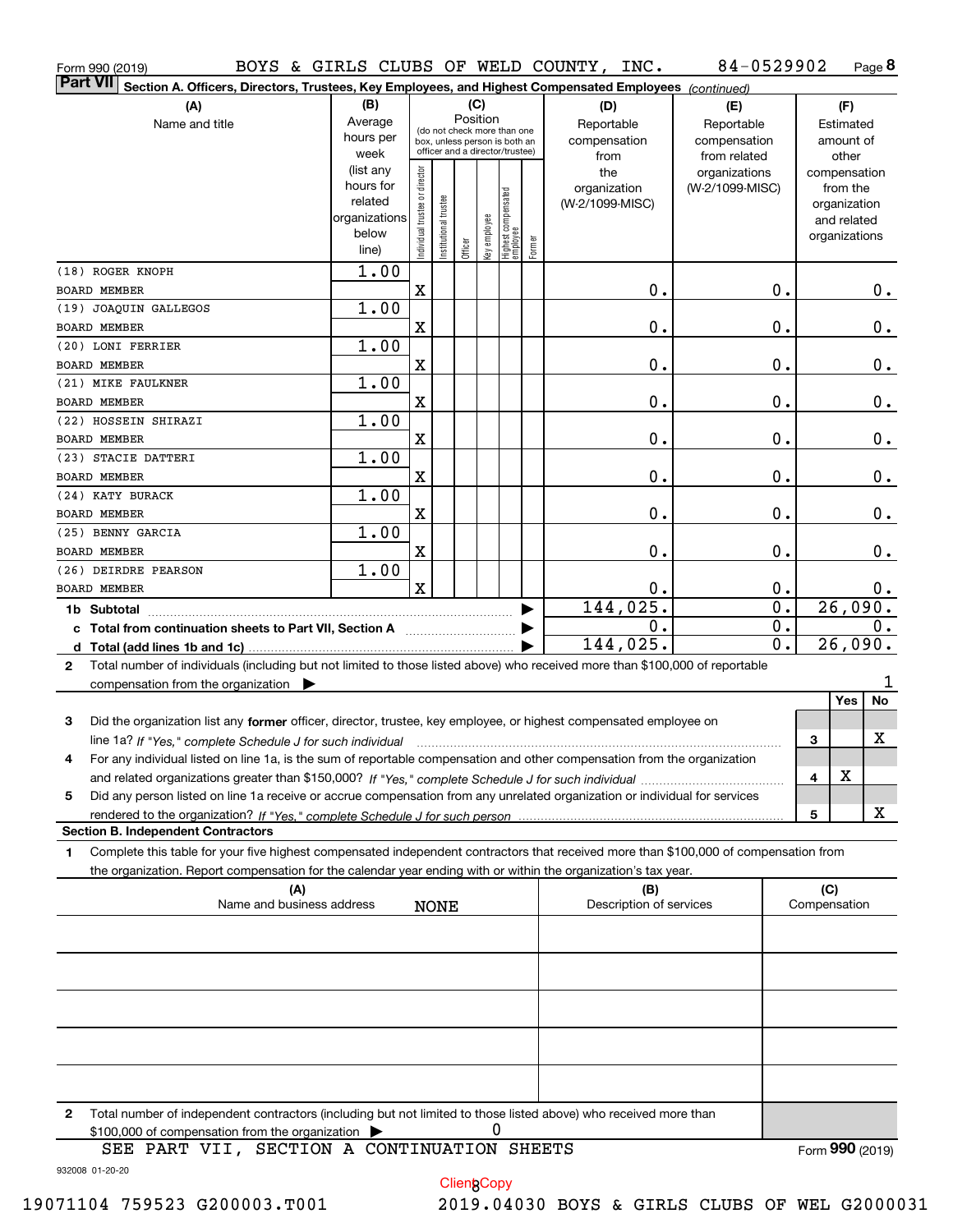| Form 990     |                                                                                                                 |                        |                                |                       |         |                        |                              |        | BOYS & GIRLS CLUBS OF WELD COUNTY, INC. |               | 84-0529902                       |                          |
|--------------|-----------------------------------------------------------------------------------------------------------------|------------------------|--------------------------------|-----------------------|---------|------------------------|------------------------------|--------|-----------------------------------------|---------------|----------------------------------|--------------------------|
|              | Part VII Section A. Officers, Directors, Trustees, Key Employees, and Highest Compensated Employees (continued) |                        |                                |                       |         |                        |                              |        |                                         |               |                                  |                          |
|              | (A)                                                                                                             | (B)                    |                                |                       |         | (C)                    |                              |        | (D)                                     |               | (E)                              | (F)                      |
|              | Name and title                                                                                                  | Average                |                                |                       |         | Position               |                              |        | Reportable                              |               | Reportable                       | Estimated                |
|              |                                                                                                                 | hours                  |                                |                       |         | (check all that apply) |                              |        | compensation                            |               | compensation                     | amount of                |
|              |                                                                                                                 | per                    |                                |                       |         |                        |                              |        | from                                    |               | from related                     | other                    |
|              |                                                                                                                 | week                   |                                |                       |         |                        |                              |        | the<br>organization                     |               | organizations<br>(W-2/1099-MISC) | compensation<br>from the |
|              |                                                                                                                 | (list any<br>hours for |                                |                       |         |                        |                              |        | (W-2/1099-MISC)                         |               |                                  | organization             |
|              |                                                                                                                 | related                |                                |                       |         |                        |                              |        |                                         |               |                                  | and related              |
|              |                                                                                                                 | organizations          | Individual trustee or director | Institutional trustee |         | Key employee           | Highest compensated employee |        |                                         |               |                                  | organizations            |
|              |                                                                                                                 | below                  |                                |                       |         |                        |                              | Former |                                         |               |                                  |                          |
|              |                                                                                                                 | line)                  |                                |                       | Officer |                        |                              |        |                                         |               |                                  |                          |
|              | (27) SUSAN WALKER                                                                                               | 1.00                   |                                |                       |         |                        |                              |        |                                         |               |                                  |                          |
| BOARD MEMBER |                                                                                                                 |                        | $\mathbf x$                    |                       |         |                        |                              |        |                                         | $\mathbf 0$ . | $0$ .                            | 0.                       |
|              |                                                                                                                 |                        |                                |                       |         |                        |                              |        |                                         |               |                                  |                          |
|              |                                                                                                                 |                        |                                |                       |         |                        |                              |        |                                         |               |                                  |                          |
|              |                                                                                                                 |                        |                                |                       |         |                        |                              |        |                                         |               |                                  |                          |
|              |                                                                                                                 |                        |                                |                       |         |                        |                              |        |                                         |               |                                  |                          |
|              |                                                                                                                 |                        |                                |                       |         |                        |                              |        |                                         |               |                                  |                          |
|              |                                                                                                                 |                        |                                |                       |         |                        |                              |        |                                         |               |                                  |                          |
|              |                                                                                                                 |                        |                                |                       |         |                        |                              |        |                                         |               |                                  |                          |
|              |                                                                                                                 |                        |                                |                       |         |                        |                              |        |                                         |               |                                  |                          |
|              |                                                                                                                 |                        |                                |                       |         |                        |                              |        |                                         |               |                                  |                          |
|              |                                                                                                                 |                        |                                |                       |         |                        |                              |        |                                         |               |                                  |                          |
|              |                                                                                                                 |                        |                                |                       |         |                        |                              |        |                                         |               |                                  |                          |
|              |                                                                                                                 |                        |                                |                       |         |                        |                              |        |                                         |               |                                  |                          |
|              |                                                                                                                 |                        |                                |                       |         |                        |                              |        |                                         |               |                                  |                          |
|              |                                                                                                                 |                        |                                |                       |         |                        |                              |        |                                         |               |                                  |                          |
|              |                                                                                                                 |                        |                                |                       |         |                        |                              |        |                                         |               |                                  |                          |
|              |                                                                                                                 |                        |                                |                       |         |                        |                              |        |                                         |               |                                  |                          |
|              |                                                                                                                 |                        |                                |                       |         |                        |                              |        |                                         |               |                                  |                          |
|              |                                                                                                                 |                        |                                |                       |         |                        |                              |        |                                         |               |                                  |                          |
|              |                                                                                                                 |                        |                                |                       |         |                        |                              |        |                                         |               |                                  |                          |
|              |                                                                                                                 |                        |                                |                       |         |                        |                              |        |                                         |               |                                  |                          |
|              |                                                                                                                 |                        |                                |                       |         |                        |                              |        |                                         |               |                                  |                          |
|              |                                                                                                                 |                        |                                |                       |         |                        |                              |        |                                         |               |                                  |                          |
|              |                                                                                                                 |                        |                                |                       |         |                        |                              |        |                                         |               |                                  |                          |
|              |                                                                                                                 |                        |                                |                       |         |                        |                              |        |                                         |               |                                  |                          |
|              |                                                                                                                 |                        |                                |                       |         |                        |                              |        |                                         |               |                                  |                          |
|              |                                                                                                                 |                        |                                |                       |         |                        |                              |        |                                         |               |                                  |                          |
|              |                                                                                                                 |                        |                                |                       |         |                        |                              |        |                                         |               |                                  |                          |
|              |                                                                                                                 |                        |                                |                       |         |                        |                              |        |                                         |               |                                  |                          |
|              |                                                                                                                 |                        |                                |                       |         |                        |                              |        |                                         |               |                                  |                          |
|              |                                                                                                                 |                        |                                |                       |         |                        |                              |        |                                         |               |                                  |                          |
|              |                                                                                                                 |                        |                                |                       |         |                        |                              |        |                                         |               |                                  |                          |
|              |                                                                                                                 |                        |                                |                       |         |                        |                              |        |                                         |               |                                  |                          |
|              |                                                                                                                 |                        |                                |                       |         |                        |                              |        |                                         |               |                                  |                          |
|              |                                                                                                                 |                        |                                |                       |         |                        |                              |        |                                         |               |                                  |                          |
|              |                                                                                                                 |                        |                                |                       |         |                        |                              |        |                                         |               |                                  |                          |
|              |                                                                                                                 |                        |                                |                       |         |                        |                              |        |                                         |               |                                  |                          |
|              |                                                                                                                 |                        |                                |                       |         |                        |                              |        |                                         |               |                                  |                          |
|              |                                                                                                                 |                        |                                |                       |         |                        |                              |        |                                         |               |                                  |                          |

932201 04-01-19

Client<sub>y</sub>Copy 19071104 759523 G200003.T001 2019.04030 BOYS & GIRLS CLUBS OF WEL G2000031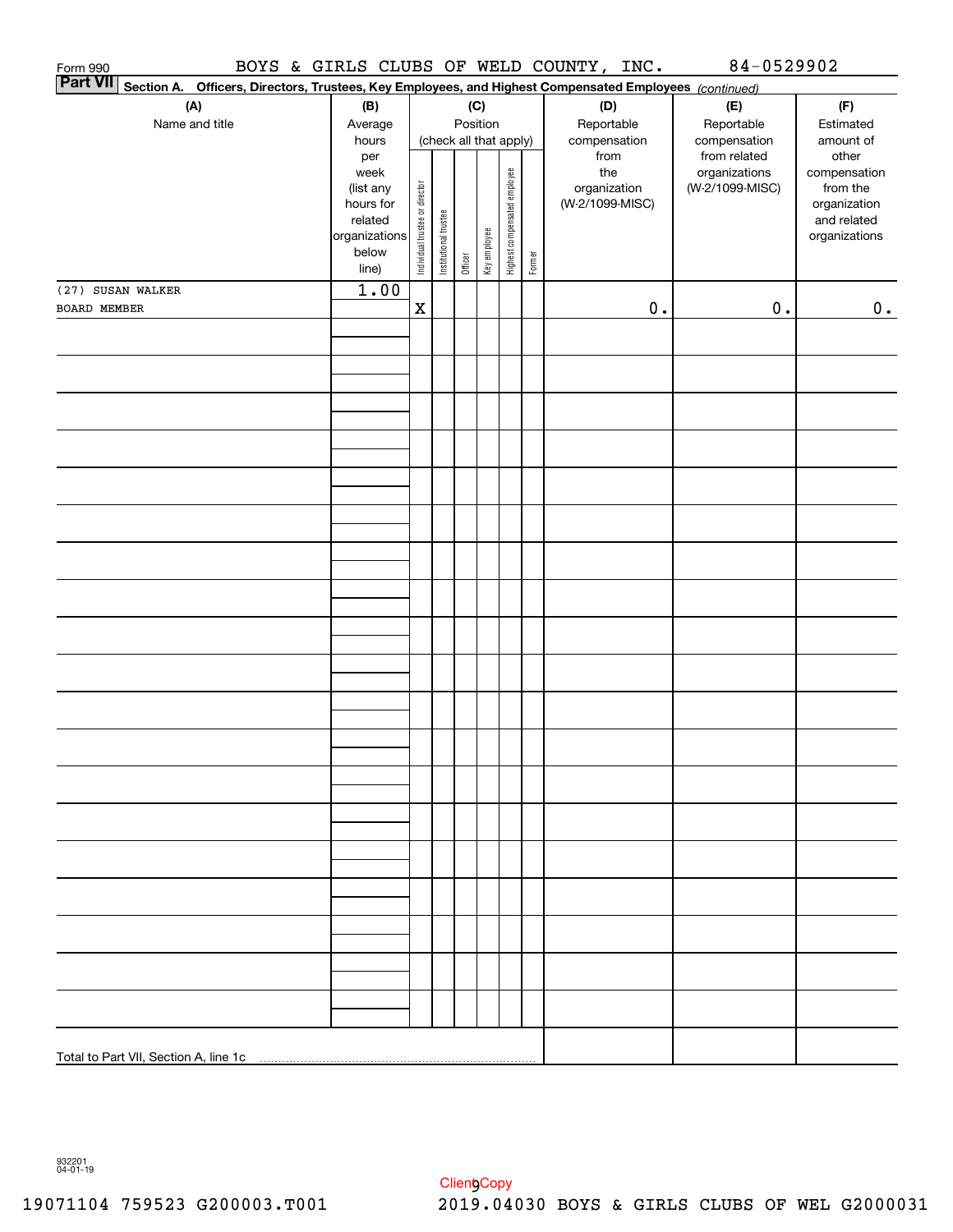|                                                           |                  |   | BOYS & GIRLS CLUBS OF WELD COUNTY,<br>Form 990 (2019)                         |                           |                      | INC.                                         | 84-0529902                                        | Page 9                                                          |
|-----------------------------------------------------------|------------------|---|-------------------------------------------------------------------------------|---------------------------|----------------------|----------------------------------------------|---------------------------------------------------|-----------------------------------------------------------------|
|                                                           | <b>Part VIII</b> |   | <b>Statement of Revenue</b>                                                   |                           |                      |                                              |                                                   |                                                                 |
|                                                           |                  |   | Check if Schedule O contains a response or note to any line in this Part VIII |                           |                      |                                              |                                                   |                                                                 |
|                                                           |                  |   |                                                                               |                           | (A)<br>Total revenue | (B)<br>Related or exempt<br>function revenue | $\overline{(C)}$<br>Unrelated<br>business revenue | (D)<br>Revenue excluded<br>from tax under<br>sections 512 - 514 |
|                                                           |                  |   | 1a<br>1 a Federated campaigns                                                 | 66, 367.                  |                      |                                              |                                                   |                                                                 |
| Contributions, Gifts, Grants<br>and Other Similar Amounts |                  |   | 1 <sub>b</sub><br><b>b</b> Membership dues                                    | 33,962.                   |                      |                                              |                                                   |                                                                 |
|                                                           |                  |   | 1 <sub>c</sub>                                                                | 563,872.                  |                      |                                              |                                                   |                                                                 |
|                                                           |                  |   | c Fundraising events<br>1 <sub>d</sub>                                        |                           |                      |                                              |                                                   |                                                                 |
|                                                           |                  |   | d Related organizations                                                       |                           |                      |                                              |                                                   |                                                                 |
|                                                           |                  |   | e Government grants (contributions)<br>1e                                     |                           |                      |                                              |                                                   |                                                                 |
|                                                           |                  |   | f All other contributions, gifts, grants, and                                 |                           |                      |                                              |                                                   |                                                                 |
|                                                           |                  |   | similar amounts not included above<br>1f                                      | 1,456,512.                |                      |                                              |                                                   |                                                                 |
|                                                           |                  |   | $1g$ \$<br>Noncash contributions included in lines 1a-1f                      | 69,982.                   |                      |                                              |                                                   |                                                                 |
|                                                           |                  |   |                                                                               |                           | 2,120,713.           |                                              |                                                   |                                                                 |
|                                                           |                  |   |                                                                               | <b>Business Code</b>      |                      |                                              |                                                   |                                                                 |
|                                                           |                  |   | 2 a GOOD CHARACTER                                                            | 900099                    | 5,175.               | 5,175.                                       |                                                   |                                                                 |
|                                                           |                  |   | b FINE ARTS                                                                   | 900099                    | 575.                 | 575.                                         |                                                   |                                                                 |
|                                                           |                  |   | c ACADEMIC SUCCESS                                                            | 900099                    | 168.                 | 168.                                         |                                                   |                                                                 |
|                                                           |                  | d | <u> 1980 - Jan Barnett, fransk politiker (d. 1980)</u>                        |                           |                      |                                              |                                                   |                                                                 |
| Program Service<br>Revenue                                |                  | е |                                                                               |                           |                      |                                              |                                                   |                                                                 |
|                                                           |                  |   | f All other program service revenue                                           | 900099                    |                      |                                              |                                                   |                                                                 |
|                                                           |                  | a |                                                                               |                           | 5,918.               |                                              |                                                   |                                                                 |
|                                                           | З                |   | Investment income (including dividends, interest, and                         |                           |                      |                                              |                                                   |                                                                 |
|                                                           |                  |   |                                                                               |                           | 1,378.               |                                              |                                                   | 1,378.                                                          |
|                                                           | 4                |   | Income from investment of tax-exempt bond proceeds                            |                           |                      |                                              |                                                   |                                                                 |
|                                                           | 5                |   |                                                                               |                           | 13.                  |                                              |                                                   | 13.                                                             |
|                                                           |                  |   | (i) Real                                                                      | (ii) Personal             |                      |                                              |                                                   |                                                                 |
|                                                           |                  |   | 6 a Gross rents<br>l 6a<br>$\overline{a}$                                     |                           |                      |                                              |                                                   |                                                                 |
|                                                           |                  |   | 6b<br><b>b</b> Less: rental expenses $\ldots$                                 |                           |                      |                                              |                                                   |                                                                 |
|                                                           |                  |   | c Rental income or (loss)<br>6с                                               |                           |                      |                                              |                                                   |                                                                 |
|                                                           |                  |   | <b>d</b> Net rental income or (loss)                                          |                           |                      |                                              |                                                   |                                                                 |
|                                                           |                  |   | (i) Securities<br>7 a Gross amount from sales of                              | (ii) Other                |                      |                                              |                                                   |                                                                 |
|                                                           |                  |   | assets other than inventory<br>7a                                             |                           |                      |                                              |                                                   |                                                                 |
|                                                           |                  |   | <b>b</b> Less: cost or other basis                                            |                           |                      |                                              |                                                   |                                                                 |
|                                                           |                  |   | 7b<br>and sales expenses                                                      |                           |                      |                                              |                                                   |                                                                 |
| evenue                                                    |                  |   | 7c<br>c Gain or (loss)                                                        |                           |                      |                                              |                                                   |                                                                 |
|                                                           |                  |   |                                                                               |                           |                      |                                              |                                                   |                                                                 |
| Other R                                                   |                  |   | 8 a Gross income from fundraising events (not                                 |                           |                      |                                              |                                                   |                                                                 |
|                                                           |                  |   | including \$ $563,872.$ of                                                    |                           |                      |                                              |                                                   |                                                                 |
|                                                           |                  |   | contributions reported on line 1c). See                                       |                           |                      |                                              |                                                   |                                                                 |
|                                                           |                  |   |                                                                               | 8a 114, 257.              |                      |                                              |                                                   |                                                                 |
|                                                           |                  |   |                                                                               | $8b \overline{141,770}$ . |                      |                                              |                                                   |                                                                 |
|                                                           |                  |   | c Net income or (loss) from fundraising events                                | ▶                         | $-27,513.$           |                                              |                                                   | $-27,513.$                                                      |
|                                                           |                  |   | 9 a Gross income from gaming activities. See                                  |                           |                      |                                              |                                                   |                                                                 |
|                                                           |                  |   | 9a                                                                            |                           |                      |                                              |                                                   |                                                                 |
|                                                           |                  |   | 9 <sub>b</sub><br><b>b</b> Less: direct expenses <b>manually</b>              |                           |                      |                                              |                                                   |                                                                 |
|                                                           |                  |   | c Net income or (loss) from gaming activities                                 |                           |                      |                                              |                                                   |                                                                 |
|                                                           |                  |   | 10 a Gross sales of inventory, less returns                                   |                           |                      |                                              |                                                   |                                                                 |
|                                                           |                  |   | 10a                                                                           |                           |                      |                                              |                                                   |                                                                 |
|                                                           |                  |   | 10 <sub>b</sub>                                                               |                           |                      |                                              |                                                   |                                                                 |
|                                                           |                  |   | c Net income or (loss) from sales of inventory                                |                           |                      |                                              |                                                   |                                                                 |
|                                                           |                  |   |                                                                               | <b>Business Code</b>      |                      |                                              |                                                   |                                                                 |
|                                                           |                  |   | 11 a REIMBURSEMENTS/REFUNDS                                                   | 900099                    | 13,577.              |                                              |                                                   | 13,577.                                                         |
|                                                           |                  | b |                                                                               |                           |                      |                                              |                                                   |                                                                 |
| Miscellaneous<br>Revenue                                  |                  | c |                                                                               |                           |                      |                                              |                                                   |                                                                 |
|                                                           |                  |   |                                                                               |                           |                      |                                              |                                                   |                                                                 |
|                                                           |                  |   |                                                                               | $\blacktriangleright$     | 13,577.              |                                              |                                                   |                                                                 |
|                                                           | 12               |   |                                                                               | $\blacktriangleright$     | $\sqrt{2,114,086}$ . | 5,918.                                       | 0.1                                               | $-12,545.$                                                      |
|                                                           | 932009 01-20-20  |   |                                                                               |                           |                      |                                              |                                                   | Form 990 (2019)                                                 |
|                                                           |                  |   |                                                                               |                           | Client Copy          |                                              |                                                   |                                                                 |

Client Copy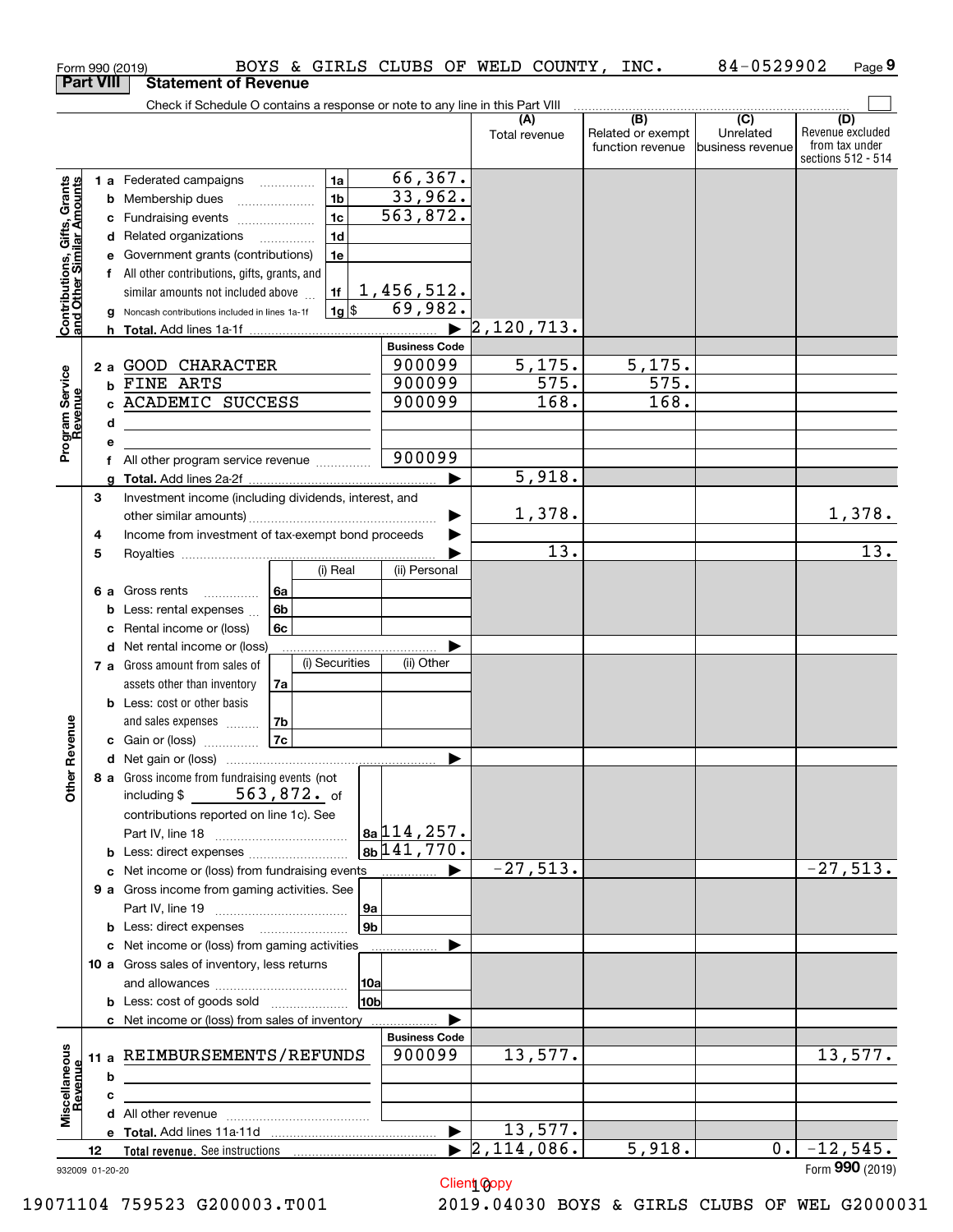|              | Section 501(c)(3) and 501(c)(4) organizations must complete all columns. All other organizations must complete column (A). |                       |                                    |                                                      |                                |
|--------------|----------------------------------------------------------------------------------------------------------------------------|-----------------------|------------------------------------|------------------------------------------------------|--------------------------------|
|              | Check if Schedule O contains a response or note to any line in this Part IX.                                               |                       |                                    |                                                      |                                |
|              | Do not include amounts reported on lines 6b,<br>7b, 8b, 9b, and 10b of Part VIII.                                          | (A)<br>Total expenses | (B)<br>Program service<br>expenses | $\overline{C}$<br>Management and<br>general expenses | (D)<br>Fundraising<br>expenses |
| 1.           | Grants and other assistance to domestic organizations                                                                      |                       |                                    |                                                      |                                |
|              | and domestic governments. See Part IV, line 21                                                                             |                       |                                    |                                                      |                                |
| $\mathbf{2}$ | Grants and other assistance to domestic                                                                                    |                       |                                    |                                                      |                                |
|              | individuals. See Part IV, line 22                                                                                          |                       |                                    |                                                      |                                |
| 3            | Grants and other assistance to foreign                                                                                     |                       |                                    |                                                      |                                |
|              | organizations, foreign governments, and foreign                                                                            |                       |                                    |                                                      |                                |
|              | individuals. See Part IV, lines 15 and 16                                                                                  |                       |                                    |                                                      |                                |
| 4            | Benefits paid to or for members                                                                                            |                       |                                    |                                                      |                                |
| 5            | Compensation of current officers, directors,                                                                               |                       |                                    |                                                      |                                |
|              |                                                                                                                            | 170,115.              | 34,023.                            | 90, 167.                                             | 45,925.                        |
| 6            | Compensation not included above to disqualified                                                                            |                       |                                    |                                                      |                                |
|              | persons (as defined under section 4958(f)(1)) and                                                                          |                       |                                    |                                                      |                                |
|              | persons described in section $4958(c)(3)(B)$                                                                               | 1, 185, 550.          | 1,048,355.                         | 66,868.                                              | 70, 327.                       |
| 7            | Other salaries and wages                                                                                                   |                       |                                    |                                                      |                                |
| 8            | Pension plan accruals and contributions (include                                                                           | 46,705.               | 44,839.                            | 1,866.                                               |                                |
| 9            | section 401(k) and 403(b) employer contributions)                                                                          | 116,046.              | 97,023.                            | 8,874.                                               | 10, 149.                       |
| 10           |                                                                                                                            | 134, 366.             | 116,087.                           | 9,462.                                               | 8,817.                         |
| 11           | Fees for services (nonemployees):                                                                                          |                       |                                    |                                                      |                                |
| a            |                                                                                                                            |                       |                                    |                                                      |                                |
| b            |                                                                                                                            |                       |                                    |                                                      |                                |
| c            |                                                                                                                            | 14, 150.              |                                    | 14,150.                                              |                                |
| d            |                                                                                                                            |                       |                                    |                                                      |                                |
| е            | Professional fundraising services. See Part IV, line 17                                                                    |                       |                                    |                                                      |                                |
| f            | Investment management fees                                                                                                 |                       |                                    |                                                      |                                |
| g            | Other. (If line 11g amount exceeds 10% of line 25,                                                                         |                       |                                    |                                                      |                                |
|              | column (A) amount, list line 11g expenses on Sch 0.)                                                                       | 63,708.               | 16,800.                            | 15,708.                                              | 31,200.                        |
| 12           |                                                                                                                            |                       |                                    |                                                      |                                |
| 13           |                                                                                                                            | 49,360.               | 30,834.                            | 7,482.                                               | 11,044.                        |
| 14           |                                                                                                                            |                       |                                    |                                                      |                                |
| 15           |                                                                                                                            |                       |                                    |                                                      |                                |
| 16           |                                                                                                                            | 194,089.              | 137,046.                           | 38,138.                                              | 18,905.                        |
| 17           |                                                                                                                            | 49,702.               | 35,095.                            | 9,766.                                               | 4,841.                         |
| 18           | Payments of travel or entertainment expenses                                                                               |                       |                                    |                                                      |                                |
|              | for any federal, state, or local public officials                                                                          |                       |                                    |                                                      |                                |
| 19           | Conferences, conventions, and meetings                                                                                     | $\overline{5,036}$ .  | 3,556.                             | 990.                                                 | 490.                           |
| 20           | Interest                                                                                                                   |                       |                                    |                                                      |                                |
| 21           |                                                                                                                            | 208, 227.             | 147,029.                           | 40,917.                                              | $\overline{20,281}$ .          |
| 22           | Depreciation, depletion, and amortization                                                                                  |                       |                                    |                                                      |                                |
| 23<br>24     | Insurance<br>Other expenses. Itemize expenses not covered                                                                  |                       |                                    |                                                      |                                |
|              | above (List miscellaneous expenses on line 24e. If                                                                         |                       |                                    |                                                      |                                |
|              | line 24e amount exceeds 10% of line 25, column (A)<br>amount, list line 24e expenses on Schedule O.)                       |                       |                                    |                                                      |                                |
|              | a OTHER PROGRAM COST                                                                                                       | 176,557.              | 176,557.                           |                                                      |                                |
| b            | DUES AND SUBSCRIPTIONS                                                                                                     | 27,846.               | 6,405.                             | $\overline{279}$ .                                   | 21, 162.                       |
| c            | MEMBER AWARDS                                                                                                              | 8, 260.               | 5,832.                             | 1,623.                                               | 805.                           |
| d            |                                                                                                                            |                       |                                    |                                                      |                                |
| е            | All other expenses                                                                                                         | 16,069.               | 5,625.                             |                                                      | 10,444.                        |
| 25           | Total functional expenses. Add lines 1 through 24e                                                                         | 2,465,786.            | 1,905,106.                         | 306, 290.                                            | 254, 390.                      |
| 26           | Joint costs. Complete this line only if the organization                                                                   |                       |                                    |                                                      |                                |
|              | reported in column (B) joint costs from a combined                                                                         |                       |                                    |                                                      |                                |
|              | educational campaign and fundraising solicitation.                                                                         |                       |                                    |                                                      |                                |
|              | Check here $\blacktriangleright$<br>if following SOP 98-2 (ASC 958-720)                                                    |                       |                                    |                                                      |                                |

Client Gopy

932010 01-20-20

Form (2019) **990**

19071104 759523 G200003.T001 2019.04030 BOYS & GIRLS CLUBS OF WEL G2000031

### Form 990 (2019) BOYS & GIRLS CLUBS OF WELD COUNTY, INC**.** 8 4-0 5 2990 2 <sub>Page</sub><br><mark>Part IX | Statement of Functional Expenses</mark> **10**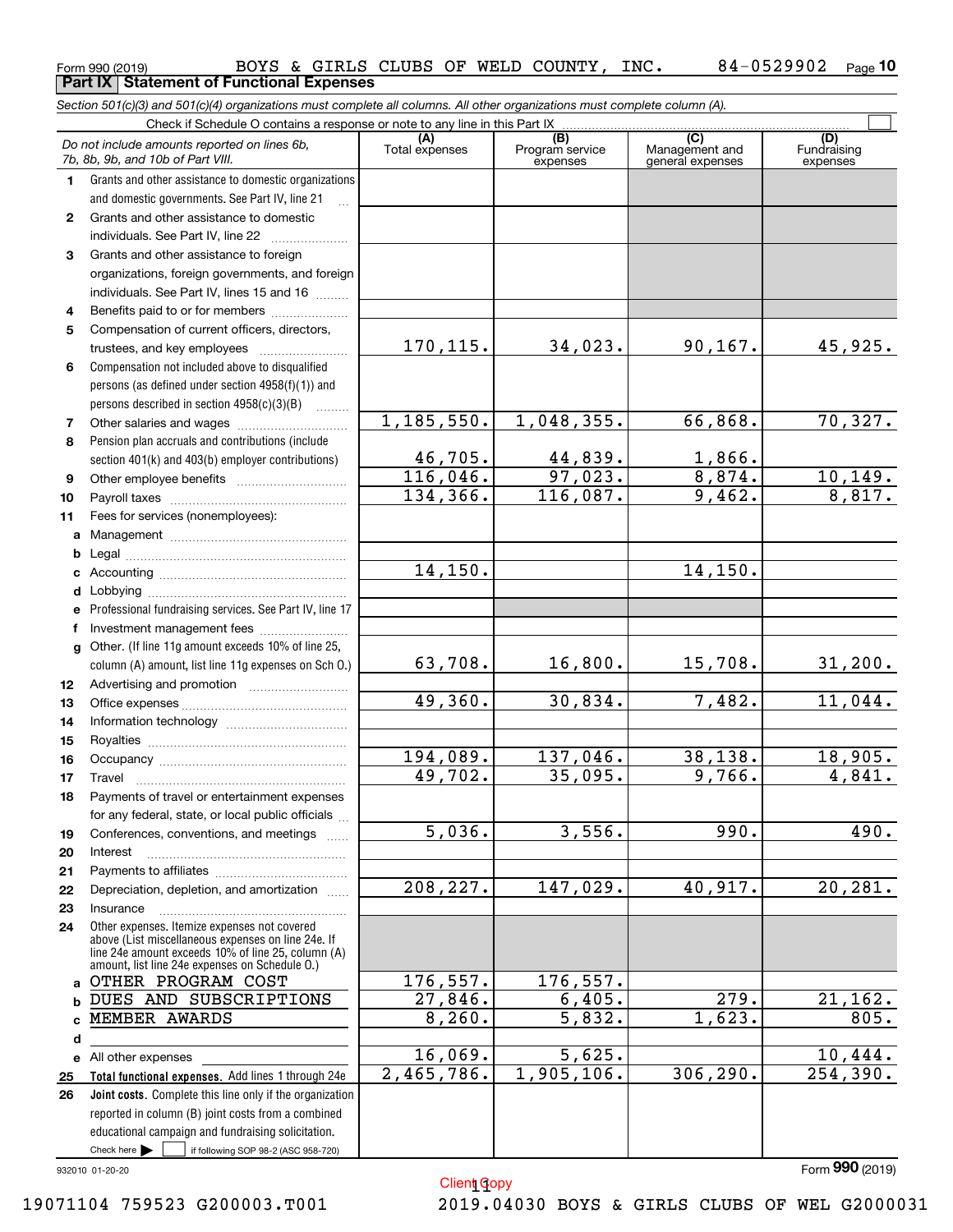**Net Assets or Fund Balances**

Net Assets or Fund Balances

**and complete lines 29 through 33.**

Total liabilities and net assets/fund balances

Capital stock or trust principal, or current funds ~~~~~~~~~~~~~~~ Paid-in or capital surplus, or land, building, or equipment fund www.commun.com Retained earnings, endowment, accumulated income, or other funds we have all the Total net assets or fund balances ~~~~~~~~~~~~~~~~~~~~~~

**678910a1112131415161718192021222324252627285678910c11121314151617181920212223242526b10a10bTotal assets. Total liabilities. Organizations that follow FASB ASC 958, check here and complete lines 27, 28, 32, and 33. 2728Organizations that do not follow FASB ASC 958, check here** | controlled entity or family member of any of these persons ……………………<br>Loans and other receivables from other disqualified persons (as defined under section 4958(f)(1)), and persons described in section 4958(c)(3)(B)  $\qquad \qquad \ldots \ldots$ Notes and loans receivable, net Inventories for sale or use Prepaid expenses and deferred charges Land, buildings, and equipment: cost or other basis. Complete Part VI of Schedule D Less: accumulated depreciation Investments - publicly traded securities Investments - other securities. See Part IV, line 11 Investments - program-related. See Part IV, line 11 Intangible assets 0ther assets. See Part IV, line 11<br>Total capata. Add lines 1 through 15 (must caugl line 23) Add lines 1 through 15 (must equal line 33) Accounts payable and accrued expenses Grants payable Deferred revenue Tax-exempt bond liabilities Escrow or custodial account liability. Complete Part IV of Schedule D Loans and other payables to any current or former officer, director, trustee, key employee, creator or founder, substantial contributor, or 35% controlled entity or family member of any of these persons \_\_\_\_\_\_\_\_\_\_\_\_\_\_\_\_\_\_\_\_ Secured mortgages and notes payable to unrelated third parties ~~~~~~~~~~~~~~~~<br>Unecoured notes and loops payable to unrelated third parties Unsecured notes and loans payable to unrelated third parties ~~~~~~~~~~~~~~~~~~~<br>Other ligbilities (including federal income tox, payables to related third Other liabilities (including federal income tax, payables to related third parties, and other liabilities not included on lines 17-24). Complete Part X of Schedule D ~~~~~~~~~~~~~~~~~~~~~~~~~~~~~~~ Add lines 17 through 25  $\blacktriangleright$ Net assets without donor restrictions Net assets with donor restrictions  $\boxed{\text{X}}$ 4,947,694. X

Form 990 (2019) BOYS & GIRLS CLUBS OF WELD COUNTY, INC.  $84\text{--}0529902$   $_\text{Page}$ **Part X** | Balance Sheet

**3** Pledges and grants receivable, net  $\ldots$  **multimes contained and grants receivable**, net **multimes contained and grants receivable**, net **multimes contained and grants receivable 4**Accounts receivable, net ~~~~~~~~~~~~~~~~~~~~~~~~~~ **5**Loans and other receivables from any current or former officer, director,

trustee, key employee, creator or founder, substantial contributor, or 35%

Cash - non-interest-bearing ~~~~~~~~~~~~~~~~~~~~~~~~~ Savings and temporary cash investments ~~~~~~~~~~~~~~~~~~

Check if Schedule O contains a response or note to any line in this Part X

**11**

 $\mathcal{L}^{\text{max}}$ 

937. 215,941.

**(A) (B)**

Beginning of year | | End of year

1,547,366. 1, 1,019,046.<br>937. 2, 215,941.

 $130,811. | 4 | 267,912.$  $39,668.$  3 2,500.

 $\frac{3,905,129. \mid 32 \mid}{4,074,454. \mid 33 \mid}$   $\frac{3,553,429. \mid}{3,686,801. \mid}$ 

Form (2019) **990**4,074,454. 3,686,801.

| Loans and other receivables from other disqualified persons (as defined                                    |                                                                           |                         |                 |                 |            |  |  |  |
|------------------------------------------------------------------------------------------------------------|---------------------------------------------------------------------------|-------------------------|-----------------|-----------------|------------|--|--|--|
|                                                                                                            | under section 4958(f)(1)), and persons described in section 4958(c)(3)(B) |                         |                 |                 |            |  |  |  |
|                                                                                                            |                                                                           |                         |                 | 7               |            |  |  |  |
|                                                                                                            |                                                                           |                         |                 | 8               |            |  |  |  |
| Prepaid expenses and deferred charges                                                                      |                                                                           |                         | 12,592.         | 9               | $0$ .      |  |  |  |
| Land, buildings, and equipment: cost or other                                                              |                                                                           |                         |                 |                 |            |  |  |  |
|                                                                                                            |                                                                           |                         |                 |                 |            |  |  |  |
| Less: accumulated depreciation                                                                             | 10 <sub>b</sub>                                                           | $\overline{2,766,292.}$ | 2,343,080.      | 10 <sub>c</sub> | 2,181,402. |  |  |  |
|                                                                                                            |                                                                           |                         |                 | 11              |            |  |  |  |
|                                                                                                            |                                                                           |                         | 12 <sup>2</sup> |                 |            |  |  |  |
|                                                                                                            |                                                                           |                         | 13              |                 |            |  |  |  |
|                                                                                                            |                                                                           |                         |                 | 14              |            |  |  |  |
|                                                                                                            |                                                                           |                         | 15              |                 |            |  |  |  |
|                                                                                                            |                                                                           |                         | 4,074,454.      | 16              | 3,686,801. |  |  |  |
|                                                                                                            |                                                                           |                         | 169,325.        | 17              | 133,372.   |  |  |  |
|                                                                                                            |                                                                           |                         |                 | 18              |            |  |  |  |
|                                                                                                            |                                                                           |                         |                 | 19              |            |  |  |  |
|                                                                                                            |                                                                           |                         |                 | 20              |            |  |  |  |
| Escrow or custodial account liability. Complete Part IV of Schedule D                                      |                                                                           |                         |                 | 21              |            |  |  |  |
| Loans and other payables to any current or former officer, director,                                       |                                                                           |                         |                 |                 |            |  |  |  |
| trustee, key employee, creator or founder, substantial contributor, or 35%                                 |                                                                           |                         |                 |                 |            |  |  |  |
| controlled entity or family member of any of these persons                                                 |                                                                           |                         |                 | 22              |            |  |  |  |
| Secured mortgages and notes payable to unrelated third parties                                             |                                                                           |                         |                 | 23              |            |  |  |  |
| Unsecured notes and loans payable to unrelated third parties                                               |                                                                           |                         |                 | 24              |            |  |  |  |
| Other liabilities (including federal income tax, payables to related third                                 |                                                                           |                         |                 |                 |            |  |  |  |
| parties, and other liabilities not included on lines 17-24). Complete Part X                               |                                                                           |                         |                 |                 |            |  |  |  |
| of Schedule D                                                                                              |                                                                           |                         |                 | 25              |            |  |  |  |
|                                                                                                            |                                                                           |                         | 169,325.        | 26              | 133,372.   |  |  |  |
| Organizations that follow FASB ASC 958, check here $\blacktriangleright \lfloor \text{\texttt{X}} \rfloor$ |                                                                           |                         |                 |                 |            |  |  |  |
| and complete lines 27, 28, 32, and 33.                                                                     |                                                                           | 3, 165, 393.            |                 | 3,044,912.      |            |  |  |  |
| Net assets without donor restrictions                                                                      |                                                                           |                         |                 |                 |            |  |  |  |
|                                                                                                            |                                                                           |                         | 739,736.        | 28              | 508, 517.  |  |  |  |

**12**

**Assets**

**Liabilities**

Liabilities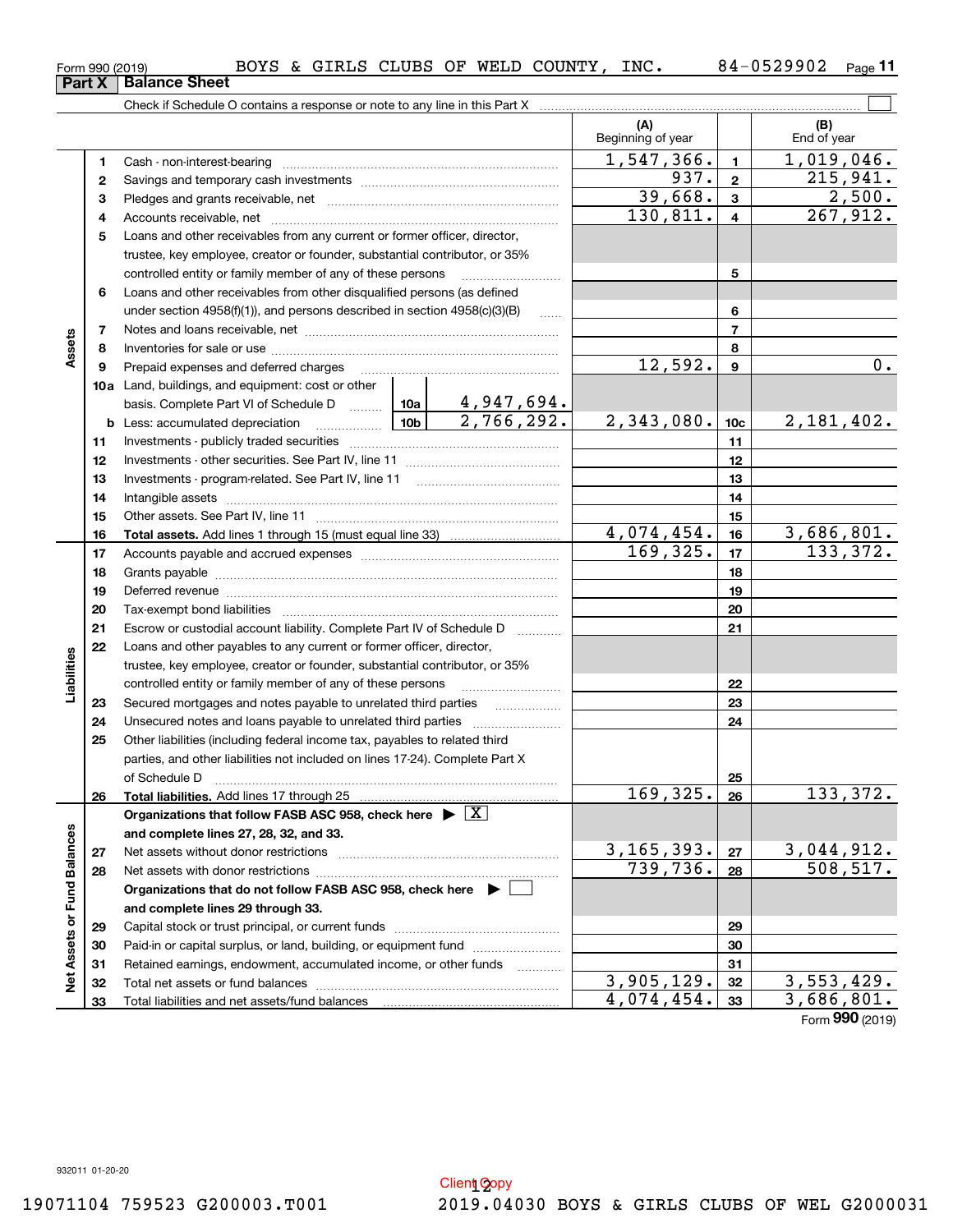|    | BOYS & GIRLS CLUBS OF WELD COUNTY, INC.<br>Form 990 (2019)                                                                                                                                                                     |                | 84-0529902     |     | Page 12                 |
|----|--------------------------------------------------------------------------------------------------------------------------------------------------------------------------------------------------------------------------------|----------------|----------------|-----|-------------------------|
|    | <b>Reconciliation of Net Assets</b><br><b>Part XI</b>                                                                                                                                                                          |                |                |     |                         |
|    |                                                                                                                                                                                                                                |                |                |     |                         |
|    |                                                                                                                                                                                                                                |                |                |     |                         |
| 1  | Total revenue (must equal Part VIII, column (A), line 12)                                                                                                                                                                      | $\mathbf{1}$   | $2,114,086$ .  |     |                         |
| 2  |                                                                                                                                                                                                                                | $\overline{2}$ | 2,465,786.     |     |                         |
| 3  | Revenue less expenses. Subtract line 2 from line 1                                                                                                                                                                             | $\mathbf{3}$   | $-351,700.$    |     |                         |
| 4  |                                                                                                                                                                                                                                | $\overline{4}$ | 3,905,129.     |     |                         |
| 5  |                                                                                                                                                                                                                                | 5              |                |     |                         |
| 6  | Donated services and use of facilities [111] Donated and the service of facilities [11] Donated services and use of facilities [11] Donated and the service of the service of the service of the service of the service of the | 6              |                |     |                         |
| 7  | Investment expenses www.communication.com/www.communication.com/www.communication.com/www.com                                                                                                                                  | $\overline{7}$ |                |     |                         |
| 8  | Prior period adjustments                                                                                                                                                                                                       | 8              |                |     |                         |
| 9  | Other changes in net assets or fund balances (explain on Schedule O)                                                                                                                                                           | 9              |                |     | 0.                      |
| 10 | Net assets or fund balances at end of year. Combine lines 3 through 9 (must equal Part X, line 32,                                                                                                                             |                |                |     |                         |
|    |                                                                                                                                                                                                                                | 10             | 3,553,429.     |     |                         |
|    | Part XII Financial Statements and Reporting                                                                                                                                                                                    |                |                |     |                         |
|    |                                                                                                                                                                                                                                |                |                |     | $\overline{\mathbf{x}}$ |
|    |                                                                                                                                                                                                                                |                |                | Yes | <b>No</b>               |
| 1  | $\boxed{\mathbf{X}}$ Accrual<br>Accounting method used to prepare the Form 990: <u>June</u> Cash<br>Other                                                                                                                      |                |                |     |                         |
|    | If the organization changed its method of accounting from a prior year or checked "Other," explain in Schedule O.                                                                                                              |                |                |     |                         |
|    | 2a Were the organization's financial statements compiled or reviewed by an independent accountant?                                                                                                                             |                | 2a             |     | x                       |
|    | If "Yes," check a box below to indicate whether the financial statements for the year were compiled or reviewed on a                                                                                                           |                |                |     |                         |
|    | separate basis, consolidated basis, or both:                                                                                                                                                                                   |                |                |     |                         |
|    | Separate basis<br><b>Consolidated basis</b><br>Both consolidated and separate basis                                                                                                                                            |                |                |     |                         |
|    | <b>b</b> Were the organization's financial statements audited by an independent accountant?                                                                                                                                    |                | 2 <sub>b</sub> | Х   |                         |
|    | If "Yes," check a box below to indicate whether the financial statements for the year were audited on a separate basis,                                                                                                        |                |                |     |                         |
|    | consolidated basis, or both:                                                                                                                                                                                                   |                |                |     |                         |
|    | $ \mathbf{X} $ Separate basis<br><b>Consolidated basis</b><br>Both consolidated and separate basis                                                                                                                             |                |                |     |                         |
|    | c If "Yes" to line 2a or 2b, does the organization have a committee that assumes responsibility for oversight of the audit,                                                                                                    |                |                |     |                         |
|    |                                                                                                                                                                                                                                |                | 2c             | x   |                         |
|    | If the organization changed either its oversight process or selection process during the tax year, explain on Schedule O.                                                                                                      |                |                |     |                         |
|    | 3a As a result of a federal award, was the organization required to undergo an audit or audits as set forth in the Single Audit                                                                                                |                |                |     |                         |
|    |                                                                                                                                                                                                                                |                | 3a             |     | x                       |
|    | b If "Yes," did the organization undergo the required audit or audits? If the organization did not undergo the required audit                                                                                                  |                |                |     |                         |
|    |                                                                                                                                                                                                                                |                | 3b             |     |                         |

Form (2019) **990**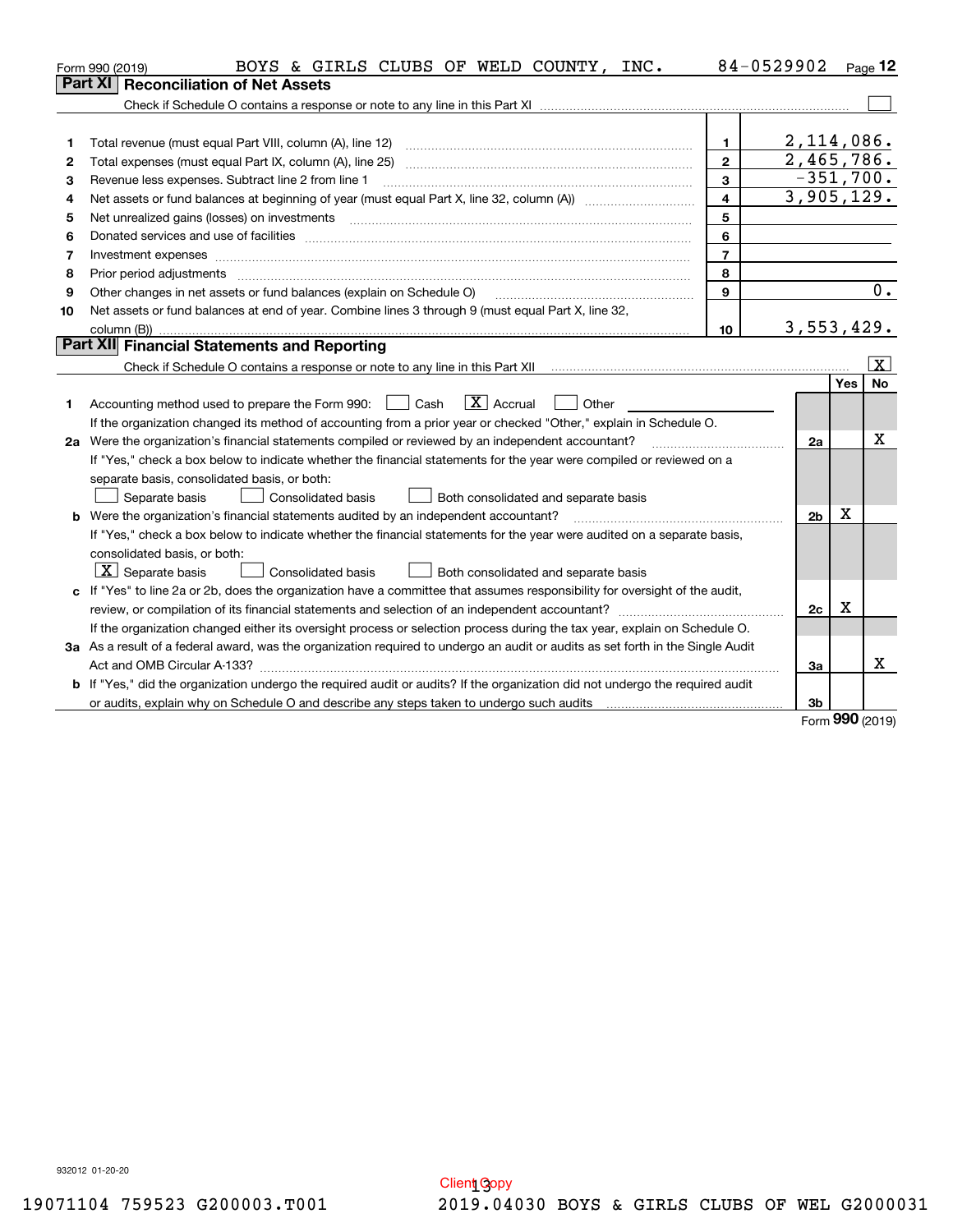| <b>SCHEDULE A</b> |  |
|-------------------|--|
|-------------------|--|

Department of the Treasury

|  |  |  | (Form 990 or 990-EZ) |  |
|--|--|--|----------------------|--|
|--|--|--|----------------------|--|

# **Public Charity Status and Public Support**

**Complete if the organization is a section 501(c)(3) organization or a section 4947(a)(1) nonexempt charitable trust. | Attach to Form 990 or Form 990-EZ.** 

| OMB No. 1545-0047     |
|-----------------------|
| 2019                  |
| <b>Open to Public</b> |

٦

| Internal Revenue Service |                     |                                       |                                             |                                                                        | Go to www.irs.gov/Form990 for instructions and the latest information.                                                                        |     |                                 |                                                      |  | Inspection                                         |  |
|--------------------------|---------------------|---------------------------------------|---------------------------------------------|------------------------------------------------------------------------|-----------------------------------------------------------------------------------------------------------------------------------------------|-----|---------------------------------|------------------------------------------------------|--|----------------------------------------------------|--|
|                          |                     | Name of the organization              |                                             |                                                                        |                                                                                                                                               |     |                                 |                                                      |  | <b>Employer identification number</b>              |  |
|                          |                     |                                       |                                             |                                                                        | BOYS & GIRLS CLUBS OF WELD COUNTY,                                                                                                            |     |                                 | INC.                                                 |  | 84-0529902                                         |  |
| <b>Part I</b>            |                     |                                       |                                             |                                                                        | Reason for Public Charity Status (All organizations must complete this part.) See instructions.                                               |     |                                 |                                                      |  |                                                    |  |
|                          |                     |                                       |                                             |                                                                        | The organization is not a private foundation because it is: (For lines 1 through 12, check only one box.)                                     |     |                                 |                                                      |  |                                                    |  |
| 1                        |                     |                                       |                                             |                                                                        | A church, convention of churches, or association of churches described in section 170(b)(1)(A)(i).                                            |     |                                 |                                                      |  |                                                    |  |
| 2                        |                     |                                       |                                             |                                                                        | A school described in section 170(b)(1)(A)(ii). (Attach Schedule E (Form 990 or 990-EZ).)                                                     |     |                                 |                                                      |  |                                                    |  |
| 3                        |                     |                                       |                                             |                                                                        | A hospital or a cooperative hospital service organization described in section 170(b)(1)(A)(iii).                                             |     |                                 |                                                      |  |                                                    |  |
| 4                        |                     |                                       |                                             |                                                                        | A medical research organization operated in conjunction with a hospital described in section 170(b)(1)(A)(iii). Enter the hospital's name,    |     |                                 |                                                      |  |                                                    |  |
|                          |                     | city, and state:                      |                                             |                                                                        |                                                                                                                                               |     |                                 |                                                      |  |                                                    |  |
| 5                        |                     |                                       |                                             |                                                                        | An organization operated for the benefit of a college or university owned or operated by a governmental unit described in                     |     |                                 |                                                      |  |                                                    |  |
|                          |                     |                                       |                                             | section 170(b)(1)(A)(iv). (Complete Part II.)                          |                                                                                                                                               |     |                                 |                                                      |  |                                                    |  |
| 6                        |                     |                                       |                                             |                                                                        | A federal, state, or local government or governmental unit described in section 170(b)(1)(A)(v).                                              |     |                                 |                                                      |  |                                                    |  |
| 7                        | $\lfloor x \rfloor$ |                                       |                                             |                                                                        | An organization that normally receives a substantial part of its support from a governmental unit or from the general public described in     |     |                                 |                                                      |  |                                                    |  |
|                          |                     |                                       |                                             | section 170(b)(1)(A)(vi). (Complete Part II.)                          |                                                                                                                                               |     |                                 |                                                      |  |                                                    |  |
| 8                        |                     |                                       |                                             |                                                                        | A community trust described in section 170(b)(1)(A)(vi). (Complete Part II.)                                                                  |     |                                 |                                                      |  |                                                    |  |
| 9                        |                     |                                       |                                             |                                                                        | An agricultural research organization described in section 170(b)(1)(A)(ix) operated in conjunction with a land-grant college                 |     |                                 |                                                      |  |                                                    |  |
|                          |                     |                                       |                                             |                                                                        | or university or a non-land-grant college of agriculture (see instructions). Enter the name, city, and state of the college or                |     |                                 |                                                      |  |                                                    |  |
|                          |                     | university:                           |                                             |                                                                        |                                                                                                                                               |     |                                 |                                                      |  |                                                    |  |
| 10                       |                     |                                       |                                             |                                                                        | An organization that normally receives: (1) more than 33 1/3% of its support from contributions, membership fees, and gross receipts from     |     |                                 |                                                      |  |                                                    |  |
|                          |                     |                                       |                                             |                                                                        | activities related to its exempt functions - subject to certain exceptions, and (2) no more than 33 1/3% of its support from gross investment |     |                                 |                                                      |  |                                                    |  |
|                          |                     |                                       |                                             |                                                                        | income and unrelated business taxable income (less section 511 tax) from businesses acquired by the organization after June 30, 1975.         |     |                                 |                                                      |  |                                                    |  |
|                          |                     |                                       |                                             |                                                                        |                                                                                                                                               |     |                                 |                                                      |  |                                                    |  |
|                          |                     |                                       |                                             | See section 509(a)(2). (Complete Part III.)                            | An organization organized and operated exclusively to test for public safety. See section 509(a)(4).                                          |     |                                 |                                                      |  |                                                    |  |
| 11                       |                     |                                       |                                             |                                                                        |                                                                                                                                               |     |                                 |                                                      |  |                                                    |  |
| 12                       |                     |                                       |                                             |                                                                        | An organization organized and operated exclusively for the benefit of, to perform the functions of, or to carry out the purposes of one or    |     |                                 |                                                      |  |                                                    |  |
|                          |                     |                                       |                                             |                                                                        | more publicly supported organizations described in section 509(a)(1) or section 509(a)(2). See section 509(a)(3). Check the box in            |     |                                 |                                                      |  |                                                    |  |
|                          |                     |                                       |                                             |                                                                        | lines 12a through 12d that describes the type of supporting organization and complete lines 12e, 12f, and 12g.                                |     |                                 |                                                      |  |                                                    |  |
| а                        |                     |                                       |                                             |                                                                        | Type I. A supporting organization operated, supervised, or controlled by its supported organization(s), typically by giving                   |     |                                 |                                                      |  |                                                    |  |
|                          |                     |                                       |                                             |                                                                        | the supported organization(s) the power to regularly appoint or elect a majority of the directors or trustees of the supporting               |     |                                 |                                                      |  |                                                    |  |
|                          |                     |                                       |                                             | organization. You must complete Part IV, Sections A and B.             |                                                                                                                                               |     |                                 |                                                      |  |                                                    |  |
| b                        |                     |                                       |                                             |                                                                        | Type II. A supporting organization supervised or controlled in connection with its supported organization(s), by having                       |     |                                 |                                                      |  |                                                    |  |
|                          |                     |                                       |                                             |                                                                        | control or management of the supporting organization vested in the same persons that control or manage the supported                          |     |                                 |                                                      |  |                                                    |  |
|                          |                     |                                       |                                             | organization(s). You must complete Part IV, Sections A and C.          |                                                                                                                                               |     |                                 |                                                      |  |                                                    |  |
| с                        |                     |                                       |                                             |                                                                        | Type III functionally integrated. A supporting organization operated in connection with, and functionally integrated with,                    |     |                                 |                                                      |  |                                                    |  |
|                          |                     |                                       |                                             |                                                                        | its supported organization(s) (see instructions). You must complete Part IV, Sections A, D, and E.                                            |     |                                 |                                                      |  |                                                    |  |
| d                        |                     |                                       |                                             |                                                                        | Type III non-functionally integrated. A supporting organization operated in connection with its supported organization(s)                     |     |                                 |                                                      |  |                                                    |  |
|                          |                     |                                       |                                             |                                                                        | that is not functionally integrated. The organization generally must satisfy a distribution requirement and an attentiveness                  |     |                                 |                                                      |  |                                                    |  |
|                          |                     |                                       |                                             |                                                                        | requirement (see instructions). You must complete Part IV, Sections A and D, and Part V.                                                      |     |                                 |                                                      |  |                                                    |  |
| е                        |                     |                                       |                                             |                                                                        | Check this box if the organization received a written determination from the IRS that it is a Type I, Type II, Type III                       |     |                                 |                                                      |  |                                                    |  |
|                          |                     |                                       |                                             |                                                                        | functionally integrated, or Type III non-functionally integrated supporting organization.                                                     |     |                                 |                                                      |  |                                                    |  |
| f                        |                     |                                       | Enter the number of supported organizations |                                                                        |                                                                                                                                               |     |                                 |                                                      |  |                                                    |  |
|                          |                     |                                       |                                             | Provide the following information about the supported organization(s). |                                                                                                                                               |     | (iv) Is the organization listed |                                                      |  |                                                    |  |
|                          |                     | (i) Name of supported<br>organization |                                             | (ii) EIN                                                               | (iii) Type of organization<br>(described on lines 1-10                                                                                        |     | in your governing document?     | (v) Amount of monetary<br>support (see instructions) |  | (vi) Amount of other<br>support (see instructions) |  |
|                          |                     |                                       |                                             |                                                                        | above (see instructions))                                                                                                                     | Yes | No                              |                                                      |  |                                                    |  |
|                          |                     |                                       |                                             |                                                                        |                                                                                                                                               |     |                                 |                                                      |  |                                                    |  |
|                          |                     |                                       |                                             |                                                                        |                                                                                                                                               |     |                                 |                                                      |  |                                                    |  |
|                          |                     |                                       |                                             |                                                                        |                                                                                                                                               |     |                                 |                                                      |  |                                                    |  |
|                          |                     |                                       |                                             |                                                                        |                                                                                                                                               |     |                                 |                                                      |  |                                                    |  |
|                          |                     |                                       |                                             |                                                                        |                                                                                                                                               |     |                                 |                                                      |  |                                                    |  |
|                          |                     |                                       |                                             |                                                                        |                                                                                                                                               |     |                                 |                                                      |  |                                                    |  |
|                          |                     |                                       |                                             |                                                                        |                                                                                                                                               |     |                                 |                                                      |  |                                                    |  |
|                          |                     |                                       |                                             |                                                                        |                                                                                                                                               |     |                                 |                                                      |  |                                                    |  |
|                          |                     |                                       |                                             |                                                                        |                                                                                                                                               |     |                                 |                                                      |  |                                                    |  |
|                          |                     |                                       |                                             |                                                                        |                                                                                                                                               |     |                                 |                                                      |  |                                                    |  |
| Total                    |                     |                                       |                                             |                                                                        |                                                                                                                                               |     |                                 |                                                      |  |                                                    |  |

LHA For Paperwork Reduction Act Notice, see the Instructions for Form 990 or 990-EZ. 932021 09-25-19 Schedule A (Form 990 or 990-EZ) 2019 Client **Q**opy

19071104 759523 G200003.T001 2019.04030 BOYS & GIRLS CLUBS OF WEL G2000031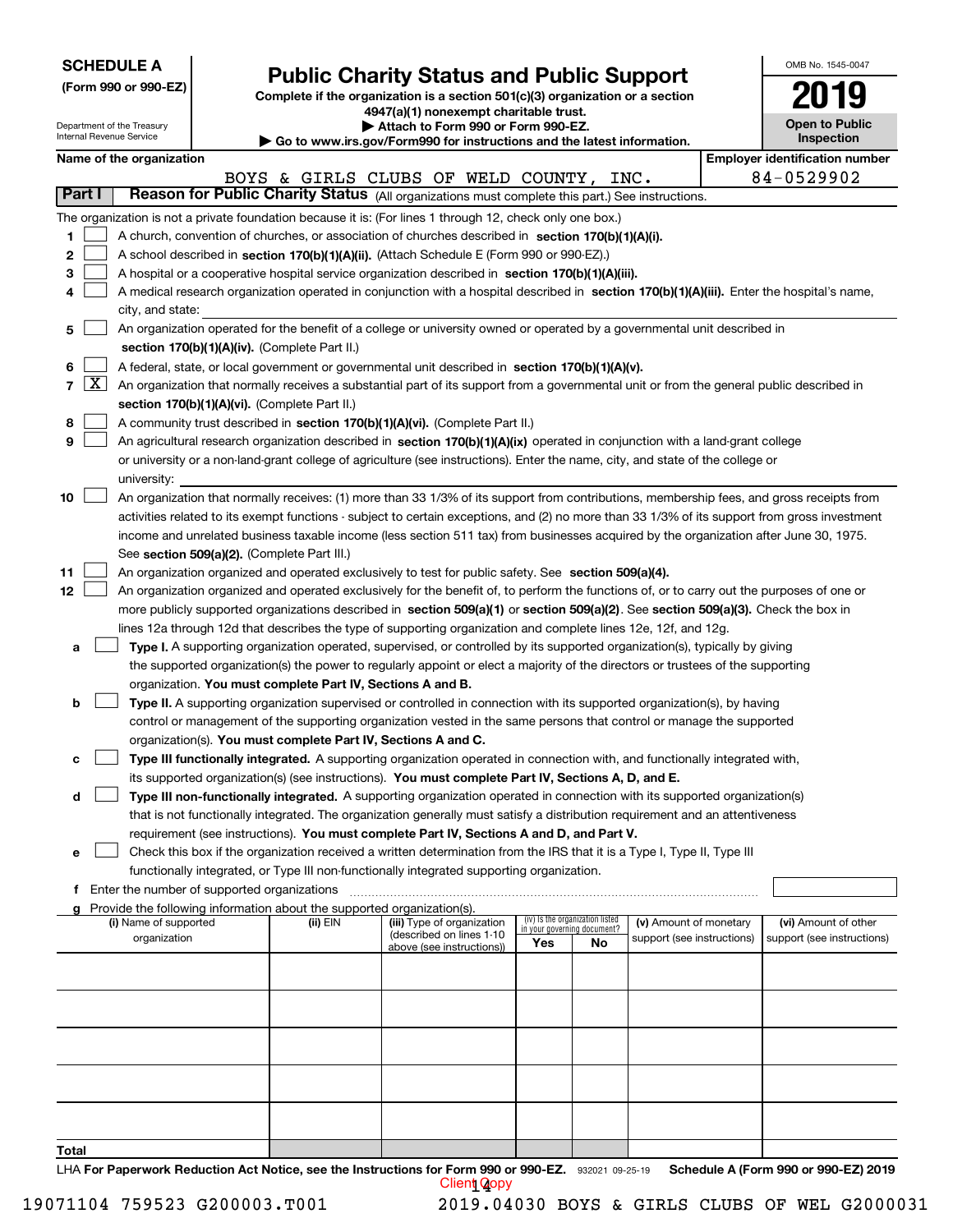#### **2** Schedule A (Form 990 or 990-EZ) 2019 BOYS & GIRLS CLUBS OF WELD COUNTY, INC. 84-0529902 Page<br>Part II Support Schedule for Organizations Described in Sections 170(b)(1)(A)(v) and 170(b)(1)(A)(vi) **Part II Support Schedule for Organizations Described in Sections 170(b)(1)(A)(iv) and 170(b)(1)(A)(vi)**

(Complete only if you checked the box on line 5, 7, or 8 of Part I or if the organization failed to qualify under Part III. If the organization fails to qualify under the tests listed below, please complete Part III.)

| <b>Section A. Public Support</b>                                                                                                                                                                                                                           |          |            |            |            |          |                                          |  |  |  |
|------------------------------------------------------------------------------------------------------------------------------------------------------------------------------------------------------------------------------------------------------------|----------|------------|------------|------------|----------|------------------------------------------|--|--|--|
| Calendar year (or fiscal year beginning in)                                                                                                                                                                                                                | (a) 2015 | $(b)$ 2016 | $(c)$ 2017 | $(d)$ 2018 | (e) 2019 | (f) Total                                |  |  |  |
| 1 Gifts, grants, contributions, and                                                                                                                                                                                                                        |          |            |            |            |          |                                          |  |  |  |
| membership fees received. (Do not                                                                                                                                                                                                                          |          |            |            |            |          |                                          |  |  |  |
| include any "unusual grants.")                                                                                                                                                                                                                             | 2791370. | 2736591.   | 1971296.   | 1971178.   |          | 2020713.11491148.                        |  |  |  |
| 2 Tax revenues levied for the organ-                                                                                                                                                                                                                       |          |            |            |            |          |                                          |  |  |  |
| ization's benefit and either paid to                                                                                                                                                                                                                       |          |            |            |            |          |                                          |  |  |  |
| or expended on its behalf                                                                                                                                                                                                                                  |          |            |            |            |          |                                          |  |  |  |
| 3 The value of services or facilities                                                                                                                                                                                                                      |          |            |            |            |          |                                          |  |  |  |
| furnished by a governmental unit to                                                                                                                                                                                                                        |          |            |            |            |          |                                          |  |  |  |
| the organization without charge                                                                                                                                                                                                                            |          |            |            |            |          |                                          |  |  |  |
| 4 Total. Add lines 1 through 3                                                                                                                                                                                                                             | 2791370. | 2736591.   | 1971296.   | 1971178.   |          | 2020713.11491148.                        |  |  |  |
| 5 The portion of total contributions                                                                                                                                                                                                                       |          |            |            |            |          |                                          |  |  |  |
| by each person (other than a                                                                                                                                                                                                                               |          |            |            |            |          |                                          |  |  |  |
| governmental unit or publicly                                                                                                                                                                                                                              |          |            |            |            |          |                                          |  |  |  |
| supported organization) included                                                                                                                                                                                                                           |          |            |            |            |          |                                          |  |  |  |
| on line 1 that exceeds 2% of the                                                                                                                                                                                                                           |          |            |            |            |          |                                          |  |  |  |
| amount shown on line 11,                                                                                                                                                                                                                                   |          |            |            |            |          |                                          |  |  |  |
| column (f)                                                                                                                                                                                                                                                 |          |            |            |            |          | 929,968.                                 |  |  |  |
| 6 Public support. Subtract line 5 from line 4.                                                                                                                                                                                                             |          |            |            |            |          | 10561180.                                |  |  |  |
| <b>Section B. Total Support</b>                                                                                                                                                                                                                            |          |            |            |            |          |                                          |  |  |  |
| Calendar year (or fiscal year beginning in)                                                                                                                                                                                                                | (a) 2015 | (b) 2016   | $(c)$ 2017 | $(d)$ 2018 | (e) 2019 | (f) Total                                |  |  |  |
| <b>7</b> Amounts from line 4                                                                                                                                                                                                                               | 2791370. | 2736591.   | 1971296.   | 1971178.   |          | 2020713.11491148.                        |  |  |  |
| 8 Gross income from interest,                                                                                                                                                                                                                              |          |            |            |            |          |                                          |  |  |  |
| dividends, payments received on                                                                                                                                                                                                                            |          |            |            |            |          |                                          |  |  |  |
| securities loans, rents, royalties,                                                                                                                                                                                                                        |          |            |            |            |          |                                          |  |  |  |
| and income from similar sources                                                                                                                                                                                                                            | 2,270.   | 5,035.     | 1,292.     | 175.       | 1,391.   | 10, 163.                                 |  |  |  |
| <b>9</b> Net income from unrelated business                                                                                                                                                                                                                |          |            |            |            |          |                                          |  |  |  |
| activities, whether or not the                                                                                                                                                                                                                             |          |            |            |            |          |                                          |  |  |  |
| business is regularly carried on                                                                                                                                                                                                                           |          |            |            |            |          |                                          |  |  |  |
| 10 Other income. Do not include gain                                                                                                                                                                                                                       |          |            |            |            |          |                                          |  |  |  |
| or loss from the sale of capital                                                                                                                                                                                                                           |          |            |            |            |          |                                          |  |  |  |
| assets (Explain in Part VI.) <b>Constant</b>                                                                                                                                                                                                               |          |            |            |            |          |                                          |  |  |  |
| 11 Total support. Add lines 7 through 10                                                                                                                                                                                                                   |          |            |            |            |          | 11501311.                                |  |  |  |
| 12 Gross receipts from related activities, etc. (see instructions)                                                                                                                                                                                         |          |            |            |            | 12       | 223, 371.                                |  |  |  |
| 13 First five years. If the Form 990 is for the organization's first, second, third, fourth, or fifth tax year as a section 501(c)(3)                                                                                                                      |          |            |            |            |          |                                          |  |  |  |
| organization, check this box and stop here<br>Section C. Computation of Public Support Percentage                                                                                                                                                          |          |            |            |            |          |                                          |  |  |  |
|                                                                                                                                                                                                                                                            |          |            |            |            |          | 91.83                                    |  |  |  |
| 14 Public support percentage for 2019 (line 6, column (f) divided by line 11, column (f) <i>mummumumum</i>                                                                                                                                                 |          |            |            |            | 14       | %<br>99.90                               |  |  |  |
| 15 Public support percentage from 2018 Schedule A, Part II, line 14 [11] [11] manument continuum manument of Public support percentage from 2018 Schedule A, Part II, line 14 [11] manument continuum manument of Public suppo                             |          |            |            |            | 15       | $\%$                                     |  |  |  |
| 16a 33 1/3% support test - 2019. If the organization did not check the box on line 13, and line 14 is 33 1/3% or more, check this box and                                                                                                                  |          |            |            |            |          | $\blacktriangleright$ $\boxed{\text{X}}$ |  |  |  |
| stop here. The organization qualifies as a publicly supported organization                                                                                                                                                                                 |          |            |            |            |          |                                          |  |  |  |
| b 33 1/3% support test - 2018. If the organization did not check a box on line 13 or 16a, and line 15 is 33 1/3% or more, check this box                                                                                                                   |          |            |            |            |          |                                          |  |  |  |
| and stop here. The organization qualifies as a publicly supported organization                                                                                                                                                                             |          |            |            |            |          |                                          |  |  |  |
| 17a 10% -facts-and-circumstances test - 2019. If the organization did not check a box on line 13, 16a, or 16b, and line 14 is 10% or more,                                                                                                                 |          |            |            |            |          |                                          |  |  |  |
| and if the organization meets the "facts-and-circumstances" test, check this box and stop here. Explain in Part VI how the organization<br>meets the "facts-and-circumstances" test. The organization qualifies as a publicly supported organization       |          |            |            |            |          |                                          |  |  |  |
|                                                                                                                                                                                                                                                            |          |            |            |            |          |                                          |  |  |  |
| <b>b 10% -facts-and-circumstances test - 2018.</b> If the organization did not check a box on line 13, 16a, 16b, or 17a, and line 15 is 10% or                                                                                                             |          |            |            |            |          |                                          |  |  |  |
| more, and if the organization meets the "facts-and-circumstances" test, check this box and stop here. Explain in Part VI how the<br>organization meets the "facts-and-circumstances" test. The organization qualifies as a publicly supported organization |          |            |            |            |          |                                          |  |  |  |
|                                                                                                                                                                                                                                                            |          |            |            |            |          |                                          |  |  |  |
| 18 Private foundation. If the organization did not check a box on line 13, 16a, 16b, 17a, or 17b, check this box and see instructions<br>Schedule A (Form 990 or 990-F7) 2019                                                                              |          |            |            |            |          |                                          |  |  |  |

**Schedule A (Form 990 or 990-EZ) 2019**

932022 09-25-19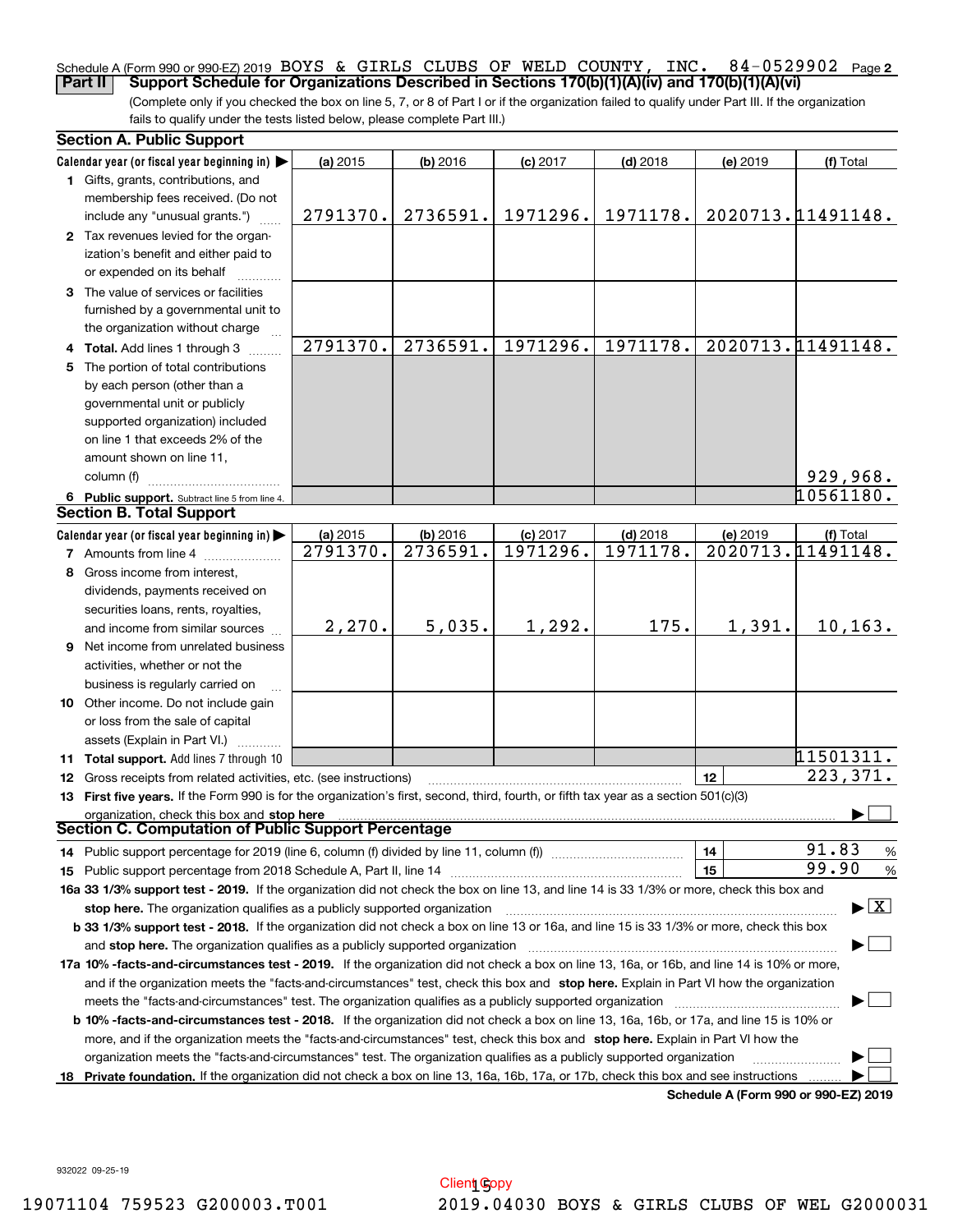### Schedule A (Form 990 or 990-EZ) 2019 BOYS & GIRLS CLUBS OF WELD COUNTY, INC. 84–0529902 Page 3<br>L**Part III LSupport Schedule for Organizations Described in Section 509(a)(2) Part III** | Support Schedule for Organizations Described in Section 509(a)(2)

(Complete only if you checked the box on line 10 of Part I or if the organization failed to qualify under Part II. If the organization fails to qualify under the tests listed below, please complete Part II.)

| <b>Section A. Public Support</b>                                                                                                                                                                                               |          |            |            |            |          |                                      |   |
|--------------------------------------------------------------------------------------------------------------------------------------------------------------------------------------------------------------------------------|----------|------------|------------|------------|----------|--------------------------------------|---|
| Calendar year (or fiscal year beginning in)                                                                                                                                                                                    | (a) 2015 | $(b)$ 2016 | $(c)$ 2017 | $(d)$ 2018 | (e) 2019 | (f) Total                            |   |
| 1 Gifts, grants, contributions, and                                                                                                                                                                                            |          |            |            |            |          |                                      |   |
| membership fees received. (Do not                                                                                                                                                                                              |          |            |            |            |          |                                      |   |
| include any "unusual grants.")                                                                                                                                                                                                 |          |            |            |            |          |                                      |   |
| <b>2</b> Gross receipts from admissions,                                                                                                                                                                                       |          |            |            |            |          |                                      |   |
| merchandise sold or services per-                                                                                                                                                                                              |          |            |            |            |          |                                      |   |
| formed, or facilities furnished in<br>any activity that is related to the                                                                                                                                                      |          |            |            |            |          |                                      |   |
| organization's tax-exempt purpose                                                                                                                                                                                              |          |            |            |            |          |                                      |   |
| 3 Gross receipts from activities that                                                                                                                                                                                          |          |            |            |            |          |                                      |   |
| are not an unrelated trade or bus-                                                                                                                                                                                             |          |            |            |            |          |                                      |   |
| iness under section 513                                                                                                                                                                                                        |          |            |            |            |          |                                      |   |
| 4 Tax revenues levied for the organ-                                                                                                                                                                                           |          |            |            |            |          |                                      |   |
| ization's benefit and either paid to                                                                                                                                                                                           |          |            |            |            |          |                                      |   |
| or expended on its behalf                                                                                                                                                                                                      |          |            |            |            |          |                                      |   |
| 5 The value of services or facilities                                                                                                                                                                                          |          |            |            |            |          |                                      |   |
| furnished by a governmental unit to                                                                                                                                                                                            |          |            |            |            |          |                                      |   |
| the organization without charge                                                                                                                                                                                                |          |            |            |            |          |                                      |   |
| <b>6 Total.</b> Add lines 1 through 5                                                                                                                                                                                          |          |            |            |            |          |                                      |   |
| 7a Amounts included on lines 1, 2, and                                                                                                                                                                                         |          |            |            |            |          |                                      |   |
| 3 received from disqualified persons                                                                                                                                                                                           |          |            |            |            |          |                                      |   |
| <b>b</b> Amounts included on lines 2 and 3 received                                                                                                                                                                            |          |            |            |            |          |                                      |   |
| from other than disqualified persons that                                                                                                                                                                                      |          |            |            |            |          |                                      |   |
| exceed the greater of \$5,000 or 1% of the                                                                                                                                                                                     |          |            |            |            |          |                                      |   |
| amount on line 13 for the year                                                                                                                                                                                                 |          |            |            |            |          |                                      |   |
| c Add lines 7a and 7b                                                                                                                                                                                                          |          |            |            |            |          |                                      |   |
| 8 Public support. (Subtract line 7c from line 6.)<br><b>Section B. Total Support</b>                                                                                                                                           |          |            |            |            |          |                                      |   |
| Calendar year (or fiscal year beginning in) >                                                                                                                                                                                  | (a) 2015 | (b) 2016   | $(c)$ 2017 | $(d)$ 2018 | (e) 2019 | (f) Total                            |   |
| <b>9</b> Amounts from line 6                                                                                                                                                                                                   |          |            |            |            |          |                                      |   |
| $\overline{\phantom{a}}$<br>10a Gross income from interest,                                                                                                                                                                    |          |            |            |            |          |                                      |   |
| dividends, payments received on                                                                                                                                                                                                |          |            |            |            |          |                                      |   |
| securities loans, rents, royalties,                                                                                                                                                                                            |          |            |            |            |          |                                      |   |
| and income from similar sources<br><b>b</b> Unrelated business taxable income                                                                                                                                                  |          |            |            |            |          |                                      |   |
| (less section 511 taxes) from businesses                                                                                                                                                                                       |          |            |            |            |          |                                      |   |
| acquired after June 30, 1975                                                                                                                                                                                                   |          |            |            |            |          |                                      |   |
| 1.1.1.1.1.1.1.1.1.1                                                                                                                                                                                                            |          |            |            |            |          |                                      |   |
| c Add lines 10a and 10b<br>11 Net income from unrelated business                                                                                                                                                               |          |            |            |            |          |                                      |   |
| activities not included in line 10b,                                                                                                                                                                                           |          |            |            |            |          |                                      |   |
| whether or not the business is                                                                                                                                                                                                 |          |            |            |            |          |                                      |   |
| regularly carried on                                                                                                                                                                                                           |          |            |            |            |          |                                      |   |
| <b>12</b> Other income. Do not include gain<br>or loss from the sale of capital                                                                                                                                                |          |            |            |            |          |                                      |   |
| assets (Explain in Part VI.)                                                                                                                                                                                                   |          |            |            |            |          |                                      |   |
| 13 Total support. (Add lines 9, 10c, 11, and 12.)                                                                                                                                                                              |          |            |            |            |          |                                      |   |
| 14 First five years. If the Form 990 is for the organization's first, second, third, fourth, or fifth tax year as a section 501(c)(3) organization,                                                                            |          |            |            |            |          |                                      |   |
| check this box and stop here with the continuum control to the change of the state of the state of the change of the state of the change of the change of the state of the change of the change of the change of the change of |          |            |            |            |          |                                      |   |
| <b>Section C. Computation of Public Support Percentage</b>                                                                                                                                                                     |          |            |            |            |          |                                      |   |
| 15 Public support percentage for 2019 (line 8, column (f), divided by line 13, column (f))                                                                                                                                     |          |            |            |            | 15       |                                      | % |
| 16 Public support percentage from 2018 Schedule A, Part III, line 15<br>Section D. Computation of Investment Income Percentage                                                                                                 |          |            |            |            | 16       | 99.90                                | % |
|                                                                                                                                                                                                                                |          |            |            |            |          |                                      |   |
| 17 Investment income percentage for 2019 (line 10c, column (f), divided by line 13, column (f))                                                                                                                                |          |            |            |            | 17       | .10                                  | % |
| 18 Investment income percentage from 2018 Schedule A, Part III, line 17                                                                                                                                                        |          |            |            |            | 18       |                                      | % |
| 19a 33 1/3% support tests - 2019. If the organization did not check the box on line 14, and line 15 is more than 33 1/3%, and line 17 is not                                                                                   |          |            |            |            |          |                                      |   |
| more than 33 1/3%, check this box and stop here. The organization qualifies as a publicly supported organization                                                                                                               |          |            |            |            |          |                                      |   |
| b 33 1/3% support tests - 2018. If the organization did not check a box on line 14 or line 19a, and line 16 is more than 33 1/3%, and                                                                                          |          |            |            |            |          |                                      |   |
| line 18 is not more than 33 1/3%, check this box and stop here. The organization qualifies as a publicly supported organization                                                                                                |          |            |            |            |          |                                      |   |
| 20 Private foundation. If the organization did not check a box on line 14, 19a, or 19b, check this box and see instructions                                                                                                    |          |            |            |            |          |                                      |   |
| 932023 09-25-19                                                                                                                                                                                                                |          |            |            |            |          | Schedule A (Form 990 or 990-EZ) 2019 |   |

Client Copy

 <sup>19071104 759523</sup> G200003.T001 2019.04030 BOYS & GIRLS CLUBS OF WEL G2000031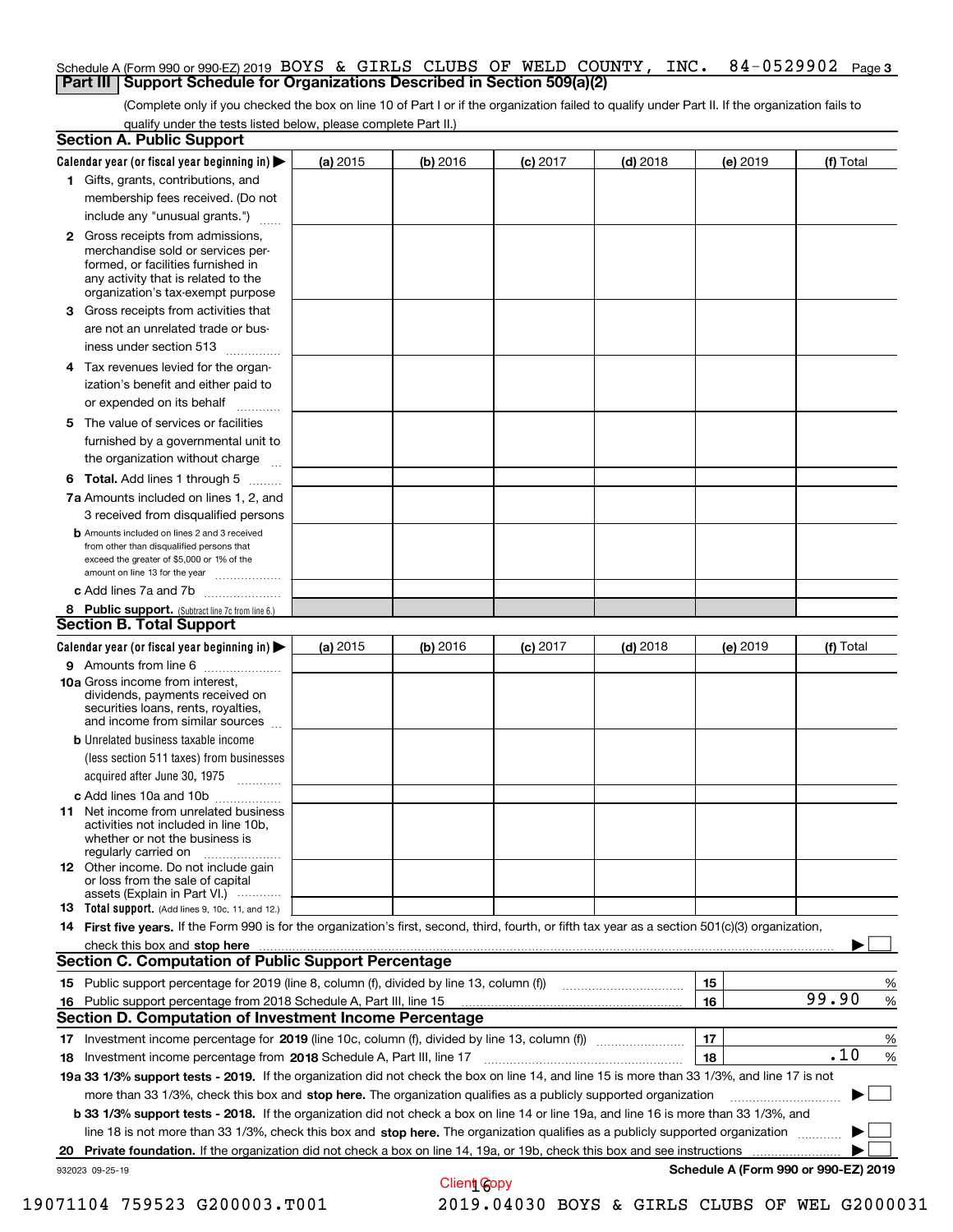# Schedule A (Form 990 or 990-EZ) 2019 BOYS & GIRLS CLUBS OF WELD COUNTY, INC. 84–0529902 Page 4<br>L**Part IV L. Supporting Organizations**

# **Part IV Supporting Organizations**

(Complete only if you checked a box in line 12 on Part I. If you checked 12a of Part I, complete Sections A and B. If you checked 12b of Part I, complete Sections A and C. If you checked 12c of Part I, complete Sections A, D, and E. If you checked 12d of Part I, complete Sections A and D, and complete Part V.)

### **Section A. All Supporting Organizations**

- **1** Are all of the organization's supported organizations listed by name in the organization's governing documents? If "No," describe in **Part VI** how the supported organizations are designated. If designated by *class or purpose, describe the designation. If historic and continuing relationship, explain.*
- **2** Did the organization have any supported organization that does not have an IRS determination of status under section 509(a)(1) or (2)? If "Yes," explain in Part VI how the organization determined that the supported *organization was described in section 509(a)(1) or (2).*
- **3a** Did the organization have a supported organization described in section 501(c)(4), (5), or (6)? If "Yes," answer *(b) and (c) below.*
- **b** Did the organization confirm that each supported organization qualified under section 501(c)(4), (5), or (6) and satisfied the public support tests under section 509(a)(2)? If "Yes," describe in **Part VI** when and how the *organization made the determination.*
- **c**Did the organization ensure that all support to such organizations was used exclusively for section 170(c)(2)(B) purposes? If "Yes," explain in **Part VI** what controls the organization put in place to ensure such use.
- **4a***If* Was any supported organization not organized in the United States ("foreign supported organization")? *"Yes," and if you checked 12a or 12b in Part I, answer (b) and (c) below.*
- **b** Did the organization have ultimate control and discretion in deciding whether to make grants to the foreign supported organization? If "Yes," describe in **Part VI** how the organization had such control and discretion *despite being controlled or supervised by or in connection with its supported organizations.*
- **c** Did the organization support any foreign supported organization that does not have an IRS determination under sections 501(c)(3) and 509(a)(1) or (2)? If "Yes," explain in **Part VI** what controls the organization used *to ensure that all support to the foreign supported organization was used exclusively for section 170(c)(2)(B) purposes.*
- **5a** Did the organization add, substitute, or remove any supported organizations during the tax year? If "Yes," answer (b) and (c) below (if applicable). Also, provide detail in **Part VI,** including (i) the names and EIN *numbers of the supported organizations added, substituted, or removed; (ii) the reasons for each such action; (iii) the authority under the organization's organizing document authorizing such action; and (iv) how the action was accomplished (such as by amendment to the organizing document).*
- **b** Type I or Type II only. Was any added or substituted supported organization part of a class already designated in the organization's organizing document?
- **cSubstitutions only.**  Was the substitution the result of an event beyond the organization's control?
- **6** Did the organization provide support (whether in the form of grants or the provision of services or facilities) to **Part VI.** *If "Yes," provide detail in* support or benefit one or more of the filing organization's supported organizations? anyone other than (i) its supported organizations, (ii) individuals that are part of the charitable class benefited by one or more of its supported organizations, or (iii) other supporting organizations that also
- **7**Did the organization provide a grant, loan, compensation, or other similar payment to a substantial contributor *If "Yes," complete Part I of Schedule L (Form 990 or 990-EZ).* regard to a substantial contributor? (as defined in section 4958(c)(3)(C)), a family member of a substantial contributor, or a 35% controlled entity with
- **8** Did the organization make a loan to a disqualified person (as defined in section 4958) not described in line 7? *If "Yes," complete Part I of Schedule L (Form 990 or 990-EZ).*
- **9a** Was the organization controlled directly or indirectly at any time during the tax year by one or more in section 509(a)(1) or (2))? If "Yes," *provide detail in* <code>Part VI.</code> disqualified persons as defined in section 4946 (other than foundation managers and organizations described
- **b** Did one or more disqualified persons (as defined in line 9a) hold a controlling interest in any entity in which the supporting organization had an interest? If "Yes," provide detail in P**art VI**.
- **c**Did a disqualified person (as defined in line 9a) have an ownership interest in, or derive any personal benefit from, assets in which the supporting organization also had an interest? If "Yes," provide detail in P**art VI.**
- **10a** Was the organization subject to the excess business holdings rules of section 4943 because of section supporting organizations)? If "Yes," answer 10b below. 4943(f) (regarding certain Type II supporting organizations, and all Type III non-functionally integrated
- **b** Did the organization have any excess business holdings in the tax year? (Use Schedule C, Form 4720, to *determine whether the organization had excess business holdings.)*

Client Copy

932024 09-25-19

**Schedule A (Form 990 or 990-EZ) 2019**

**Yes No**

**1**

**2**

**3a**

**3b**

**3c**

**4a**

**4b**

**4c**

**5a**

**5b5c**

**6**

**7**

**8**

**9a**

**9b**

**9c**

**10a**

**10b**

19071104 759523 G200003.T001 2019.04030 BOYS & GIRLS CLUBS OF WEL G2000031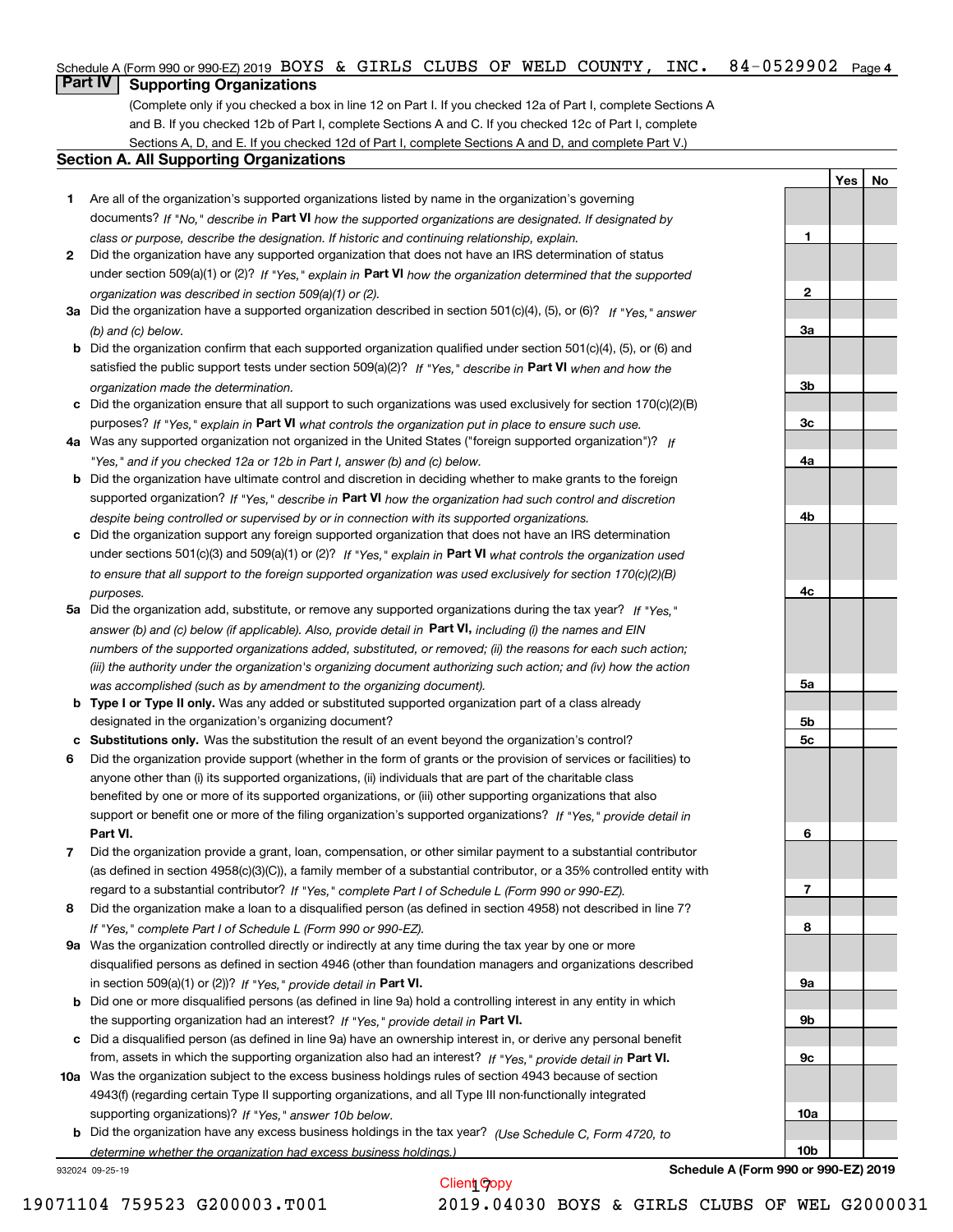### **5** Schedule A (Form 990 or 990-EZ) 2019 Page BOYS & GIRLS CLUBS OF WELD COUNTY, INC. 84-0529902 **Part IV Supporting Organizations** *(continued)*

|    |                                                                                                                                                                                                                      |                 | Yes | No |
|----|----------------------------------------------------------------------------------------------------------------------------------------------------------------------------------------------------------------------|-----------------|-----|----|
| 11 | Has the organization accepted a gift or contribution from any of the following persons?                                                                                                                              |                 |     |    |
|    | a A person who directly or indirectly controls, either alone or together with persons described in (b) and (c)                                                                                                       |                 |     |    |
|    | below, the governing body of a supported organization?                                                                                                                                                               | 11a             |     |    |
|    | <b>b</b> A family member of a person described in (a) above?                                                                                                                                                         | 11 <sub>b</sub> |     |    |
|    | c A 35% controlled entity of a person described in (a) or (b) above? If "Yes" to a, b, or c, provide detail in Part VI.                                                                                              | 11c             |     |    |
|    | Section B. Type I Supporting Organizations                                                                                                                                                                           |                 |     |    |
|    |                                                                                                                                                                                                                      |                 | Yes | No |
| 1  | Did the directors, trustees, or membership of one or more supported organizations have the power to                                                                                                                  |                 |     |    |
|    | regularly appoint or elect at least a majority of the organization's directors or trustees at all times during the                                                                                                   |                 |     |    |
|    | tax year? If "No," describe in Part VI how the supported organization(s) effectively operated, supervised, or                                                                                                        |                 |     |    |
|    |                                                                                                                                                                                                                      |                 |     |    |
|    | controlled the organization's activities. If the organization had more than one supported organization,                                                                                                              |                 |     |    |
|    | describe how the powers to appoint and/or remove directors or trustees were allocated among the supported                                                                                                            | 1               |     |    |
| 2  | organizations and what conditions or restrictions, if any, applied to such powers during the tax year.<br>Did the organization operate for the benefit of any supported organization other than the supported        |                 |     |    |
|    |                                                                                                                                                                                                                      |                 |     |    |
|    | organization(s) that operated, supervised, or controlled the supporting organization? If "Yes," explain in                                                                                                           |                 |     |    |
|    | Part VI how providing such benefit carried out the purposes of the supported organization(s) that operated,                                                                                                          | $\mathbf{2}$    |     |    |
|    | supervised, or controlled the supporting organization.<br><b>Section C. Type II Supporting Organizations</b>                                                                                                         |                 |     |    |
|    |                                                                                                                                                                                                                      |                 | Yes | No |
| 1  | Were a majority of the organization's directors or trustees during the tax year also a majority of the directors                                                                                                     |                 |     |    |
|    | or trustees of each of the organization's supported organization(s)? If "No." describe in Part VI how control                                                                                                        |                 |     |    |
|    |                                                                                                                                                                                                                      |                 |     |    |
|    | or management of the supporting organization was vested in the same persons that controlled or managed                                                                                                               | 1               |     |    |
|    | the supported organization(s).<br><b>Section D. All Type III Supporting Organizations</b>                                                                                                                            |                 |     |    |
|    |                                                                                                                                                                                                                      |                 | Yes | No |
| 1  | Did the organization provide to each of its supported organizations, by the last day of the fifth month of the                                                                                                       |                 |     |    |
|    | organization's tax year, (i) a written notice describing the type and amount of support provided during the prior tax                                                                                                |                 |     |    |
|    | year, (ii) a copy of the Form 990 that was most recently filed as of the date of notification, and (iii) copies of the                                                                                               |                 |     |    |
|    | organization's governing documents in effect on the date of notification, to the extent not previously provided?                                                                                                     | 1               |     |    |
| 2  | Were any of the organization's officers, directors, or trustees either (i) appointed or elected by the supported                                                                                                     |                 |     |    |
|    | organization(s) or (ii) serving on the governing body of a supported organization? If "No," explain in Part VI how                                                                                                   |                 |     |    |
|    |                                                                                                                                                                                                                      | $\mathbf{2}$    |     |    |
| 3  | the organization maintained a close and continuous working relationship with the supported organization(s).<br>By reason of the relationship described in (2), did the organization's supported organizations have a |                 |     |    |
|    | significant voice in the organization's investment policies and in directing the use of the organization's                                                                                                           |                 |     |    |
|    | income or assets at all times during the tax year? If "Yes," describe in Part VI the role the organization's                                                                                                         |                 |     |    |
|    |                                                                                                                                                                                                                      | 3               |     |    |
|    | supported organizations played in this regard.<br>Section E. Type III Functionally Integrated Supporting Organizations                                                                                               |                 |     |    |
| 1  | Check the box next to the method that the organization used to satisfy the Integral Part Test during the year (see instructions).                                                                                    |                 |     |    |
| a  | The organization satisfied the Activities Test. Complete line 2 below.                                                                                                                                               |                 |     |    |
| b  | The organization is the parent of each of its supported organizations. Complete line 3 below.                                                                                                                        |                 |     |    |
| c  | The organization supported a governmental entity. Describe in Part VI how you supported a government entity (see instructions),                                                                                      |                 |     |    |
| 2  | Activities Test. Answer (a) and (b) below.                                                                                                                                                                           |                 | Yes | No |
| а  | Did substantially all of the organization's activities during the tax year directly further the exempt purposes of                                                                                                   |                 |     |    |
|    | the supported organization(s) to which the organization was responsive? If "Yes," then in Part VI identify                                                                                                           |                 |     |    |
|    | those supported organizations and explain how these activities directly furthered their exempt purposes,                                                                                                             |                 |     |    |
|    | how the organization was responsive to those supported organizations, and how the organization determined                                                                                                            |                 |     |    |
|    | that these activities constituted substantially all of its activities.                                                                                                                                               | 2a              |     |    |
|    | <b>b</b> Did the activities described in (a) constitute activities that, but for the organization's involvement, one or more                                                                                         |                 |     |    |
|    | of the organization's supported organization(s) would have been engaged in? If "Yes," explain in Part VI the                                                                                                         |                 |     |    |
|    | reasons for the organization's position that its supported organization(s) would have engaged in these                                                                                                               |                 |     |    |
|    | activities but for the organization's involvement.                                                                                                                                                                   | 2b              |     |    |
| з  | Parent of Supported Organizations. Answer (a) and (b) below.                                                                                                                                                         |                 |     |    |
|    | a Did the organization have the power to regularly appoint or elect a majority of the officers, directors, or                                                                                                        |                 |     |    |
|    | trustees of each of the supported organizations? Provide details in Part VI.                                                                                                                                         | За              |     |    |
|    | <b>b</b> Did the organization exercise a substantial degree of direction over the policies, programs, and activities of each                                                                                         |                 |     |    |
|    | of its supported organizations? If "Yes." describe in Part VI the role played by the organization in this regard                                                                                                     | Зb              |     |    |
|    | Schedule A (Form 990 or 990-EZ) 2019<br>932025 09-25-19                                                                                                                                                              |                 |     |    |
|    |                                                                                                                                                                                                                      |                 |     |    |

Client Copy 19071104 759523 G200003.T001 2019.04030 BOYS & GIRLS CLUBS OF WEL G2000031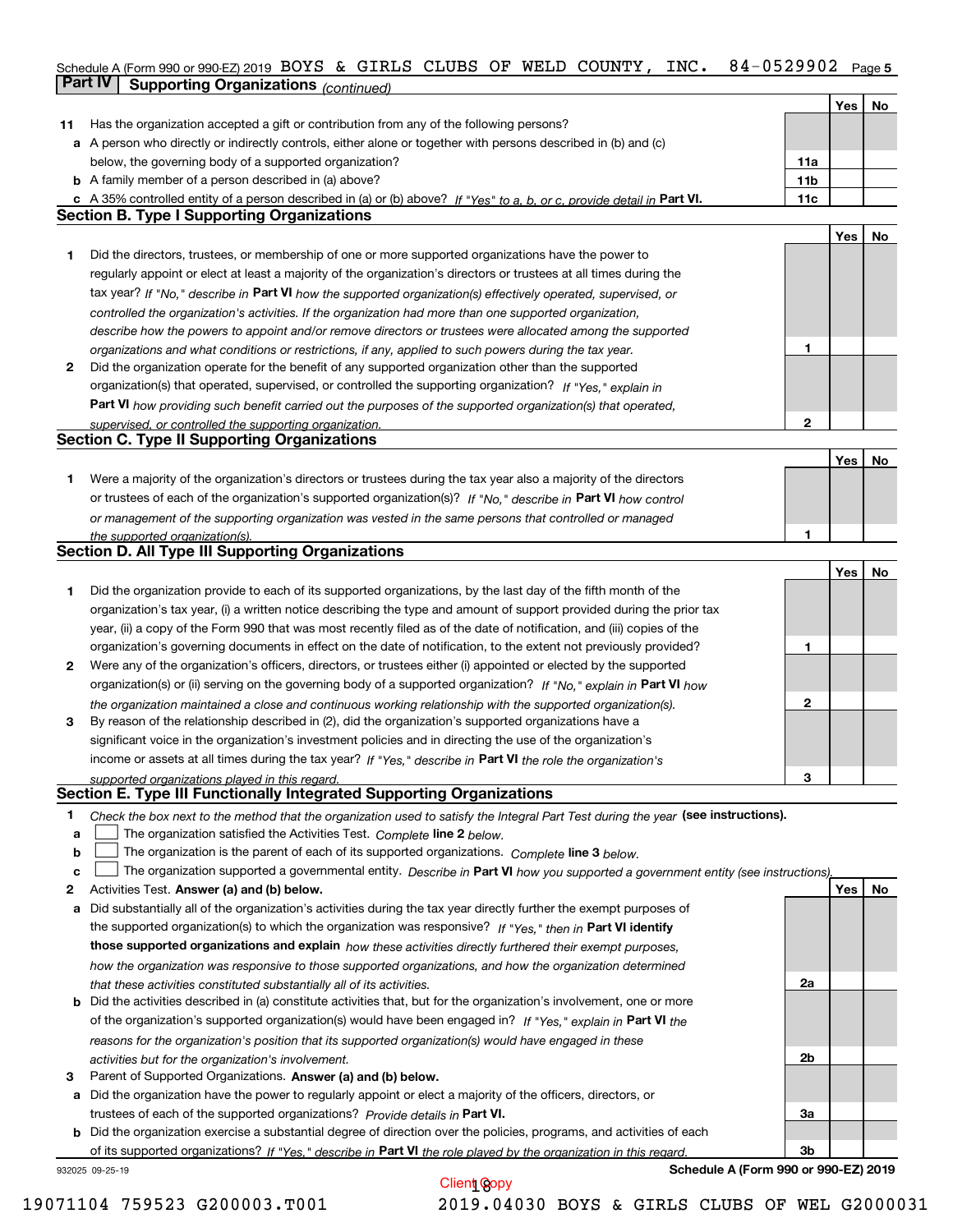|                | Schedule A (Form 990 or 990-EZ) 2019 BOYS & GIRLS CLUBS OF WELD COUNTY, INC.<br><b>Part V</b><br>Type III Non-Functionally Integrated 509(a)(3) Supporting Organizations |                |                | 84-0529902<br>Page 6           |
|----------------|--------------------------------------------------------------------------------------------------------------------------------------------------------------------------|----------------|----------------|--------------------------------|
| 1              | Check here if the organization satisfied the Integral Part Test as a qualifying trust on Nov. 20, 1970 (explain in Part VI). See instructions. Al                        |                |                |                                |
|                | other Type III non-functionally integrated supporting organizations must complete Sections A through E.                                                                  |                |                |                                |
|                | Section A - Adjusted Net Income                                                                                                                                          |                | (A) Prior Year | (B) Current Year<br>(optional) |
| 1              | Net short-term capital gain                                                                                                                                              | 1.             |                |                                |
| $\overline{2}$ | Recoveries of prior-year distributions                                                                                                                                   | $\mathbf{2}$   |                |                                |
| З              | Other gross income (see instructions)                                                                                                                                    | 3              |                |                                |
| 4              | Add lines 1 through 3.                                                                                                                                                   | 4              |                |                                |
| 5              | Depreciation and depletion                                                                                                                                               | 5              |                |                                |
| 6              | Portion of operating expenses paid or incurred for production or                                                                                                         |                |                |                                |
|                | collection of gross income or for management, conservation, or                                                                                                           |                |                |                                |
|                | maintenance of property held for production of income (see instructions)                                                                                                 | 6              |                |                                |
| 7              | Other expenses (see instructions)                                                                                                                                        | $\overline{7}$ |                |                                |
| 8              | Adjusted Net Income (subtract lines 5, 6, and 7 from line 4)                                                                                                             | 8              |                |                                |
|                | Section B - Minimum Asset Amount                                                                                                                                         |                | (A) Prior Year | (B) Current Year<br>(optional) |
| 1              | Aggregate fair market value of all non-exempt-use assets (see                                                                                                            |                |                |                                |
|                | instructions for short tax year or assets held for part of year):                                                                                                        |                |                |                                |
|                | <b>a</b> Average monthly value of securities                                                                                                                             | 1a             |                |                                |
|                | <b>b</b> Average monthly cash balances                                                                                                                                   | 1b             |                |                                |
|                | c Fair market value of other non-exempt-use assets                                                                                                                       | 1c             |                |                                |
|                | d Total (add lines 1a, 1b, and 1c)                                                                                                                                       | 1d             |                |                                |
|                | <b>e</b> Discount claimed for blockage or other                                                                                                                          |                |                |                                |
|                | factors (explain in detail in Part VI):                                                                                                                                  |                |                |                                |
| 2              | Acquisition indebtedness applicable to non-exempt-use assets                                                                                                             | $\mathbf{2}$   |                |                                |
| 3              | Subtract line 2 from line 1d.                                                                                                                                            | 3              |                |                                |
| 4              | Cash deemed held for exempt use. Enter 1-1/2% of line 3 (for greater amount,                                                                                             |                |                |                                |
|                | see instructions).                                                                                                                                                       | 4              |                |                                |
| 5              | Net value of non-exempt-use assets (subtract line 4 from line 3)                                                                                                         | 5              |                |                                |
| 6              | Multiply line 5 by .035.                                                                                                                                                 | 6              |                |                                |
| 7              | Recoveries of prior-year distributions                                                                                                                                   | $\overline{7}$ |                |                                |
| 8              | Minimum Asset Amount (add line 7 to line 6)                                                                                                                              | 8              |                |                                |
|                | <b>Section C - Distributable Amount</b>                                                                                                                                  |                |                | <b>Current Year</b>            |
|                | Adjusted net income for prior year (from Section A, line 8, Column A)                                                                                                    | 1              |                |                                |
|                | Enter 85% of line 1.                                                                                                                                                     | 2              |                |                                |
| З              | Minimum asset amount for prior year (from Section B, line 8, Column A)                                                                                                   | 3              |                |                                |
| 4              | Enter greater of line 2 or line 3.                                                                                                                                       | 4              |                |                                |
| 5              | Income tax imposed in prior year                                                                                                                                         | 5              |                |                                |
| 6              | <b>Distributable Amount.</b> Subtract line 5 from line 4, unless subject to                                                                                              |                |                |                                |
|                | emergency temporary reduction (see instructions).                                                                                                                        | 6              |                |                                |
| 7              | Check here if the current year is the organization's first as a non-functionally integrated Type III supporting organization (see                                        |                |                |                                |

instructions).

**Schedule A (Form 990 or 990-EZ) 2019**

932026 09-25-19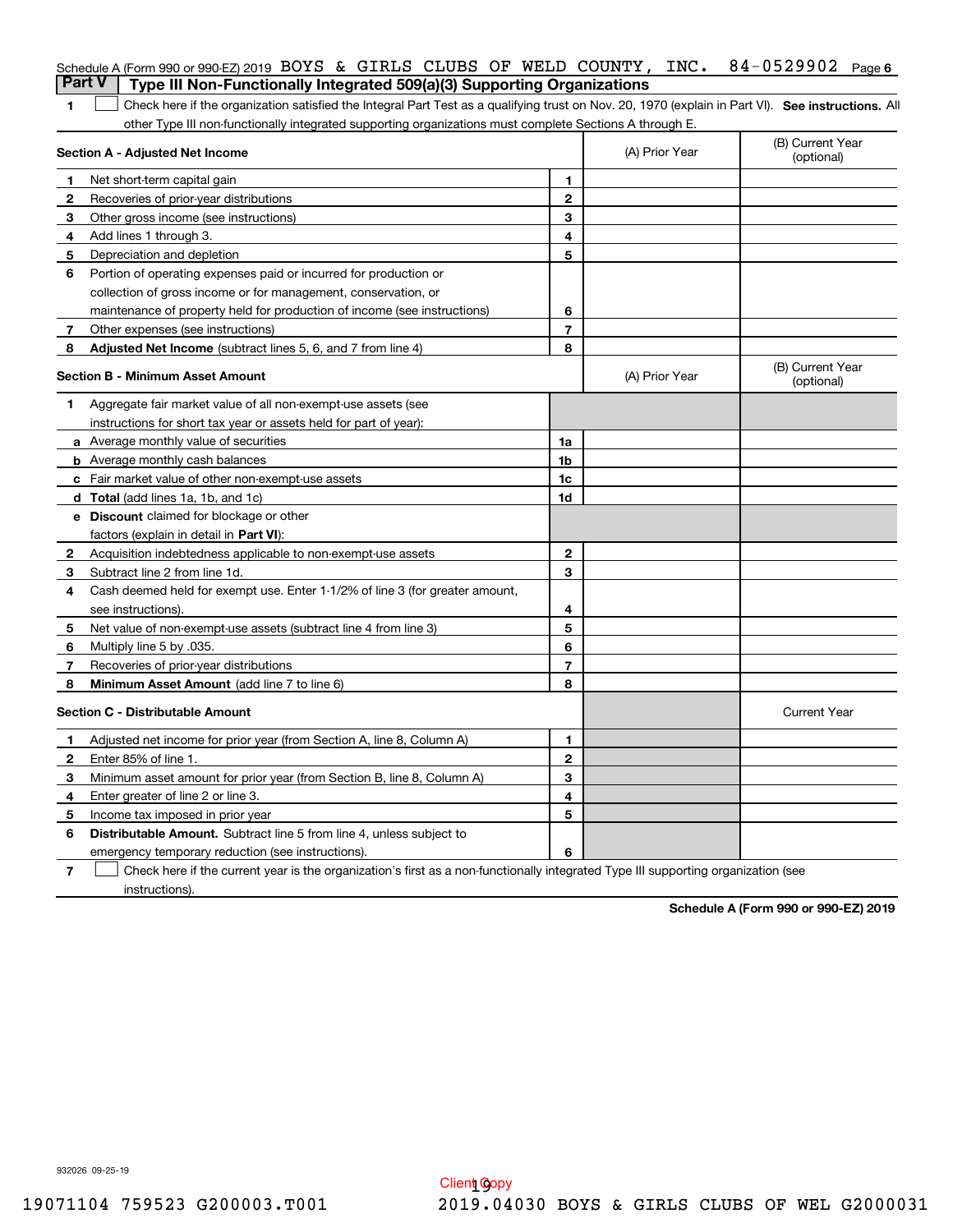# Schedule A (Form 990 or 990-EZ) 2019 BOYS & GIRLS CLUBS OF WELD COUNTY, INC. 84–0529902 Page 7<br>L**Part V** L. Type III Non, Eunotionally Integrated 509(a)(3) Supporting Organizations *(*

| <b>Part V</b> | Type III Non-Functionally Integrated 509(a)(3) Supporting Organizations                    |                             | (continued)                           |                                         |
|---------------|--------------------------------------------------------------------------------------------|-----------------------------|---------------------------------------|-----------------------------------------|
|               | <b>Section D - Distributions</b>                                                           |                             |                                       | <b>Current Year</b>                     |
| 1.            | Amounts paid to supported organizations to accomplish exempt purposes                      |                             |                                       |                                         |
| 2             | Amounts paid to perform activity that directly furthers exempt purposes of supported       |                             |                                       |                                         |
|               | organizations, in excess of income from activity                                           |                             |                                       |                                         |
| 3             | Administrative expenses paid to accomplish exempt purposes of supported organizations      |                             |                                       |                                         |
| 4             | Amounts paid to acquire exempt-use assets                                                  |                             |                                       |                                         |
| 5             | Qualified set-aside amounts (prior IRS approval required)                                  |                             |                                       |                                         |
| 6             | Other distributions (describe in Part VI). See instructions.                               |                             |                                       |                                         |
| 7             | <b>Total annual distributions.</b> Add lines 1 through 6.                                  |                             |                                       |                                         |
| 8             | Distributions to attentive supported organizations to which the organization is responsive |                             |                                       |                                         |
|               | (provide details in Part VI). See instructions.                                            |                             |                                       |                                         |
| 9             | Distributable amount for 2019 from Section C, line 6                                       |                             |                                       |                                         |
| 10            | Line 8 amount divided by line 9 amount                                                     |                             |                                       |                                         |
|               |                                                                                            | (i)                         | (ii)                                  | (iii)                                   |
|               | <b>Section E - Distribution Allocations</b> (see instructions)                             | <b>Excess Distributions</b> | <b>Underdistributions</b><br>Pre-2019 | <b>Distributable</b><br>Amount for 2019 |
| 1.            | Distributable amount for 2019 from Section C, line 6                                       |                             |                                       |                                         |
| 2             | Underdistributions, if any, for years prior to 2019 (reason-                               |                             |                                       |                                         |
|               | able cause required-explain in Part VI). See instructions.                                 |                             |                                       |                                         |
| З             | Excess distributions carryover, if any, to 2019                                            |                             |                                       |                                         |
|               | <b>a</b> From 2014                                                                         |                             |                                       |                                         |
|               | <b>b</b> From 2015                                                                         |                             |                                       |                                         |
|               | c From 2016                                                                                |                             |                                       |                                         |
|               | d From 2017                                                                                |                             |                                       |                                         |
|               | e From 2018                                                                                |                             |                                       |                                         |
|               | <b>Total</b> of lines 3a through e                                                         |                             |                                       |                                         |
|               | <b>g</b> Applied to underdistributions of prior years                                      |                             |                                       |                                         |
|               | <b>h</b> Applied to 2019 distributable amount                                              |                             |                                       |                                         |
|               | Carryover from 2014 not applied (see instructions)                                         |                             |                                       |                                         |
|               | Remainder. Subtract lines 3g, 3h, and 3i from 3f.                                          |                             |                                       |                                         |
| 4             | Distributions for 2019 from Section D,                                                     |                             |                                       |                                         |
|               | line $7:$                                                                                  |                             |                                       |                                         |
|               | <b>a</b> Applied to underdistributions of prior years                                      |                             |                                       |                                         |
|               | <b>b</b> Applied to 2019 distributable amount                                              |                             |                                       |                                         |
|               | c Remainder. Subtract lines 4a and 4b from 4.                                              |                             |                                       |                                         |
| 5             | Remaining underdistributions for years prior to 2019, if                                   |                             |                                       |                                         |
|               | any. Subtract lines 3g and 4a from line 2. For result greater                              |                             |                                       |                                         |
|               | than zero, explain in Part VI. See instructions.                                           |                             |                                       |                                         |
| 6             | Remaining underdistributions for 2019. Subtract lines 3h                                   |                             |                                       |                                         |
|               | and 4b from line 1. For result greater than zero, explain in                               |                             |                                       |                                         |
|               | Part VI. See instructions.                                                                 |                             |                                       |                                         |
| 7             | Excess distributions carryover to 2020. Add lines 3j                                       |                             |                                       |                                         |
|               | and 4c.                                                                                    |                             |                                       |                                         |
| 8             | Breakdown of line 7:                                                                       |                             |                                       |                                         |
|               | a Excess from 2015                                                                         |                             |                                       |                                         |
|               | <b>b</b> Excess from 2016                                                                  |                             |                                       |                                         |
|               |                                                                                            |                             |                                       |                                         |
|               | c Excess from 2017                                                                         |                             |                                       |                                         |
|               | d Excess from 2018                                                                         |                             |                                       |                                         |
|               | e Excess from 2019                                                                         |                             |                                       |                                         |

**Schedule A (Form 990 or 990-EZ) 2019**

932027 09-25-19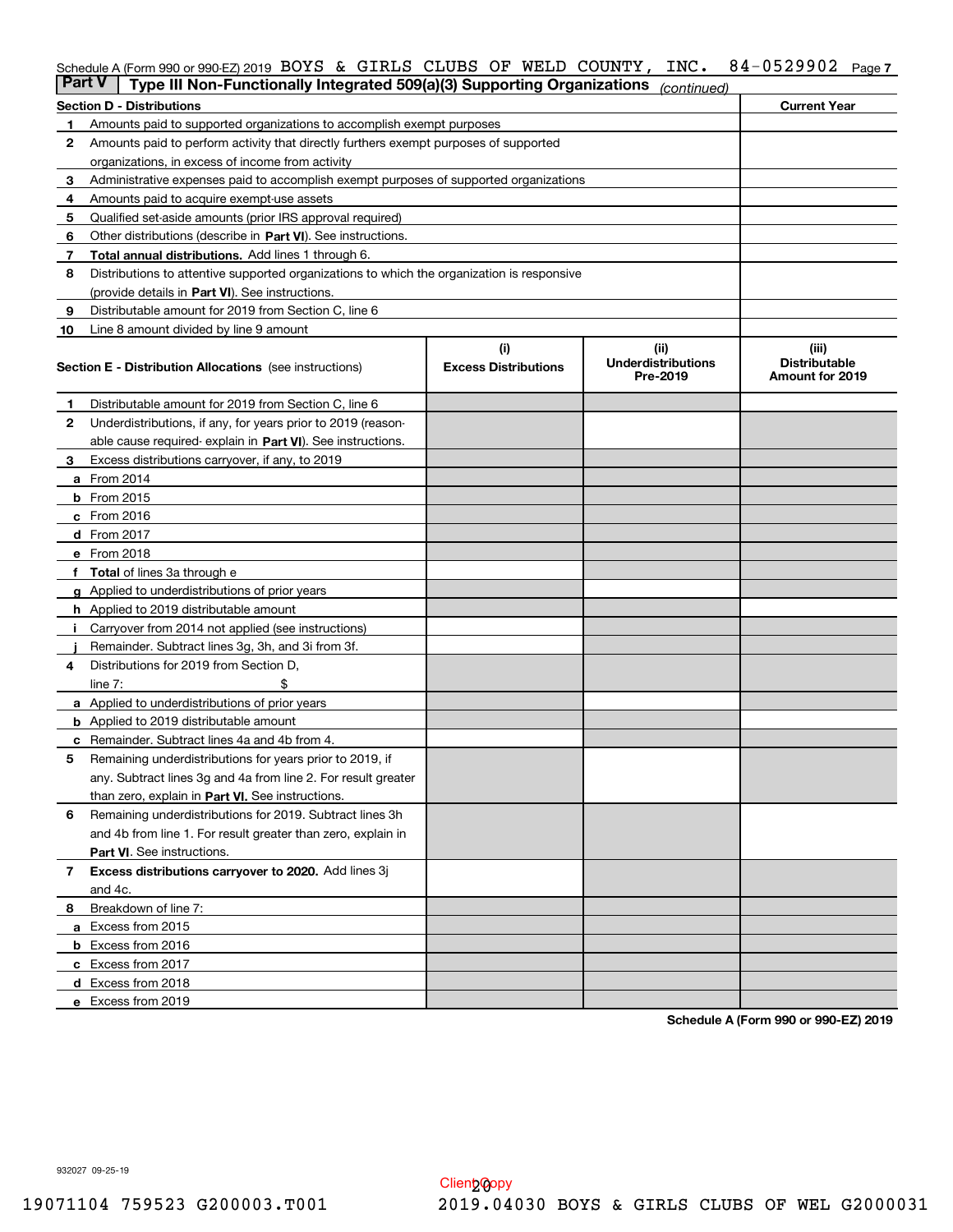|                 | Schedule A (Form 990 or 990-EZ) 2019 BOYS & GIRLS CLUBS OF WELD COUNTY, INC.                                                                           |  |  |  | 84-0529902 Page 8                                                                                                                                                                                                                                                                                                                                                                                                                 |  |
|-----------------|--------------------------------------------------------------------------------------------------------------------------------------------------------|--|--|--|-----------------------------------------------------------------------------------------------------------------------------------------------------------------------------------------------------------------------------------------------------------------------------------------------------------------------------------------------------------------------------------------------------------------------------------|--|
| <b>Part VI</b>  |                                                                                                                                                        |  |  |  | Supplemental Information. Provide the explanations required by Part II, line 10; Part II, line 17a or 17b; Part III, line 12;<br>Part IV, Section A, lines 1, 2, 3b, 3c, 4b, 4c, 5a, 6, 9a, 9b, 9c, 11a, 11b, and 11c; Part IV, Section B, lines 1 and 2; Part IV, Section C,<br>line 1; Part IV, Section D, lines 2 and 3; Part IV, Section E, lines 1c, 2a, 2b, 3a, and 3b; Part V, line 1; Part V, Section B, line 1e; Part V, |  |
|                 | Section D, lines 5, 6, and 8; and Part V, Section E, lines 2, 5, and 6. Also complete this part for any additional information.<br>(See instructions.) |  |  |  |                                                                                                                                                                                                                                                                                                                                                                                                                                   |  |
|                 |                                                                                                                                                        |  |  |  |                                                                                                                                                                                                                                                                                                                                                                                                                                   |  |
|                 |                                                                                                                                                        |  |  |  |                                                                                                                                                                                                                                                                                                                                                                                                                                   |  |
|                 |                                                                                                                                                        |  |  |  |                                                                                                                                                                                                                                                                                                                                                                                                                                   |  |
|                 |                                                                                                                                                        |  |  |  |                                                                                                                                                                                                                                                                                                                                                                                                                                   |  |
|                 |                                                                                                                                                        |  |  |  |                                                                                                                                                                                                                                                                                                                                                                                                                                   |  |
|                 |                                                                                                                                                        |  |  |  |                                                                                                                                                                                                                                                                                                                                                                                                                                   |  |
|                 |                                                                                                                                                        |  |  |  |                                                                                                                                                                                                                                                                                                                                                                                                                                   |  |
|                 |                                                                                                                                                        |  |  |  |                                                                                                                                                                                                                                                                                                                                                                                                                                   |  |
|                 |                                                                                                                                                        |  |  |  |                                                                                                                                                                                                                                                                                                                                                                                                                                   |  |
|                 |                                                                                                                                                        |  |  |  |                                                                                                                                                                                                                                                                                                                                                                                                                                   |  |
|                 |                                                                                                                                                        |  |  |  |                                                                                                                                                                                                                                                                                                                                                                                                                                   |  |
|                 |                                                                                                                                                        |  |  |  |                                                                                                                                                                                                                                                                                                                                                                                                                                   |  |
|                 |                                                                                                                                                        |  |  |  |                                                                                                                                                                                                                                                                                                                                                                                                                                   |  |
|                 |                                                                                                                                                        |  |  |  |                                                                                                                                                                                                                                                                                                                                                                                                                                   |  |
|                 |                                                                                                                                                        |  |  |  |                                                                                                                                                                                                                                                                                                                                                                                                                                   |  |
|                 |                                                                                                                                                        |  |  |  |                                                                                                                                                                                                                                                                                                                                                                                                                                   |  |
|                 |                                                                                                                                                        |  |  |  |                                                                                                                                                                                                                                                                                                                                                                                                                                   |  |
|                 |                                                                                                                                                        |  |  |  |                                                                                                                                                                                                                                                                                                                                                                                                                                   |  |
|                 |                                                                                                                                                        |  |  |  |                                                                                                                                                                                                                                                                                                                                                                                                                                   |  |
|                 |                                                                                                                                                        |  |  |  |                                                                                                                                                                                                                                                                                                                                                                                                                                   |  |
|                 |                                                                                                                                                        |  |  |  |                                                                                                                                                                                                                                                                                                                                                                                                                                   |  |
|                 |                                                                                                                                                        |  |  |  |                                                                                                                                                                                                                                                                                                                                                                                                                                   |  |
|                 |                                                                                                                                                        |  |  |  |                                                                                                                                                                                                                                                                                                                                                                                                                                   |  |
|                 |                                                                                                                                                        |  |  |  |                                                                                                                                                                                                                                                                                                                                                                                                                                   |  |
|                 |                                                                                                                                                        |  |  |  |                                                                                                                                                                                                                                                                                                                                                                                                                                   |  |
|                 |                                                                                                                                                        |  |  |  |                                                                                                                                                                                                                                                                                                                                                                                                                                   |  |
|                 |                                                                                                                                                        |  |  |  |                                                                                                                                                                                                                                                                                                                                                                                                                                   |  |
|                 |                                                                                                                                                        |  |  |  |                                                                                                                                                                                                                                                                                                                                                                                                                                   |  |
|                 |                                                                                                                                                        |  |  |  |                                                                                                                                                                                                                                                                                                                                                                                                                                   |  |
|                 |                                                                                                                                                        |  |  |  |                                                                                                                                                                                                                                                                                                                                                                                                                                   |  |
|                 |                                                                                                                                                        |  |  |  |                                                                                                                                                                                                                                                                                                                                                                                                                                   |  |
|                 |                                                                                                                                                        |  |  |  |                                                                                                                                                                                                                                                                                                                                                                                                                                   |  |
|                 |                                                                                                                                                        |  |  |  |                                                                                                                                                                                                                                                                                                                                                                                                                                   |  |
|                 |                                                                                                                                                        |  |  |  |                                                                                                                                                                                                                                                                                                                                                                                                                                   |  |
|                 |                                                                                                                                                        |  |  |  |                                                                                                                                                                                                                                                                                                                                                                                                                                   |  |
|                 |                                                                                                                                                        |  |  |  |                                                                                                                                                                                                                                                                                                                                                                                                                                   |  |
|                 |                                                                                                                                                        |  |  |  |                                                                                                                                                                                                                                                                                                                                                                                                                                   |  |
| 932028 09-25-19 |                                                                                                                                                        |  |  |  | Schedule A (Form 990 or 990-EZ) 2019                                                                                                                                                                                                                                                                                                                                                                                              |  |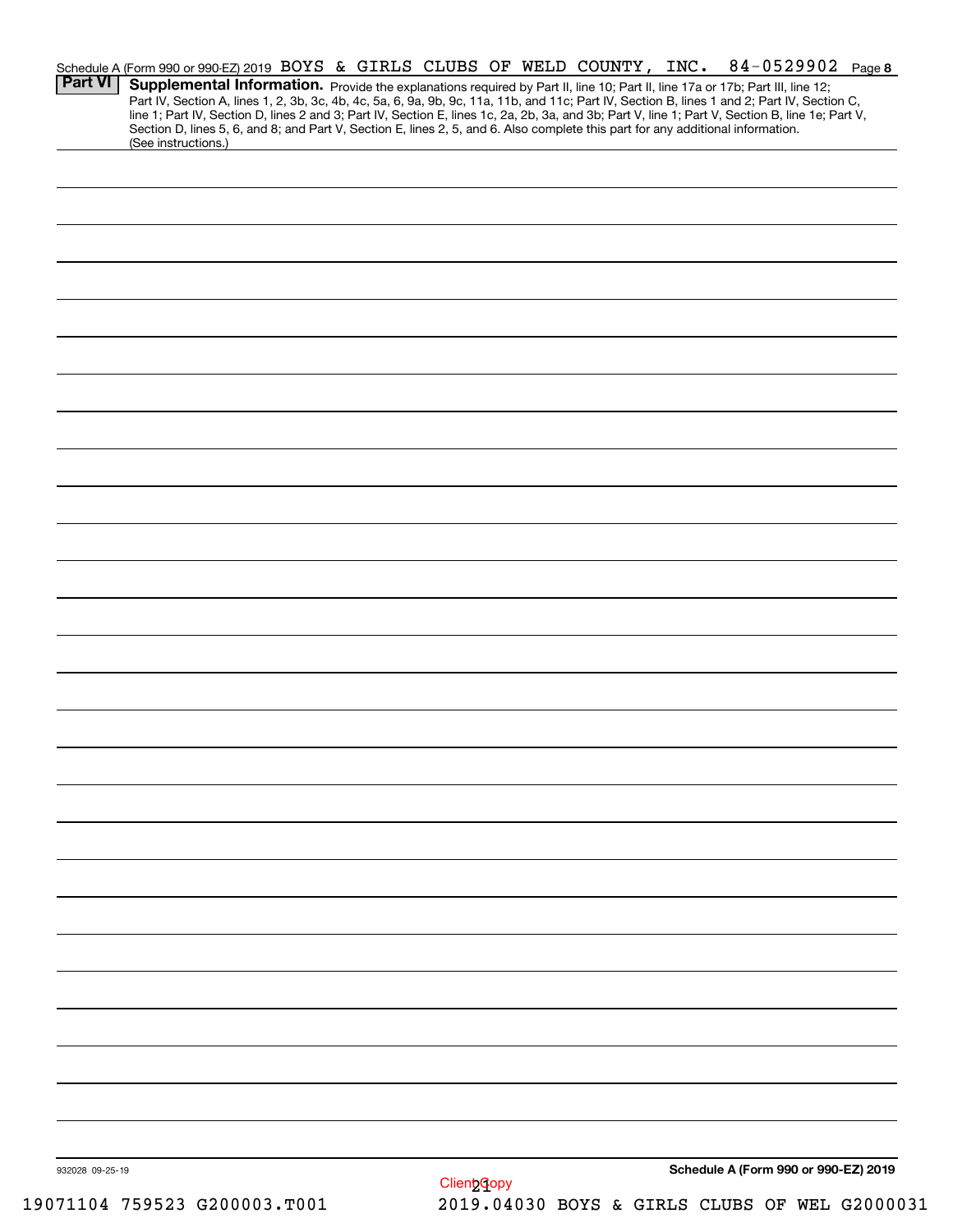| <b>SCHEDULE D</b> |  |
|-------------------|--|
|-------------------|--|

# **SCHEDULE D Supplemental Financial Statements**

(Form 990)<br>
Pepartment of the Treasury<br>
Department of the Treasury<br>
Department of the Treasury<br>
Department of the Treasury<br> **Co to www.irs.gov/Form990 for instructions and the latest information.**<br> **Co to www.irs.gov/Form9** 



Department of the Treasury Internal Revenue Service

**Name of the organization Employer identification number** BOYS & GIRLS CLUBS OF WELD COUNTY, INC. | 84-0529902

| Part I       | Organizations Maintaining Donor Advised Funds or Other Similar Funds or Accounts. Complete if the<br>organization answered "Yes" on Form 990, Part IV, line 6.                                                                |                         |                                                                                                                                                                                                                                                                 |
|--------------|-------------------------------------------------------------------------------------------------------------------------------------------------------------------------------------------------------------------------------|-------------------------|-----------------------------------------------------------------------------------------------------------------------------------------------------------------------------------------------------------------------------------------------------------------|
|              |                                                                                                                                                                                                                               | (a) Donor advised funds | (b) Funds and other accounts                                                                                                                                                                                                                                    |
| 1.           |                                                                                                                                                                                                                               |                         |                                                                                                                                                                                                                                                                 |
| 2            | Aggregate value of contributions to (during year)                                                                                                                                                                             |                         |                                                                                                                                                                                                                                                                 |
| з            | Aggregate value of grants from (during year)                                                                                                                                                                                  |                         |                                                                                                                                                                                                                                                                 |
| 4            |                                                                                                                                                                                                                               |                         |                                                                                                                                                                                                                                                                 |
| 5            | Did the organization inform all donors and donor advisors in writing that the assets held in donor advised funds                                                                                                              |                         |                                                                                                                                                                                                                                                                 |
|              |                                                                                                                                                                                                                               |                         | Yes<br>No                                                                                                                                                                                                                                                       |
| 6            | Did the organization inform all grantees, donors, and donor advisors in writing that grant funds can be used only                                                                                                             |                         |                                                                                                                                                                                                                                                                 |
|              | for charitable purposes and not for the benefit of the donor or donor advisor, or for any other purpose conferring                                                                                                            |                         |                                                                                                                                                                                                                                                                 |
|              |                                                                                                                                                                                                                               |                         | Yes<br>No                                                                                                                                                                                                                                                       |
| Part II      | Conservation Easements. Complete if the organization answered "Yes" on Form 990, Part IV, line 7.                                                                                                                             |                         |                                                                                                                                                                                                                                                                 |
| 1.           | Purpose(s) of conservation easements held by the organization (check all that apply).                                                                                                                                         |                         |                                                                                                                                                                                                                                                                 |
|              | Preservation of land for public use (for example, recreation or education)                                                                                                                                                    |                         | Preservation of a historically important land area                                                                                                                                                                                                              |
|              | Protection of natural habitat                                                                                                                                                                                                 |                         | Preservation of a certified historic structure                                                                                                                                                                                                                  |
|              | Preservation of open space                                                                                                                                                                                                    |                         |                                                                                                                                                                                                                                                                 |
| 2            | Complete lines 2a through 2d if the organization held a qualified conservation contribution in the form of a conservation easement on the last                                                                                |                         |                                                                                                                                                                                                                                                                 |
|              | day of the tax year.                                                                                                                                                                                                          |                         | Held at the End of the Tax Year                                                                                                                                                                                                                                 |
| а            |                                                                                                                                                                                                                               |                         | 2a                                                                                                                                                                                                                                                              |
| b            | Total acreage restricted by conservation easements                                                                                                                                                                            |                         | 2 <sub>b</sub>                                                                                                                                                                                                                                                  |
| c            |                                                                                                                                                                                                                               |                         | 2c                                                                                                                                                                                                                                                              |
| d            | Number of conservation easements included in (c) acquired after 7/25/06, and not on a historic structure                                                                                                                      |                         |                                                                                                                                                                                                                                                                 |
|              | listed in the National Register [111] Marshall Register [11] Marshall Register [11] Marshall Register [11] Marshall Register [11] Marshall Register [11] Marshall Register [11] Marshall Register [11] Marshall Register [11] |                         | 2d                                                                                                                                                                                                                                                              |
| З.           | Number of conservation easements modified, transferred, released, extinguished, or terminated by the organization during the tax                                                                                              |                         |                                                                                                                                                                                                                                                                 |
|              | $year \blacktriangleright$                                                                                                                                                                                                    |                         |                                                                                                                                                                                                                                                                 |
| 4            | Number of states where property subject to conservation easement is located >                                                                                                                                                 |                         |                                                                                                                                                                                                                                                                 |
| 5            | Does the organization have a written policy regarding the periodic monitoring, inspection, handling of                                                                                                                        |                         |                                                                                                                                                                                                                                                                 |
|              | violations, and enforcement of the conservation easements it holds?                                                                                                                                                           |                         | Yes<br><b>No</b>                                                                                                                                                                                                                                                |
| 6            | Staff and volunteer hours devoted to monitoring, inspecting, handling of violations, and enforcing conservation easements during the year                                                                                     |                         |                                                                                                                                                                                                                                                                 |
|              |                                                                                                                                                                                                                               |                         |                                                                                                                                                                                                                                                                 |
| 7            | Amount of expenses incurred in monitoring, inspecting, handling of violations, and enforcing conservation easements during the year                                                                                           |                         |                                                                                                                                                                                                                                                                 |
|              | $\blacktriangleright$ s                                                                                                                                                                                                       |                         |                                                                                                                                                                                                                                                                 |
| 8            | Does each conservation easement reported on line 2(d) above satisfy the requirements of section 170(h)(4)(B)(i)                                                                                                               |                         |                                                                                                                                                                                                                                                                 |
|              |                                                                                                                                                                                                                               |                         | Yes<br>No                                                                                                                                                                                                                                                       |
| 9            | In Part XIII, describe how the organization reports conservation easements in its revenue and expense statement and                                                                                                           |                         |                                                                                                                                                                                                                                                                 |
|              | balance sheet, and include, if applicable, the text of the footnote to the organization's financial statements that describes the                                                                                             |                         |                                                                                                                                                                                                                                                                 |
|              | organization's accounting for conservation easements.                                                                                                                                                                         |                         |                                                                                                                                                                                                                                                                 |
|              | Organizations Maintaining Collections of Art, Historical Treasures, or Other Similar Assets.<br>Part III                                                                                                                      |                         |                                                                                                                                                                                                                                                                 |
|              | Complete if the organization answered "Yes" on Form 990, Part IV, line 8.                                                                                                                                                     |                         |                                                                                                                                                                                                                                                                 |
|              | 1a If the organization elected, as permitted under FASB ASC 958, not to report in its revenue statement and balance sheet works                                                                                               |                         |                                                                                                                                                                                                                                                                 |
|              | of art, historical treasures, or other similar assets held for public exhibition, education, or research in furtherance of public                                                                                             |                         |                                                                                                                                                                                                                                                                 |
|              | service, provide in Part XIII the text of the footnote to its financial statements that describes these items.                                                                                                                |                         |                                                                                                                                                                                                                                                                 |
| b            | If the organization elected, as permitted under FASB ASC 958, to report in its revenue statement and balance sheet works of                                                                                                   |                         |                                                                                                                                                                                                                                                                 |
|              | art, historical treasures, or other similar assets held for public exhibition, education, or research in furtherance of public service,                                                                                       |                         |                                                                                                                                                                                                                                                                 |
|              | provide the following amounts relating to these items:                                                                                                                                                                        |                         |                                                                                                                                                                                                                                                                 |
|              |                                                                                                                                                                                                                               |                         | ▶                                                                                                                                                                                                                                                               |
|              | (ii) Assets included in Form 990, Part X                                                                                                                                                                                      |                         | $\frac{1}{2}$<br>$\blacktriangleright$ \$                                                                                                                                                                                                                       |
| $\mathbf{2}$ | If the organization received or held works of art, historical treasures, or other similar assets for financial gain, provide                                                                                                  |                         |                                                                                                                                                                                                                                                                 |
|              | the following amounts required to be reported under FASB ASC 958 relating to these items:                                                                                                                                     |                         |                                                                                                                                                                                                                                                                 |
|              |                                                                                                                                                                                                                               |                         | \$                                                                                                                                                                                                                                                              |
| а            | <b>b</b> Assets included in Form 990, Part X                                                                                                                                                                                  |                         | <u>and the state of the state of the state of the state of the state of the state of the state of the state of the state of the state of the state of the state of the state of the state of the state of the state of the state</u><br>$\blacktriangleright$ s |
|              | LHA For Paperwork Reduction Act Notice, see the Instructions for Form 990.                                                                                                                                                    |                         | Schedule D (Form 990) 2019                                                                                                                                                                                                                                      |

932051 10-02-19

Client Copy

19071104 759523 G200003.T001 2019.04030 BOYS & GIRLS CLUBS OF WEL G2000031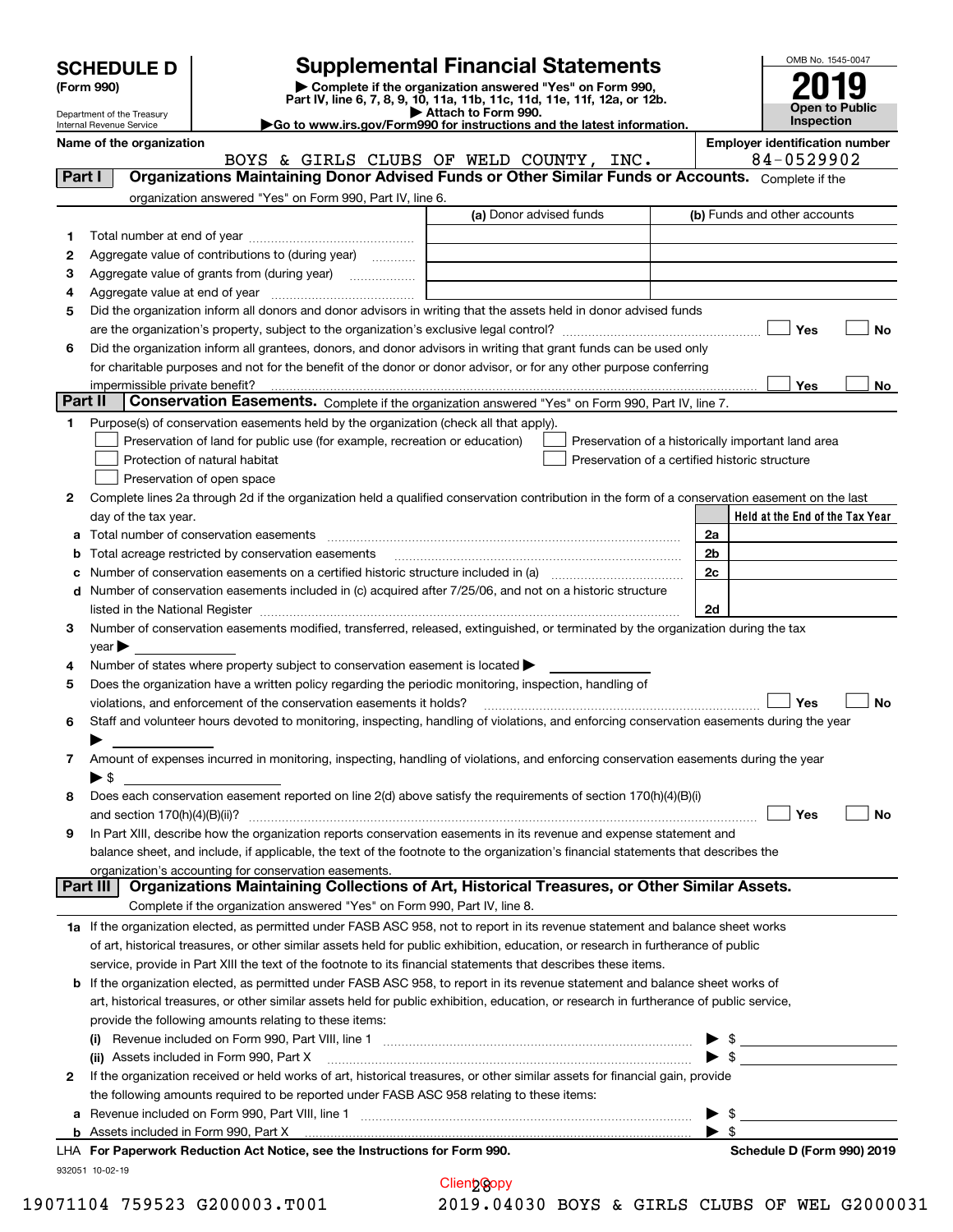|                | Schedule D (Form 990) 2019                                                                                                                                                                                                                                                                                                  | BOYS & GIRLS CLUBS OF WELD COUNTY, INC. |   |                |                                                                             |                        | 84-0529902 |                |          | Page 2 |
|----------------|-----------------------------------------------------------------------------------------------------------------------------------------------------------------------------------------------------------------------------------------------------------------------------------------------------------------------------|-----------------------------------------|---|----------------|-----------------------------------------------------------------------------|------------------------|------------|----------------|----------|--------|
|                | Part III<br>Organizations Maintaining Collections of Art, Historical Treasures, or Other Similar Assets (continued)                                                                                                                                                                                                         |                                         |   |                |                                                                             |                        |            |                |          |        |
| 3              | Using the organization's acquisition, accession, and other records, check any of the following that make significant use of its                                                                                                                                                                                             |                                         |   |                |                                                                             |                        |            |                |          |        |
|                | collection items (check all that apply):                                                                                                                                                                                                                                                                                    |                                         |   |                |                                                                             |                        |            |                |          |        |
| a              | Public exhibition                                                                                                                                                                                                                                                                                                           | d                                       |   |                | Loan or exchange program                                                    |                        |            |                |          |        |
| b              | Scholarly research                                                                                                                                                                                                                                                                                                          | e                                       |   |                |                                                                             |                        |            |                |          |        |
| c              | Preservation for future generations                                                                                                                                                                                                                                                                                         |                                         |   |                |                                                                             |                        |            |                |          |        |
| 4              | Provide a description of the organization's collections and explain how they further the organization's exempt purpose in Part XIII.                                                                                                                                                                                        |                                         |   |                |                                                                             |                        |            |                |          |        |
| 5              | During the year, did the organization solicit or receive donations of art, historical treasures, or other similar assets                                                                                                                                                                                                    |                                         |   |                |                                                                             |                        |            |                |          |        |
|                | <b>Part IV</b><br>Escrow and Custodial Arrangements. Complete if the organization answered "Yes" on Form 990, Part IV, line 9, or                                                                                                                                                                                           |                                         |   |                |                                                                             |                        |            | Yes            |          | No l   |
|                | reported an amount on Form 990, Part X, line 21.                                                                                                                                                                                                                                                                            |                                         |   |                |                                                                             |                        |            |                |          |        |
|                |                                                                                                                                                                                                                                                                                                                             |                                         |   |                |                                                                             |                        |            |                |          |        |
|                | 1a Is the organization an agent, trustee, custodian or other intermediary for contributions or other assets not included                                                                                                                                                                                                    |                                         |   |                |                                                                             |                        |            | Yes            |          | No     |
|                | on Form 990, Part X? [11] matter contracts and contracts and contracts are contracted as a function of the set of the set of the set of the set of the set of the set of the set of the set of the set of the set of the set o<br><b>b</b> If "Yes," explain the arrangement in Part XIII and complete the following table: |                                         |   |                |                                                                             |                        |            |                |          |        |
|                |                                                                                                                                                                                                                                                                                                                             |                                         |   |                |                                                                             |                        |            | Amount         |          |        |
|                | c Beginning balance measurements and the contract of the contract of the contract of the contract of the contract of the contract of the contract of the contract of the contract of the contract of the contract of the contr                                                                                              |                                         |   |                |                                                                             | 1c                     |            |                |          |        |
|                |                                                                                                                                                                                                                                                                                                                             |                                         |   |                |                                                                             | 1d                     |            |                |          |        |
|                | e Distributions during the year manufactured and contain an account of the state of the state of the state of the state of the state of the state of the state of the state of the state of the state of the state of the stat                                                                                              |                                         |   |                |                                                                             | 1e                     |            |                |          |        |
| f              |                                                                                                                                                                                                                                                                                                                             |                                         |   |                |                                                                             | 1f                     |            |                |          |        |
|                | 2a Did the organization include an amount on Form 990, Part X, line 21, for escrow or custodial account liability?                                                                                                                                                                                                          |                                         |   |                |                                                                             |                        |            | <b>Yes</b>     |          | No     |
|                | <b>b</b> If "Yes," explain the arrangement in Part XIII. Check here if the explanation has been provided on Part XIII                                                                                                                                                                                                       |                                         |   |                |                                                                             |                        |            |                |          |        |
|                | <b>Part V</b><br>Endowment Funds. Complete if the organization answered "Yes" on Form 990, Part IV, line 10.                                                                                                                                                                                                                |                                         |   |                |                                                                             |                        |            |                |          |        |
|                |                                                                                                                                                                                                                                                                                                                             | (a) Current year                        |   | (b) Prior year | (c) Two years back $\vert$ (d) Three years back $\vert$ (e) Four years back |                        |            |                |          |        |
|                | 1a Beginning of year balance                                                                                                                                                                                                                                                                                                |                                         |   |                |                                                                             |                        |            |                |          |        |
|                |                                                                                                                                                                                                                                                                                                                             |                                         |   |                |                                                                             |                        |            |                |          |        |
|                | c Net investment earnings, gains, and losses                                                                                                                                                                                                                                                                                |                                         |   |                |                                                                             |                        |            |                |          |        |
|                |                                                                                                                                                                                                                                                                                                                             |                                         |   |                |                                                                             |                        |            |                |          |        |
|                | <b>e</b> Other expenditures for facilities                                                                                                                                                                                                                                                                                  |                                         |   |                |                                                                             |                        |            |                |          |        |
|                |                                                                                                                                                                                                                                                                                                                             |                                         |   |                |                                                                             |                        |            |                |          |        |
|                |                                                                                                                                                                                                                                                                                                                             |                                         |   |                |                                                                             |                        |            |                |          |        |
| g              | End of year balance                                                                                                                                                                                                                                                                                                         |                                         |   |                |                                                                             |                        |            |                |          |        |
| 2              | Provide the estimated percentage of the current year end balance (line 1g, column (a)) held as:                                                                                                                                                                                                                             |                                         |   |                |                                                                             |                        |            |                |          |        |
|                | a Board designated or quasi-endowment > _____                                                                                                                                                                                                                                                                               |                                         | % |                |                                                                             |                        |            |                |          |        |
|                | <b>b</b> Permanent endowment > ____________                                                                                                                                                                                                                                                                                 | %                                       |   |                |                                                                             |                        |            |                |          |        |
|                | $\mathbf c$ Term endowment $\blacktriangleright$                                                                                                                                                                                                                                                                            | $\frac{0}{6}$                           |   |                |                                                                             |                        |            |                |          |        |
|                | The percentages on lines 2a, 2b, and 2c should equal 100%.                                                                                                                                                                                                                                                                  |                                         |   |                |                                                                             |                        |            |                |          |        |
|                | 3a Are there endowment funds not in the possession of the organization that are held and administered for the organization                                                                                                                                                                                                  |                                         |   |                |                                                                             |                        |            |                |          |        |
|                | by:                                                                                                                                                                                                                                                                                                                         |                                         |   |                |                                                                             |                        |            |                | Yes      | No     |
|                | (i)                                                                                                                                                                                                                                                                                                                         |                                         |   |                |                                                                             |                        |            | 3a(i)          |          |        |
|                |                                                                                                                                                                                                                                                                                                                             |                                         |   |                |                                                                             |                        |            | 3a(ii)         |          |        |
| 4              | Describe in Part XIII the intended uses of the organization's endowment funds.                                                                                                                                                                                                                                              |                                         |   |                |                                                                             |                        |            | 3b             |          |        |
| <b>Part VI</b> | Land, Buildings, and Equipment.                                                                                                                                                                                                                                                                                             |                                         |   |                |                                                                             |                        |            |                |          |        |
|                | Complete if the organization answered "Yes" on Form 990, Part IV, line 11a. See Form 990, Part X, line 10.                                                                                                                                                                                                                  |                                         |   |                |                                                                             |                        |            |                |          |        |
|                | Description of property                                                                                                                                                                                                                                                                                                     | (a) Cost or other                       |   |                | (b) Cost or other                                                           | (c) Accumulated        |            | (d) Book value |          |        |
|                |                                                                                                                                                                                                                                                                                                                             | basis (investment)                      |   |                | basis (other)                                                               | depreciation           |            |                |          |        |
|                |                                                                                                                                                                                                                                                                                                                             |                                         |   |                | 76,251.                                                                     |                        |            |                | 76, 251. |        |
|                |                                                                                                                                                                                                                                                                                                                             |                                         |   |                | 4,165,659.                                                                  | 2,365,507.             |            | 1,800,152.     |          |        |
|                |                                                                                                                                                                                                                                                                                                                             |                                         |   |                |                                                                             |                        |            |                |          |        |
|                |                                                                                                                                                                                                                                                                                                                             |                                         |   |                | 314,776.                                                                    | 178, 748.              |            |                | 136,028. |        |
|                |                                                                                                                                                                                                                                                                                                                             |                                         |   |                | 391,008.                                                                    | $\overline{222,037}$ . |            |                | 168,971. |        |
|                |                                                                                                                                                                                                                                                                                                                             |                                         |   |                |                                                                             |                        |            | 2,181,402.     |          |        |

**Schedule D (Form 990) 2019**

932052 10-02-19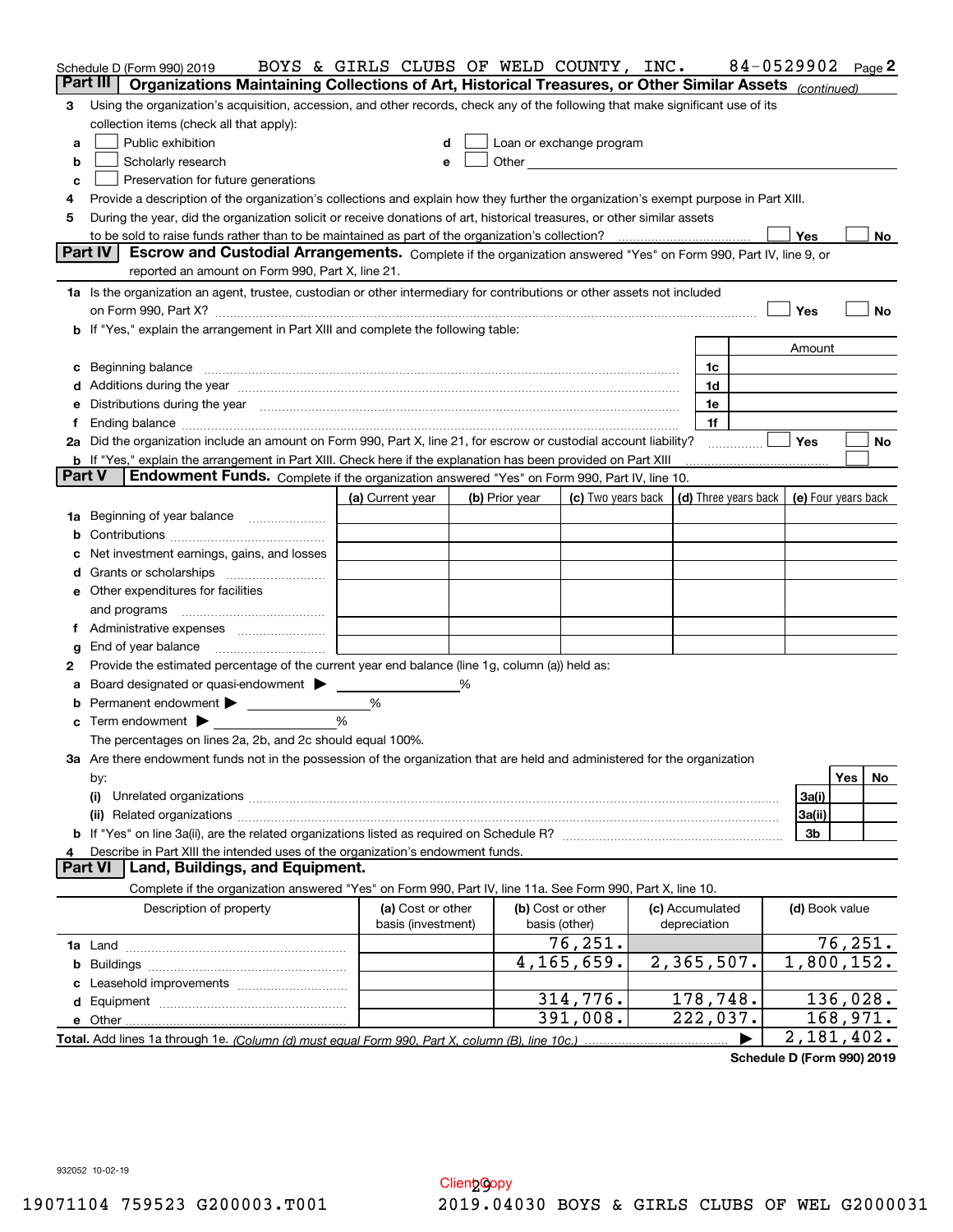| (a) Description of security or category (including name of security)                                                  | (b) Book value  | (c) Method of valuation: Cost or end-of-year market value |                |
|-----------------------------------------------------------------------------------------------------------------------|-----------------|-----------------------------------------------------------|----------------|
|                                                                                                                       |                 |                                                           |                |
| (2) Closely held equity interests [11] [2] Closely held equity interests                                              |                 |                                                           |                |
| (3) Other                                                                                                             |                 |                                                           |                |
| (A)                                                                                                                   |                 |                                                           |                |
|                                                                                                                       |                 |                                                           |                |
| (B)                                                                                                                   |                 |                                                           |                |
| (C)                                                                                                                   |                 |                                                           |                |
| (D)                                                                                                                   |                 |                                                           |                |
| (E)                                                                                                                   |                 |                                                           |                |
| (F)                                                                                                                   |                 |                                                           |                |
| (G)                                                                                                                   |                 |                                                           |                |
| (H)                                                                                                                   |                 |                                                           |                |
| Total. (Col. (b) must equal Form 990, Part X, col. (B) line 12.)                                                      |                 |                                                           |                |
| Part VIII Investments - Program Related.                                                                              |                 |                                                           |                |
| Complete if the organization answered "Yes" on Form 990, Part IV, line 11c. See Form 990, Part X, line 13.            |                 |                                                           |                |
| (a) Description of investment                                                                                         | (b) Book value  | (c) Method of valuation: Cost or end-of-year market value |                |
|                                                                                                                       |                 |                                                           |                |
| (1)                                                                                                                   |                 |                                                           |                |
| (2)                                                                                                                   |                 |                                                           |                |
| (3)                                                                                                                   |                 |                                                           |                |
| (4)                                                                                                                   |                 |                                                           |                |
| (5)                                                                                                                   |                 |                                                           |                |
| (6)                                                                                                                   |                 |                                                           |                |
| (7)                                                                                                                   |                 |                                                           |                |
| (8)                                                                                                                   |                 |                                                           |                |
| (9)                                                                                                                   |                 |                                                           |                |
|                                                                                                                       |                 |                                                           |                |
|                                                                                                                       |                 |                                                           |                |
| Total. (Col. (b) must equal Form 990, Part X, col. (B) line 13.)                                                      |                 |                                                           |                |
| <b>Other Assets.</b>                                                                                                  |                 |                                                           |                |
| Part IX<br>Complete if the organization answered "Yes" on Form 990, Part IV, line 11d. See Form 990, Part X, line 15. |                 |                                                           |                |
|                                                                                                                       | (a) Description |                                                           | (b) Book value |
| (1)                                                                                                                   |                 |                                                           |                |
| (2)                                                                                                                   |                 |                                                           |                |
| (3)                                                                                                                   |                 |                                                           |                |
| (4)                                                                                                                   |                 |                                                           |                |
|                                                                                                                       |                 |                                                           |                |
| (5)                                                                                                                   |                 |                                                           |                |
| (6)                                                                                                                   |                 |                                                           |                |
| (7)                                                                                                                   |                 |                                                           |                |
| (8)                                                                                                                   |                 |                                                           |                |
| (9)                                                                                                                   |                 |                                                           |                |
|                                                                                                                       |                 |                                                           |                |
| <b>Other Liabilities.</b>                                                                                             |                 |                                                           |                |
| Complete if the organization answered "Yes" on Form 990, Part IV, line 11e or 11f. See Form 990, Part X, line 25.     |                 |                                                           |                |
| (a) Description of liability                                                                                          |                 |                                                           | (b) Book value |
| Federal income taxes<br>(1)                                                                                           |                 |                                                           |                |
|                                                                                                                       |                 |                                                           |                |
| (2)                                                                                                                   |                 |                                                           |                |
| (3)                                                                                                                   |                 |                                                           |                |
| (4)                                                                                                                   |                 |                                                           |                |
| (5)                                                                                                                   |                 |                                                           |                |
| (6)                                                                                                                   |                 |                                                           |                |
| Total. (Column (b) must equal Form 990, Part X, col. (B) line 15.)<br>Part X<br>(7)                                   |                 |                                                           |                |
| (8)                                                                                                                   |                 |                                                           |                |
| (9)                                                                                                                   |                 |                                                           |                |

organization's liability for uncertain tax positions under FASB ASC 740. Check here if the text of the footnote has been provided in Part XIII

**Schedule D (Form 990) 2019**

932053 10-02-19

### Schedule D (Form 990) 2019 BOYS & GIRLS CLUBS OF WELD COUNTY, INC. 84-0529902 Page<br>Part VIII Investments - Other Securities Schedule D (Form 990) 2019 **BOYS & GIRLS CLUBS OF WELD COUNTY, INC.** 84-0529902 Page 3<br>**Part VIII Investments - Other Securities.**

| (a) Description of security or category (including name of security) | (b) Book value | (c) Method of valuation: Cost or end-of-year market value |
|----------------------------------------------------------------------|----------------|-----------------------------------------------------------|
| (1) Financial derivatives                                            |                |                                                           |
| (2) Closely held equity interests                                    |                |                                                           |
| (3) Other                                                            |                |                                                           |
| (A)                                                                  |                |                                                           |
| (B)                                                                  |                |                                                           |
| (C)                                                                  |                |                                                           |
| (D)                                                                  |                |                                                           |
| (E)                                                                  |                |                                                           |
| (F)                                                                  |                |                                                           |
| (G)                                                                  |                |                                                           |
| (H)                                                                  |                |                                                           |
|                                                                      |                |                                                           |

 $\boxed{\text{X}}$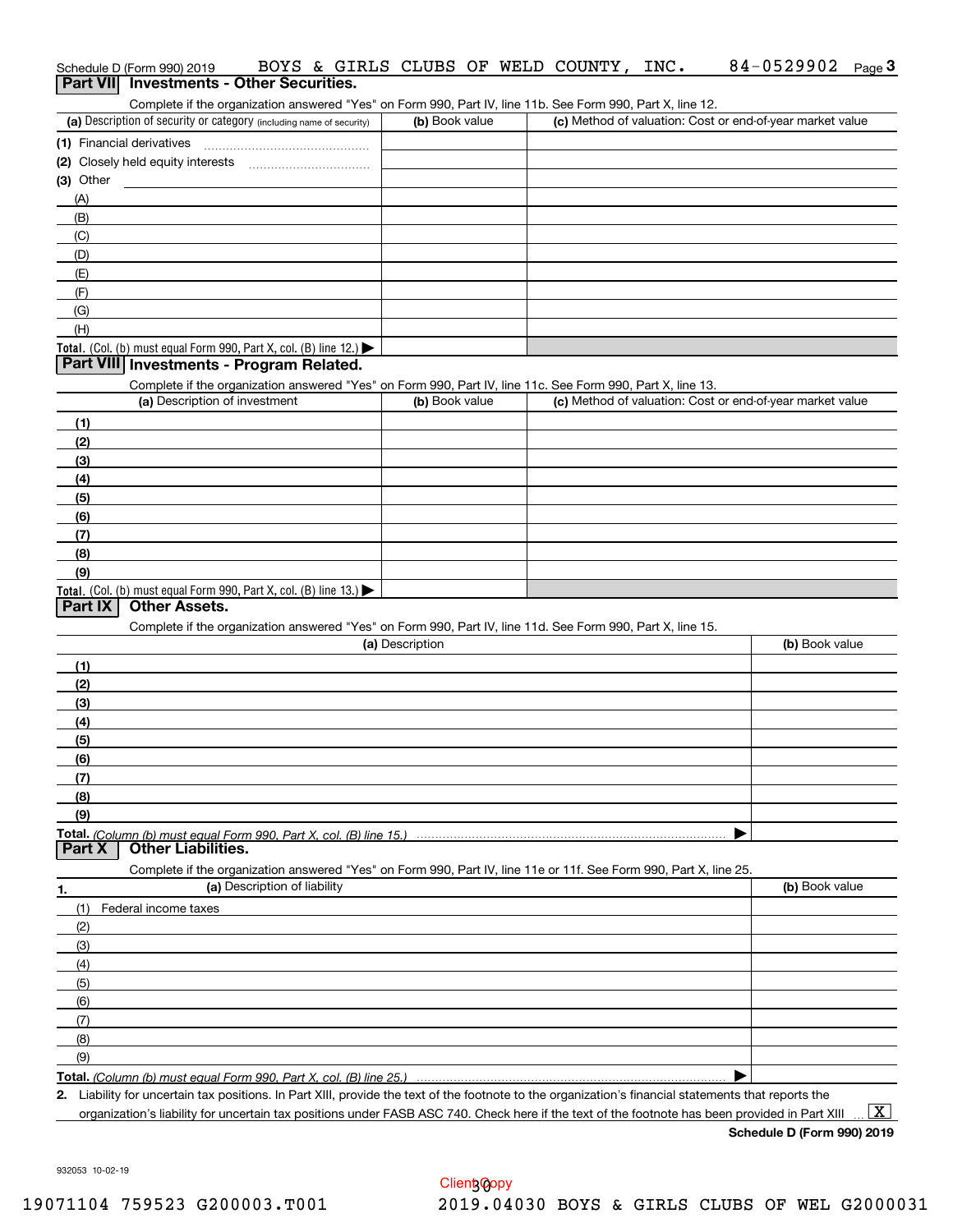|    | BOYS & GIRLS CLUBS OF WELD COUNTY, INC.<br>Schedule D (Form 990) 2019                                                                                                                                                               |                |                | 84-0529902<br>Page 4 |
|----|-------------------------------------------------------------------------------------------------------------------------------------------------------------------------------------------------------------------------------------|----------------|----------------|----------------------|
|    | <b>Part XI</b><br>Reconciliation of Revenue per Audited Financial Statements With Revenue per Return.                                                                                                                               |                |                |                      |
|    | Complete if the organization answered "Yes" on Form 990, Part IV, line 12a.                                                                                                                                                         |                |                |                      |
| 1. | Total revenue, gains, and other support per audited financial statements                                                                                                                                                            |                | $\blacksquare$ | 2,114,086.           |
| 2  | Amounts included on line 1 but not on Form 990, Part VIII, line 12:                                                                                                                                                                 |                |                |                      |
| a  |                                                                                                                                                                                                                                     | 2a             |                |                      |
| b  |                                                                                                                                                                                                                                     | 2 <sub>b</sub> |                |                      |
| c  |                                                                                                                                                                                                                                     | 2c             |                |                      |
|    |                                                                                                                                                                                                                                     | 2d             |                |                      |
|    | e Add lines 2a through 2d                                                                                                                                                                                                           |                | <b>2e</b>      | 0.                   |
| 3  |                                                                                                                                                                                                                                     |                | 3              | 2,114,086.           |
| 4  | Amounts included on Form 990, Part VIII, line 12, but not on line 1:                                                                                                                                                                |                |                |                      |
| a  |                                                                                                                                                                                                                                     | 4a             |                |                      |
|    |                                                                                                                                                                                                                                     | 4b             |                |                      |
|    | c Add lines 4a and 4b                                                                                                                                                                                                               |                | 4c             | 0.                   |
|    |                                                                                                                                                                                                                                     |                | 5              | 2,114,086.           |
|    | Part XII   Reconciliation of Expenses per Audited Financial Statements With Expenses per Return.                                                                                                                                    |                |                |                      |
|    | Complete if the organization answered "Yes" on Form 990, Part IV, line 12a.                                                                                                                                                         |                |                |                      |
| 1  | Total expenses and losses per audited financial statements [11, 11] manuscription control expenses and losses per audited financial statements [11] manuscription of the statements [11] manuscription of the statements [11]       |                | $\blacksquare$ | 2,465,786.           |
| 2  | Amounts included on line 1 but not on Form 990, Part IX, line 25:                                                                                                                                                                   |                |                |                      |
| a  | Donated services and use of facilities [111] manuscription and services and use of facilities [11] manuscription and the Donated Services and use of facilities [11] manuscription and the Donated Services and use of facilit      | 2a             |                |                      |
| b  |                                                                                                                                                                                                                                     | 2 <sub>b</sub> |                |                      |
|    |                                                                                                                                                                                                                                     | 2c             |                |                      |
| d  | Other (Describe in Part XIII.) (2000) (2000) (2000) (2000) (2000) (2000) (2000) (2000) (2000) (2000) (2000) (2000) (2000) (2000) (2000) (2000) (2000) (2000) (2000) (2000) (2000) (2000) (2000) (2000) (2000) (2000) (2000) (2      | 2d             |                |                      |
| e  | Add lines 2a through 2d <b>contained a contained a contained a contained a</b> contained a contact the set of the set of the set of the set of the set of the set of the set of the set of the set of the set of the set of the set |                | <b>2e</b>      | υ.                   |
| 3  |                                                                                                                                                                                                                                     |                | 3              | 2,465,786.           |
| 4  | Amounts included on Form 990, Part IX, line 25, but not on line 1:                                                                                                                                                                  |                |                |                      |
| a  | Investment expenses not included on Form 990, Part VIII, line 7b [11, 111, 111, 111]                                                                                                                                                | 4a             |                |                      |
|    |                                                                                                                                                                                                                                     | 4 <sub>h</sub> |                |                      |
|    | Add lines 4a and 4b                                                                                                                                                                                                                 |                | 4c             | 0.                   |
| 5. |                                                                                                                                                                                                                                     |                | 5              | 2,465,786.           |
|    | Part XIII Supplemental Information.                                                                                                                                                                                                 |                |                |                      |
|    | Provide the descriptions required for Part II, lines 3, 5, and 9; Part III, lines 1a and 4; Part IV, lines 1b and 2b; Part V, line 4; Part X, line 2; Part XI,                                                                      |                |                |                      |

lines 2d and 4b; and Part XII, lines 2d and 4b. Also complete this part to provide any additional information.

### PART X, LINE 2:

| THE ORGANIZATION IS EXEMPT FROM INCOME TAXES UNDER SECTION 501(C)(3) OF    |
|----------------------------------------------------------------------------|
| THE INTERNAL REVENUE CODE. THE ORGANIZATION HAS BEEN CLASSIFIED BY THE     |
| INTERNAL REVENUE SERVICE AS A NONPROFIT ORGANIZATION OTHER THAN A PRIVATE  |
| FOUNDATION. HOWEVER, INCOME FROM ACTIVITIES NOT DIRECTLY RELATED TO THE    |
| ORGANIZATION'S TAX-EXEMPT PURPOSE IS SUBJECT TO TAXATION AS UNRELATED      |
| BUSINESS INCOME. THERE WAS NO INCOME FROM BUSINESS UNRELATED TO THE        |
| ORGANIZATION'S EXEMPT PURPOSE DURING THE YEARS ENDED DECEMBER 31, 2019 AND |
| 2018. SINCE IT HAS NO INCOME FROM BUSINESS UNRELATED TO ITS EXEMPT         |
| PURPOSE, NO LIABILITY FOR FEDERAL INCOME TAXES HAS BEEN RECORDED.          |
|                                                                            |

Client Gopy

THE ORGANIZATION BELIEVES THAT IT HAS CONDUCTED ITS OPERATIONS IN

932054 10-02-19

**Schedule D (Form 990) 2019**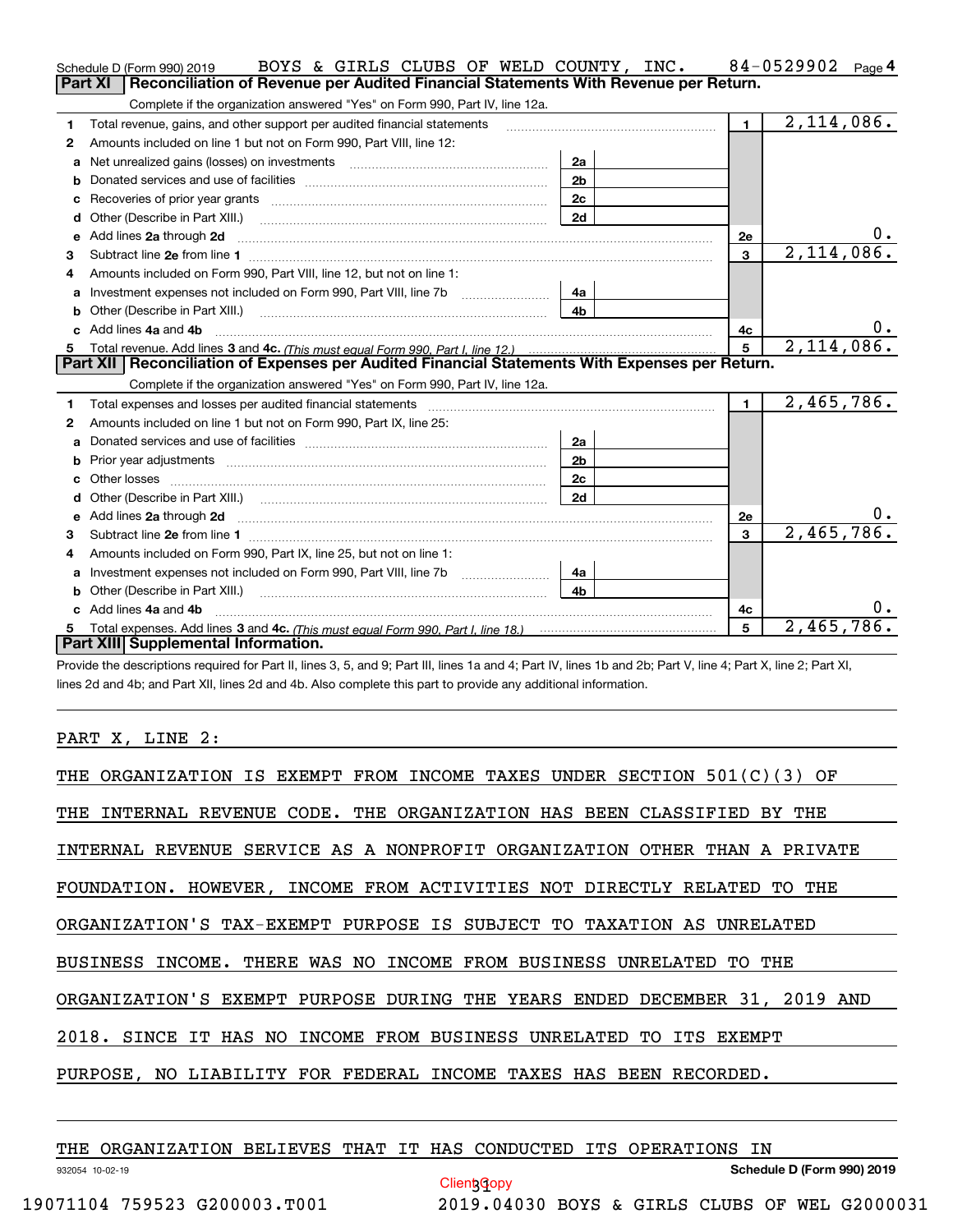| BOYS & GIRLS CLUBS OF WELD COUNTY, INC. 84-0529902 Page 5<br>Schedule D (Form 990) 2019<br><b>Part XIII Supplemental Information</b> (continued) |
|--------------------------------------------------------------------------------------------------------------------------------------------------|
| ACCORDANCE WITH, AND HAS PROPERLY MAINTAINED, ITS TAX-EXEMPT STATUS, AND                                                                         |
| THAT IT HAS TAKEN NO MATERIAL UNCERTAIN TAX POSITIONS THAT QUALIFY FOR                                                                           |
| FEDERAL RECOGNITION OR DISCLOSURE IN THE FINANCIAL STATEMENTS. THE                                                                               |
| ORGANIZATION IS NO LONGER SUBJECT TO U.S. FEDERAL, STATE, AND LOCAL, OR                                                                          |
| NON-U.S. TAX EXAMINATIONS BY TAX AUTHORITIES FOR YEARS BEFORE 2016.                                                                              |
|                                                                                                                                                  |
|                                                                                                                                                  |
|                                                                                                                                                  |
|                                                                                                                                                  |
|                                                                                                                                                  |
|                                                                                                                                                  |
|                                                                                                                                                  |
|                                                                                                                                                  |
|                                                                                                                                                  |
|                                                                                                                                                  |
|                                                                                                                                                  |
|                                                                                                                                                  |
|                                                                                                                                                  |
|                                                                                                                                                  |
|                                                                                                                                                  |
|                                                                                                                                                  |
|                                                                                                                                                  |
|                                                                                                                                                  |
|                                                                                                                                                  |
|                                                                                                                                                  |
|                                                                                                                                                  |
|                                                                                                                                                  |
| Schedule D (Form 990) 2019                                                                                                                       |

932055 10-02-19

Client Copy 19071104 759523 G200003.T001 2019.04030 BOYS & GIRLS CLUBS OF WEL G2000031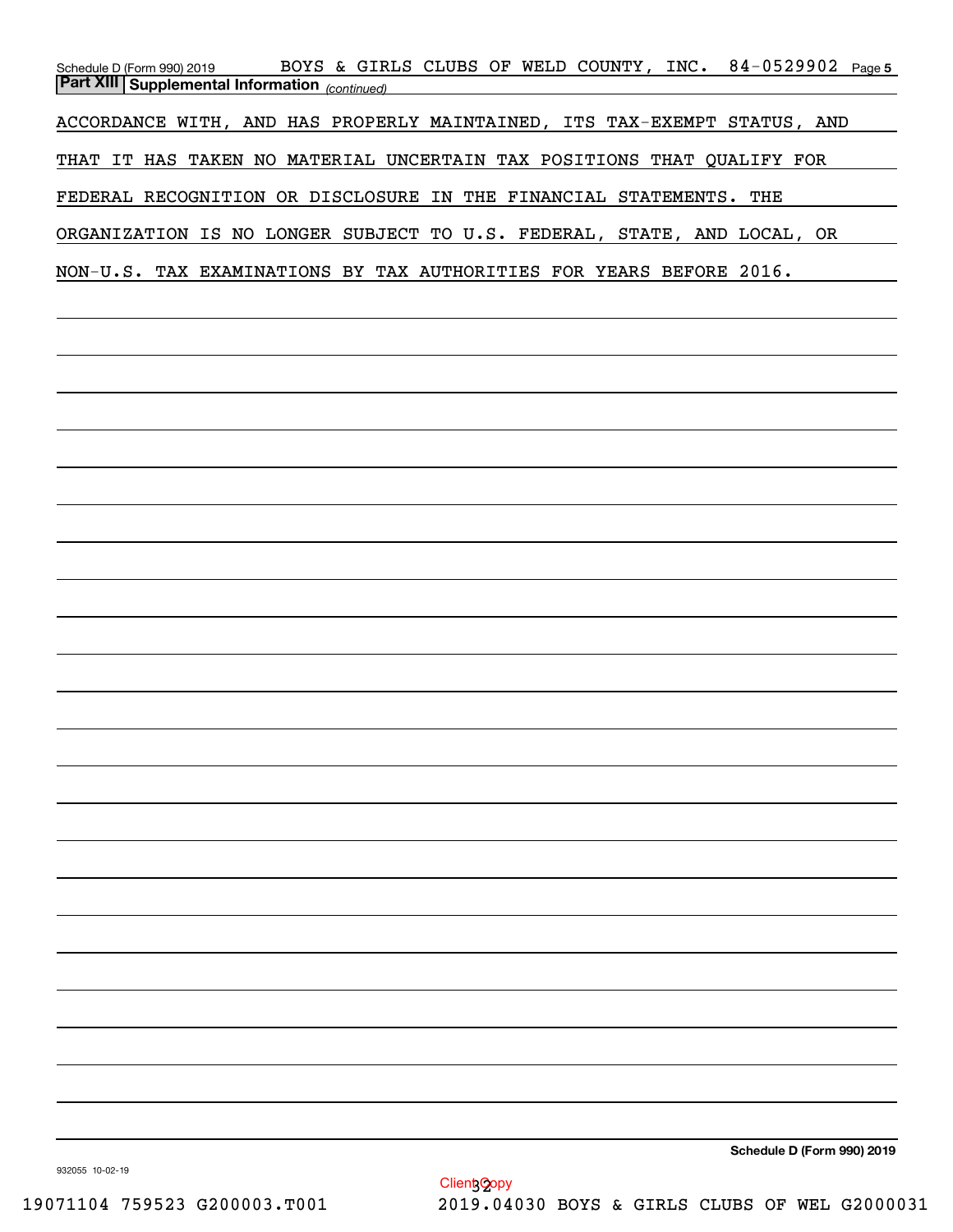| <b>SCHEDULE G</b>                                                                                                                                                                                                                                                                                                                                                                                                                                                                                                                                                                                        |                                                                                                                                                                          |  |               |                                    |                                                                            |    |  | <b>Supplemental Information Regarding Fundraising or Gaming Activities</b> |                                                                            | OMB No. 1545-0047                                       |
|----------------------------------------------------------------------------------------------------------------------------------------------------------------------------------------------------------------------------------------------------------------------------------------------------------------------------------------------------------------------------------------------------------------------------------------------------------------------------------------------------------------------------------------------------------------------------------------------------------|--------------------------------------------------------------------------------------------------------------------------------------------------------------------------|--|---------------|------------------------------------|----------------------------------------------------------------------------|----|--|----------------------------------------------------------------------------|----------------------------------------------------------------------------|---------------------------------------------------------|
| (Form 990 or 990-EZ)                                                                                                                                                                                                                                                                                                                                                                                                                                                                                                                                                                                     | Complete if the organization answered "Yes" on Form 990, Part IV, line 17, 18, or 19, or if the<br>organization entered more than \$15,000 on Form 990-EZ, line 6a.      |  |               |                                    |                                                                            |    |  | 2019                                                                       |                                                                            |                                                         |
|                                                                                                                                                                                                                                                                                                                                                                                                                                                                                                                                                                                                          |                                                                                                                                                                          |  |               | Attach to Form 990 or Form 990-EZ. |                                                                            |    |  |                                                                            |                                                                            | <b>Open to Public</b>                                   |
| Department of the Treasury<br>Internal Revenue Service                                                                                                                                                                                                                                                                                                                                                                                                                                                                                                                                                   |                                                                                                                                                                          |  |               |                                    |                                                                            |    |  | Go to www.irs.gov/Form990 for instructions and the latest information.     |                                                                            | Inspection                                              |
| Name of the organization                                                                                                                                                                                                                                                                                                                                                                                                                                                                                                                                                                                 |                                                                                                                                                                          |  |               |                                    |                                                                            |    |  |                                                                            |                                                                            | <b>Employer identification number</b>                   |
| Part I                                                                                                                                                                                                                                                                                                                                                                                                                                                                                                                                                                                                   | BOYS & GIRLS CLUBS OF WELD COUNTY, INC.<br>Fundraising Activities. Complete if the organization answered "Yes" on Form 990, Part IV, line 17. Form 990-EZ filers are not |  |               |                                    |                                                                            |    |  |                                                                            | 84-0529902                                                                 |                                                         |
|                                                                                                                                                                                                                                                                                                                                                                                                                                                                                                                                                                                                          | required to complete this part.                                                                                                                                          |  |               |                                    |                                                                            |    |  |                                                                            |                                                                            |                                                         |
| 1 Indicate whether the organization raised funds through any of the following activities. Check all that apply.<br>Mail solicitations<br>a<br>b<br>Phone solicitations<br>c<br>In-person solicitations<br>d<br>2 a Did the organization have a written or oral agreement with any individual (including officers, directors, trustees, or<br>key employees listed in Form 990, Part VII) or entity in connection with professional fundraising services?<br><b>b</b> If "Yes," list the 10 highest paid individuals or entities (fundraisers) pursuant to agreements under which the fundraiser is to be | Internet and email solicitations                                                                                                                                         |  | е<br>f<br>g   |                                    | Solicitation of government grants<br>Special fundraising events            |    |  | Solicitation of non-government grants                                      | Yes                                                                        | No                                                      |
| compensated at least \$5,000 by the organization.                                                                                                                                                                                                                                                                                                                                                                                                                                                                                                                                                        |                                                                                                                                                                          |  |               |                                    |                                                                            |    |  |                                                                            |                                                                            |                                                         |
| (i) Name and address of individual<br>or entity (fundraiser)                                                                                                                                                                                                                                                                                                                                                                                                                                                                                                                                             |                                                                                                                                                                          |  | (ii) Activity |                                    | (iii) Did<br>fundraiser<br>have custody<br>or control of<br>contributions? |    |  | (iv) Gross receipts<br>from activity                                       | (v) Amount paid<br>to (or retained by)<br>fundraiser<br>listed in col. (i) | (vi) Amount paid<br>to (or retained by)<br>organization |
|                                                                                                                                                                                                                                                                                                                                                                                                                                                                                                                                                                                                          |                                                                                                                                                                          |  |               |                                    | Yes                                                                        | No |  |                                                                            |                                                                            |                                                         |
|                                                                                                                                                                                                                                                                                                                                                                                                                                                                                                                                                                                                          |                                                                                                                                                                          |  |               |                                    |                                                                            |    |  |                                                                            |                                                                            |                                                         |
|                                                                                                                                                                                                                                                                                                                                                                                                                                                                                                                                                                                                          |                                                                                                                                                                          |  |               |                                    |                                                                            |    |  |                                                                            |                                                                            |                                                         |
|                                                                                                                                                                                                                                                                                                                                                                                                                                                                                                                                                                                                          |                                                                                                                                                                          |  |               |                                    |                                                                            |    |  |                                                                            |                                                                            |                                                         |
|                                                                                                                                                                                                                                                                                                                                                                                                                                                                                                                                                                                                          |                                                                                                                                                                          |  |               |                                    |                                                                            |    |  |                                                                            |                                                                            |                                                         |
|                                                                                                                                                                                                                                                                                                                                                                                                                                                                                                                                                                                                          |                                                                                                                                                                          |  |               |                                    |                                                                            |    |  |                                                                            |                                                                            |                                                         |
|                                                                                                                                                                                                                                                                                                                                                                                                                                                                                                                                                                                                          |                                                                                                                                                                          |  |               |                                    |                                                                            |    |  |                                                                            |                                                                            |                                                         |
|                                                                                                                                                                                                                                                                                                                                                                                                                                                                                                                                                                                                          |                                                                                                                                                                          |  |               |                                    |                                                                            |    |  |                                                                            |                                                                            |                                                         |
|                                                                                                                                                                                                                                                                                                                                                                                                                                                                                                                                                                                                          |                                                                                                                                                                          |  |               |                                    |                                                                            |    |  |                                                                            |                                                                            |                                                         |
|                                                                                                                                                                                                                                                                                                                                                                                                                                                                                                                                                                                                          |                                                                                                                                                                          |  |               |                                    |                                                                            |    |  |                                                                            |                                                                            |                                                         |
| Total                                                                                                                                                                                                                                                                                                                                                                                                                                                                                                                                                                                                    |                                                                                                                                                                          |  |               |                                    |                                                                            |    |  |                                                                            |                                                                            |                                                         |
| 3 List all states in which the organization is registered or licensed to solicit contributions or has been notified it is exempt from registration<br>or licensing.                                                                                                                                                                                                                                                                                                                                                                                                                                      |                                                                                                                                                                          |  |               |                                    |                                                                            |    |  |                                                                            |                                                                            |                                                         |
|                                                                                                                                                                                                                                                                                                                                                                                                                                                                                                                                                                                                          |                                                                                                                                                                          |  |               |                                    |                                                                            |    |  |                                                                            |                                                                            |                                                         |
|                                                                                                                                                                                                                                                                                                                                                                                                                                                                                                                                                                                                          |                                                                                                                                                                          |  |               |                                    |                                                                            |    |  |                                                                            |                                                                            |                                                         |
|                                                                                                                                                                                                                                                                                                                                                                                                                                                                                                                                                                                                          |                                                                                                                                                                          |  |               |                                    |                                                                            |    |  |                                                                            |                                                                            |                                                         |
|                                                                                                                                                                                                                                                                                                                                                                                                                                                                                                                                                                                                          |                                                                                                                                                                          |  |               |                                    |                                                                            |    |  |                                                                            |                                                                            |                                                         |
|                                                                                                                                                                                                                                                                                                                                                                                                                                                                                                                                                                                                          |                                                                                                                                                                          |  |               |                                    |                                                                            |    |  |                                                                            |                                                                            |                                                         |
|                                                                                                                                                                                                                                                                                                                                                                                                                                                                                                                                                                                                          |                                                                                                                                                                          |  |               |                                    |                                                                            |    |  |                                                                            |                                                                            |                                                         |
|                                                                                                                                                                                                                                                                                                                                                                                                                                                                                                                                                                                                          |                                                                                                                                                                          |  |               |                                    |                                                                            |    |  |                                                                            |                                                                            |                                                         |
| LHA For Paperwork Reduction Act Notice, see the Instructions for Form 990 or 990-EZ.                                                                                                                                                                                                                                                                                                                                                                                                                                                                                                                     |                                                                                                                                                                          |  |               |                                    |                                                                            |    |  |                                                                            |                                                                            | Schedule G (Form 990 or 990-EZ) 2019                    |

932081 09-11-19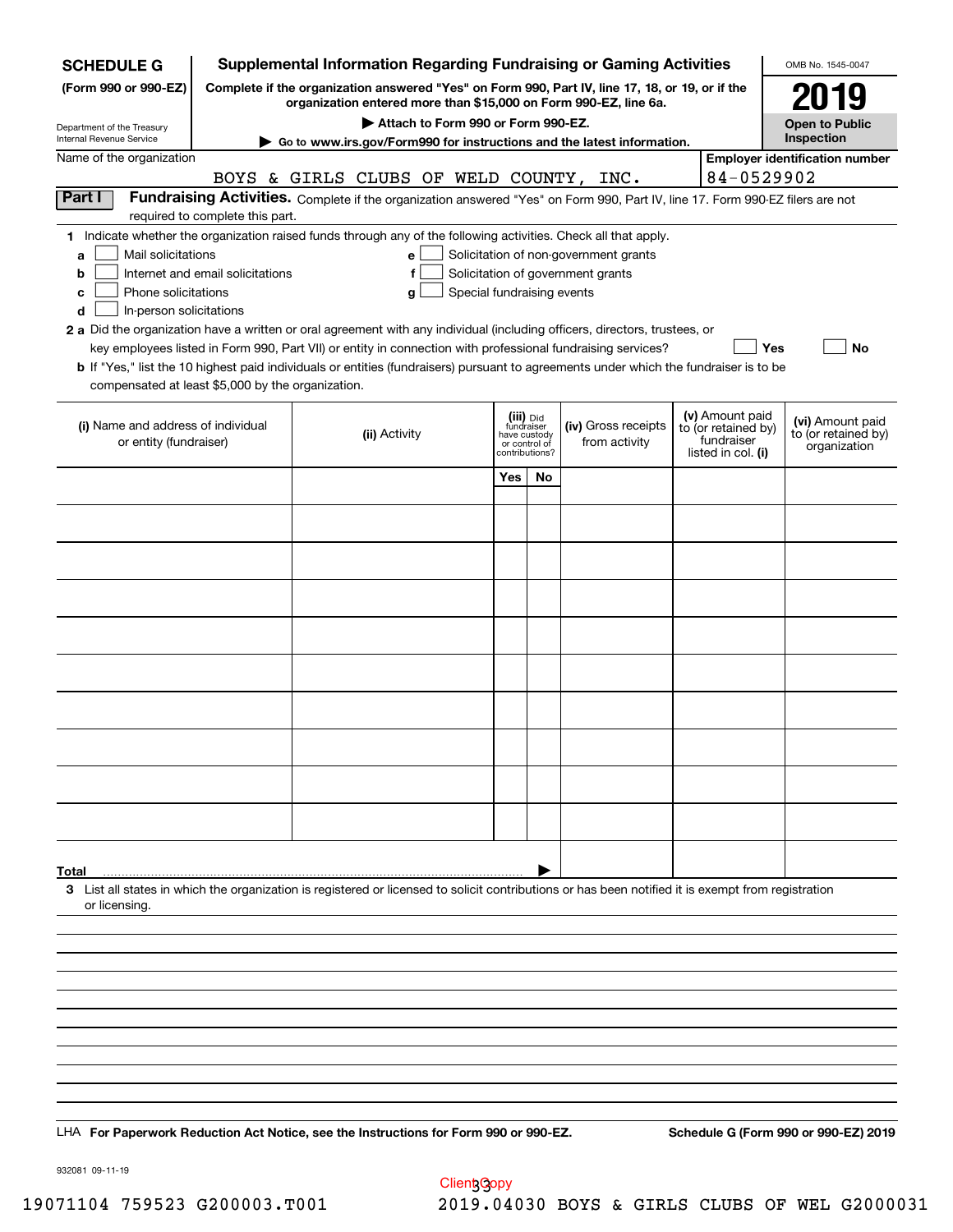Schedule G (Form 990 or 990-EZ) 2019 BOYS & GIRLS CLUBS OF WELD COUNTY, INC. 84-0529902 Page 2<br>D**Part II | Fundraising Fyents**, Camplete it the association assumed "Yea" on Farm 200, Pat "Y line 19 associated mass than \$15

**Part II Fundraising Events.** Complete if the organization answered "Yes" on Form 990, Part IV, line 18, or reported more than \$15,000<br>15.000 of fundraising event contributions and gross income on Form 990-EZ. lines 1 an

|                 |    | of fundraising event contributions and gross income on Form 990-EZ, lines 1 and 6b. List events with gross receipts greater than \$5,000. |                        |                                                  |                         |                                                     |
|-----------------|----|-------------------------------------------------------------------------------------------------------------------------------------------|------------------------|--------------------------------------------------|-------------------------|-----------------------------------------------------|
|                 |    |                                                                                                                                           | (a) Event #1           | (b) Event #2                                     | (c) Other events        | (d) Total events                                    |
|                 |    |                                                                                                                                           | <b>ELEGANT</b>         |                                                  |                         | (add col. (a) through                               |
|                 |    |                                                                                                                                           | NIGHT                  | CALF AUCTION                                     | 2                       | col. (c)                                            |
|                 |    |                                                                                                                                           | (event type)           | (event type)                                     | (total number)          |                                                     |
| Revenue         |    |                                                                                                                                           |                        |                                                  |                         |                                                     |
|                 |    |                                                                                                                                           | 362,460.               | 227,979.                                         | 87,690.                 | 678, 129.                                           |
|                 |    |                                                                                                                                           |                        |                                                  |                         |                                                     |
|                 |    |                                                                                                                                           | 313,683.               | 178,675.                                         | 71,514.                 | 563,872.                                            |
|                 |    |                                                                                                                                           |                        |                                                  |                         |                                                     |
|                 | 3  | Gross income (line 1 minus line 2)                                                                                                        | 48,777.                | 49,304.                                          | 16,176.                 | 114, 257.                                           |
|                 |    |                                                                                                                                           |                        |                                                  |                         |                                                     |
|                 |    |                                                                                                                                           |                        |                                                  |                         |                                                     |
|                 |    |                                                                                                                                           |                        |                                                  |                         |                                                     |
|                 | 5  |                                                                                                                                           | 9,142.                 | 47,975.                                          | 12,865.                 | 69,982.                                             |
|                 |    |                                                                                                                                           |                        |                                                  |                         |                                                     |
|                 |    |                                                                                                                                           | 4,348.                 |                                                  |                         | 4,348.                                              |
| Direct Expenses |    |                                                                                                                                           |                        |                                                  |                         |                                                     |
|                 |    | 7 Food and beverages                                                                                                                      | 26,495.                | 1,329.                                           | 1,811.                  | 29,635.                                             |
|                 |    |                                                                                                                                           |                        |                                                  |                         |                                                     |
|                 | 8  |                                                                                                                                           | $\frac{8,792}{18,237}$ |                                                  | $\frac{1,500}{8,579}$ . | $\frac{10,292.}{27,513.}$                           |
|                 | 9  |                                                                                                                                           |                        | 697.                                             |                         |                                                     |
|                 | 10 | Direct expense summary. Add lines 4 through 9 in column (d)                                                                               |                        |                                                  |                         | 141,770.                                            |
|                 |    | 11 Net income summary. Subtract line 10 from line 3, column (d)                                                                           |                        |                                                  |                         | $-27,513.$                                          |
| Part III        |    | Gaming. Complete if the organization answered "Yes" on Form 990, Part IV, line 19, or reported more than                                  |                        |                                                  |                         |                                                     |
|                 |    | \$15,000 on Form 990-EZ, line 6a.                                                                                                         |                        |                                                  |                         |                                                     |
|                 |    |                                                                                                                                           | (a) Bingo              | (b) Pull tabs/instant<br>bingo/progressive bingo | (c) Other gaming        | (d) Total gaming (add<br>col. (a) through col. (c)) |
|                 |    |                                                                                                                                           |                        |                                                  |                         |                                                     |
| Revenue         |    |                                                                                                                                           |                        |                                                  |                         |                                                     |
|                 |    |                                                                                                                                           |                        |                                                  |                         |                                                     |
|                 |    |                                                                                                                                           |                        |                                                  |                         |                                                     |
|                 |    |                                                                                                                                           |                        |                                                  |                         |                                                     |
| Expenses        |    |                                                                                                                                           |                        |                                                  |                         |                                                     |
|                 | 3  |                                                                                                                                           |                        |                                                  |                         |                                                     |
|                 |    |                                                                                                                                           |                        |                                                  |                         |                                                     |
| Direct          | 4  |                                                                                                                                           |                        |                                                  |                         |                                                     |
|                 |    | 5 Other direct expenses                                                                                                                   |                        |                                                  |                         |                                                     |
|                 |    |                                                                                                                                           | %<br>Yes               | %<br>Yes                                         | Yes<br>%                |                                                     |
|                 |    | 6 Volunteer labor                                                                                                                         | No                     | No                                               | No                      |                                                     |
|                 |    |                                                                                                                                           |                        |                                                  |                         |                                                     |
|                 | 7  | Direct expense summary. Add lines 2 through 5 in column (d)                                                                               |                        |                                                  |                         |                                                     |
|                 |    |                                                                                                                                           |                        |                                                  |                         |                                                     |
|                 |    |                                                                                                                                           |                        |                                                  |                         |                                                     |
|                 |    |                                                                                                                                           |                        |                                                  |                         |                                                     |
|                 |    | <b>9</b> Enter the state(s) in which the organization conducts gaming activities:                                                         |                        |                                                  |                         |                                                     |
|                 |    |                                                                                                                                           |                        |                                                  |                         | Yes<br>No                                           |
|                 |    | <b>b</b> If "No," explain: $\qquad \qquad$                                                                                                |                        |                                                  |                         |                                                     |
|                 |    |                                                                                                                                           |                        |                                                  |                         |                                                     |
|                 |    |                                                                                                                                           |                        |                                                  |                         |                                                     |
|                 |    |                                                                                                                                           |                        |                                                  |                         | Yes<br>No                                           |
|                 |    |                                                                                                                                           |                        |                                                  |                         |                                                     |
|                 |    |                                                                                                                                           |                        |                                                  |                         |                                                     |
|                 |    |                                                                                                                                           |                        |                                                  |                         |                                                     |

932082 09-11-19

**Schedule G (Form 990 or 990-EZ) 2019**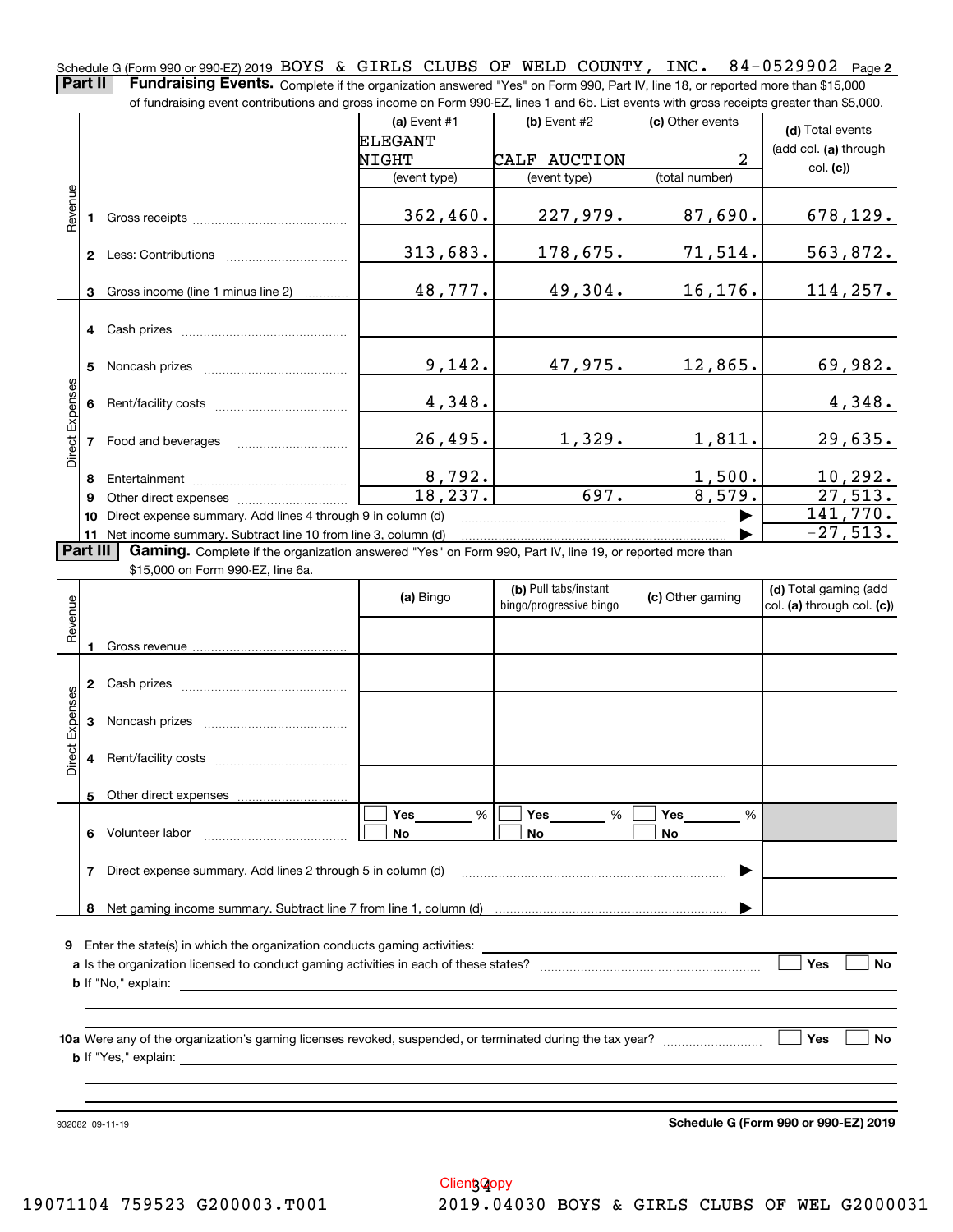| Schedule G (Form 990 or 990-EZ) 2019 BOYS & GIRLS CLUBS OF WELD COUNTY, INC.                                                                                                                                                              | 84-0529902                                                 | Page 3                                           |
|-------------------------------------------------------------------------------------------------------------------------------------------------------------------------------------------------------------------------------------------|------------------------------------------------------------|--------------------------------------------------|
|                                                                                                                                                                                                                                           |                                                            | Yes<br>No                                        |
| 12 Is the organization a grantor, beneficiary or trustee of a trust, or a member of a partnership or other entity formed                                                                                                                  |                                                            |                                                  |
|                                                                                                                                                                                                                                           |                                                            | Yes<br>No                                        |
| 13 Indicate the percentage of gaming activity conducted in:                                                                                                                                                                               |                                                            |                                                  |
|                                                                                                                                                                                                                                           |                                                            | 13а<br>%                                         |
| <b>b</b> An outside facility <b>contract and the contract of the contract of the contract of the contract of the contract of the contract of the contract of the contract of the contract of the contract of the contract of the cont</b> |                                                            | 13 <sub>b</sub><br>%                             |
| 14 Enter the name and address of the person who prepares the organization's gaming/special events books and records:                                                                                                                      |                                                            |                                                  |
|                                                                                                                                                                                                                                           |                                                            |                                                  |
| Name $\blacktriangleright$<br><u> 1989 - Andrea Stadt Britain, amerikansk politik (</u>                                                                                                                                                   |                                                            |                                                  |
|                                                                                                                                                                                                                                           |                                                            |                                                  |
|                                                                                                                                                                                                                                           |                                                            |                                                  |
|                                                                                                                                                                                                                                           |                                                            | Yes<br>No                                        |
|                                                                                                                                                                                                                                           |                                                            |                                                  |
|                                                                                                                                                                                                                                           |                                                            |                                                  |
|                                                                                                                                                                                                                                           |                                                            |                                                  |
| c If "Yes," enter name and address of the third party:                                                                                                                                                                                    |                                                            |                                                  |
|                                                                                                                                                                                                                                           |                                                            |                                                  |
| <u> 1980 - Johann Barbara, martin amerikan personal (</u><br>Name $\blacktriangleright$                                                                                                                                                   |                                                            |                                                  |
|                                                                                                                                                                                                                                           |                                                            |                                                  |
| Address $\blacktriangleright$<br><u> 1990 - Johann Stoff, amerikansk politiker (d. 1980)</u>                                                                                                                                              |                                                            |                                                  |
| Gaming manager information:<br>16                                                                                                                                                                                                         |                                                            |                                                  |
|                                                                                                                                                                                                                                           |                                                            |                                                  |
| Name $\blacktriangleright$                                                                                                                                                                                                                |                                                            |                                                  |
|                                                                                                                                                                                                                                           |                                                            |                                                  |
| Gaming manager compensation > \$                                                                                                                                                                                                          |                                                            |                                                  |
|                                                                                                                                                                                                                                           |                                                            |                                                  |
|                                                                                                                                                                                                                                           |                                                            |                                                  |
|                                                                                                                                                                                                                                           |                                                            |                                                  |
|                                                                                                                                                                                                                                           |                                                            |                                                  |
| Director/officer<br>Employee                                                                                                                                                                                                              | Independent contractor                                     |                                                  |
|                                                                                                                                                                                                                                           |                                                            |                                                  |
| <b>17</b> Mandatory distributions:                                                                                                                                                                                                        |                                                            |                                                  |
| a Is the organization required under state law to make charitable distributions from the gaming proceeds to                                                                                                                               |                                                            |                                                  |
| retain the state gaming license?                                                                                                                                                                                                          |                                                            | $\Box$ Yes $\Box$<br>$\overline{\phantom{a}}$ No |
| <b>b</b> Enter the amount of distributions required under state law to be distributed to other exempt organizations or spent in the                                                                                                       |                                                            |                                                  |
| organization's own exempt activities during the tax year $\triangleright$ \$                                                                                                                                                              |                                                            |                                                  |
| <b>Part IV</b><br>Supplemental Information. Provide the explanations required by Part I, line 2b, columns (iii) and (v); and Part III, lines 9, 9b, 10b,                                                                                  |                                                            |                                                  |
| 15b, 15c, 16, and 17b, as applicable. Also provide any additional information. See instructions.                                                                                                                                          |                                                            |                                                  |
|                                                                                                                                                                                                                                           |                                                            |                                                  |
|                                                                                                                                                                                                                                           |                                                            |                                                  |
|                                                                                                                                                                                                                                           |                                                            |                                                  |
|                                                                                                                                                                                                                                           |                                                            |                                                  |
|                                                                                                                                                                                                                                           |                                                            |                                                  |
|                                                                                                                                                                                                                                           |                                                            |                                                  |
|                                                                                                                                                                                                                                           |                                                            |                                                  |
|                                                                                                                                                                                                                                           |                                                            |                                                  |
|                                                                                                                                                                                                                                           |                                                            |                                                  |
|                                                                                                                                                                                                                                           |                                                            |                                                  |
|                                                                                                                                                                                                                                           |                                                            |                                                  |
|                                                                                                                                                                                                                                           |                                                            |                                                  |
|                                                                                                                                                                                                                                           |                                                            |                                                  |
|                                                                                                                                                                                                                                           |                                                            |                                                  |
|                                                                                                                                                                                                                                           |                                                            |                                                  |
| 932083 09-11-19                                                                                                                                                                                                                           | Schedule G (Form 990 or 990-EZ) 2019<br><b>Client Gopy</b> |                                                  |
|                                                                                                                                                                                                                                           |                                                            |                                                  |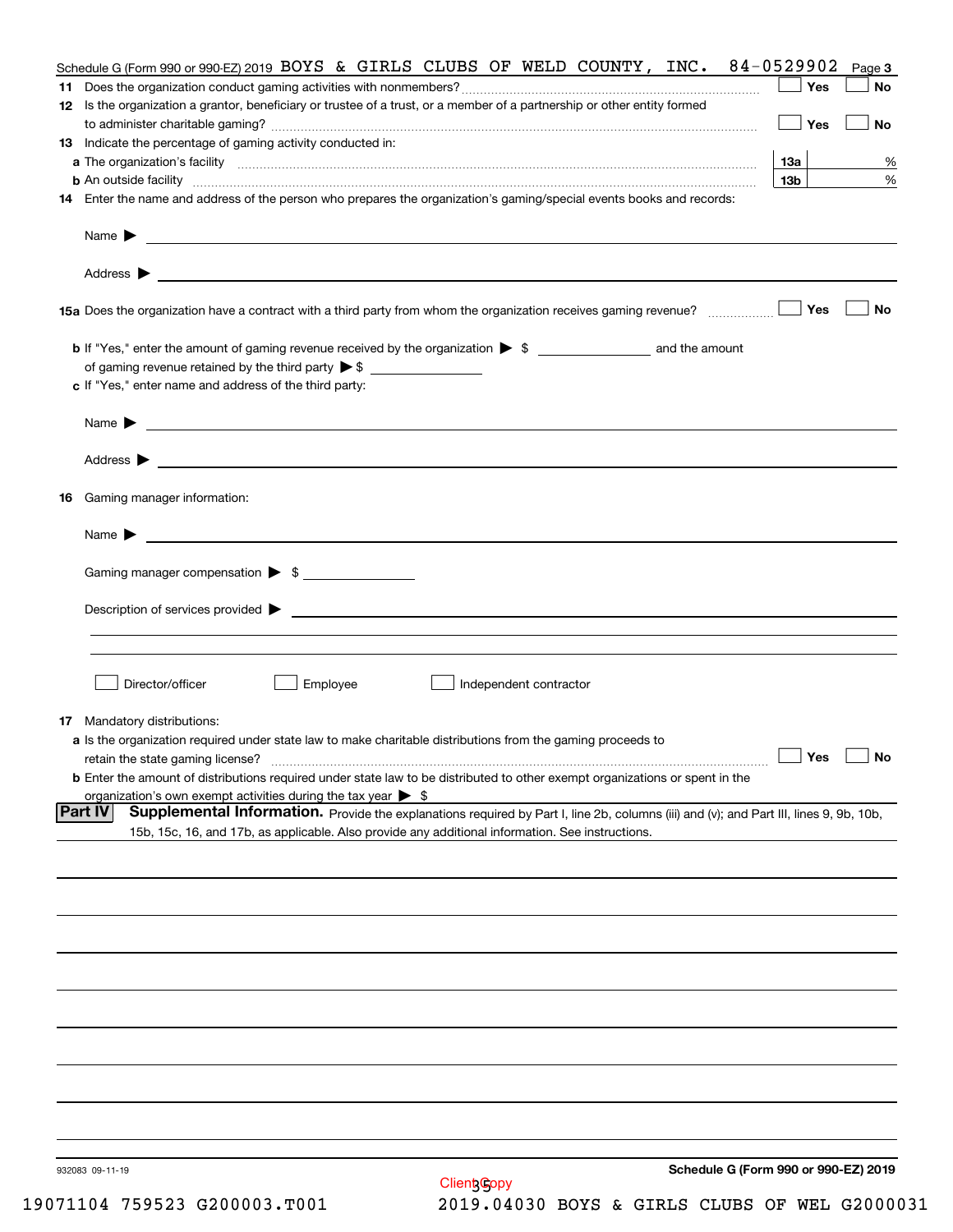| Schedule G (Form 990 or 990-EZ) BOYS & GIR.<br>Part IV Supplemental Information (continued) |  |  |  | BOYS & GIRLS CLUBS OF WELD COUNTY, INC. 84-0529902 Page 4 |  |
|---------------------------------------------------------------------------------------------|--|--|--|-----------------------------------------------------------|--|
|                                                                                             |  |  |  |                                                           |  |
|                                                                                             |  |  |  |                                                           |  |
|                                                                                             |  |  |  |                                                           |  |
|                                                                                             |  |  |  |                                                           |  |
|                                                                                             |  |  |  |                                                           |  |
|                                                                                             |  |  |  |                                                           |  |
|                                                                                             |  |  |  |                                                           |  |
|                                                                                             |  |  |  |                                                           |  |
|                                                                                             |  |  |  |                                                           |  |
|                                                                                             |  |  |  |                                                           |  |
|                                                                                             |  |  |  |                                                           |  |
|                                                                                             |  |  |  |                                                           |  |
|                                                                                             |  |  |  |                                                           |  |
|                                                                                             |  |  |  |                                                           |  |
|                                                                                             |  |  |  |                                                           |  |
|                                                                                             |  |  |  |                                                           |  |
|                                                                                             |  |  |  |                                                           |  |
|                                                                                             |  |  |  |                                                           |  |
|                                                                                             |  |  |  |                                                           |  |
|                                                                                             |  |  |  |                                                           |  |
|                                                                                             |  |  |  |                                                           |  |
|                                                                                             |  |  |  |                                                           |  |
|                                                                                             |  |  |  |                                                           |  |
|                                                                                             |  |  |  |                                                           |  |
|                                                                                             |  |  |  |                                                           |  |
|                                                                                             |  |  |  |                                                           |  |
|                                                                                             |  |  |  |                                                           |  |
|                                                                                             |  |  |  |                                                           |  |
|                                                                                             |  |  |  |                                                           |  |
|                                                                                             |  |  |  |                                                           |  |
|                                                                                             |  |  |  |                                                           |  |
|                                                                                             |  |  |  |                                                           |  |
|                                                                                             |  |  |  |                                                           |  |
|                                                                                             |  |  |  |                                                           |  |
|                                                                                             |  |  |  |                                                           |  |
|                                                                                             |  |  |  |                                                           |  |
|                                                                                             |  |  |  |                                                           |  |
|                                                                                             |  |  |  |                                                           |  |
|                                                                                             |  |  |  |                                                           |  |
|                                                                                             |  |  |  |                                                           |  |
|                                                                                             |  |  |  | Schedule G (Form 990 or 990-EZ)                           |  |

932084 04-01-19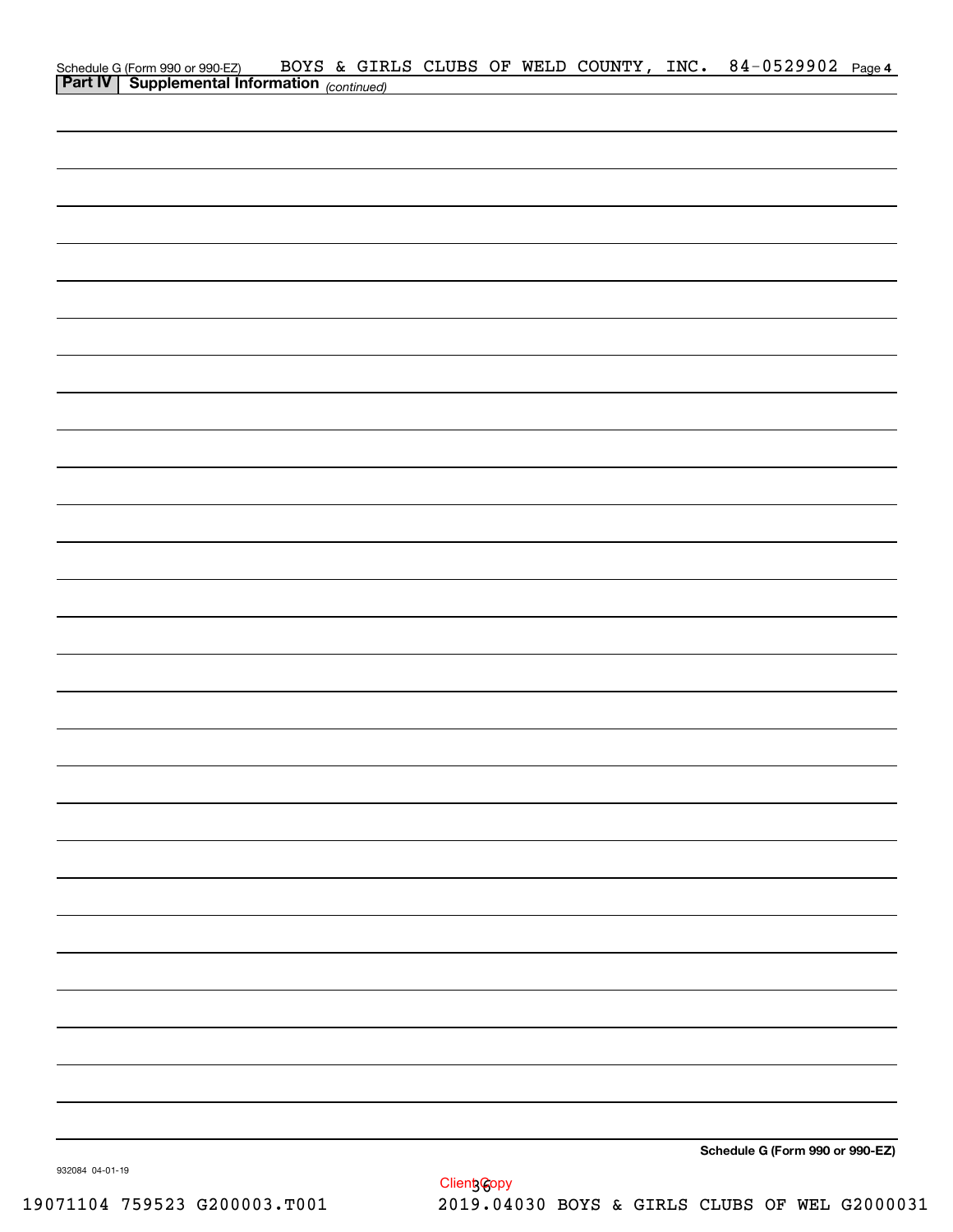|                                                                                                               | <b>Compensation Information</b><br><b>SCHEDULE J</b>                                                                                                                                                          |                                       | OMB No. 1545-0047          |     |                                     |  |  |  |
|---------------------------------------------------------------------------------------------------------------|---------------------------------------------------------------------------------------------------------------------------------------------------------------------------------------------------------------|---------------------------------------|----------------------------|-----|-------------------------------------|--|--|--|
|                                                                                                               | (Form 990)<br>For certain Officers, Directors, Trustees, Key Employees, and Highest                                                                                                                           |                                       |                            |     |                                     |  |  |  |
|                                                                                                               | <b>Compensated Employees</b>                                                                                                                                                                                  |                                       |                            |     |                                     |  |  |  |
|                                                                                                               | Complete if the organization answered "Yes" on Form 990, Part IV, line 23.                                                                                                                                    |                                       | <b>Open to Public</b>      |     |                                     |  |  |  |
|                                                                                                               | Attach to Form 990.<br>Department of the Treasury<br>Go to www.irs.gov/Form990 for instructions and the latest information.<br>Internal Revenue Service                                                       |                                       | Inspection                 |     |                                     |  |  |  |
|                                                                                                               | Name of the organization                                                                                                                                                                                      | <b>Employer identification number</b> |                            |     |                                     |  |  |  |
|                                                                                                               | BOYS & GIRLS CLUBS OF WELD COUNTY, INC.                                                                                                                                                                       |                                       | 84-0529902                 |     |                                     |  |  |  |
|                                                                                                               | <b>Questions Regarding Compensation</b><br>Part I                                                                                                                                                             |                                       |                            |     |                                     |  |  |  |
|                                                                                                               |                                                                                                                                                                                                               |                                       |                            | Yes | No                                  |  |  |  |
|                                                                                                               | <b>1a</b> Check the appropriate box(es) if the organization provided any of the following to or for a person listed on Form 990,                                                                              |                                       |                            |     |                                     |  |  |  |
|                                                                                                               | Part VII, Section A, line 1a. Complete Part III to provide any relevant information regarding these items.                                                                                                    |                                       |                            |     |                                     |  |  |  |
|                                                                                                               | First-class or charter travel<br>Housing allowance or residence for personal use                                                                                                                              |                                       |                            |     |                                     |  |  |  |
|                                                                                                               | Travel for companions<br>Payments for business use of personal residence                                                                                                                                      |                                       |                            |     |                                     |  |  |  |
|                                                                                                               | Health or social club dues or initiation fees<br>Tax indemnification and gross-up payments                                                                                                                    |                                       |                            |     |                                     |  |  |  |
|                                                                                                               | Discretionary spending account<br>Personal services (such as maid, chauffeur, chef)                                                                                                                           |                                       |                            |     |                                     |  |  |  |
|                                                                                                               |                                                                                                                                                                                                               |                                       |                            |     |                                     |  |  |  |
|                                                                                                               | <b>b</b> If any of the boxes on line 1a are checked, did the organization follow a written policy regarding payment or                                                                                        |                                       |                            |     |                                     |  |  |  |
|                                                                                                               | reimbursement or provision of all of the expenses described above? If "No," complete Part III to explain                                                                                                      |                                       | 1b                         |     |                                     |  |  |  |
| 2                                                                                                             | Did the organization require substantiation prior to reimbursing or allowing expenses incurred by all directors,                                                                                              |                                       |                            |     |                                     |  |  |  |
|                                                                                                               |                                                                                                                                                                                                               |                                       | $\mathbf{2}$               |     |                                     |  |  |  |
|                                                                                                               |                                                                                                                                                                                                               |                                       |                            |     |                                     |  |  |  |
| з                                                                                                             | Indicate which, if any, of the following the organization used to establish the compensation of the organization's                                                                                            |                                       |                            |     |                                     |  |  |  |
|                                                                                                               | CEO/Executive Director. Check all that apply. Do not check any boxes for methods used by a related organization to                                                                                            |                                       |                            |     |                                     |  |  |  |
| establish compensation of the CEO/Executive Director, but explain in Part III.                                |                                                                                                                                                                                                               |                                       |                            |     |                                     |  |  |  |
|                                                                                                               | Compensation committee<br>Written employment contract                                                                                                                                                         |                                       |                            |     |                                     |  |  |  |
|                                                                                                               | Independent compensation consultant<br>Compensation survey or study                                                                                                                                           |                                       |                            |     |                                     |  |  |  |
|                                                                                                               | Form 990 of other organizations<br>Approval by the board or compensation committee                                                                                                                            |                                       |                            |     |                                     |  |  |  |
|                                                                                                               |                                                                                                                                                                                                               |                                       |                            |     |                                     |  |  |  |
|                                                                                                               | During the year, did any person listed on Form 990, Part VII, Section A, line 1a, with respect to the filing                                                                                                  |                                       |                            |     |                                     |  |  |  |
|                                                                                                               | organization or a related organization:                                                                                                                                                                       |                                       |                            |     |                                     |  |  |  |
|                                                                                                               | Receive a severance payment or change-of-control payment?                                                                                                                                                     |                                       | 4a                         |     | <u>x</u><br>$\overline{\mathtt{x}}$ |  |  |  |
|                                                                                                               |                                                                                                                                                                                                               |                                       | 4b                         |     | $\overline{\text{x}}$               |  |  |  |
|                                                                                                               | 4c<br>Participate in, or receive payment from, an equity-based compensation arrangement?<br>с                                                                                                                 |                                       |                            |     |                                     |  |  |  |
| If "Yes" to any of lines 4a-c, list the persons and provide the applicable amounts for each item in Part III. |                                                                                                                                                                                                               |                                       |                            |     |                                     |  |  |  |
|                                                                                                               |                                                                                                                                                                                                               |                                       |                            |     |                                     |  |  |  |
|                                                                                                               | Only section 501(c)(3), 501(c)(4), and 501(c)(29) organizations must complete lines 5-9.<br>For persons listed on Form 990, Part VII, Section A, line 1a, did the organization pay or accrue any compensation |                                       |                            |     |                                     |  |  |  |
| 5.                                                                                                            | contingent on the revenues of:                                                                                                                                                                                |                                       |                            |     |                                     |  |  |  |
|                                                                                                               |                                                                                                                                                                                                               |                                       | 5a                         |     |                                     |  |  |  |
|                                                                                                               |                                                                                                                                                                                                               |                                       | 5b                         |     | $\frac{\text{X}}{\text{X}}$         |  |  |  |
|                                                                                                               | If "Yes" on line 5a or 5b, describe in Part III.                                                                                                                                                              |                                       |                            |     |                                     |  |  |  |
| 6.                                                                                                            | For persons listed on Form 990, Part VII, Section A, line 1a, did the organization pay or accrue any compensation                                                                                             |                                       |                            |     |                                     |  |  |  |
|                                                                                                               | contingent on the net earnings of:                                                                                                                                                                            |                                       |                            |     |                                     |  |  |  |
|                                                                                                               |                                                                                                                                                                                                               |                                       | 6a                         |     | <u>x</u>                            |  |  |  |
|                                                                                                               |                                                                                                                                                                                                               |                                       | 6b                         |     | $\overline{\mathtt{x}}$             |  |  |  |
|                                                                                                               | If "Yes" on line 6a or 6b, describe in Part III.                                                                                                                                                              |                                       |                            |     |                                     |  |  |  |
|                                                                                                               | 7 For persons listed on Form 990, Part VII, Section A, line 1a, did the organization provide any nonfixed payments                                                                                            |                                       |                            |     |                                     |  |  |  |
|                                                                                                               |                                                                                                                                                                                                               |                                       | 7                          |     | x                                   |  |  |  |
| 8                                                                                                             | Were any amounts reported on Form 990, Part VII, paid or accrued pursuant to a contract that was subject to the                                                                                               |                                       |                            |     |                                     |  |  |  |
|                                                                                                               | initial contract exception described in Regulations section 53.4958-4(a)(3)? If "Yes," describe in Part III                                                                                                   |                                       | 8                          |     | x                                   |  |  |  |
| 9                                                                                                             | If "Yes" on line 8, did the organization also follow the rebuttable presumption procedure described in                                                                                                        |                                       |                            |     |                                     |  |  |  |
|                                                                                                               | Regulations section 53.4958-6(c)?                                                                                                                                                                             |                                       | 9                          |     |                                     |  |  |  |
|                                                                                                               | LHA For Paperwork Reduction Act Notice, see the Instructions for Form 990.                                                                                                                                    |                                       | Schedule J (Form 990) 2019 |     |                                     |  |  |  |

932111 10-21-19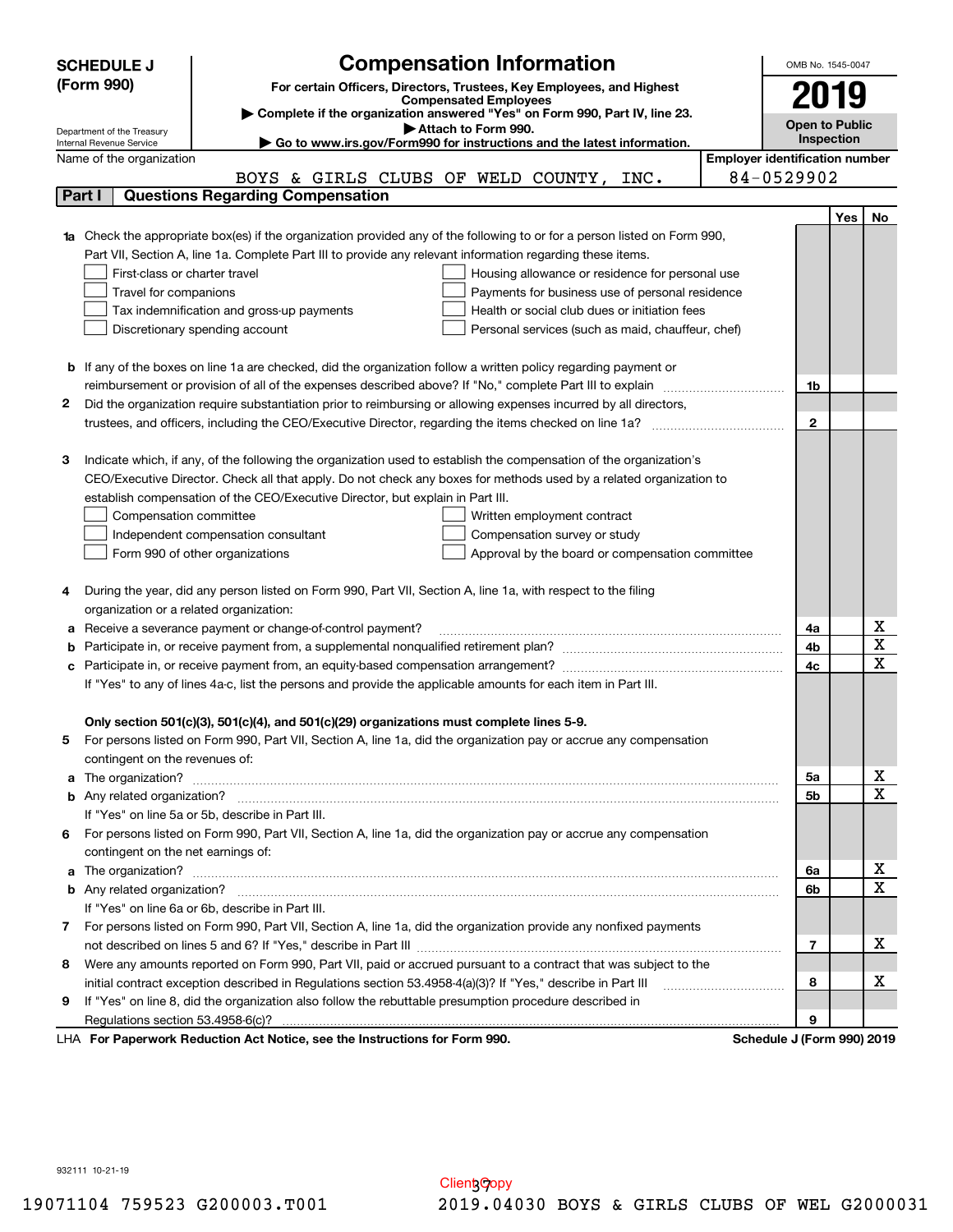#### BOYS & GIRLS CLUBS OF WELD COUNTY, INC. 84-0529902

# **Part II Officers, Directors, Trustees, Key Employees, and Highest Compensated Employees.**  Schedule J (Form 990) 2019 Page Use duplicate copies if additional space is needed.

For each individual whose compensation must be reported on Schedule J, report compensation from the organization on row (i) and from related organizations, described in the instructions, on row (ii). Do not list any individuals that aren't listed on Form 990, Part VII.

**Note:**  The sum of columns (B)(i)-(iii) for each listed individual must equal the total amount of Form 990, Part VII, Section A, line 1a, applicable column (D) and (E) amounts for that individual.

|                    | (B) Breakdown of W-2 and/or 1099-MISC compensation |                          |                                           |                                           | (C) Retirement and<br>other deferred | (D) Nontaxable<br>benefits | (E) Total of columns<br>$(B)(i)-(D)$ | (F) Compensation<br>in column (B)         |
|--------------------|----------------------------------------------------|--------------------------|-------------------------------------------|-------------------------------------------|--------------------------------------|----------------------------|--------------------------------------|-------------------------------------------|
| (A) Name and Title |                                                    | (i) Base<br>compensation | (ii) Bonus &<br>incentive<br>compensation | (iii) Other<br>reportable<br>compensation | compensation                         |                            |                                      | reported as deferred<br>on prior Form 990 |
| TERRY ADAMS<br>(1) | (i)                                                | 144,025.                 | $\overline{0}$ .                          | $\overline{0}$ .                          | 17,798.                              | 8,292.                     | 170, 115.                            | 0.                                        |
| $\mathtt{CEO}$     | <u>(ii)</u>                                        | $\overline{0}$ .         | $\overline{0}$ .                          | $\overline{0}$ .                          | $\overline{0}$ .                     | $\overline{0}$ .           | $\overline{0}$ .                     | $\overline{0}$ .                          |
|                    | $\qquad \qquad \textbf{(i)}$                       |                          |                                           |                                           |                                      |                            |                                      |                                           |
|                    | <u>(ii)</u>                                        |                          |                                           |                                           |                                      |                            |                                      |                                           |
|                    | (i)                                                |                          |                                           |                                           |                                      |                            |                                      |                                           |
|                    | <u>(ii)</u>                                        |                          |                                           |                                           |                                      |                            |                                      |                                           |
|                    | (i)                                                |                          |                                           |                                           |                                      |                            |                                      |                                           |
|                    | <u>(ii)</u>                                        |                          |                                           |                                           |                                      |                            |                                      |                                           |
|                    | (i)                                                |                          |                                           |                                           |                                      |                            |                                      |                                           |
|                    | <u>(ii)</u>                                        |                          |                                           |                                           |                                      |                            |                                      |                                           |
|                    | (i)                                                |                          |                                           |                                           |                                      |                            |                                      |                                           |
|                    | <u>(ii)</u>                                        |                          |                                           |                                           |                                      |                            |                                      |                                           |
|                    | $\qquad \qquad \textbf{(i)}$                       |                          |                                           |                                           |                                      |                            |                                      |                                           |
|                    | (ii)                                               |                          |                                           |                                           |                                      |                            |                                      |                                           |
|                    | $(\sf{i})$<br>(ii)                                 |                          |                                           |                                           |                                      |                            |                                      |                                           |
|                    | (i)                                                |                          |                                           |                                           |                                      |                            |                                      |                                           |
|                    | <u>(ii)</u>                                        |                          |                                           |                                           |                                      |                            |                                      |                                           |
|                    | (i)                                                |                          |                                           |                                           |                                      |                            |                                      |                                           |
|                    | <u>(ii)</u>                                        |                          |                                           |                                           |                                      |                            |                                      |                                           |
|                    | (i)                                                |                          |                                           |                                           |                                      |                            |                                      |                                           |
|                    | <u>(ii)</u>                                        |                          |                                           |                                           |                                      |                            |                                      |                                           |
|                    | (i)                                                |                          |                                           |                                           |                                      |                            |                                      |                                           |
|                    | <u>(ii)</u>                                        |                          |                                           |                                           |                                      |                            |                                      |                                           |
|                    | (i)                                                |                          |                                           |                                           |                                      |                            |                                      |                                           |
|                    | <u>(ii)</u>                                        |                          |                                           |                                           |                                      |                            |                                      |                                           |
|                    | (i)                                                |                          |                                           |                                           |                                      |                            |                                      |                                           |
|                    | <u>(ii)</u>                                        |                          |                                           |                                           |                                      |                            |                                      |                                           |
|                    | $(\sf{i})$                                         |                          |                                           |                                           |                                      |                            |                                      |                                           |
|                    | <u>(ii)</u>                                        |                          |                                           |                                           |                                      |                            |                                      |                                           |
|                    | (i)                                                |                          |                                           |                                           |                                      |                            |                                      |                                           |
|                    | $\overline{}}$                                     |                          |                                           |                                           |                                      |                            |                                      |                                           |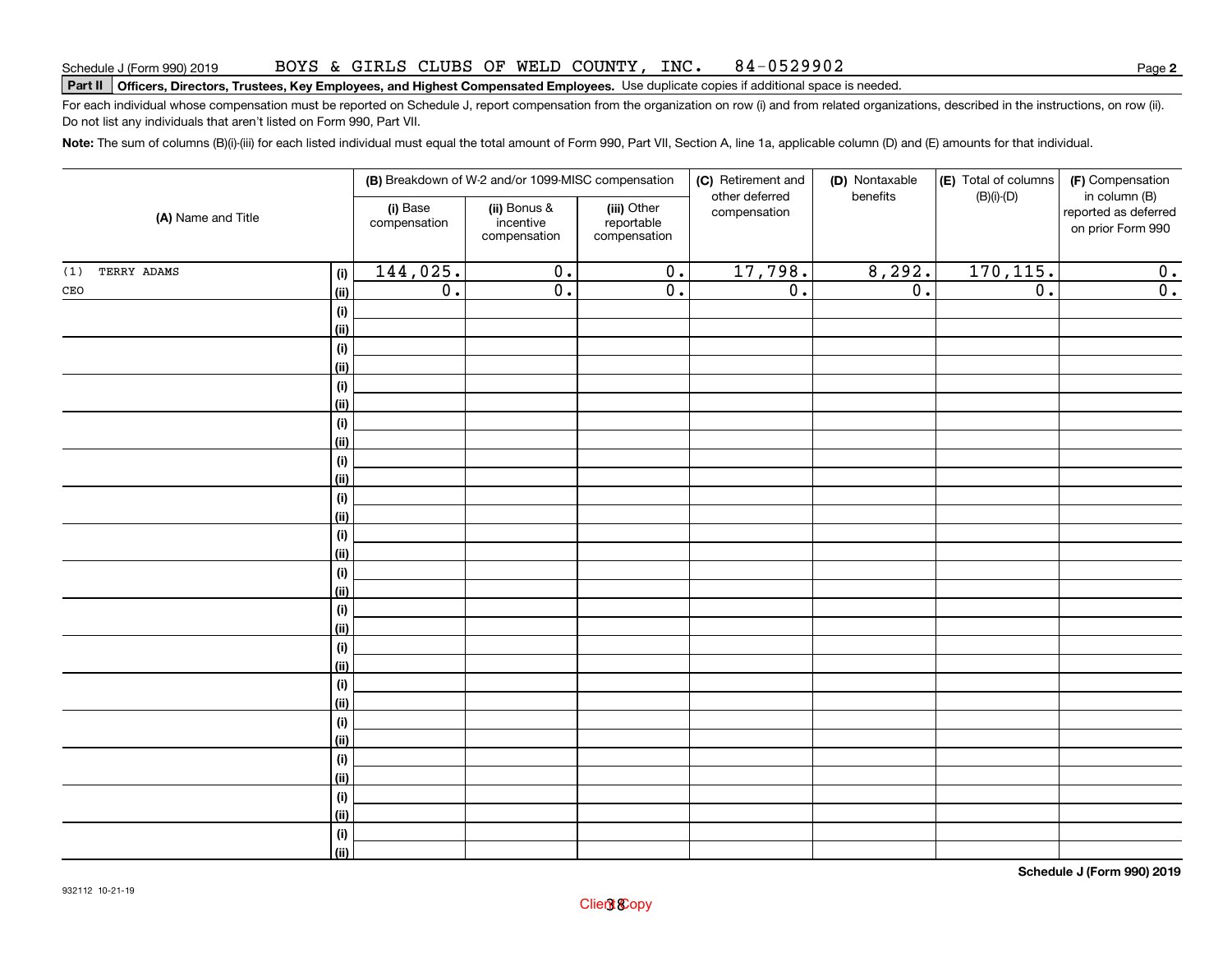### **Part III Supplemental Information**

Schedule J (Form 990) 2019 BOYS & GIRLS CLUBS OF WELD COUNTY, INC.<br>Part III Supplemental Information<br>Provide the information, explanation, or descriptions required for Part I, lines 1a, 1b, 3, 4a, 4b, 4c, 5a, 5b, 6a, 6b, 7

**Schedule J (Form 990) 2019**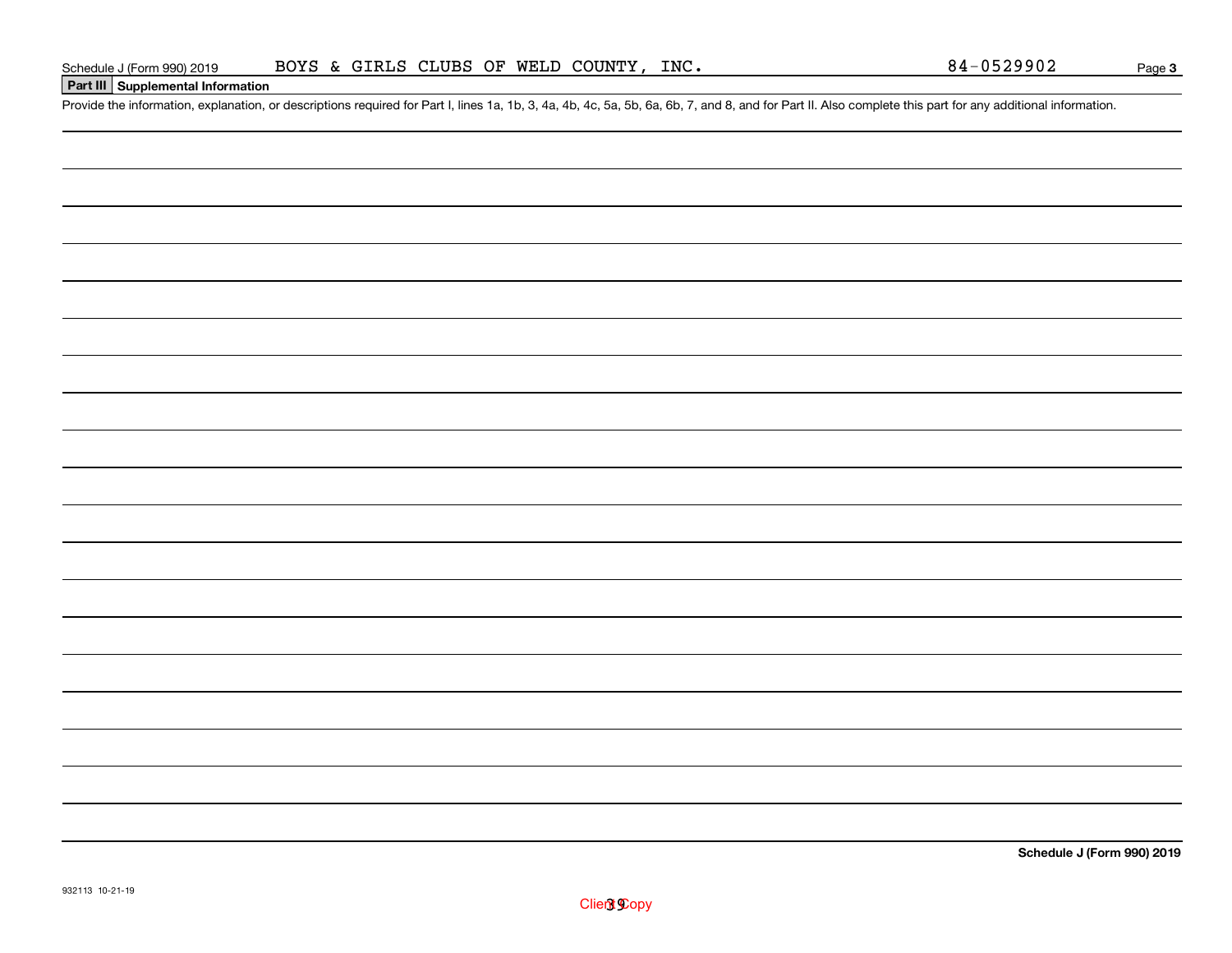### **SCHEDULE M (Form 990)**

# **Noncash Contributions**

OMB No. 1545-0047

| Department of the Treasury |
|----------------------------|
| Internal Revenue Service   |

**Complete if the organizations answered "Yes" on Form 990, Part IV, lines 29 or 30.** <sup>J</sup>**2019 Attach to Form 990.** J

**Open to Public Inspection**

**Employer identification number**

|  | Name of the organization |  |
|--|--------------------------|--|

 **Go to www.irs.gov/Form990 for instructions and the latest information.** J

|               |                          |  |  | BOYS & GIRLS CLUBS OF WELD COUNTY, | INC. | 84-0529902 |
|---------------|--------------------------|--|--|------------------------------------|------|------------|
| <b>Part I</b> | <b>Tynes of Property</b> |  |  |                                    |      |            |

| ו טונו | <u>i ypea ui rhupeity</u>                                                                                                           | (a)<br>Check if<br>applicable | (b)<br>Number of<br>contributions or | (c)<br>Noncash contribution<br>amounts reported on |    | (d)<br>Method of determining<br>noncash contribution amounts |            |     |    |
|--------|-------------------------------------------------------------------------------------------------------------------------------------|-------------------------------|--------------------------------------|----------------------------------------------------|----|--------------------------------------------------------------|------------|-----|----|
|        |                                                                                                                                     |                               |                                      | litems contributed Form 990, Part VIII, line 1g    |    |                                                              |            |     |    |
| 1      |                                                                                                                                     |                               |                                      |                                                    |    |                                                              |            |     |    |
| 2      |                                                                                                                                     |                               |                                      |                                                    |    |                                                              |            |     |    |
| 3      |                                                                                                                                     |                               |                                      |                                                    |    |                                                              |            |     |    |
| 4      |                                                                                                                                     |                               |                                      |                                                    |    |                                                              |            |     |    |
| 5      | Clothing and household goods                                                                                                        |                               |                                      |                                                    |    |                                                              |            |     |    |
| 6      |                                                                                                                                     |                               |                                      |                                                    |    |                                                              |            |     |    |
| 7      |                                                                                                                                     |                               |                                      |                                                    |    |                                                              |            |     |    |
| 8      |                                                                                                                                     |                               |                                      |                                                    |    |                                                              |            |     |    |
| 9      |                                                                                                                                     |                               |                                      |                                                    |    |                                                              |            |     |    |
| 10     | Securities - Closely held stock                                                                                                     |                               |                                      |                                                    |    |                                                              |            |     |    |
| 11     | Securities - Partnership, LLC, or<br>trust interests                                                                                |                               |                                      |                                                    |    |                                                              |            |     |    |
| 12     | Securities Miscellaneous                                                                                                            |                               |                                      |                                                    |    |                                                              |            |     |    |
| 13     | Qualified conservation contribution -                                                                                               |                               |                                      |                                                    |    |                                                              |            |     |    |
|        | Historic structures                                                                                                                 |                               |                                      |                                                    |    |                                                              |            |     |    |
| 14     | Qualified conservation contribution - Other                                                                                         |                               |                                      |                                                    |    |                                                              |            |     |    |
| 15     | Real estate - Residential                                                                                                           |                               |                                      |                                                    |    |                                                              |            |     |    |
| 16     |                                                                                                                                     |                               |                                      |                                                    |    |                                                              |            |     |    |
| 17     |                                                                                                                                     |                               |                                      |                                                    |    |                                                              |            |     |    |
| 18     |                                                                                                                                     |                               |                                      |                                                    |    |                                                              |            |     |    |
| 19     |                                                                                                                                     | $\mathbf x$                   | 11                                   |                                                    |    | 4,075. COMPARABLE SALES                                      |            |     |    |
| 20     | Drugs and medical supplies                                                                                                          |                               |                                      |                                                    |    |                                                              |            |     |    |
| 21     |                                                                                                                                     |                               |                                      |                                                    |    |                                                              |            |     |    |
| 22     |                                                                                                                                     |                               |                                      |                                                    |    |                                                              |            |     |    |
| 23     |                                                                                                                                     |                               |                                      |                                                    |    |                                                              |            |     |    |
| 24     |                                                                                                                                     |                               |                                      |                                                    |    |                                                              |            |     |    |
| 25     | ( CALVES<br>Other $\blacktriangleright$                                                                                             | X                             | 37                                   |                                                    |    | 47,975. COMPARABLE SALES                                     |            |     |    |
| 26     | (OTHER AUCTION)<br>Other $\blacktriangleright$                                                                                      | $\overline{\textbf{X}}$       | $\overline{26}$                      |                                                    |    | 8,873. COMPARABLE SALES                                      |            |     |    |
| 27     | (TRAVEL<br>Other $\blacktriangleright$                                                                                              | X                             | $\overline{2}$                       |                                                    |    | 5,700. COMPARABLE SALES                                      |            |     |    |
| 28     | <b>ACCESSORIES</b><br>Other $\blacktriangleright$                                                                                   | $\overline{\mathbf{x}}$       | $\overline{8}$                       |                                                    |    | 3,359. COMPARABLE SALES                                      |            |     |    |
| 29     | Number of Forms 8283 received by the organization during the tax year for contributions                                             |                               |                                      |                                                    |    |                                                              |            |     |    |
|        | for which the organization completed Form 8283, Part IV, Donee Acknowledgement                                                      |                               |                                      |                                                    | 29 |                                                              |            | 0   |    |
|        |                                                                                                                                     |                               |                                      |                                                    |    |                                                              |            | Yes | No |
|        | 30a During the year, did the organization receive by contribution any property reported in Part I, lines 1 through 28, that it      |                               |                                      |                                                    |    |                                                              |            |     |    |
|        | must hold for at least three years from the date of the initial contribution, and which isn't required to be used for               |                               |                                      |                                                    |    |                                                              |            |     |    |
|        |                                                                                                                                     |                               |                                      |                                                    |    |                                                              | <b>30a</b> |     | x  |
| b      | If "Yes," describe the arrangement in Part II.                                                                                      |                               |                                      |                                                    |    |                                                              |            |     |    |
| 31     | Does the organization have a gift acceptance policy that requires the review of any nonstandard contributions?                      |                               |                                      |                                                    |    |                                                              | 31         |     | x  |
|        | 32a Does the organization hire or use third parties or related organizations to solicit, process, or sell noncash<br>contributions? |                               |                                      |                                                    |    |                                                              | 32a        |     | x  |
|        | <b>b</b> If "Yes," describe in Part II.                                                                                             |                               |                                      |                                                    |    |                                                              |            |     |    |

describe in Part II. LHA

**33**If the organization didn't report an amount in column (c) for a type of property for which column (a) is checked,

**For Paperwork Reduction Act Notice, see the Instructions for Form 990. Schedule M (Form 990) 2019**

932141 09-27-19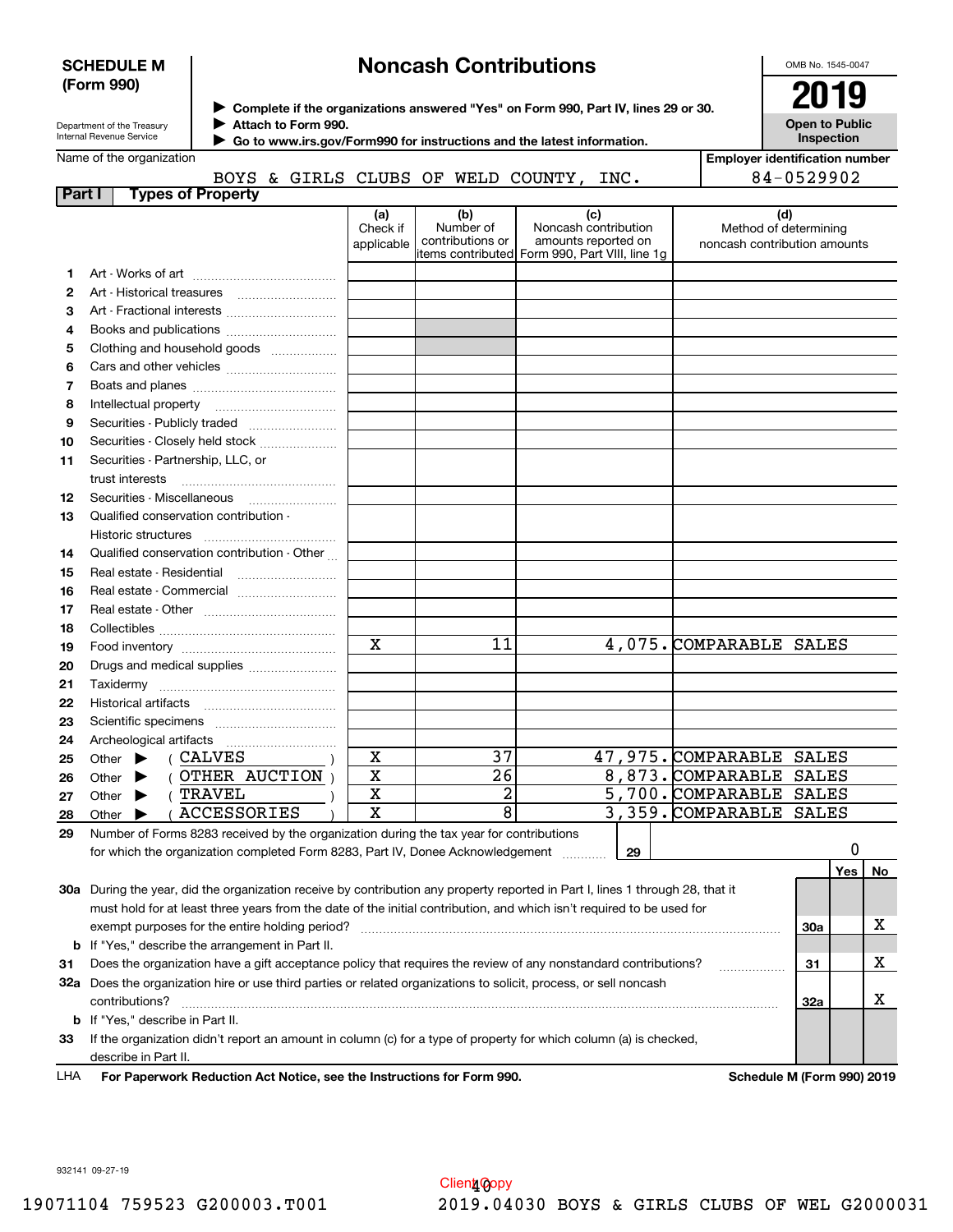|                 |                                                                                                                                                                                |  |  |  | 84-0529902                                                                                                                                                                                                                          | Page 2 |
|-----------------|--------------------------------------------------------------------------------------------------------------------------------------------------------------------------------|--|--|--|-------------------------------------------------------------------------------------------------------------------------------------------------------------------------------------------------------------------------------------|--------|
|                 | Schedule M (Form 990) 2019 BOYS & GIRLS CLUBS OF WELD COUNTY, INC.<br><b>Part II</b>   Supplemental Information. Provide the information required by Port Llince 20b, 20b, and |  |  |  | <b>Supplemental Information.</b> Provide the information required by Part I, lines 30b, 32b, and 33, and whether the organization is reporting in Part I, column (b), the number of contributions, the number of items received, or |        |
|                 |                                                                                                                                                                                |  |  |  |                                                                                                                                                                                                                                     |        |
|                 |                                                                                                                                                                                |  |  |  |                                                                                                                                                                                                                                     |        |
|                 |                                                                                                                                                                                |  |  |  |                                                                                                                                                                                                                                     |        |
|                 |                                                                                                                                                                                |  |  |  |                                                                                                                                                                                                                                     |        |
|                 |                                                                                                                                                                                |  |  |  |                                                                                                                                                                                                                                     |        |
|                 |                                                                                                                                                                                |  |  |  |                                                                                                                                                                                                                                     |        |
|                 |                                                                                                                                                                                |  |  |  |                                                                                                                                                                                                                                     |        |
|                 |                                                                                                                                                                                |  |  |  |                                                                                                                                                                                                                                     |        |
|                 |                                                                                                                                                                                |  |  |  |                                                                                                                                                                                                                                     |        |
|                 |                                                                                                                                                                                |  |  |  |                                                                                                                                                                                                                                     |        |
|                 |                                                                                                                                                                                |  |  |  |                                                                                                                                                                                                                                     |        |
|                 |                                                                                                                                                                                |  |  |  |                                                                                                                                                                                                                                     |        |
|                 |                                                                                                                                                                                |  |  |  |                                                                                                                                                                                                                                     |        |
|                 |                                                                                                                                                                                |  |  |  |                                                                                                                                                                                                                                     |        |
|                 |                                                                                                                                                                                |  |  |  |                                                                                                                                                                                                                                     |        |
|                 |                                                                                                                                                                                |  |  |  |                                                                                                                                                                                                                                     |        |
|                 |                                                                                                                                                                                |  |  |  |                                                                                                                                                                                                                                     |        |
|                 |                                                                                                                                                                                |  |  |  |                                                                                                                                                                                                                                     |        |
|                 |                                                                                                                                                                                |  |  |  |                                                                                                                                                                                                                                     |        |
|                 |                                                                                                                                                                                |  |  |  |                                                                                                                                                                                                                                     |        |
|                 |                                                                                                                                                                                |  |  |  |                                                                                                                                                                                                                                     |        |
|                 |                                                                                                                                                                                |  |  |  |                                                                                                                                                                                                                                     |        |
|                 |                                                                                                                                                                                |  |  |  |                                                                                                                                                                                                                                     |        |
|                 |                                                                                                                                                                                |  |  |  |                                                                                                                                                                                                                                     |        |
|                 |                                                                                                                                                                                |  |  |  |                                                                                                                                                                                                                                     |        |
|                 |                                                                                                                                                                                |  |  |  |                                                                                                                                                                                                                                     |        |
|                 |                                                                                                                                                                                |  |  |  |                                                                                                                                                                                                                                     |        |
|                 |                                                                                                                                                                                |  |  |  |                                                                                                                                                                                                                                     |        |
|                 |                                                                                                                                                                                |  |  |  |                                                                                                                                                                                                                                     |        |
|                 |                                                                                                                                                                                |  |  |  |                                                                                                                                                                                                                                     |        |
|                 |                                                                                                                                                                                |  |  |  |                                                                                                                                                                                                                                     |        |
|                 |                                                                                                                                                                                |  |  |  |                                                                                                                                                                                                                                     |        |
|                 |                                                                                                                                                                                |  |  |  |                                                                                                                                                                                                                                     |        |
|                 |                                                                                                                                                                                |  |  |  |                                                                                                                                                                                                                                     |        |
|                 |                                                                                                                                                                                |  |  |  |                                                                                                                                                                                                                                     |        |
|                 |                                                                                                                                                                                |  |  |  |                                                                                                                                                                                                                                     |        |
|                 |                                                                                                                                                                                |  |  |  |                                                                                                                                                                                                                                     |        |
|                 |                                                                                                                                                                                |  |  |  |                                                                                                                                                                                                                                     |        |
|                 |                                                                                                                                                                                |  |  |  |                                                                                                                                                                                                                                     |        |
|                 |                                                                                                                                                                                |  |  |  |                                                                                                                                                                                                                                     |        |
|                 |                                                                                                                                                                                |  |  |  |                                                                                                                                                                                                                                     |        |
|                 |                                                                                                                                                                                |  |  |  |                                                                                                                                                                                                                                     |        |
|                 |                                                                                                                                                                                |  |  |  |                                                                                                                                                                                                                                     |        |
|                 |                                                                                                                                                                                |  |  |  |                                                                                                                                                                                                                                     |        |
|                 |                                                                                                                                                                                |  |  |  |                                                                                                                                                                                                                                     |        |
|                 |                                                                                                                                                                                |  |  |  |                                                                                                                                                                                                                                     |        |
|                 |                                                                                                                                                                                |  |  |  |                                                                                                                                                                                                                                     |        |
|                 |                                                                                                                                                                                |  |  |  |                                                                                                                                                                                                                                     |        |
| 932142 09-27-19 |                                                                                                                                                                                |  |  |  | Schedule M (Form 990) 2019                                                                                                                                                                                                          |        |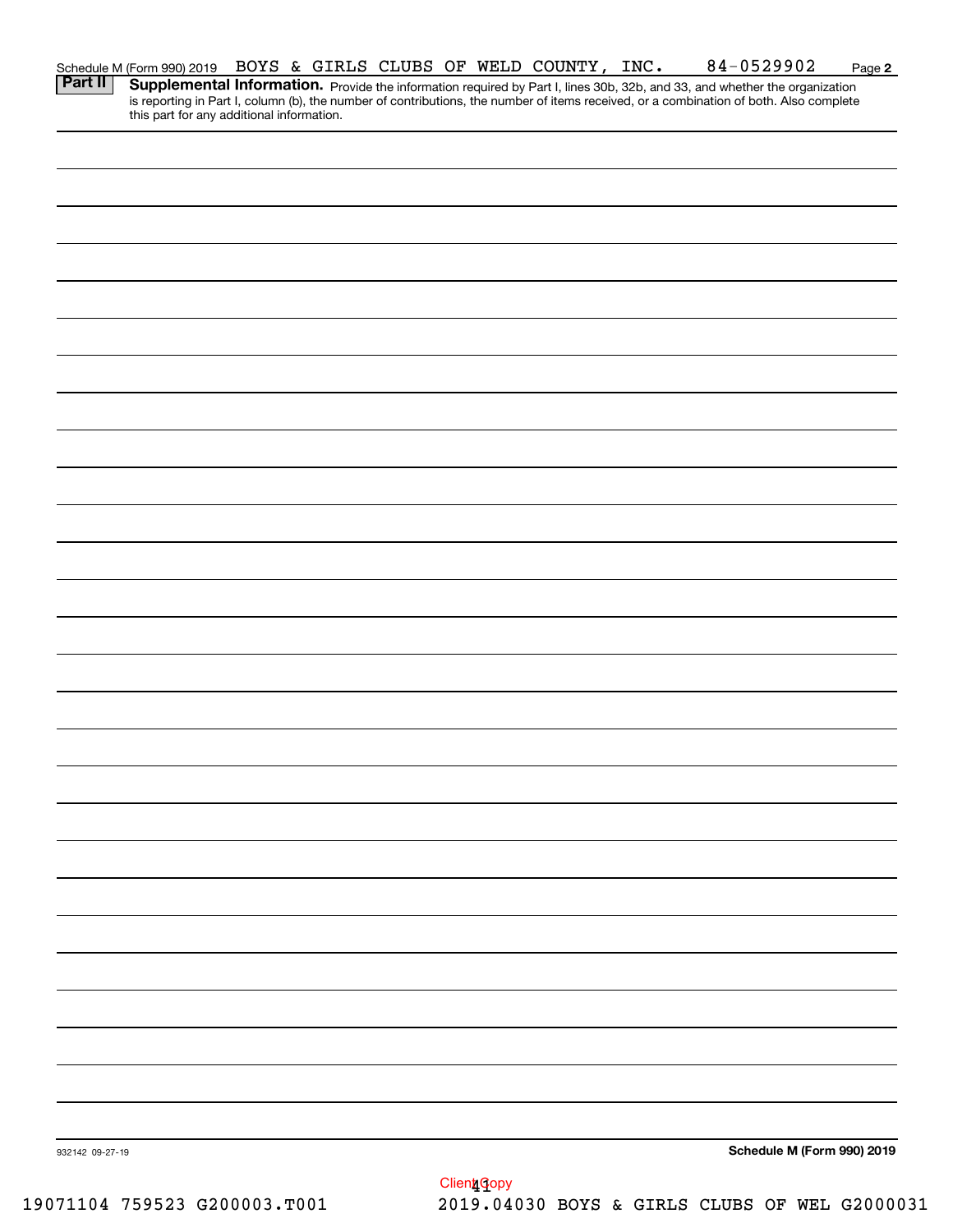**(Form 990 or 990-EZ)**

Department of the Treasury Internal Revenue Service Name of the organization

**Complete to provide information for responses to specific questions on Form 990 or 990-EZ or to provide any additional information. | Attach to Form 990 or 990-EZ. | Go to www.irs.gov/Form990 for the latest information. SCHEDULE O Supplemental Information to Form 990 or 990-EZ**



BOYS & GIRLS CLUBS OF WELD COUNTY,  $INC.$  | 84-0529902

FORM 990, PART III, LINE 4A, PROGRAM SERVICE ACCOMPLISHMENTS:

932211 09-06-19 LHA For Paperwork Reduction Act Notice, see the Instructions for Form 990 or 990-EZ. Schedule O (Form 990 or 990-EZ) (2019) ALTHOUGH CLUB MEMBERS COME FROM ALL SOCIO-ECONOMIC, RACIAL, AND ETHNIC BACKGROUNDS, THE MAJORITY OF BGCWC MEMBERS EXPERIENCE VOLATILE HOME LIVES, COPE WITH LANGUAGE BARRIERS, AND FACE FOOD, HOUSING, AND ECONOMIC INSECURITY. OF OUR MEMBERS, 64% QUALIFY FOR FREE OR REDUCED LUNCH; 43% LIVE IN SINGLE PARENT HOUSEHOLDS; AND 65% OF MEMBERS REPRESENT A RACE OTHER THAN WHITE. OUR CLUB MEMBER DEMOGRAPHICS REPRESENT A MICROCOSM OF WELD COUNTY AS A WHOLE A COUNTY WHERE 49% OF CHILDREN QUALIFY FOR FREE OR REDUCED LUNCH AND 29% ARE CHILDREN OF SINGLE MOMS[1]. DESPITE THESE CHALLENGES, THE YOUTH WHO PARTICIPATE IN BGCWC ARE RESILIENT, CURIOUS, ENGAGED, AND DETERMINED TO SUCCEED. IN ORDER TO ACHIEVE OUR GOALS AND OUTCOMES, HOWEVER, WE MUST ENGAGE WITH OUR MEMBERS REGULARLY. PLENTY OF RESEARCH TELLS US THAT YOUTH NEED MULTIPLE OPPORTUNITIES TO LEARN AND GROW AT HOME, IN SCHOOL, AND IN THE COMMUNITY. WE KNOW THAT IF WE ARE TO TRULY ENGAGE YOUTH, THOSE MULTIPLE OPPORTUNITIES MUST ALSO BE FUN. REGULAR ATTENDANCE IN OUR CLUB EXPERIENCE INCLUDES PARTICIPATION IN TWO TYPES OF PROGRAMMING: HIGH-YIELD ACTIVITIES PROVIDE YOUTH WITH ENJOYABLE EXPERIENCES THAT ARE HANDS-ON, INTERACTIVE, INTENTIONALLY DEVELOPED, AND REINFORCE CORE SKILLS WHICH SUPPORT OUR THREE PRIORITY OUTCOME AREAS OF ACADEMIC SUCCESS, GOOD CHARACTER & CITIZENSHIP, AND HEALTHY LIFESTYLES. THEY APPEAL TO MEMBERS' INTERESTS AND THEIR DESIRE TO PLAY AND CAN EVEN INCLUDE SOME FRIENDLY COMPETITION. ADDITIONALLY, THEY MOTIVATE MEMBERS TO EXPLORE, DEVELOP, CREATE AND LEARN. HIGH-YIELD ACTIVITIES REMOVE THE DIVISION BETWEEN LEARNING AND PLAYING. BY INTEGRATING HIGH-YIELD Client<sub>1</sub>Copy

19071104 759523 G200003.T001 2019.04030 BOYS & GIRLS CLUBS OF WEL G2000031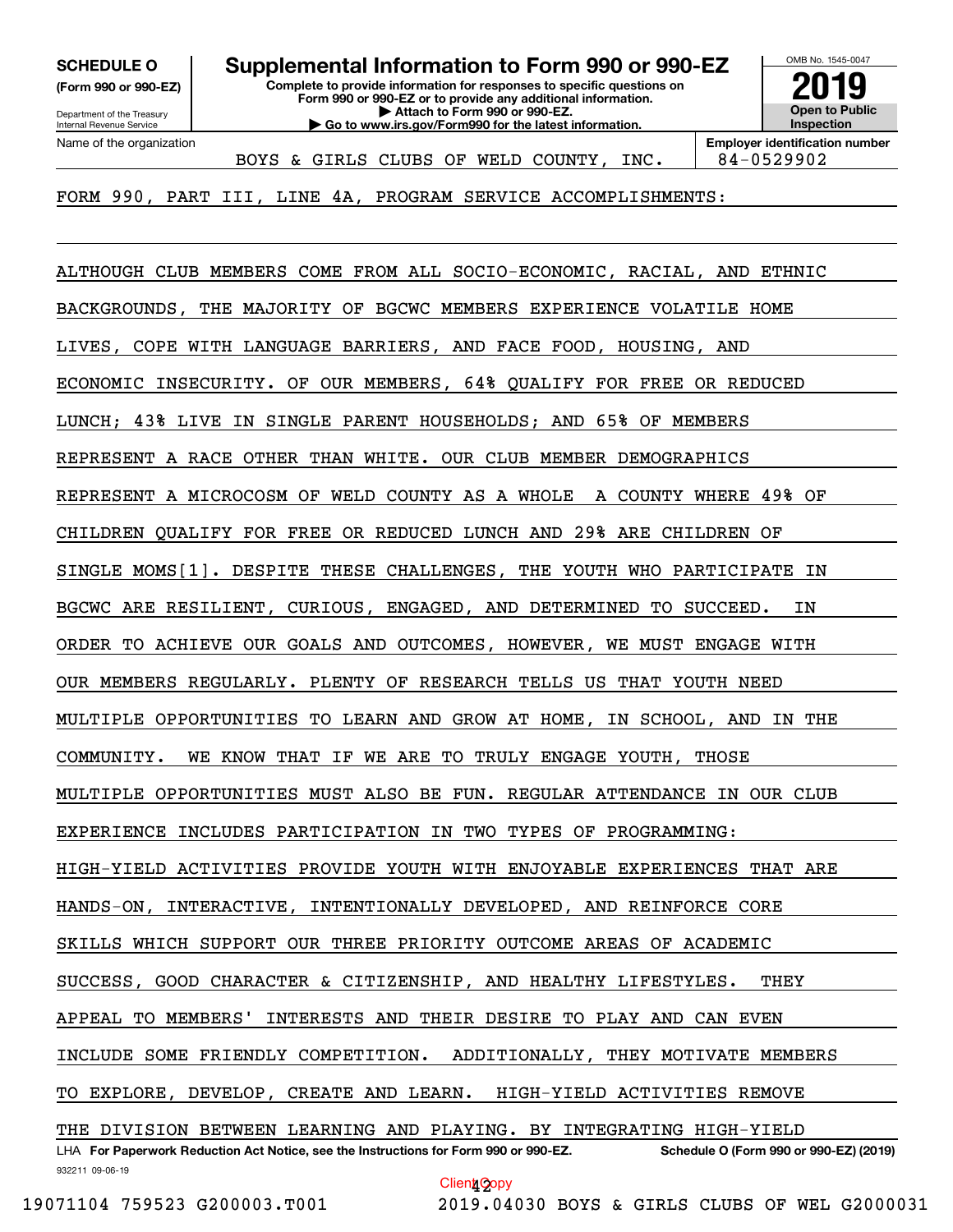| Schedule O (Form 990 or 990-EZ) (2019)                                   | Page 2                                              |
|--------------------------------------------------------------------------|-----------------------------------------------------|
| Name of the organization<br>BOYS & GIRLS CLUBS OF WELD COUNTY, INC.      | <b>Employer identification number</b><br>84-0529902 |
| ACTIVITIES IN THE CLUB EXPERIENCE, WE EXTEND MEMBERS LEARNING BEYOND     |                                                     |
| THE REGULAR SCHOOL DAY AND HELP THEM DEVELOP INTO ENTHUSIASTIC,          |                                                     |
| SELF-DIRECTED, LIFELONG LEARNERS.                                        |                                                     |
| TARGETED PROGRAMS ARE SEQUENCED LEARNING EXPERIENCES WITH SPECIFIC       |                                                     |
| OBJECTIVES FOR BUILDING SKILLS AND KNOWLEDGE THROUGH FIVE CORE PROGRAM   |                                                     |
| AREAS.<br>THEY ARE CHOSEN TO HELP YOUTH ACHIEVE POSITIVE OUTCOMES IN ONE |                                                     |
| OR MORE OF OUR FORMULA FOR IMPACT'S THREE PRIORITY OUTCOME AREAS.        |                                                     |
| TARGETED PROGRAMS HELP YOUTH ACQUIRE USEFUL KNOWLEDGE AND BUILD NEW      |                                                     |
| SKILLS.<br>THEY ALSO HELP YOUTH AVOID, COPE WITH, OR OVERCOME RISKS AND  |                                                     |
| CHALLENGES THAT ARE PREVALENT IN OUR SOCIETY.                            | THESE CHALLENGES INCLUDE                            |
| DROPPING OUT OF SCHOOL, ENGAGING IN VIOLENCE OR DELINQUENCY, HIGH RATES  |                                                     |
| OF OBESITY, AND ALCOHOL OR OTHER DRUG USE. ALL OF THESE HURDLES CAN      |                                                     |
| COMPROMISE OUR MEMBERS' WELL-BEING.<br>WHILE TARGETED PROGRAM TOPICS     |                                                     |
| OFTEN CHANGE TO MEET THE UNIQUE NEEDS OF EACH CLUB AND THEIR INDIVIDUAL  |                                                     |
| MEMBERS, ALL ARE DESIGNED BASED ON CAREFUL REVIEW OF RELEVANT, CURRENT   |                                                     |
| PROFESSIONAL LITERATURE ON WHAT YOUTH NEED TO BE SUCCESSFUL IN THE 21ST  |                                                     |
| CENTURY.                                                                 |                                                     |
|                                                                          |                                                     |

 SERVICE & LEADERSHIP: THESE PROGRAMS BUILD LEADERSHIP WITH SELF, LEADERSHIP WITH OTHERS, AND LEADERSHIP WITHIN THE COMMUNITY. THEY GIVE YOUTH THE CONFIDENCE AND ABILITIES TO CREATE MEANINGFUL CHANGE IN THEIR WORLD.

932212 09-06-19 **Schedule O (Form 990 or 990-EZ) (2019)** IN FISCAL YEAR 2019, BGCWC PROVIDED PROGRAMMING TO OVER 3,000 TOTAL YOUTH, AND ENGAGED WITH OVER 450 MEMBERS EVERY SINGLE DAY. WE KNOW THAT WHEN YOUTH ARE REGULARLY PROVIDED THE TOOLS, SUPPORT, AND STRUCTURE TO GROW INTO SELF-SUFFICIENT, CONFIDENT, AND PREPARED ADULTS, CRITICAL OUTCOMES ARE ACHIEVED. RESULTS INCLUDE BOTH ENDURING CHANGE FOR THE Client<sub>1</sub>Copy

```
 19071104 759523 G200003.T001 2019.04030 BOYS & GIRLS CLUBS OF WEL G2000031
```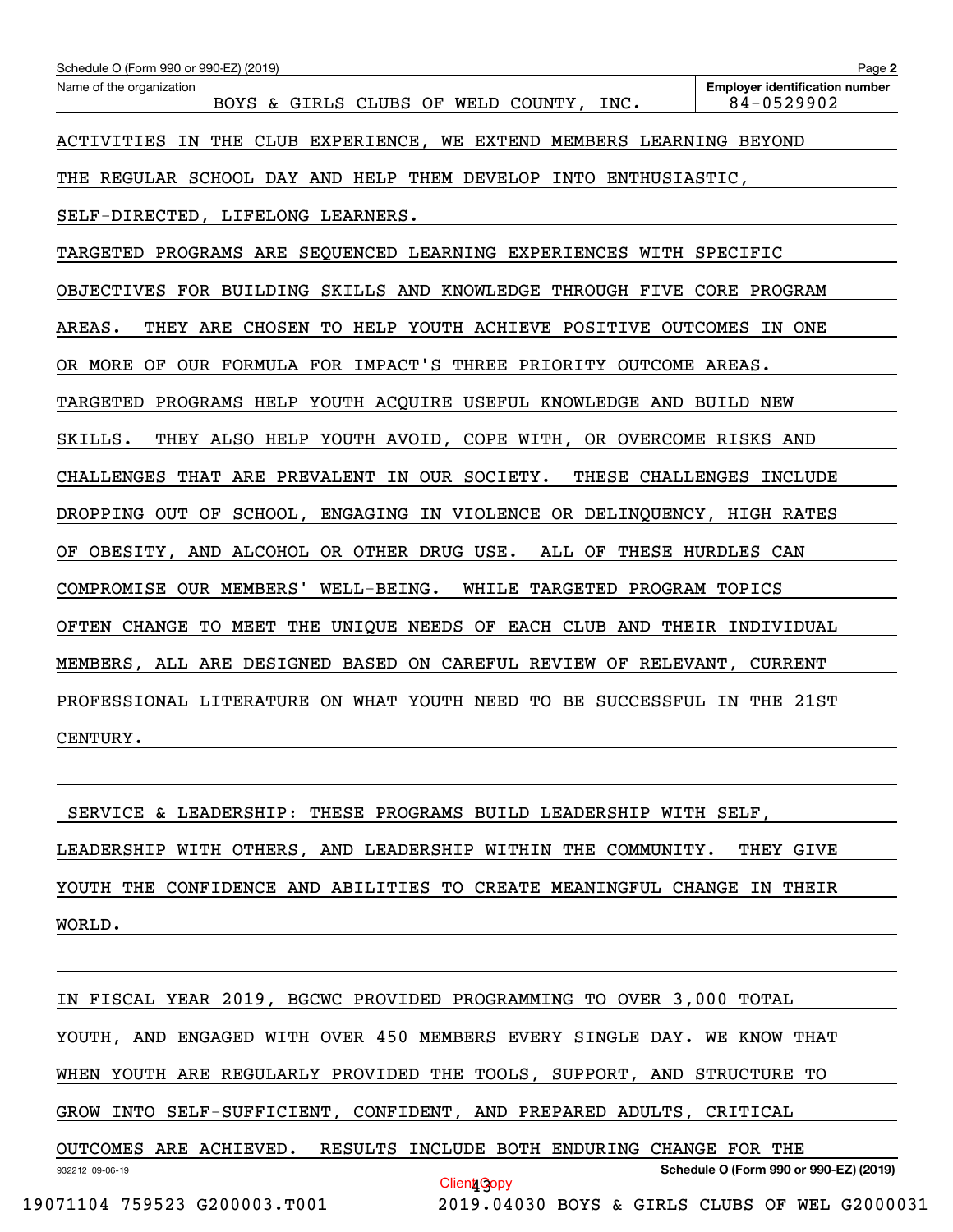| Name of the organization<br>BOYS & GIRLS CLUBS OF WELD COUNTY, INC.           | <b>Employer identification number</b><br>84-0529902 |
|-------------------------------------------------------------------------------|-----------------------------------------------------|
| PARTICIPANTS AND A POSITIVE IMPACT ON THE COMMUNITY'S ECONOMIC, SOCIAL,       |                                                     |
| AND CIVIC HEALTH. STUDIES SHOW THAT ENSURING YOUTH DEVELOP INTO MATURE,       |                                                     |
| RESPONSIBLE ADULTS RESULTS IN, FOR EXAMPLE, LOWER INCARCERATION RATES,        |                                                     |
| FEWER UNPLANNED PREGNANCIES, AND RELYING ON EMERGENCY ROOMS FOR HEALTH        |                                                     |
| CAREAND THE HIGH SOCIETAL AND ECONOMIC COSTS THAT GO WITH THESE               |                                                     |
| OPTIONS. WHEN ONE INVESTS IN YOUTH, THE RETURNS LEAD TO A SKILLED             |                                                     |
| WORKFORCE, INCREASED PRODUCTIVITY, AND ENGAGED AND CONTRIBUTING               |                                                     |
| CITIZENS.                                                                     |                                                     |
|                                                                               |                                                     |
| FORM 990, PART III, LINE 4B, PROGRAM SERVICE ACCOMPLISHMENTS:                 |                                                     |
|                                                                               |                                                     |
| HEALTH & WELLNESS: THESE PROGRAMS FOCUS ON BUILDING THE PHYSICAL,             |                                                     |
| SOCIAL AND EMOTIONAL WELLNESS OF YOUTH.<br>THESE PROGRAMS ALSO PROVIDE        |                                                     |
| OPPORTUNITIES TO BUILD THE FOUNDATIONAL SKILLS OF DEVELOPING                  |                                                     |
| RELATIONSHIPS, REGULATING EMOTIONS AND SOLVING PROBLEMS. ADDITIONALLY,        |                                                     |
| THESE PROGRAMS FOCUS ON BUILDING HEALTH PROMOTION SKILLS, SUCH AS             |                                                     |
| COMMUNICATION AND DECISION MAKING, THROUGH EXPLORING A RANGE OF HEALTH        |                                                     |
| TOPICS AND BEHAVIORS, INCLUDING SUBSTANCE USE, SEXUAL BEHAVIOR AND            |                                                     |
| VIOLENCE.                                                                     |                                                     |
|                                                                               |                                                     |
| FORM 990, PART III, LINE 4C, PROGRAM SERVICE ACCOMPLISHMENTS:                 |                                                     |
|                                                                               |                                                     |
| EDUCATION: THESE PROGRAMS COMPLEMENT AND REINFORCE WHAT YOUTH LEARN           |                                                     |
| DURING THE SCHOOL DAY, WHILE CREATING EXPERIENCES THAT INVITE THEM TO         |                                                     |
| FALL IN LOVE WITH LEARNING. ROOTED IN SOCIAL-EMOTIONAL DEVELOPMENT            |                                                     |
| PRACTICES, PROGRAMS IN THIS AREA ENABLE ALL YOUTH TO BE EFFECTIVE,            |                                                     |
| ENGAGED LEARNERS WHO ARE ON TRACK TO GRADUATE WITH A PLAN FOR THE             |                                                     |
| FUTURE. AT ALL DEVELOPMENTAL STAGES, EDUCATION PROGRAMS PROMPT YOUTH TO       |                                                     |
| 932212 09-06-19<br>Client <sub>1</sub> Qopy                                   | Schedule O (Form 990 or 990-EZ) (2019)              |
| 19071104 759523 G200003.T001<br>2019.04030 BOYS & GIRLS CLUBS OF WEL G2000031 |                                                     |

Schedule O (Form 990 or 990-EZ) (2019)

**2**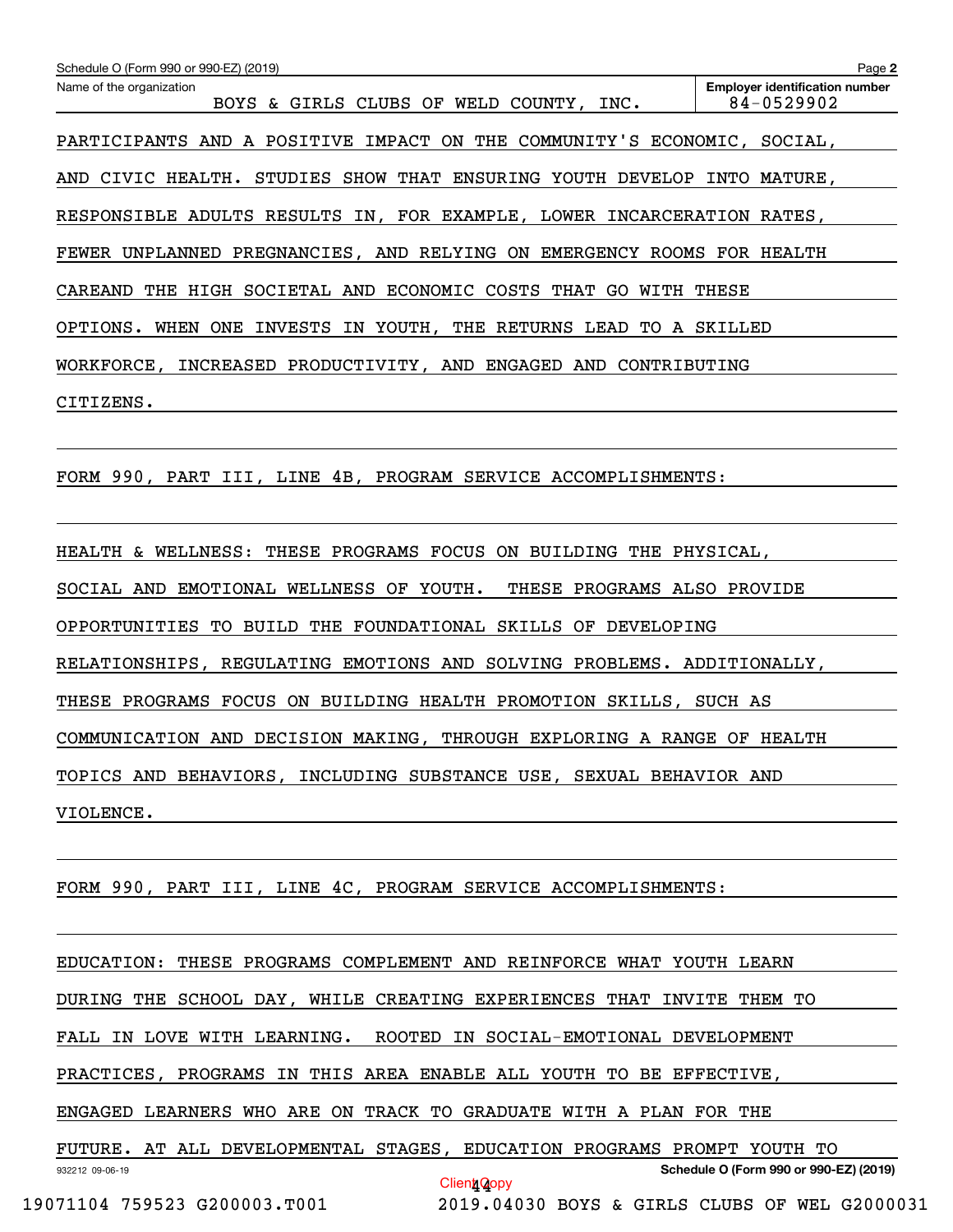| Schedule O (Form 990 or 990-EZ) (2019)                                 | Page 2                                              |
|------------------------------------------------------------------------|-----------------------------------------------------|
| Name of the organization<br>BOYS & GIRLS CLUBS OF WELD COUNTY, INC.    | <b>Emplover identification number</b><br>84-0529902 |
| PLAN AND PREPARE FOR THE FUTURE.<br>THIS INCLUDES OBSERVING AND        |                                                     |
| PRACTICING THE SOCIAL-EMOTIONAL "SOFT SKILLS" THAT LADDER UP TO        |                                                     |
| EMPLOYABILITY, EXPLORING CAREER OPTIONS, AND ENGAGING IN PROGRAMMATIC  |                                                     |
| EXPERIENCES THAT PREPARE YOUTH TO LEARN AND WORK BEYOND HIGH SCHOOL.   |                                                     |
|                                                                        |                                                     |
| FORM 990, PART III, LINE 4D, OTHER PROGRAM SERVICES:                   |                                                     |
| SEE SCHEDULE O                                                         |                                                     |
|                                                                        |                                                     |
| SPORTS & RECREATION: THESE PROGRAMS PROMOTE PHYSICAL HEALTH BY         |                                                     |
| PROVIDING LOW-RISK SETTINGS FOR MEMBERS TO EXPLORE MOVING THEIR BODIES |                                                     |
| AND EATING HEALTHY FOODS.<br>THESE PLAYFUL EXPERIENCES BUILD MOVEMENT  |                                                     |
| SKILLS, SUCH AS RUNNING AND THROWING, AND NUTRITION SKILLS, SUCH AS    |                                                     |
| CHOOSING HEALTHY FOODS.<br>MEMBERS DEVELOP POSITIVE ATTITUDES TOWARD   |                                                     |
| PHYSICAL ACTIVITY AND HEALTHY EATING TO SUPPORT A LIFETIME OF HEALTHY  |                                                     |
| DECISIONS.                                                             |                                                     |

THE ARTS: THE ARTS (DIGITAL, FINE, APPLIED AND PERFORMING ARTS)

PROGRAMS ENCOURAGE IMAGINATION AND SELF-EXPRESSION. THEY ALSO HELP

YOUTH DEVELOP KNOWLEDGE AND UNDERSTANDING OF SPECIFIC ART FORMS. ART

PROGRAMS BUILD SOCIAL-EMOTIONAL AND 21ST CENTURY SKILLS, SUCH AS

COMMUNICATION, CRITICAL THINKING AND CREATIVITY.

EXPENSES \$ 457,022. INCLUDING GRANTS OF \$ 0. REVENUE \$ 575.

FORM 990, PART VI, SECTION A, LINE 2:

THE FOLLOWING INDIVIDUALS WHO SERVE ON THE BOARD OF DIRECTORS HAVE A FAMILY RELATIONSHIP:

TIM & SALLY WARDE

932212 09-06-19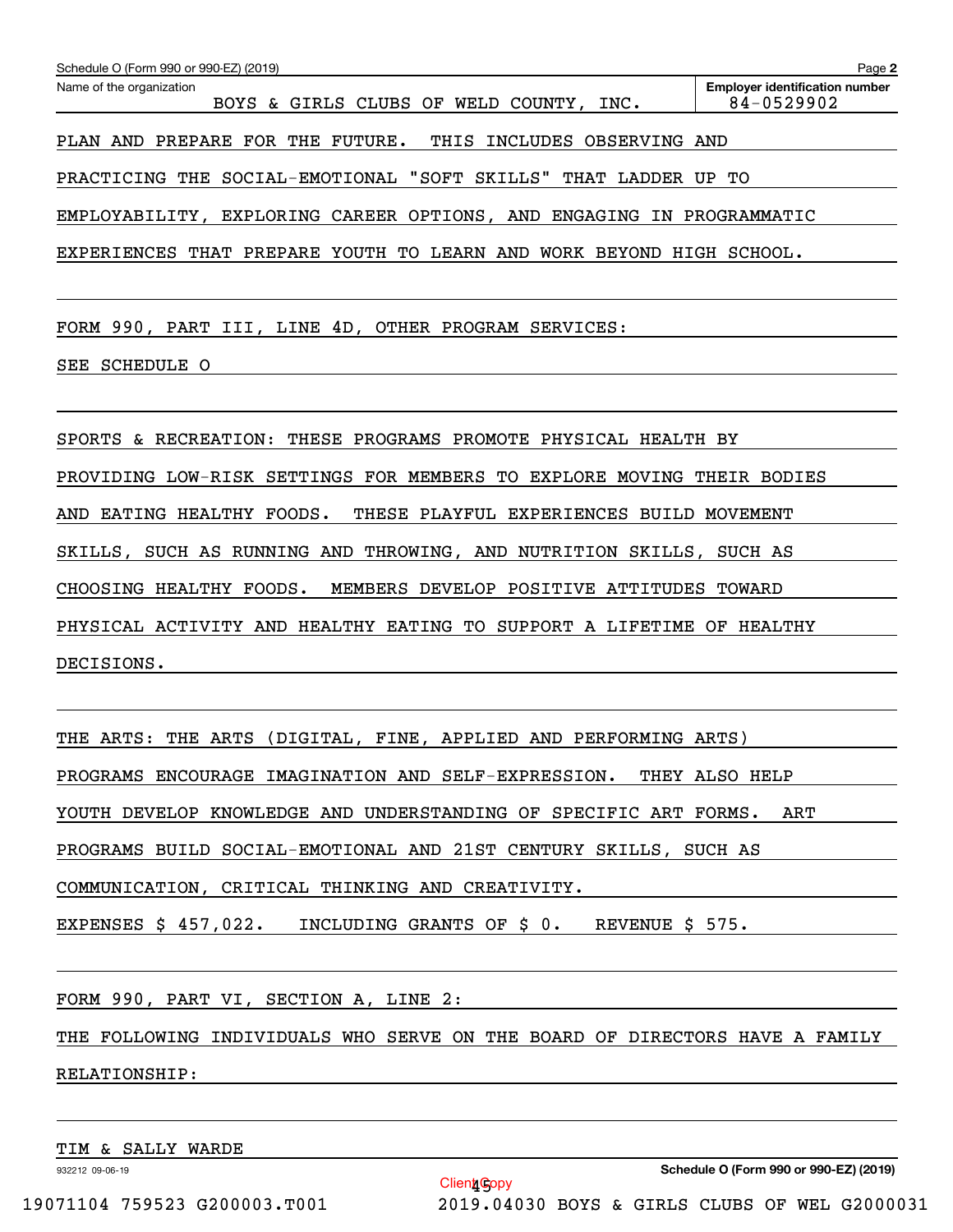TYLER & COLLIN RICHARDSON

FORM 990, PART VI, SECTION B, LINE 11B:

THE FORM 990 IS REVIEWED FIRST BY THE CEO AND THEN PRESENTED TO THE BOARD

FOR DISCUSSION AND APPROVAL.

FORM 990, PART VI, SECTION B, LINE 12C:

IN ORDER TO AID THE BOYS & GIRLS CLUBS OF WELD COUNTY OR ANY OF ITS AFFILIATES IN DETERMINING WHEN A POTENTIAL FOR A CONFLICT OF INTEREST EXISTS, DIRECTORS AND OFFICERS WILL ANNUALLY COMPLETE A POTENTIAL CONFLICT OF INTEREST DISCLOSURE STATEMENT.

THE PROCESS FOR COMPLIANCE WITH AND MONITORING OF THE CONFLICT OF INTEREST POLICY INCLUDES THE FOLLOWING:

1. DISCLOSURE: WHENEVER A DIRECTOR OR OFFICER BECOMES AWARE OF A CONFLICT OF INTEREST IN HIS OR HER PERSONAL SITUATION, OR HAS ANY DOUBT AS TO ANY ACTIVITY, INTEREST OR RELATIONSHIP WHICH COULD BE CONSTRUED AS A CONFLICT OF INTEREST, SUCH INDIVIDUAL SHALL PROMPTLY REPORT THE FACT IN WRITING TO THE BOARD OF DIRECTORS OR TO THE CHIEF EXECUTIVE OFFICER OR ANY AFFILIATE. IF THE DIRECTOR OR OFFICER DOES NOT BECOME AWARE OF THE CONFLICT OF INTEREST PRIOR TO THE PRESENTATION OF SUCH MATTER BEFORE THE BOARD OF DIRECTORS OR THE AFFILIATE, THE DISCLOSURE SHALL BE MADE ORALLY AS SOON AS HE/SHE BECOMES AWARE OF THE CONFLICT OF INTEREST DURING THE MEETING AND SHALL BE FOLLOWED UP WITH A WRITTEN DISCLOSURE DIRECTED TO THE BOARD OF DIRECTORS OR THE AFFILIATE.

2. RECORDING: THE SECRETARY TO THE BOARD OF DIRECTORS SHALL ASSURE THAT THE

Client<sub>i</sub>Copy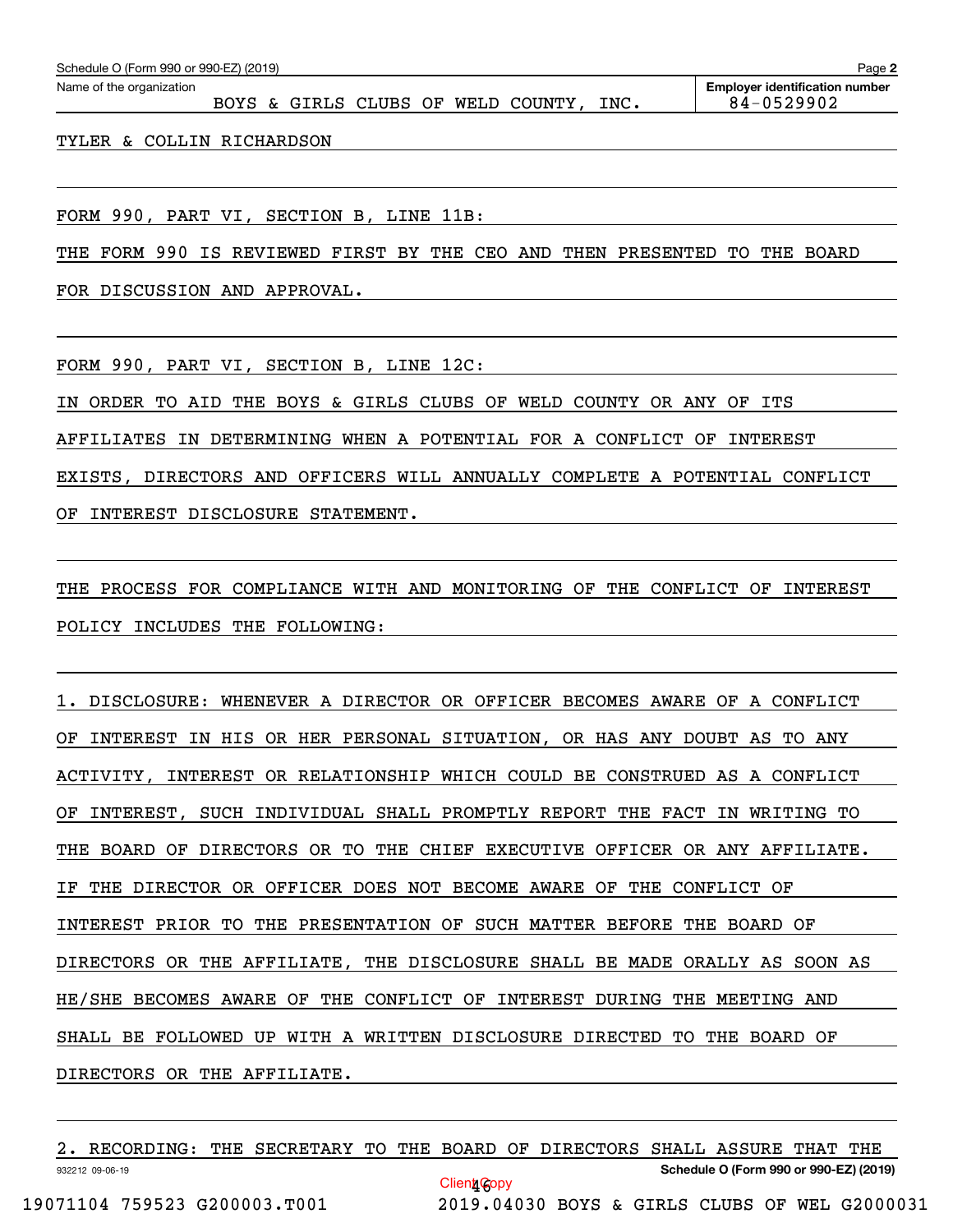| Schedule O (Form 990 or 990-EZ) (2019) |                                                                             | Page 2                                              |
|----------------------------------------|-----------------------------------------------------------------------------|-----------------------------------------------------|
| Name of the organization               | BOYS & GIRLS CLUBS OF WELD COUNTY, INC.                                     | <b>Employer identification number</b><br>84-0529902 |
|                                        | DISCLOSURE IS RECITED IN FULL IN THE MINUTES OF THE BOARD OF DIRECTORS AT   |                                                     |
|                                        | WHICH THE MATTER RELATING TO THE CONFLICT OF INTEREST WAS DISCUSSED. THE    |                                                     |
|                                        | MINUTES SHALL ALSO SHOW THAT THE DIRECTOR OR OFFICER DID NOT PARTICIPATE IN |                                                     |
|                                        | THE DISCUSSION OF THE MATTER OR IN THE VOTE, AS REQUIRED HEREIN.            |                                                     |

3. LIMITED DISCLOSURE: WHERE POSSIBLE, THE DIRECTOR OR OFFICER SHALL FULLY DISCLOSE THE EXISTENCE OF A CONFLICT OF INTEREST AND ITS NATURE (E.G., THOSE ARISING FROM FINANCIAL OR FAMILY RELATIONSHIPS, OR PROFESSIONAL OR BUSINESS AFFILIATIONS). HOWEVER, IF A DIRECTOR OR OFFICER CANNOT REVEAL THE NATURE OF HIS OR HER CONFLICT OF INTEREST, SUCH DIRECTOR OR OFFICER SHALL INFORM THE BOARD OF DIRECTORS OR ANY AFFILIATE OF THE EXISTENCE OF A CONFLICT OF INTEREST AND STATE THAT THE DETAILS CAN NOT BE DISCLOSED.

4. RECUSAL: THE DIRECTOR OR OFFICER WITH A CONFLICT OF INTEREST SHALL EXCUSE HIM OR HERSELF FROM PARTICIPATION IN ANY DISCUSSIONS OF THE MATTER BEFORE THE BOARD OF DIRECTORS OR ANY COMMITTEE THEREOF, OR ANY AFFILIATE, AND SHALL NOT PARTICIPATE IN ANY VOTE THEREON. HOWEVER, THE PRESENCE OF THE DIRECTOR OR OFFICER WITH A CONFLICT OF INTEREST MAY COUNT TOWARD A QUORUM.

FORM 990, PART VI, SECTION B, LINE 15:

THE CLUB FOLLOWS SALARY GUIDELINES PUBLISHED BY NATIONAL ORGANIZATIONS, WHICH ARE ADJUSTED FOR LOCATION COST OF LIVING. THE CEO'S COMPENSATION IS REVIEWED PERIODICALLY. THE LAST REVIEW WAS CONDUCTED IN OCTOBER, 2020.

FORM 990, PART VI, SECTION C, LINE 19:

THE CLUB WILL PROVIDE COPIES OF GOVERNING DOCUMENTS, CONFLICT OF INTEREST

Clien**t** Copy

POLICY AND FINANCIAL STATEMENTS UPON REQUEST.

932212 09-06-19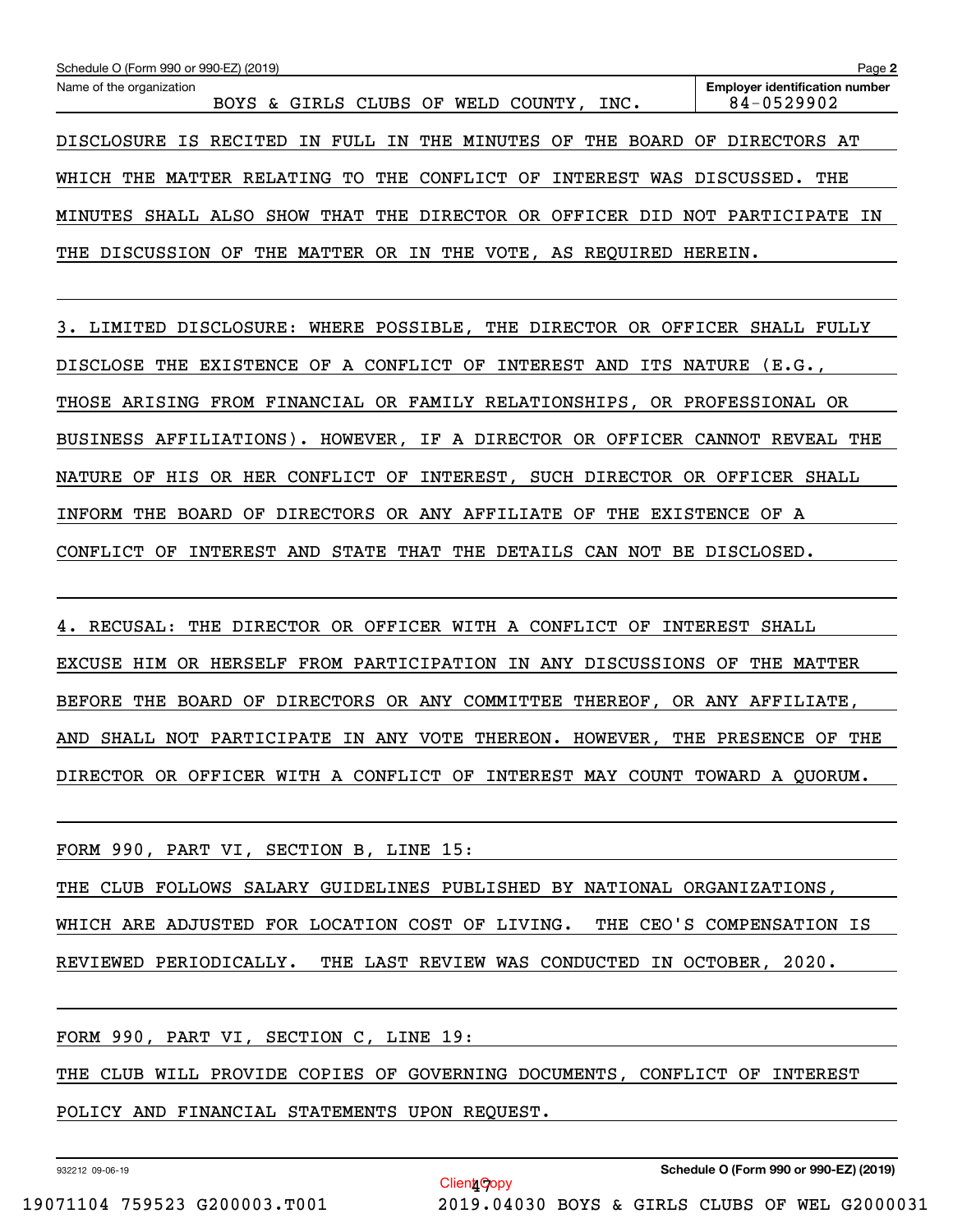| Schedule O (Form 990 or 990-EZ) (2019)                              | Page 2                                                  |
|---------------------------------------------------------------------|---------------------------------------------------------|
| Name of the organization<br>BOYS & GIRLS CLUBS OF WELD COUNTY, INC. | <b>Employer identification number</b><br>$84 - 0529902$ |
|                                                                     |                                                         |
| FORM 990 PART XII LINE 2C                                           |                                                         |
| THE AUDIT PROCEDURES DID NOT CHANGE DURING THE YEAR.                |                                                         |
|                                                                     |                                                         |
|                                                                     |                                                         |
|                                                                     |                                                         |
|                                                                     |                                                         |
|                                                                     |                                                         |
|                                                                     |                                                         |
|                                                                     |                                                         |
|                                                                     |                                                         |
|                                                                     |                                                         |
|                                                                     |                                                         |
|                                                                     |                                                         |
|                                                                     |                                                         |
|                                                                     |                                                         |
|                                                                     |                                                         |
|                                                                     |                                                         |
|                                                                     |                                                         |
|                                                                     |                                                         |
|                                                                     |                                                         |
|                                                                     |                                                         |
|                                                                     |                                                         |
|                                                                     |                                                         |
|                                                                     |                                                         |
|                                                                     |                                                         |
|                                                                     |                                                         |
|                                                                     |                                                         |
|                                                                     |                                                         |
|                                                                     |                                                         |
|                                                                     |                                                         |
|                                                                     |                                                         |
|                                                                     |                                                         |
|                                                                     |                                                         |
|                                                                     |                                                         |
|                                                                     |                                                         |
|                                                                     |                                                         |
|                                                                     |                                                         |
|                                                                     |                                                         |
|                                                                     |                                                         |
|                                                                     |                                                         |
| 932212 09-06-19                                                     | Schedule O (Form 990 or 990-EZ) (2019)                  |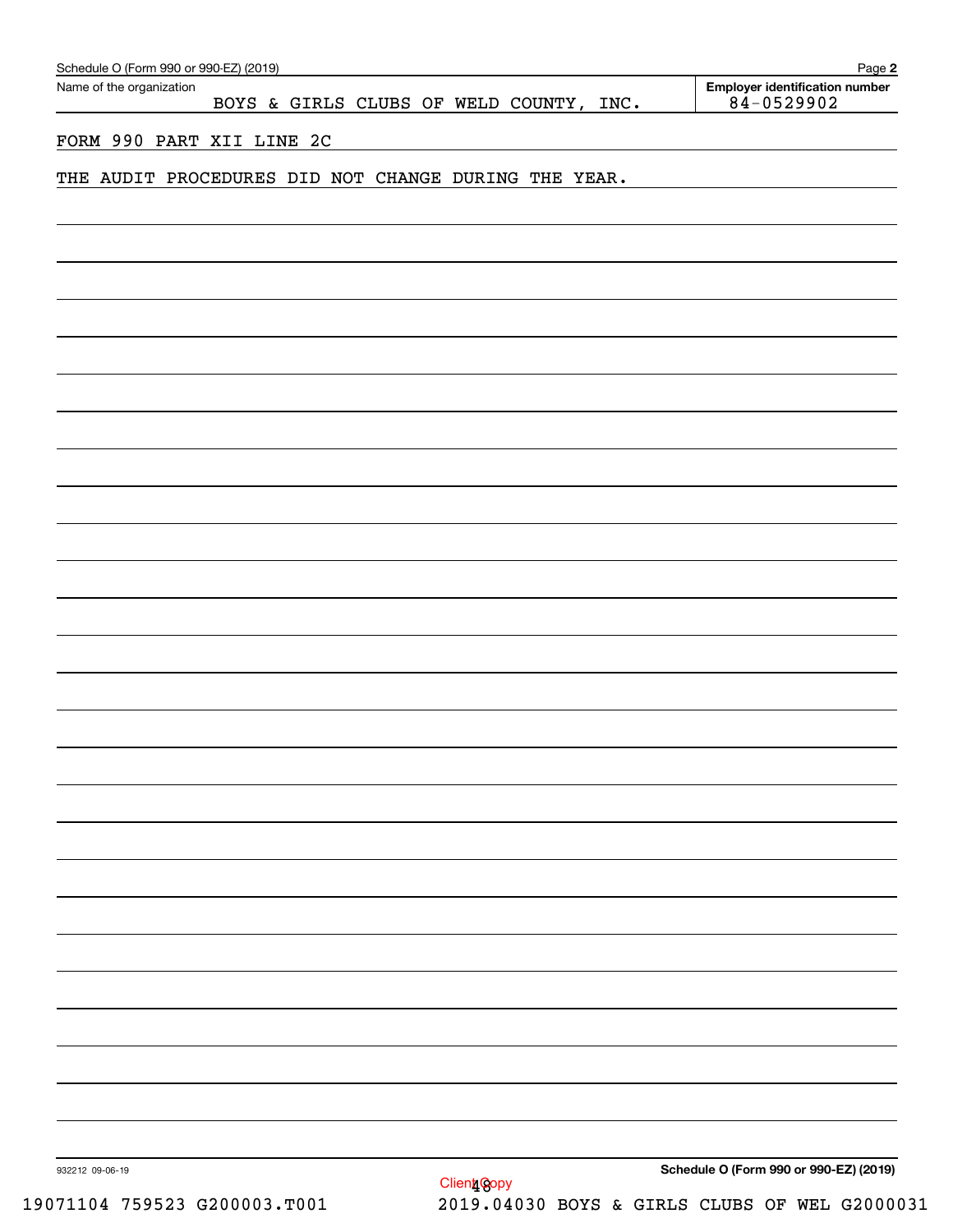| <b>SCHEDULE R</b> |  |
|-------------------|--|
| (Form 990)        |  |

### **(Form 990)**

# **Related Organizations and Unrelated Partnerships**

**Complete if the organization answered "Yes" on Form 990, Part IV, line 33, 34, 35b, 36, or 37.** |

**Attach to Form 990.**  |

OMB No. 1545-0047

**Open to Public 2019**

**Employer identification number**

84-0529902

Department of the Treasury Internal Revenue Service Name of the organization **| Go to www.irs.gov/Form990 for instructions and the latest information. Inspection**

BOYS & GIRLS CLUBS OF WELD COUNTY, INC.

**Part I Identification of Disregarded Entities.**  Complete if the organization answered "Yes" on Form 990, Part IV, line 33.

| (a)<br>Name, address, and EIN (if applicable)<br>of disregarded entity | (b)<br>Primary activity | (c)<br>Legal domicile (state or<br>foreign country) | (d)<br>Total income | (e)<br>End-of-year assets | (f)<br>Direct controlling<br>entity |
|------------------------------------------------------------------------|-------------------------|-----------------------------------------------------|---------------------|---------------------------|-------------------------------------|
|                                                                        |                         |                                                     |                     |                           |                                     |
|                                                                        |                         |                                                     |                     |                           |                                     |
|                                                                        |                         |                                                     |                     |                           |                                     |
|                                                                        |                         |                                                     |                     |                           |                                     |

**Identification of Related Tax-Exempt Organizations.** Complete if the organization answered "Yes" on Form 990, Part IV, line 34, because it had one or more related tax-exempt **Part II** organizations during the tax year.

| (a)<br>Name, address, and EIN<br>of related organization | (b)<br>Primary activity | (c)<br>Legal domicile (state or<br>foreign country) | (d)<br><b>Exempt Code</b><br>section | (e)<br>Public charity<br>status (if section | (f)<br>Direct controlling<br>entity | $(g)$<br>Section 512(b)(13) | controlled<br>entity? |
|----------------------------------------------------------|-------------------------|-----------------------------------------------------|--------------------------------------|---------------------------------------------|-------------------------------------|-----------------------------|-----------------------|
|                                                          |                         |                                                     |                                      | 501(c)(3))                                  |                                     | Yes                         | <u>No</u>             |
| BOYS CLUB OF GREELEY FOUNDATION - 84-1009628             | MAKE DISTRIBUTIONS THAT |                                                     |                                      |                                             |                                     |                             |                       |
| 502 46TH AVENUE                                          | EXCLUSIVELY BENEFIT THE |                                                     |                                      | $509(A)(3)-TYP$                             |                                     |                             |                       |
| 80634<br>GREELEY, CO                                     | BOYS & GIRLS CLUBS WELD | COLORADO                                            | 501(C)(3)                            | E III-O                                     |                                     |                             | x                     |
|                                                          |                         |                                                     |                                      |                                             |                                     |                             |                       |
|                                                          |                         |                                                     |                                      |                                             |                                     |                             |                       |
|                                                          |                         |                                                     |                                      |                                             |                                     |                             |                       |
|                                                          |                         |                                                     |                                      |                                             |                                     |                             |                       |
|                                                          |                         |                                                     |                                      |                                             |                                     |                             |                       |
|                                                          |                         |                                                     |                                      |                                             |                                     |                             |                       |

**For Paperwork Reduction Act Notice, see the Instructions for Form 990. Schedule R (Form 990) 2019**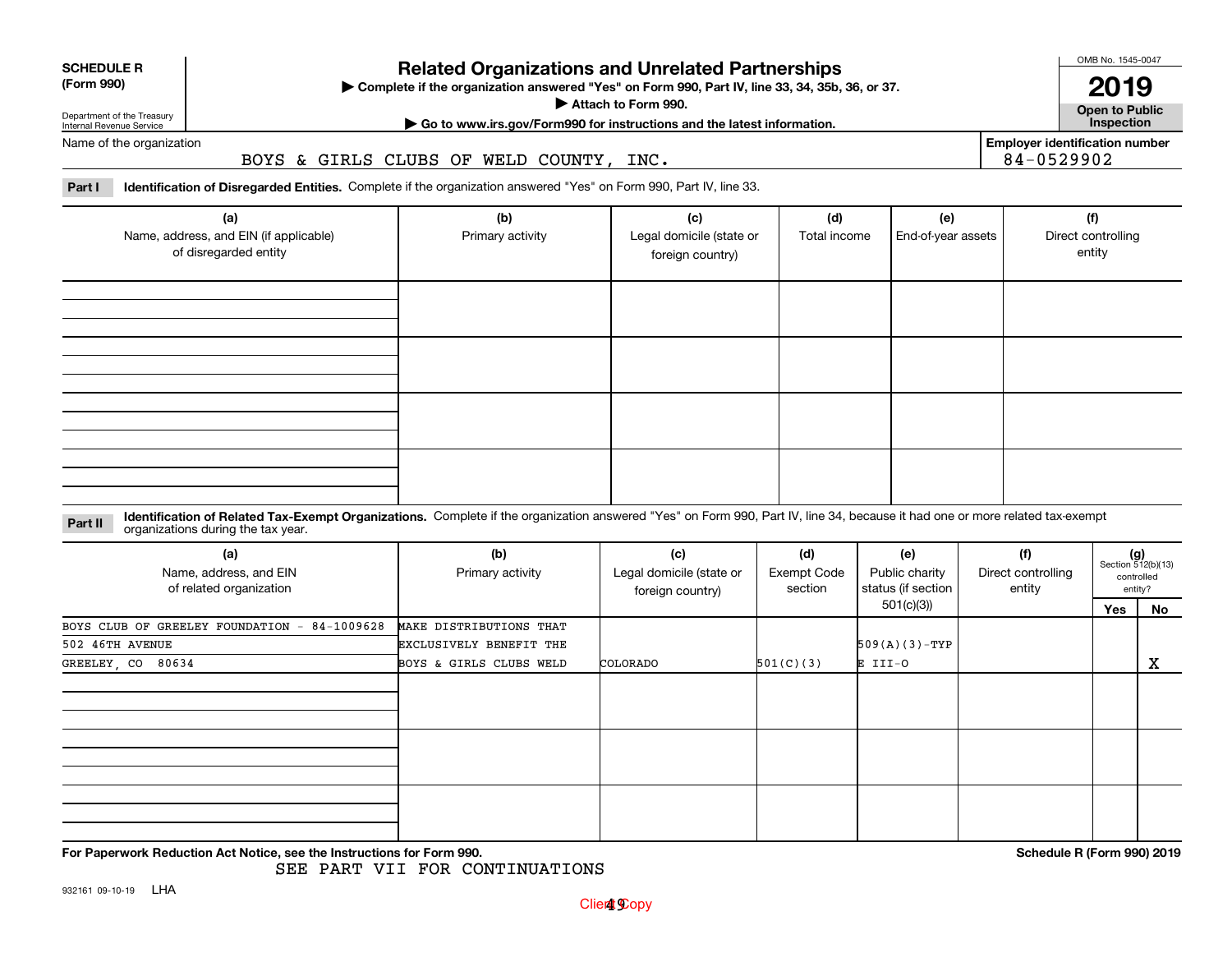**2**

**Identification of Related Organizations Taxable as a Partnership.** Complete if the organization answered "Yes" on Form 990, Part IV, line 34, because it had one or more related **Part III** organizations treated as a partnership during the tax year.

| (a)<br>Name, address, and EIN<br>of related organization | (b)<br>Primary activity | (c)<br>Legal<br>domicile         | (d)<br>Direct controlling | (e)                                                                                        | (f)<br>Share of total | (g)<br>Share of       |                               | (h)<br>Disproportionate | (i)<br>Code V-UBI                                                | (i) | (k)<br>General or Percentage<br>managing<br>partner?<br>partner? |
|----------------------------------------------------------|-------------------------|----------------------------------|---------------------------|--------------------------------------------------------------------------------------------|-----------------------|-----------------------|-------------------------------|-------------------------|------------------------------------------------------------------|-----|------------------------------------------------------------------|
|                                                          |                         | (state or<br>foreign<br>country) | entity                    | Predominant income<br>(related, unrelated,<br>excluded from tax under<br>sections 512-514) | income                | end-of-year<br>assets | allocations?<br>Yes $ $<br>No |                         | amount in box<br>20 of Schedule<br>K-1 (Form 1065) <b>Yes No</b> |     |                                                                  |
|                                                          |                         |                                  |                           |                                                                                            |                       |                       |                               |                         |                                                                  |     |                                                                  |
|                                                          |                         |                                  |                           |                                                                                            |                       |                       |                               |                         |                                                                  |     |                                                                  |
|                                                          |                         |                                  |                           |                                                                                            |                       |                       |                               |                         |                                                                  |     |                                                                  |
|                                                          |                         |                                  |                           |                                                                                            |                       |                       |                               |                         |                                                                  |     |                                                                  |
|                                                          |                         |                                  |                           |                                                                                            |                       |                       |                               |                         |                                                                  |     |                                                                  |
|                                                          |                         |                                  |                           |                                                                                            |                       |                       |                               |                         |                                                                  |     |                                                                  |
|                                                          |                         |                                  |                           |                                                                                            |                       |                       |                               |                         |                                                                  |     |                                                                  |
|                                                          |                         |                                  |                           |                                                                                            |                       |                       |                               |                         |                                                                  |     |                                                                  |
|                                                          |                         |                                  |                           |                                                                                            |                       |                       |                               |                         |                                                                  |     |                                                                  |
|                                                          |                         |                                  |                           |                                                                                            |                       |                       |                               |                         |                                                                  |     |                                                                  |

**Identification of Related Organizations Taxable as a Corporation or Trust.** Complete if the organization answered "Yes" on Form 990, Part IV, line 34, because it had one or more related **Part IV** organizations treated as a corporation or trust during the tax year.

| (a)<br>Name, address, and EIN<br>of related organization | (b)<br>Primary activity | (f)<br>(d)<br>(c)<br>(e)<br>Direct controlling<br>Type of entity<br>(C corp, S corp,<br>Share of total<br>Legal domicile<br>(state or<br>entity<br>income<br>foreign<br>or trust) |  | (g)<br>Share of<br>end-of-year<br>assets | (h)<br>Percentage<br>ownership | $\begin{array}{c} \textbf{(i)}\\ \text{Section}\\ 512 \text{(b)} \text{(13)}\\ \text{controlled}\end{array}$ | entity? |        |
|----------------------------------------------------------|-------------------------|-----------------------------------------------------------------------------------------------------------------------------------------------------------------------------------|--|------------------------------------------|--------------------------------|--------------------------------------------------------------------------------------------------------------|---------|--------|
|                                                          |                         | country)                                                                                                                                                                          |  |                                          |                                |                                                                                                              |         | Yes No |
|                                                          |                         |                                                                                                                                                                                   |  |                                          |                                |                                                                                                              |         |        |
|                                                          |                         |                                                                                                                                                                                   |  |                                          |                                |                                                                                                              |         |        |
|                                                          |                         |                                                                                                                                                                                   |  |                                          |                                |                                                                                                              |         |        |
|                                                          |                         |                                                                                                                                                                                   |  |                                          |                                |                                                                                                              |         |        |
|                                                          |                         |                                                                                                                                                                                   |  |                                          |                                |                                                                                                              |         |        |
|                                                          |                         |                                                                                                                                                                                   |  |                                          |                                |                                                                                                              |         |        |
|                                                          |                         |                                                                                                                                                                                   |  |                                          |                                |                                                                                                              |         |        |
|                                                          |                         |                                                                                                                                                                                   |  |                                          |                                |                                                                                                              |         |        |
|                                                          |                         |                                                                                                                                                                                   |  |                                          |                                |                                                                                                              |         |        |
|                                                          |                         |                                                                                                                                                                                   |  |                                          |                                |                                                                                                              |         |        |
|                                                          |                         |                                                                                                                                                                                   |  |                                          |                                |                                                                                                              |         |        |
|                                                          |                         |                                                                                                                                                                                   |  |                                          |                                |                                                                                                              |         |        |
|                                                          |                         |                                                                                                                                                                                   |  |                                          |                                |                                                                                                              |         |        |
|                                                          |                         |                                                                                                                                                                                   |  |                                          |                                |                                                                                                              |         |        |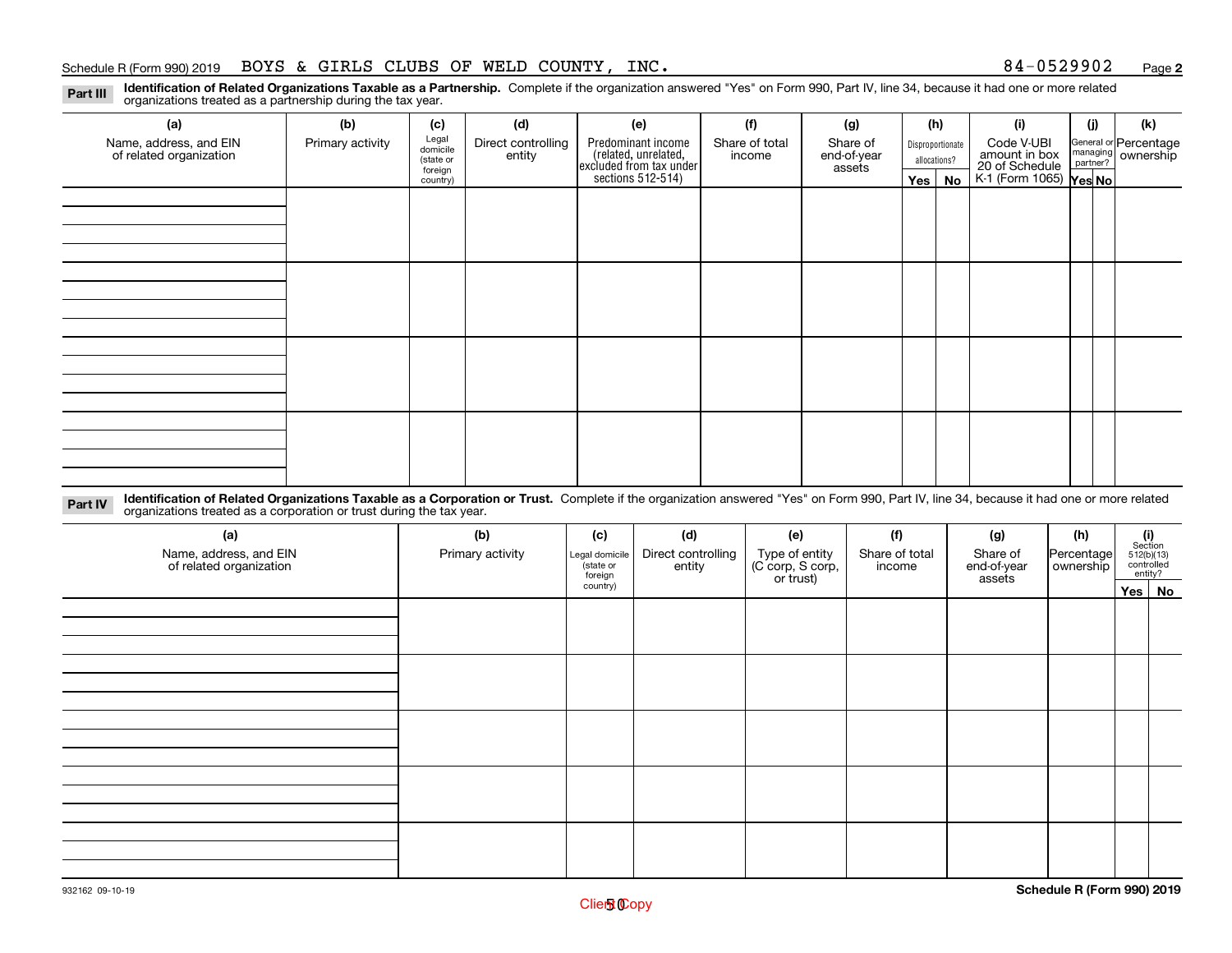### Schedule R (Form 990) 2019 Page BOYS & GIRLS CLUBS OF WELD COUNTY, INC. 84-0529902

**Part V Transactions With Related Organizations. Complete if the organization answered "Yes" on Form 990, Part IV, line 34, 35b, or 36.<br>** 

| Note: Complete line 1 if any entity is listed in Parts II, III, or IV of this schedule.                                                                                                                                           |                | Yes | No          |
|-----------------------------------------------------------------------------------------------------------------------------------------------------------------------------------------------------------------------------------|----------------|-----|-------------|
| During the tax year, did the organization engage in any of the following transactions with one or more related organizations listed in Parts II-IV?                                                                               |                |     |             |
|                                                                                                                                                                                                                                   | 1a             |     | X           |
| b Gift, grant, or capital contribution to related organization(s) mature and contained and contribution to related organization(s) matures are contained and contribution to related organization(s)                              | 1 <sub>b</sub> |     | $\mathbf x$ |
| c Gift, grant, or capital contribution from related organization(s) manufaction(s) and contribution from related organization(s) manufaction contribution from related organization(s) manufaction contribution from related o    | 1c             | X   |             |
| d Loans or loan guarantees to or for related organization(s) committion contracts are constructed as a control or contract or contract or contract or contract or contract or contract or contract or contract or contract or     | 1 <sub>d</sub> |     | X           |
|                                                                                                                                                                                                                                   | 1e             |     | X           |
| Dividends from related organization(s) www.communically.communically.communically and all proportional contracts of the contracts of the contracts of the contracts of the contracts of the contracts of the contracts of the     | 1f             |     | х           |
|                                                                                                                                                                                                                                   | 1g             |     | X           |
| h Purchase of assets from related organization(s) www.assettion.com/www.assettion.com/www.assettion.com/www.assettion.com/www.assettion.com/www.assettion.com/www.assettion.com/www.assettion.com/www.assettion.com/www.assett    | 1h             |     | х           |
| Exchange of assets with related organization(s) www.communically.communically contract and a set of assets with related organization(s) www.communically.communically and a set of a set of the set of a set of a set of a set    | 1i.            |     | X           |
| Lease of facilities, equipment, or other assets to related organization(s) [11] manufactured manufactured manufactured manufactured manufactured manufactured manufactured manufactured manufactured manufactured manufactured    | 1i.            |     | X           |
|                                                                                                                                                                                                                                   | 1k.            |     | х           |
| Performance of services or membership or fundraising solicitations for related organization(s) manufaction manufactured content and the services or membership or fundraising solicitations for related organization(s) manufa    |                |     | $\mathbf X$ |
| m Performance of services or membership or fundraising solicitations by related organization(s)                                                                                                                                   | 1m             |     | X           |
|                                                                                                                                                                                                                                   | 1n             |     | $\mathbf X$ |
| <b>o</b> Sharing of paid employees with related organization(s)                                                                                                                                                                   | 1o.            |     | X           |
|                                                                                                                                                                                                                                   | 1p.            |     | X           |
|                                                                                                                                                                                                                                   | 1q             |     | X           |
| r Other transfer of cash or property to related organization(s)                                                                                                                                                                   | 1r             |     | х           |
| r Other transfer of cash or property to related organization(s) www.community.com/www.community.com/www.communi<br>S Other transfer of cash or property from related organization(s) www.community.community.community.community. | 1s             |     | $\mathbf X$ |
| 2 If the answer to any of the above is "Yes." see the instructions for information on who must complete this line, including covered relationships and transaction thresholds.                                                    |                |     |             |

| (a)<br>Name of related organization | (b)<br>Transaction<br>type (a-s) | (c)<br>Amount involved | (d)<br>Method of determining amount involved |
|-------------------------------------|----------------------------------|------------------------|----------------------------------------------|
| (1) BOYS CLUB OF GREELEY FOUNDATION | C                                |                        | 40,000. FAIR MARKET VALUE                    |
| (2)                                 |                                  |                        |                                              |
| (3)                                 |                                  |                        |                                              |
| (4)                                 |                                  |                        |                                              |
| (5)                                 |                                  |                        |                                              |
| (6)                                 |                                  |                        |                                              |

 $\overline{\phantom{a}}$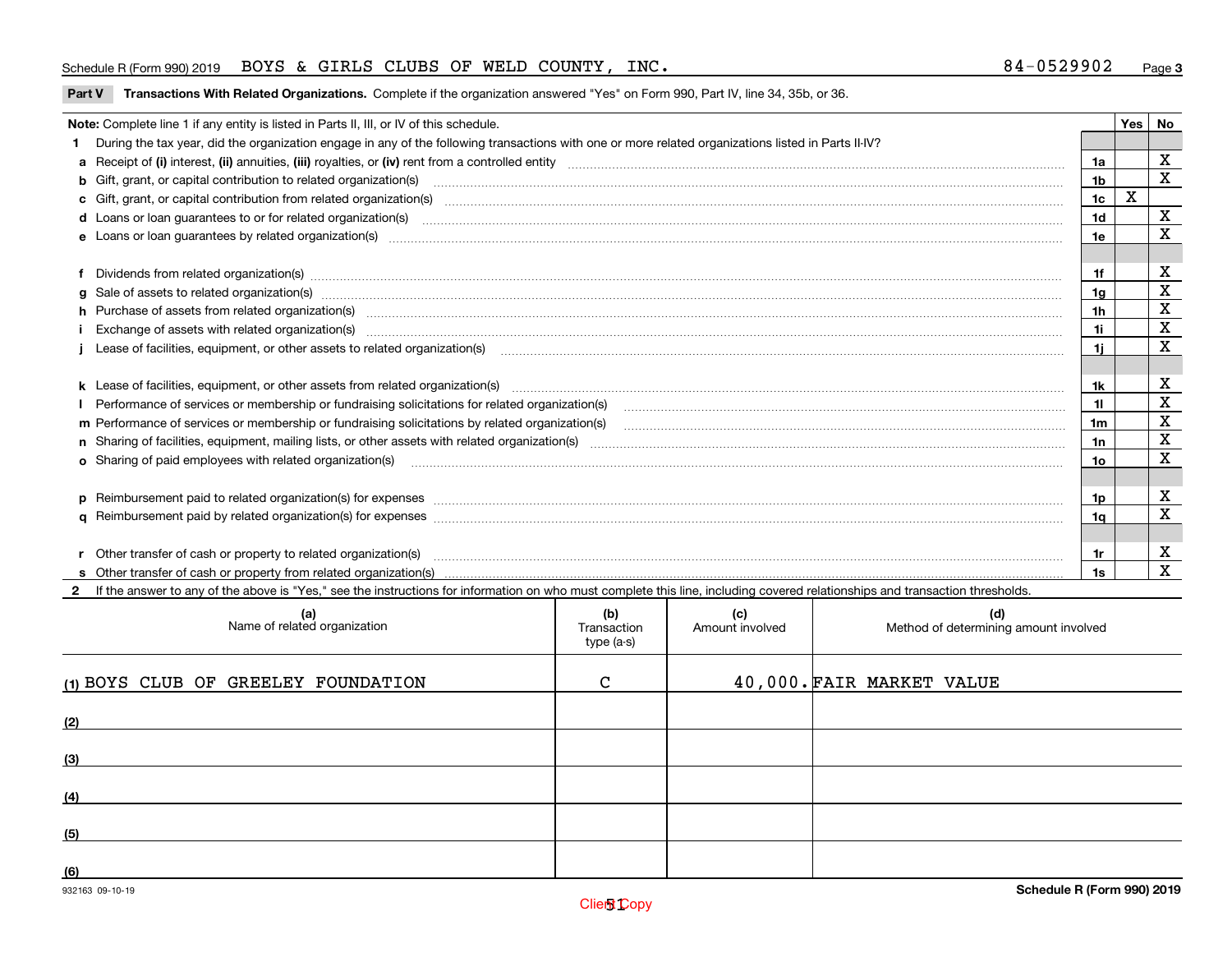### Schedule R (Form 990) 2019 Page BOYS & GIRLS CLUBS OF WELD COUNTY, INC. 84-0529902

### **4**

# **Part VI Unrelated Organizations Taxable as a Partnership.**  Complete if the organization answered "Yes" on Form 990, Part IV, line 37.

Provide the following information for each entity taxed as a partnership through which the organization conducted more than five percent of its activities (measured by total assets or gross revenue) that was not a related organization. See instructions regarding exclusion for certain investment partnerships.

| (a)<br>Name, address, and EIN<br>of entity | (b)<br>Primary activity | (c)<br>Legal domicile<br>(state or foreign<br>country) | (d)<br>Predominant income<br>(related, unrelated,<br>excluded from tax under<br>sections 512-514) | $(e)$<br>Are all<br>partners sec.<br>$501(c)(3)$<br>orgs.?<br>$\sqrt{\mathsf{Yes}}$ No | (f)<br>Share of<br>total<br>income | (g)<br>Share of<br>end-of-year<br>assets | (h)<br>tionate<br>allocations?<br>$\sqrt{\mathsf{Yes}}$ No | Dispropor- | (i)<br>Code V-UBI<br>amount in box 20 managing<br>of Schedule K-1<br>(Form 1065)<br>$\overline{Yes}$ No | (i)<br>Yes No | (k) |
|--------------------------------------------|-------------------------|--------------------------------------------------------|---------------------------------------------------------------------------------------------------|----------------------------------------------------------------------------------------|------------------------------------|------------------------------------------|------------------------------------------------------------|------------|---------------------------------------------------------------------------------------------------------|---------------|-----|
|                                            |                         |                                                        |                                                                                                   |                                                                                        |                                    |                                          |                                                            |            |                                                                                                         |               |     |
|                                            |                         |                                                        |                                                                                                   |                                                                                        |                                    |                                          |                                                            |            |                                                                                                         |               |     |
|                                            |                         |                                                        |                                                                                                   |                                                                                        |                                    |                                          |                                                            |            |                                                                                                         |               |     |
|                                            |                         |                                                        |                                                                                                   |                                                                                        |                                    |                                          |                                                            |            |                                                                                                         |               |     |
|                                            |                         |                                                        |                                                                                                   |                                                                                        |                                    |                                          |                                                            |            |                                                                                                         |               |     |
|                                            |                         |                                                        |                                                                                                   |                                                                                        |                                    |                                          |                                                            |            |                                                                                                         |               |     |
|                                            |                         |                                                        |                                                                                                   |                                                                                        |                                    |                                          |                                                            |            |                                                                                                         |               |     |
|                                            |                         |                                                        |                                                                                                   |                                                                                        |                                    |                                          |                                                            |            |                                                                                                         |               |     |

**Schedule R (Form 990) 2019**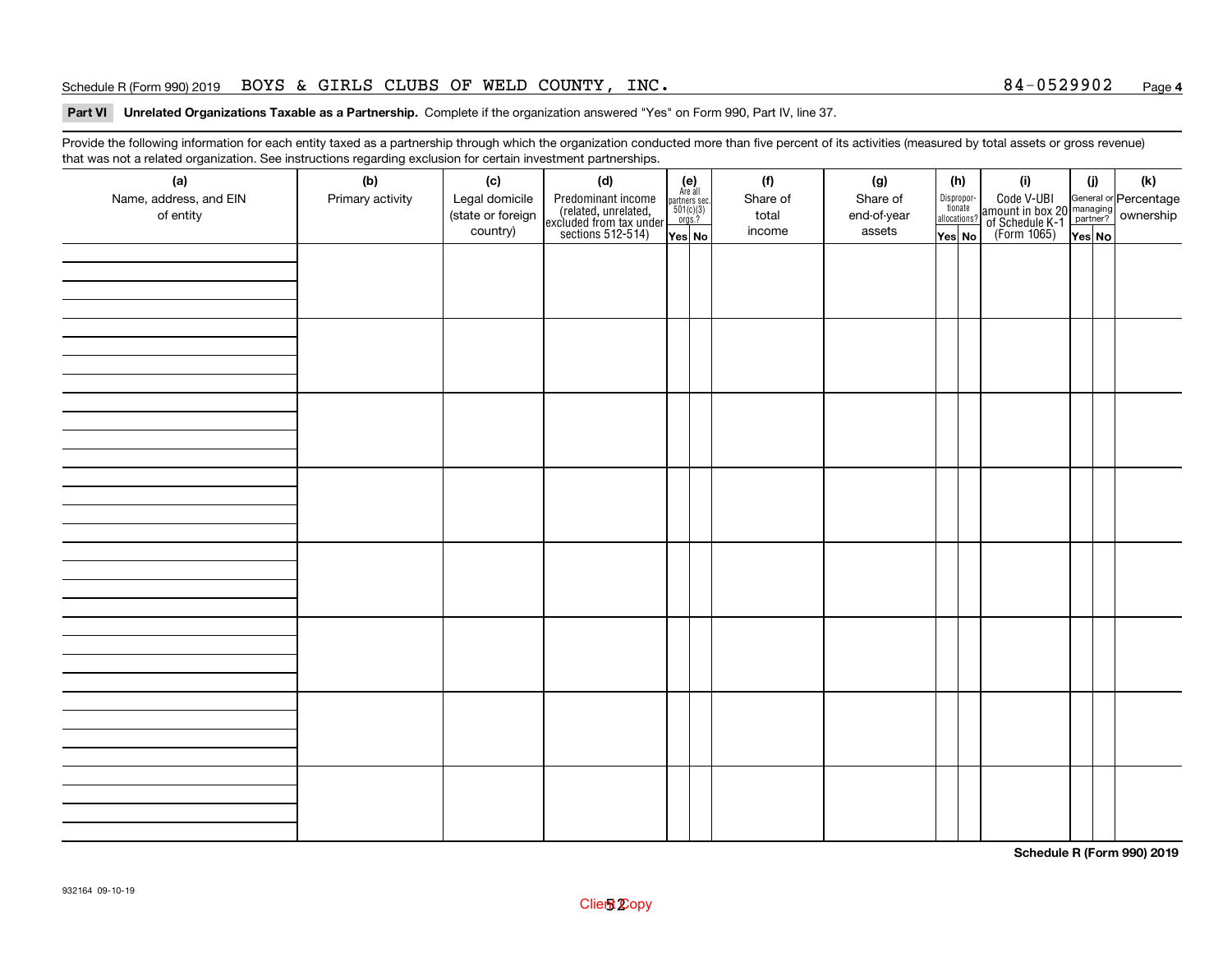**5**Schedule R (Form 990) 2019 Page BOYS & GIRLS CLUBS OF WELD COUNTY, INC. 84-0529902 **Part VII Supplemental Information**

Provide additional information for responses to questions on Schedule R. See instructions.

### PART II, IDENTIFICATION OF RELATED TAX-EXEMPT ORGANIZATIONS:

### NAME OF RELATED ORGANIZATION:

#### BOYS CLUB OF GREELEY FOUNDATION

### PRIMARY ACTIVITY: MAKE DISTRIBUTIONS THAT EXCLUSIVELY BENEFIT THE BOYS &

#### GIRLS CLUBS WELD CTY

**Schedule R (Form 990) 2019**

932165 09-10-19